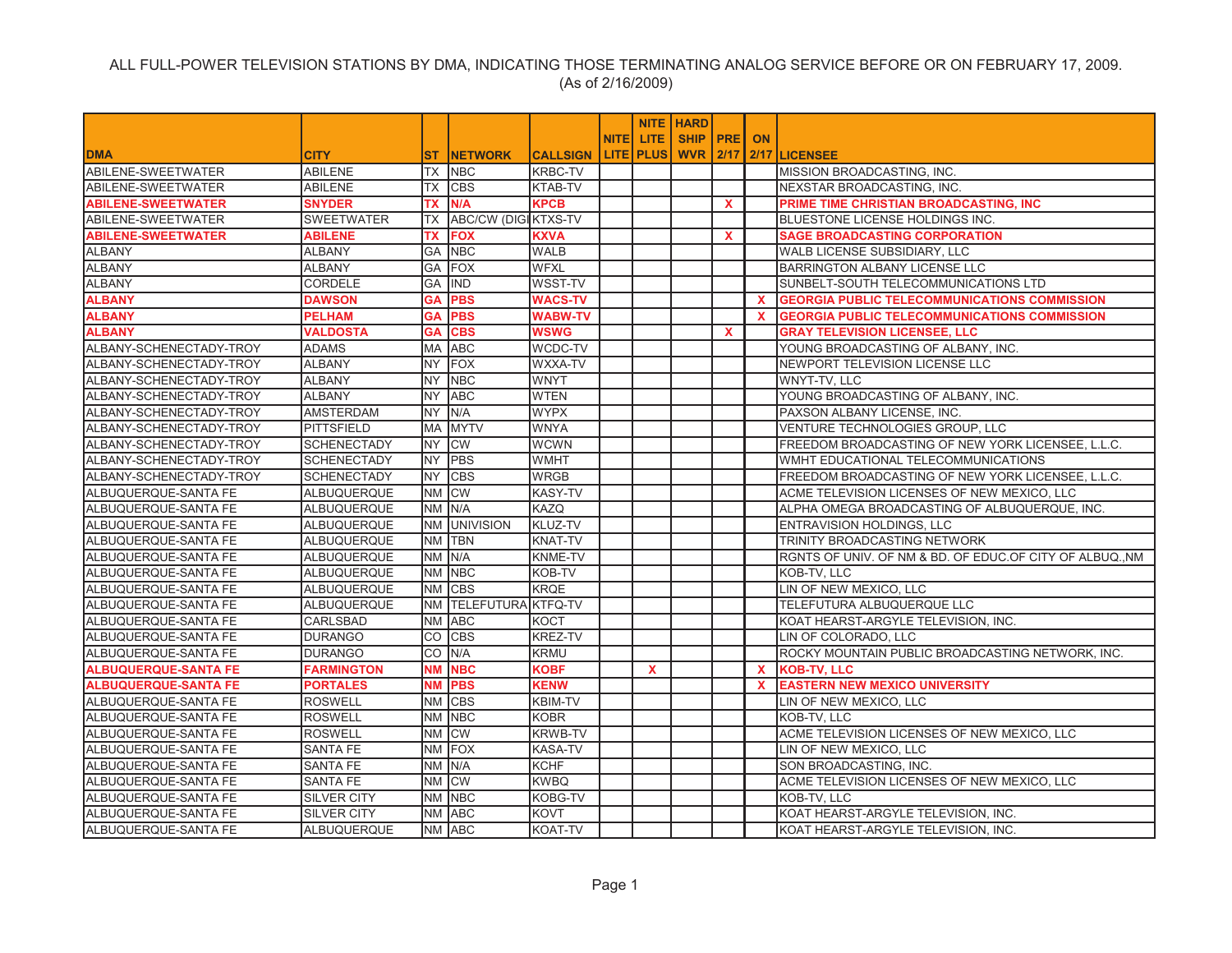|                             |                     |           |                  |                 |              |                    | <b>NITE HARD</b> |              |              |                                                     |
|-----------------------------|---------------------|-----------|------------------|-----------------|--------------|--------------------|------------------|--------------|--------------|-----------------------------------------------------|
|                             |                     |           |                  |                 | <b>NITEI</b> | LITE.              | <b>SHIP PRE</b>  |              | <b>ON</b>    |                                                     |
| <b>DMA</b>                  | <b>CITY</b>         | ST.       | <b>INETWORK</b>  | <b>CALLSIGN</b> |              | <b>LITE   PLUS</b> | <b>WVR 2/17</b>  |              |              | 2/17 LICENSEE                                       |
| <b>ALBUQUERQUE-SANTA FE</b> | <b>CARLSBAD</b>     |           | NM <b>TEL</b>    | <b>KTEL-TV</b>  |              |                    |                  | $\mathbf{x}$ |              | <b>RAMAR COMMUNICATIONS. INC.</b>                   |
| <b>ALBUQUERQUE-SANTA FE</b> | <b>DURANGO</b>      | CO.       | <b>TEL</b>       | <b>KTLL-TV</b>  |              |                    |                  | $\mathbf{x}$ |              | <b>RAMAR COMMUNICATIONS, INC.</b>                   |
| <b>ALBUQUERQUE-SANTA FE</b> | <b>HOBBS</b>        | NΜ        | My               | <b>KUPT</b>     |              |                    |                  | $\mathbf{x}$ |              | <b>RAMAR COMMUNICATIONS, INC.</b>                   |
| <b>ALBUQUERQUE-SANTA FE</b> | <b>ROSWELL</b>      | <b>NM</b> | N/A              | <b>KRPV</b>     |              |                    |                  | $\mathbf{x}$ |              | PRIME TIME CHRISTIAN BROADCASTING, INC              |
| <b>ALBUQUERQUE-SANTA FE</b> | <b>SANTA FE</b>     | NΜ        | <b>PBS</b>       | <b>KNMD-TV</b>  |              |                    |                  | $\mathbf{x}$ |              | THE REGENTS OF THE UNIVERSITY                       |
| <b>ALEXANDRIA</b>           | <b>ALEXANDRIA</b>   | LA        | <b>NBC/CBS</b>   | <b>KALB-TV</b>  |              |                    |                  |              | <b>X</b>     | HOAK MEDIA OF ALEXANDRIA LICENSE, LLC               |
| <b>ALEXANDRIA</b>           | <b>ALEXANDRIA</b>   | LA        | <b>CW</b>        | <b>KBCA</b>     |              |                    |                  |              |              | WILDERNESS COMMUNICATIONS, LLC                      |
| <b>ALEXANDRIA</b>           | <b>ALEXANDRIA</b>   | LA        | <b>ABC</b>       | <b>KLAX-TV</b>  |              |                    |                  |              |              | POLLACK/BELZ COMMUNICATION COMPANY, INC             |
| <b>ALEXANDRIA</b>           | <b>ALEXANDRIA</b>   | LA        | <b>PBS</b>       | KLPA-TV         |              |                    |                  |              |              | LOUISIANA EDUCATIONAL TELEVISION AUTHORITY          |
| <b>ALEXANDRIA</b>           | <b>NATCHEZ</b>      | <b>MS</b> | <b>FOX</b>       | <b>WNTZ</b>     |              |                    |                  |              | x            | <b>COMCORP OF ALEXANDRIA LICENSE CORP.</b>          |
| <b>ALPENA</b>               | <b>ALPENA</b>       | MI        | <b>CBS</b>       | <b>WBKB-TV</b>  |              |                    |                  |              |              | THUNDER BAY BROADCASTING CORPORATION.               |
| <b>ALPENA</b>               | <b>ALPENA</b>       | MI        | <b>PBS</b>       | <b>WCML</b>     |              |                    |                  |              |              | CENTRAL MICHIGAN UNIVERSITY                         |
| <b>AMARILLO</b>             | <b>AMARILLO</b>     | ТX        | N/A              | <b>KACV-TV</b>  | <b>X</b>     |                    |                  |              | x            | <b>AMARILLO JUNIOR COLLEGE DISTRICT</b>             |
| <b>AMARILLO</b>             | <b>AMARILLO</b>     | <b>TX</b> | <b>NBC</b>       | <b>KAMR-TV</b>  |              |                    |                  |              |              | NEXSTAR BROADCASTING, INC.                          |
| <b>AMARILLO</b>             | <b>AMARILLO</b>     | <b>TX</b> | <b>FOX</b>       | <b>KCIT</b>     |              |                    |                  |              |              | MISSION BROADCASTING, INC.                          |
| <b>AMARILLO</b>             | <b>AMARILLO</b>     | TX        | <b>CBS</b>       | KFDA-TV         |              |                    |                  |              |              | PANHANDLE TELECASTING LP                            |
| <b>AMARILLO</b>             | <b>AMARILLO</b>     | <b>TX</b> | <b>CBS</b>       | <b>KVII-TV</b>  |              |                    |                  |              |              | BARRINGTON AMARILLO LICENSE LLC                     |
| <b>AMARILLO</b>             | <b>FARWELL</b>      | <b>TX</b> | N/A              | <b>KPTF</b>     |              |                    |                  |              |              | PRIME TIME CHRISTIAN BROADCASTING, INC              |
| <b>AMARILLO</b>             | <b>BORGER</b>       | TX        | <b>UNI</b>       | <b>KEYU</b>     |              |                    |                  | X            |              | <b>BORGER BROADCASTING, INC.</b>                    |
| <b>AMARILLO</b>             | <b>CLOVIS</b>       | <b>NM</b> | <b>CBS</b>       | <b>KVIH-TV</b>  |              |                    |                  | $\mathbf{x}$ |              | <b>BARRINGTON AMARILLO LICENSE LLC</b>              |
| <b>ANCHORAGE</b>            | <b>ANCHORAGE</b>    | AΚ        | <b>PBS</b>       | <b>KAKM</b>     |              |                    |                  |              |              | ALASKA PUBLIC TELECOMMUNICATIONS, INC               |
| ANCHORAGE                   | <b>ANCHORAGE</b>    | AK        | <b>IIND</b>      | <b>KDMD</b>     |              |                    |                  |              |              | KETCHIKAN TV. LLC                                   |
| <b>ANCHORAGE</b>            | <b>ANCHORAGE</b>    | AK        | <b>ABC</b>       | <b>KIMO</b>     |              |                    |                  |              |              | SMITH MEDIA LICENSE HOLDINGS, LLC                   |
| <b>ANCHORAGE</b>            | <b>ANCHORAGE</b>    | АK        | FOX              | <b>KTBY</b>     |              |                    |                  |              |              | COASTAL TELEVISION BROADCASTING COMPANY LLC         |
| <b>ANCHORAGE</b>            | <b>ANCHORAGE</b>    | AK        | <b>NBC</b>       | KTUU-TV         |              |                    |                  |              |              | NORTHERN LIGHTS MEDIA, INC.                         |
| <b>ANCHORAGE</b>            | <b>ANCHORAGE</b>    | AΚ        | <b>CBS</b>       | <b>KTVA</b>     |              |                    |                  |              |              | ALASKA BROADCASTING COMPANY, INC.                   |
| <b>ANCHORAGE</b>            | ANCHORAGE           | AΚ        | MNT              | KYES-TV         |              |                    |                  |              |              | FIREWEED COMMUNICATIONS LLC.                        |
| <b>ANCHORAGE</b>            | <b>BETHEL</b>       | AK        | N/A              | KYUK-TV         |              |                    |                  |              |              | BETHEL BROADCASTING, INC.                           |
| <b>ATLANTA</b>              | <b>ATHENS</b>       | <b>GA</b> | N/A              | <b>WGTV</b>     |              |                    |                  |              | $\mathbf{x}$ | <b>GEORGIA PUBLIC TELECOMMUNICATIONS COMMISSION</b> |
| <b>ATLANTA</b>              | <b>ATHENS</b>       | GA        | <b>UNIVISION</b> | WUVG-TV         |              |                    |                  |              |              | UNIVISION ATLANTA LLC                               |
| <b>ATLANTA</b>              | <b>ATLANTA</b>      | <b>GA</b> | N/A              | <b>WATC</b>     |              |                    |                  |              | $\mathbf{x}$ | <b>COMMUNITY TELEVISION, INC.</b>                   |
| <b>ATLANTA</b>              | <b>ATLANTA</b>      | GA        | <b>FOX</b>       | <b>WAGA</b>     |              |                    |                  |              |              | WAGA LICENSE, INC.                                  |
| <b>ATLANTA</b>              | <b>ATLANTA</b>      | GA        | <b>MYTV</b>      | <b>WATL</b>     |              |                    |                  |              |              | PACIFIC AND SOUTHERN COMPANY, INC.                  |
| <b>ATLANTA</b>              | <b>ATLANTA</b>      | GA        | <b>CBS</b>       | WGCL-TV         |              |                    |                  |              |              | <b>MEREDITH CORPORATION</b>                         |
| <b>ATLANTA</b>              | <b>ATLANTA</b>      | GA        | <b>PBS</b>       | <b>WPBA</b>     |              |                    |                  |              |              | BOARD OF EDUCATION OF THE CITY OF ATLANTA           |
| <b>ATLANTA</b>              | <b>ATLANTA</b>      | GA        | N/A              | <b>WPCH-TV</b>  |              |                    |                  |              |              | SUPERSTATION, INC.                                  |
| <b>ATLANTA</b>              | <b>ATLANTA</b>      | GA        | <b>ABC</b>       | WSB-TV          |              |                    |                  |              |              | <b>GEORGIA TELEVISION COMPANY</b>                   |
| <b>ATLANTA</b>              | <b>ATLANTA</b>      | GA        | <b>CW</b>        | <b>WUPA</b>     |              |                    |                  |              |              | ATLANTA TELEVISION STATION WUPA INC                 |
| <b>ATLANTA</b>              | <b>ATLANTA</b>      | GA        | <b>NBC</b>       | WXIA-TV         |              |                    |                  |              |              | PACIFIC AND SOUTHERN COMPANY, INC.                  |
| <b>ATLANTA</b>              | <b>MONROE</b>       | GA        | <b>TBN</b>       | <b>WHSG-TV</b>  |              |                    |                  |              |              | TRINITY BROADCASTING NETWORK                        |
| <b>ATLANTA</b>              | <b>MOUNT CHEAHA</b> | AL        | <b>PBS</b>       | <b>WCIQ</b>     |              |                    |                  |              | x            | <b>ALABAMA EDUCATIONAL TELEVISION COMMISSION</b>    |
| <b>ATLANTA</b>              | <b>ROME</b>         |           | GA IN/A          | <b>WPXA</b>     |              |                    |                  |              |              | PAXSON ATLANTA LICENSE. INC.                        |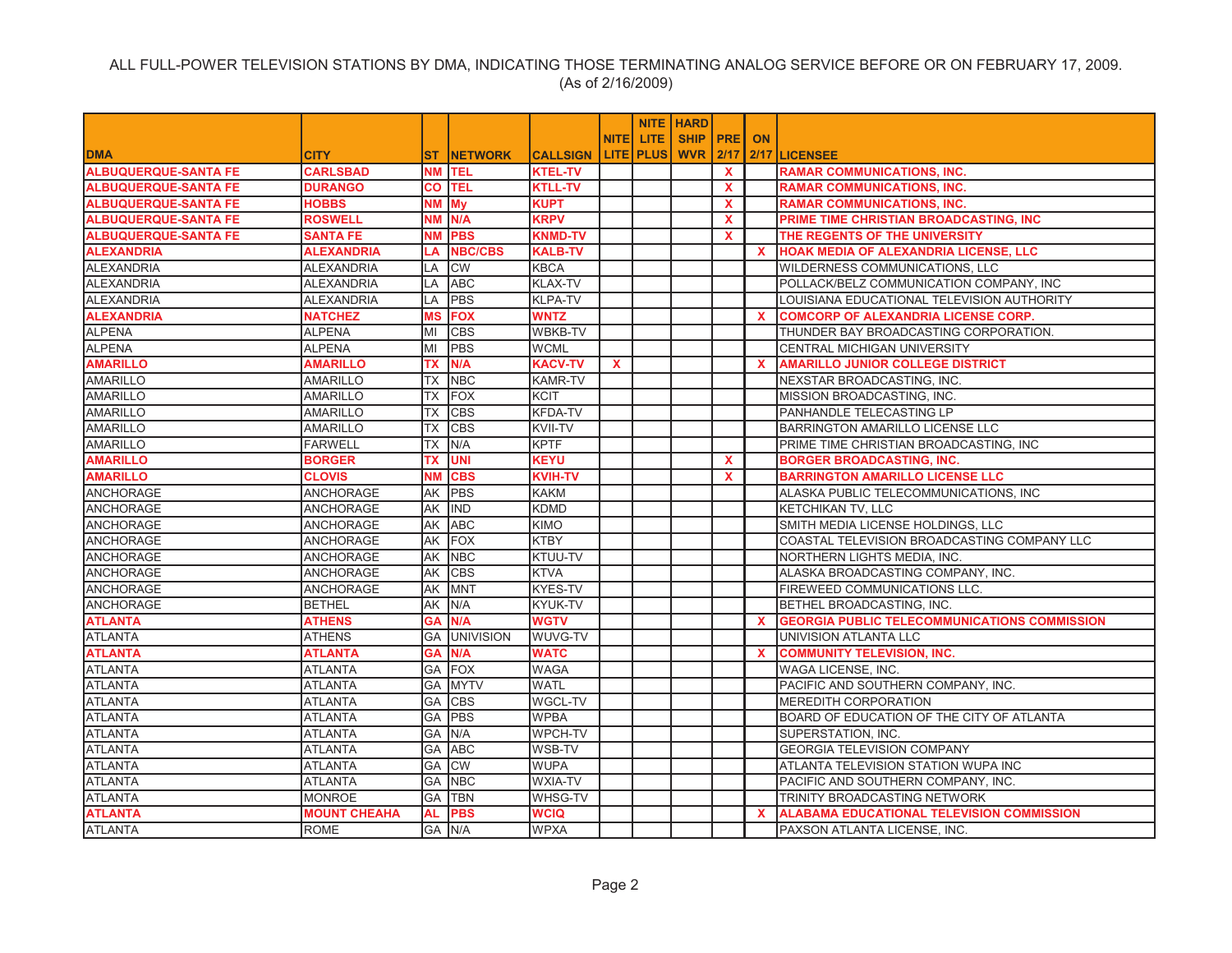|                             |                    |           |                  |                 |             |                  | <b>NITE HARD</b> |              |          |                                                     |
|-----------------------------|--------------------|-----------|------------------|-----------------|-------------|------------------|------------------|--------------|----------|-----------------------------------------------------|
|                             |                    |           |                  |                 | <b>NITE</b> | <b>LITE</b>      | <b>SHIP PRE</b>  |              | ON       |                                                     |
| <b>DMA</b>                  | <b>CITY</b>        | ST.       | <b>NETWORK</b>   | <b>CALLSIGN</b> |             | <b>LITE PLUS</b> | <b>WVR</b>       | 12/17        |          | 2/17 LICENSEE                                       |
| <b>AUGUSTA</b>              | <b>ALLENDALE</b>   | <b>SC</b> | <b>PBS</b>       | <b>WEBA-TV</b>  |             |                  |                  |              | <b>X</b> | <b>SOUTH CAROLINA EDUCATIONAL TV COMMISSION</b>     |
| <b>AUGUSTA</b>              | AUGUSTA            | GA        | <b>NBC/CW</b>    | WAGT            | X.          |                  |                  |              | X.       | <b>WAGT TELEVISION, INC.</b>                        |
| <b>AUGUSTA</b>              | AUGUSTA            | GA        | <b>ABC</b>       | <b>WJBF</b>     |             |                  |                  |              | x        | <b>MEDIA GENERAL COMMUNICATIONS HOLDINGS, LLC</b>   |
| <b>AUGUSTA</b>              | <b>AUGUSTA</b>     | <b>GA</b> | <b>CBS</b>       | <b>WRDW-TV</b>  |             |                  |                  |              | X.       | <b>GRAY TELEVISION LICENSEE, LLC</b>                |
| <b>AUGUSTA</b>              | <b>AUGUSTA</b>     | GA        | <b>FOX</b>       | <b>WFXG</b>     |             |                  |                  |              |          | SOUTHEASTERN MEDIA HOLDINGS, INC.                   |
| <b>AUGUSTA</b>              | WRENS              | GA        | N/A              | <b>WCES-TV</b>  |             |                  |                  |              | X.       | <b>GEORGIA PUBLIC TELECOMMUNICATIONS COMMISSION</b> |
| <b>AUSTIN</b>               | <b>AUSTIN</b>      | ТX        | <b>CBS</b>       | <b>KEYE-TV</b>  | $\mathbf x$ |                  |                  |              | <b>X</b> | <b>AUSTIN TV LICENSEE CORP.</b>                     |
| <b>AUSTIN</b>               | <b>AUSTIN</b>      | ТX        | <b>PBS</b>       | <b>KLRU</b>     |             |                  |                  |              |          | CAPITAL OF TEXAS PUBLIC TELECOMMUNICATIONS COUNCIL  |
| <b>AUSTIN</b>               | <b>AUSTIN</b>      | ТX        | <b>CW</b>        | <b>KNVA</b>     |             |                  |                  |              |          | 54 BROADCASTING, INC.                               |
| <b>AUSTIN</b>               | <b>AUSTIN</b>      | ТX        | <b>FOX</b>       | <b>KTBC</b>     |             |                  |                  |              |          | <b>KTBC LICENSE, INC.</b>                           |
| <b>AUSTIN</b>               | <b>AUSTIN</b>      | <b>TX</b> | <b>ABC</b>       | <b>KVUE</b>     |             |                  |                  |              |          | KVUE TELEVISION, INC.                               |
| <b>AUSTIN</b>               | <b>AUSTIN</b>      | TX        | <b>NBC</b>       | <b>KXAN-TV</b>  |             |                  |                  |              |          | KXAN, INC.                                          |
| <b>AUSTIN</b>               | <b>KILLEEN</b>     | ТX        | <b>UNIVISION</b> | <b>KAKW-TV</b>  |             |                  |                  |              |          | KAKW LICENSE PARTNERSHIP, L.P.                      |
| <b>AUSTIN</b>               | <b>LLANO</b>       | <b>TX</b> | <b>NBC</b>       | <b>KXAM-TV</b>  |             |                  |                  |              |          | KXAN, INC                                           |
| <b>BAKERSFIELD</b>          | <b>BAKERSFIELD</b> | CA        | <b>CBS</b>       | <b>KBAK-TV</b>  |             |                  |                  |              |          | FISHER BROADCASTING - CALIFORNIA TV, L.L.C.         |
| <b>BAKERSFIELD</b>          | <b>BAKERSFIELD</b> | CA        | <b>ABC</b>       | <b>KERO-TV</b>  |             |                  |                  |              |          | MCGRAW-HILL BROADCASTING COMPANY, INC.              |
| <b>BAKERSFIELD</b>          | <b>BAKERSFIELD</b> | <b>CA</b> | <b>NBC</b>       | <b>KGET-TV</b>  |             |                  |                  |              |          | HIGH PLAINS BROADCASTING LICENSE COMPANY LLC        |
| <b>BAKERSFIELD</b>          | <b>BAKERSFIELD</b> | <b>CA</b> | <b>MYTV</b>      | <b>KUVI-TV</b>  |             |                  |                  |              |          | KUVI LICENSE PARTNERSHIP, G.P.                      |
| <b>BALTIMORE</b>            | <b>ANNAPOLIS</b>   | <b>MD</b> | PBS              | <b>WMPT</b>     |             |                  |                  |              |          | MARYLAND PUBLIC BROADCASTING COMMISSION             |
| <b>BALTIMORE</b>            | <b>BALTIMORE</b>   | <b>MD</b> | <b>FOX</b>       | <b>WBFF</b>     | X           |                  |                  |              | X.       | <b>CHESAPEAKE TELEVISION LICENSEE, LLC</b>          |
| <b>BALTIMORE</b>            | <b>BALTIMORE</b>   | <b>MD</b> | <b>CM</b>        | <b>WNUV</b>     | x           |                  |                  |              | X.       | <b>BALTIMORE (WNUV-TV) LICENSEE, INC.</b>           |
| <b>BALTIMORE</b>            | <b>BALTIMORE</b>   | <b>MD</b> | <b>NBC</b>       | <b>WBAL-TV</b>  |             |                  |                  |              |          | WBAL HEARST-ARGYLE TV, INC. (CA CORP.)              |
| <b>BALTIMORE</b>            | <b>BALTIMORE</b>   | <b>MD</b> | <b>CBS</b>       | WJZ-TV          |             |                  |                  |              |          | <b>CBS CORPORATION</b>                              |
| <b>BALTIMORE</b>            | <b>BALTIMORE</b>   | <b>MD</b> | <b>ABC</b>       | <b>WMAR-TV</b>  |             |                  |                  |              |          | <b>SCRIPPS HOWARD BROADCASTING COMPANY</b>          |
| <b>BALTIMORE</b>            | <b>BALTIMORE</b>   | <b>MD</b> | <b>IPBS</b>      | <b>WMPB</b>     |             |                  |                  |              |          | MARYLAND PUBLIC BROADCASTING COMMISSION             |
| <b>BALTIMORE</b>            | <b>BALTIMORE</b>   | <b>MD</b> | <b>MYTV</b>      | <b>WUTB</b>     |             |                  |                  |              |          | FOX TELEVISION STATIONS, INC.                       |
| <b>BANGOR</b>               | <b>BANGOR</b>      | MЕ        | <b>ABC</b>       | <b>WVII-TV</b>  |             |                  |                  |              | X        | <b>BANGOR COMMUNICATIONS, LLC.</b>                  |
| <b>BANGOR</b>               | <b>BANGOR</b>      | ME        | CBS/CW           | <b>WABI-TV</b>  |             |                  |                  |              |          | COMMUNITY BROADCASTING SERVICE                      |
| <b>BANGOR</b>               | <b>BANGOR</b>      | <b>ME</b> | <b>NBC</b>       | <b>WLBZ</b>     |             |                  |                  |              |          | PACIFIC AND SOUTHERN COMPANY, INC.                  |
| <b>BANGOR</b>               | <b>CALAIS</b>      | МE        | <b>PBS</b>       | <b>WMED-TV</b>  |             |                  |                  | $\mathbf{x}$ |          | <b>MAINE PUBLIC BROADCASTING CORPORATION</b>        |
| <b>BANGOR</b>               | <b>ORONO</b>       | MЕ        | <b>PBS</b>       | <b>WMEB-TV</b>  |             |                  |                  | $\mathbf{x}$ |          | <b>MAINE PUBLIC BROADCASTING CORPORATION</b>        |
| <b>BATON ROUGE</b>          | <b>BATON ROUGE</b> | LA        | <b>CBS</b>       | <b>WAFB</b>     |             |                  |                  |              |          | WAFB LICENSE SUBSIDIARY, LLC                        |
| <b>BATON ROUGE</b>          | <b>BATON ROUGE</b> | LA        | <b>ABC</b>       | WBRZ-TV         |             |                  |                  |              |          | LOUISIANA TELEVISION BROADCASTING, LLC              |
| <b>BATON ROUGE</b>          | <b>BATON ROUGE</b> | <b>LA</b> | FOX              | <b>WGMB</b>     |             |                  |                  |              |          | COMCORP OF BATON ROUGE LICENSE CORP.                |
| <b>BATON ROUGE</b>          | <b>BATON ROUGE</b> | <b>LA</b> | <b>PBS</b>       | <b>WLPB-TV</b>  |             |                  |                  |              |          | LOUISIANA EDUCATIONAL TELEVISION AUTHORITY          |
| <b>BATON ROUGE</b>          | <b>BATON ROUGE</b> | LA        | <b>NBC</b>       | <b>WVLA</b>     |             |                  |                  |              |          | KNIGHT BROADCASTING OF BATON ROUGE LICENSE CORP.    |
| <b>BEAUMONT-PORT ARTHUR</b> | <b>BEAUMONT</b>    | ТX        | <b>ABC</b>       | <b>KBMT</b>     |             |                  |                  |              |          | CHANNEL 12 OF BEAUMONT, INC.                        |
| <b>BEAUMONT-PORT ARTHUR</b> | <b>BEAUMONT</b>    | ТX        | <b>CBS</b>       | <b>KFDM-TV</b>  |             |                  |                  |              |          | FREEDOM BROADCASTING OF TEXAS LICENSEE, L.L.C.      |
| <b>BEAUMONT-PORT ARTHUR</b> | <b>BEAUMONT</b>    | ТX        | <b>TBN</b>       | KITU-TV         |             |                  |                  |              |          | COMMUNITY EDUCATIONAL TELEVISION, INC.              |
| <b>BEAUMONT-PORT ARTHUR</b> | PORT ARTHUR        | ТX        | <b>NBC</b>       | <b>KBTV-TV</b>  |             |                  |                  |              |          | NEXSTAR BROADCASTING, INC.                          |
| <b>BEND</b>                 | <b>BEND</b>        | IOR.      | <b>PBS</b>       | <b>KOAB-TV</b>  |             |                  |                  |              |          | OREGON PUBLIC BROADCASTING                          |
| <b>BEND</b>                 | <b>BEND</b>        | 0R        | <b>ABC</b>       | <b>KOHD</b>     |             |                  |                  | X.           |          | THREE SISTERS BROADCASTING. LLC                     |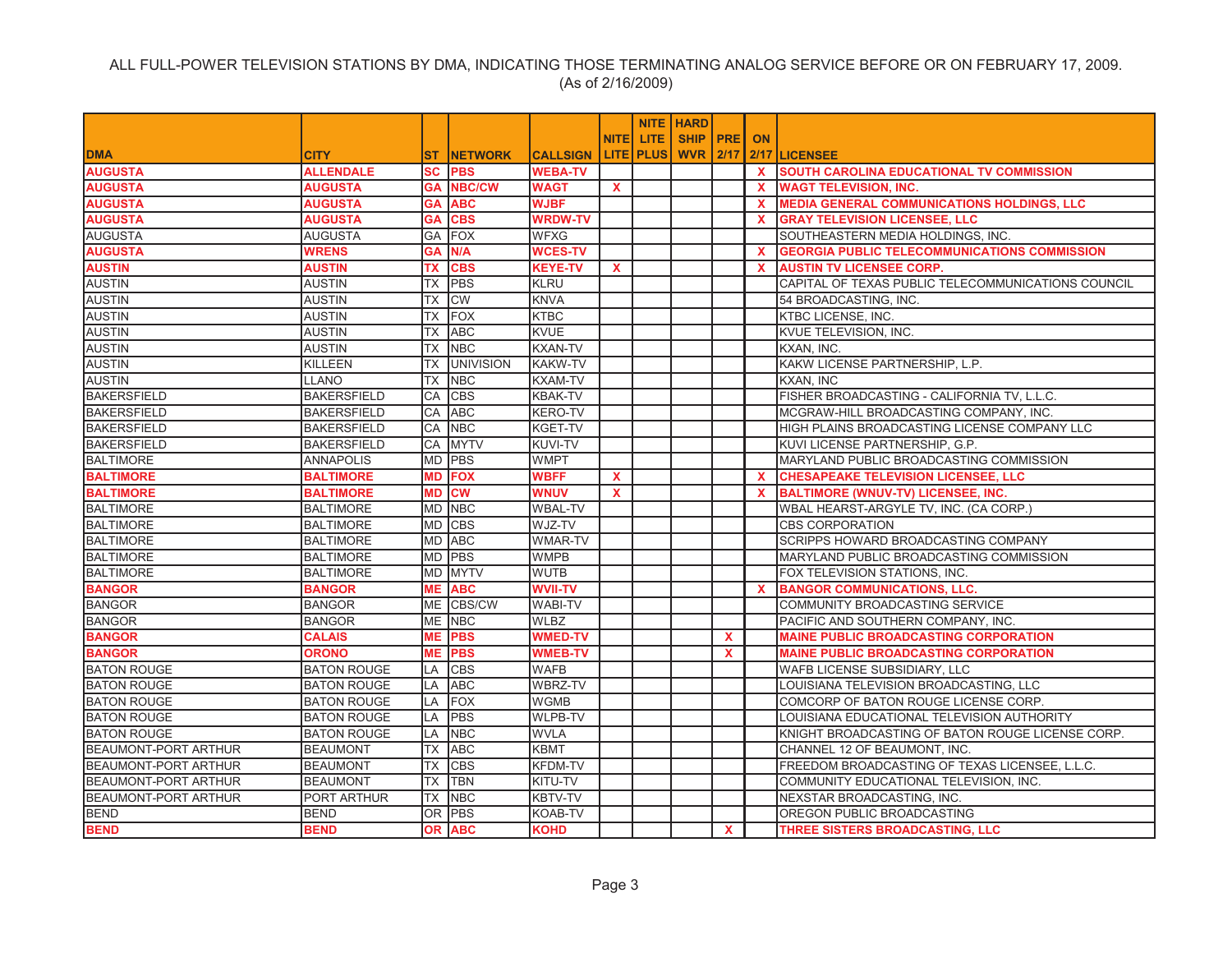|                                   |                   |           |                 |                 |              |                  | <b>NITE   HARD</b> |              |                                                         |
|-----------------------------------|-------------------|-----------|-----------------|-----------------|--------------|------------------|--------------------|--------------|---------------------------------------------------------|
|                                   |                   |           |                 |                 | <b>NITE</b>  | <b>LITE</b>      | <b>SHIP PRE</b>    | <b>ON</b>    |                                                         |
| <b>DMA</b>                        | <b>CITY</b>       | ST.       | <b>INETWORK</b> | <b>CALLSIGN</b> |              | <b>LITE PLUS</b> | <b>WVR 2/17</b>    |              | 2/17 LICENSEE                                           |
| <b>BILLINGS</b>                   | <b>BILLINGS</b>   | MT        | <b>ABC</b>      | <b>KSVI</b>     |              |                  |                    |              | NEXSTAR BROADCASTING, INC.                              |
| <b>BILLINGS</b>                   | <b>BILLINGS</b>   | MT        | <b>CBS</b>      | <b>KTVQ</b>     |              |                  |                    |              | KTVQ COMMUNICATIONS, INC.                               |
| <b>BILLINGS</b>                   | <b>BILLINGS</b>   | MT        | <b>NBC</b>      | <b>KULR-TV</b>  |              |                  |                    |              | MMM LICENSE II LLC                                      |
| <b>BILLINGS</b>                   | HARDIN            | МT        | FOX             | <b>KHMT</b>     |              |                  |                    |              | MISSION BROADCASTING, INC.                              |
| <b>BILLINGS</b>                   | <b>MILES CITY</b> | MT        | <b>NBC</b>      | <b>KYUS-TV</b>  |              |                  |                    |              | KYUS-TV BROADCASTING CORPORATION                        |
| <b>BILOXI-GULFPORT</b>            | <b>BILOXI</b>     | <b>MS</b> | <b>PBS</b>      | <b>WMAH-TV</b>  |              |                  |                    | $\mathbf{x}$ | <b>MISSISSIPPI AUTHORITY FOR EDUCATIONAL TELEVISION</b> |
| <b>BILOXI-GULFPORT</b>            | <b>BILOXI</b>     | МS        | <b>ABC</b>      | <b>WLOX</b>     |              |                  |                    |              | WLOX LICENSE SUBSIDIARY, LLC                            |
| <b>BILOXI-GULFPORT</b>            | <b>GULFPORT</b>   | <b>MS</b> | <b>FOX</b>      | <b>WXXV-TV</b>  |              |                  |                    | $\mathbf{x}$ | <b>MORRIS NETWORK OF MISSISSIPPI, INC.</b>              |
| <b>BINGHAMTON</b>                 | <b>BINGHAMTON</b> | <b>NY</b> | <b>CBS</b>      | <b>WBNG-TV</b>  |              | $\mathbf{x}$     |                    | $\mathbf{x}$ | <b>WBNG LICENSE, INC.</b>                               |
| <b>BINGHAMTON</b>                 | <b>BINGHAMTON</b> | NY.       | <b>FOX</b>      | WICZ-TV         |              |                  |                    |              | STAINLESS BROADCASTING, L.P.                            |
| <b>BINGHAMTON</b>                 | <b>BINGHAMTON</b> | <b>NY</b> | <b>NBC</b>      | <b>WIVT</b>     |              |                  |                    |              | NEWPORT TELEVISION LICENSE LLC                          |
| <b>BINGHAMTON</b>                 | <b>BINGHAMTON</b> | NY.       | PBS             | <b>WSKG-TV</b>  |              |                  |                    |              | WSKG PUBLIC TELECOMMUNICATIONS COUNCIL                  |
| <b>BINGHAMTON</b>                 | <b>CORNING</b>    | <b>NY</b> | PBS             | <b>WSKA</b>     |              |                  |                    |              | WSKG PUBLIC TELECOMMUNICATIONS COUNCIL                  |
| <b>BIRMINGHAM (ANN TUSC)</b>      | <b>ANNISTON</b>   | AL        | <b>ABC</b>      | WJSU-TV         |              |                  |                    |              | TV ALABAMA, INCORPORATED                                |
| <b>BIRMINGHAM (ANN TUSC)</b>      | <b>BESSEMER</b>   | AL        | <b>CW</b>       | <b>WDBB</b>     | $\mathbf{x}$ |                  |                    | X.           | <b>WDBB-TV, INC.</b>                                    |
| <b>BIRMINGHAM (ANN TUSC)</b>      | <b>BIRMINGHAM</b> | AL        | <b>MYTV</b>     | <b>WABM</b>     | $\mathbf{x}$ |                  |                    | $\mathbf{x}$ | <b>BIRMINGHAM (WABM-TV) LICENSEE, INC.</b>              |
| <b>BIRMINGHAM (ANN TUSC)</b>      | <b>BIRMINGHAM</b> | AL        | <b>PBS</b>      | <b>WBIQ</b>     |              |                  |                    | $\mathbf{x}$ | <b>ALABAMA EDUCATIONAL TELEVISION COMMISSION</b>        |
| <b>BIRMINGHAM (ANN TUSC)</b>      | <b>BIRMINGHAM</b> | AL        | <b>FOX</b>      | <b>WBRC</b>     |              |                  |                    |              | COMMUNITY TELEVISION OF ALABAMA LICENSE, LLC            |
| <b>BIRMINGHAM (ANN TUSC)</b>      | <b>BIRMINGHAM</b> | AL        | <b>CBS</b>      | <b>WIAT</b>     |              |                  |                    |              | NVT BIRMINGHAM LICENSEE, LLC                            |
| <b>BIRMINGHAM (ANN TUSC)</b>      | <b>BIRMINGHAM</b> | AL        | <b>NBC</b>      | WVTM-TV         |              |                  |                    |              | MEDIA GENERAL COMMUNICATIONS HOLDINGS, LLC              |
| <b>BIRMINGHAM (ANN TUSC)</b>      | GADSDEN           | AL        | N/A             | <b>WPXH</b>     |              |                  |                    |              | PAXSON COMMUNICATIONS LICENSE COMPANY, LLC              |
| <b>BIRMINGHAM (ANN TUSC)</b>      | <b>GADSDEN</b>    | AL        | <b>TBN</b>      | WTJP-TV         |              |                  |                    |              | TCCSA, INC., D/B/A TRINITY BROADCASTING NETWORK         |
| <b>BIRMINGHAM (ANN TUSC)</b>      | <b>HOMEWOOD</b>   | AL        | <b>CW</b>       | <b>WTTO</b>     | $\mathbf{x}$ |                  |                    | $\mathbf{x}$ | <b>WTTO LICENSEE, LLC</b>                               |
| <b>BIRMINGHAM (ANN TUSC)</b>      | <b>TUSCALOOSA</b> | AL        | <b>ABC</b>      | WCFT-TV         |              |                  |                    |              | TV ALABAMA, INC.                                        |
| <b>BIRMINGHAM (ANN TUSC)</b>      | <b>TUSCALOOSA</b> | AL        | <b>NONE</b>     | <b>WUOA</b>     |              |                  |                    |              | THE BOARD OF TRUSTEES OF THE UNIVERSITY OF ALABAMA      |
| <b>BLUEFIELD-BECKLEY-OAK HILL</b> | <b>BLUEFIELD</b>  | <b>WV</b> | <b>NBC</b>      | <b>WVVA</b>     | X.           | $\mathbf{x}$     |                    | <b>X</b>     | <b>WVVA TELEVISION, INC.</b>                            |
| <b>BLUEFIELD-BECKLEY-OAK HILL</b> | <b>BLUEFIELD</b>  |           | WV N/A          | <b>WLFB</b>     |              |                  |                    |              | LIVING FAITH MINISTRIES, INC.                           |
| <b>BLUEFIELD-BECKLEY-OAK HILL</b> | <b>GRANDVIEW</b>  |           | WV PBS          | WSWP-TV         |              |                  |                    |              | WEST VIRGINIA EDUCATIONAL BROADCASTING AUTHORITY        |
| <b>BLUEFIELD-BECKLEY-OAK HILL</b> | <b>LEWISBURG</b>  | WV        | <b>CBS</b>      | <b>WVNS-TV</b>  |              |                  |                    | $\mathbf{x}$ | <b>WEST VIRGINIA MEDIA HOLDINGS, LLC</b>                |
| <b>BLUEFIELD-BECKLEY-OAK HILL</b> | <b>OAK HILL</b>   |           | WV ABC          | <b>WOAY-TV</b>  |              |                  |                    |              | THOMAS BROADCASTING COMPANY                             |
| <b>BOISE</b>                      | <b>BOISE</b>      | ID        | <b>PBS</b>      | <b>KAID</b>     |              |                  |                    |              | STATE BOARD OF EDUCATION, STATE OF IDAHO                |
| <b>BOISE</b>                      | <b>BOISE</b>      | ID        | <b>CBS</b>      | <b>KBCI-TV</b>  |              |                  |                    |              | FISHER BROADCASTING - IDAHO TV, L.L.C.                  |
| <b>BOISE</b>                      | <b>BOISE</b>      | ID        | N/A             | <b>KKJB</b>     |              |                  |                    |              | <b>BOISE TELECASTERS, L.P.</b>                          |
| <b>BOISE</b>                      | <b>BOISE</b>      | ID        | <b>NBC</b>      | <b>KTVB</b>     |              |                  |                    |              | KING BROADCASTING COMPANY                               |
| <b>BOISE</b>                      | <b>CALDWELL</b>   | ID        | <b>CW</b>       | <b>KNIN-TV</b>  |              |                  |                    |              | BANKS-BOISE, INC.                                       |
| <b>BOISE</b>                      | <b>NAMPA</b>      | ID        | <b>FOX</b>      | KTRV-TV         |              |                  |                    |              | IDAHO INDEPENDENT TELEVISION, INC.                      |
| <b>BOSTON (MANCHESTER)</b>        | <b>BOSTON</b>     | МA        | N/A             | <b>WBPX</b>     |              |                  |                    |              | PAXSON BOSTON-68 LICENSE, INC.                          |
| <b>BOSTON (MANCHESTER)</b>        | <b>BOSTON</b>     | MA        | <b>CBS</b>      | WBZ-TV          |              |                  |                    |              | <b>CBS CORPORATON</b>                                   |
| <b>BOSTON (MANCHESTER)</b>        | <b>BOSTON</b>     | МA        | <b>ABC</b>      | WCVB-TV         |              |                  |                    |              | WCVB HEARST-ARGYLE TV, INC.                             |
| <b>BOSTON (MANCHESTER)</b>        | <b>BOSTON</b>     | МA        | FOX             | <b>WFXT</b>     |              |                  |                    |              | FOX TELEVISION STATIONS INC.                            |
| <b>BOSTON (MANCHESTER)</b>        | <b>BOSTON</b>     | MA        | PBS             | <b>WGBH-TV</b>  |              |                  |                    |              | WGBH EDUCATIONAL FOUNDATION                             |
| <b>BOSTON (MANCHESTER)</b>        | <b>BOSTON</b>     |           | MA PBS          | <b>WGBX-TV</b>  |              |                  |                    |              | <b>WGBH EDUCATIONAL FOUNDATION</b>                      |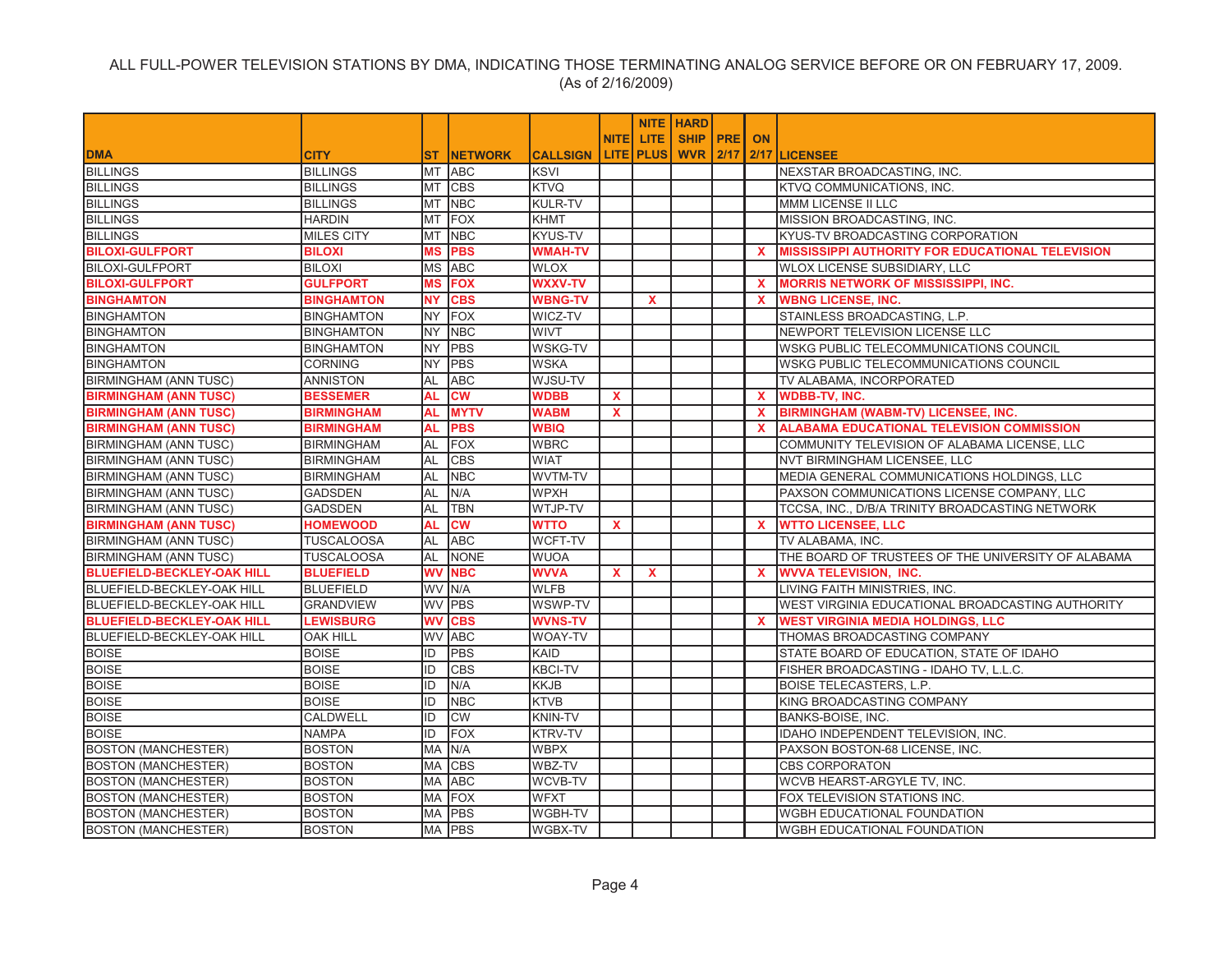|                               |                       |           |                           |                 |              |                    | <b>NITE HARD</b> |              |              |                                                        |
|-------------------------------|-----------------------|-----------|---------------------------|-----------------|--------------|--------------------|------------------|--------------|--------------|--------------------------------------------------------|
|                               |                       |           |                           |                 | <b>NITEI</b> | LITE.              | <b>SHIP PRE</b>  |              | ON           |                                                        |
| <b>DMA</b>                    | <b>CITY</b>           | <b>ST</b> | <b>INETWORK</b>           | <b>CALLSIGN</b> |              | <b>LITE   PLUS</b> | <b>WVR 2/17</b>  |              |              | 2/17 LICENSEE                                          |
| <b>BOSTON (MANCHESTER)</b>    | <b>BOSTON</b>         |           | MA NBC                    | WHDH-TV         |              |                    |                  |              |              | WHDH-TV                                                |
| <b>BOSTON (MANCHESTER)</b>    | <b>BOSTON</b>         |           | MA IIND.                  | <b>WSBK-TV</b>  |              |                    |                  |              |              | <b>CBS CORPORATIOIN</b>                                |
| <b>BOSTON (MANCHESTER)</b>    | <b>CAMBRIDGE</b>      | MA        | <b>CW</b>                 | <b>WLVI-TV</b>  |              |                    |                  |              |              | WHDH-TV                                                |
| <b>BOSTON (MANCHESTER)</b>    | CONCORD               | NH.       | <b>ION</b>                | <b>WPXG</b>     |              |                    |                  |              |              | PAXSON BOSTON-68 LICENSE, INC.                         |
| <b>BOSTON (MANCHESTER)</b>    | <b>DURHAM</b>         | <b>NH</b> | <b>PBS</b>                | <b>WENH-TV</b>  |              |                    |                  |              | $\mathbf{x}$ | <b>UNIVERSITY OF NEW HAMPSHIRE</b>                     |
| <b>BOSTON (MANCHESTER)</b>    | <b>KEENE</b>          | <b>NH</b> | <b>PBS</b>                | <b>WEKW-TV</b>  | $\mathbf{x}$ |                    |                  |              | <b>X</b>     | <b>UNIVERSITY OF NEW HAMPSHIRE</b>                     |
| <b>BOSTON (MANCHESTER)</b>    | <b>LAWRENCE</b>       | <b>MA</b> | N/A                       | <b>WMFP</b>     |              |                    |                  |              | <b>X</b>     | <b>MTB BOSTON LICENSEE LLC.</b>                        |
| <b>BOSTON (MANCHESTER)</b>    | <b>MANCHESTER</b>     |           | NH ABC                    | WMUR-TV         |              |                    |                  |              |              | HEARST-ARGYLE PROPERTIES, INC.                         |
| <b>BOSTON (MANCHESTER)</b>    | <b>MARLBOROUGH</b>    | <b>MA</b> | <b>TELEFUTURA WUTF-TV</b> |                 |              |                    |                  |              |              | <b>TELEFUTURA BOSTON LLC</b>                           |
| <b>BOSTON (MANCHESTER)</b>    | <b>MERRIMACK</b>      | NΗ        | <b>MY</b>                 | <b>WNEU</b>     | $\mathbf{x}$ |                    |                  |              | <b>X</b>     | <b>NBC TELEMUNDO LICENSE CO.</b>                       |
| <b>BOSTON (MANCHESTER)</b>    | <b>NORMAN</b>         |           | OK IND                    | <b>KOCM</b>     |              |                    |                  |              |              | WORD OF GOD FELLOWSHIP, INC.                           |
| <b>BOSTON (MANCHESTER)</b>    | <b>NORWELL</b>        | MA        | N/A                       | <b>WWDP</b>     |              |                    |                  |              |              | NORWELL TELEVISION, LLC                                |
| <b>BOSTON (MANCHESTER)</b>    | <b>VINEYARD HAVEN</b> | MA        | <b>ION</b>                | <b>WDPX</b>     |              |                    |                  |              |              | PAXSON BOSTON-68 LICENSE, INC.                         |
| <b>BOSTON (MANCHESTER)</b>    | <b>WORCESTER</b>      | MA        | <b>UNIVISION</b>          | <b>WUNI</b>     |              |                    |                  |              |              | ENTRAVISION HOLDINGS, LLC                              |
| <b>BOSTON (MANCHESTER)</b>    | <b>WORCESTER</b>      | <b>MA</b> | <b>IND</b>                | <b>WYDN</b>     |              |                    |                  |              |              | EDUCATIONAL PUBLIC TV CORPORATION                      |
| <b>BOSTON (MANCHESTER)</b>    | <b>DERRY</b>          | NΗ        | <b>MYTV</b>               | WZMY-TV         |              |                    |                  | $\mathbf x$  |              | SHOOTINGSTAR BROADCASTING OF NEW ENGLAND, LLC          |
| <b>BOWLING GREEN</b>          | <b>BOWLING GREEN</b>  | <b>KY</b> | <b>PBS</b>                | <b>WKYU-TV</b>  |              |                    |                  |              | $\mathbf{x}$ | <b>WESTERN KENTUCKY UNIVERSITY</b>                     |
| <b>BOWLING GREEN</b>          | <b>BOWLING GREEN</b>  | KY        | <b>NBC</b>                | <b>WNKY</b>     |              |                    |                  |              | $\times$     | <b>MMK LICENSE LLC</b>                                 |
| <b>BOWLING GREEN</b>          | <b>BOWLING GREEN</b>  | KY        | <b>ABC</b>                | <b>WBKO</b>     |              |                    |                  | $\mathbf{x}$ |              | <b>GRAY TELEVISION LICENSEE, LLC</b>                   |
| <b>BOWLING GREEN</b>          | <b>BOWLING GREEN</b>  | <b>KY</b> | PBS                       | <b>WKGB-TV</b>  |              |                    |                  |              |              | KENTUCKY AUTHORITY FOR EDUCATIONAL TV                  |
| <b>BUFFALO</b>                | <b>BATAVIA</b>        | <b>NY</b> | <b>ION</b>                | WPXJ-TV         |              |                    |                  |              |              | PAXSON BUFFALO LICENSE, INC.                           |
| <b>BUFFALO</b>                | <b>BUFFALO</b>        | <b>NY</b> | <b>FOX</b>                | <b>WUTV</b>     | $\mathbf{x}$ |                    |                  |              | $\mathbf{x}$ | <b>WUTV LICENSEE, LLC</b>                              |
| <b>BUFFALO</b>                | <b>BUFFALO</b>        | <b>NY</b> | <b>NBC</b>                | WGRZ-TV         |              |                    |                  |              |              | MULTIMEDIA ENTERTAINMENT, INC.                         |
| <b>BUFFALO</b>                | <b>BUFFALO</b>        | <b>NY</b> | <b>CBS</b>                | WIVB-TV         |              |                    |                  |              |              | WIVB BROADCASTING, LLC                                 |
| <b>BUFFALO</b>                | <b>BUFFALO</b>        | <b>NY</b> | <b>ABC</b>                | WKBW-TV         |              |                    |                  |              |              | WKBW-TV LICENSE, INC.                                  |
| <b>BUFFALO</b>                | <b>BUFFALO</b>        | <b>NY</b> | <b>PBS</b>                | WNED-TV         |              |                    |                  |              |              | WESTERN NY PUBLIC BROADCASTING ASSOC.                  |
| <b>BUFFALO</b>                | <b>BUFFALO</b>        | <b>NY</b> | <b>CW</b>                 | <b>WNLO</b>     |              |                    |                  |              |              | WIVB BROADCASTING, LLC                                 |
| <b>BUFFALO</b>                | <b>BUFFALO</b>        | NY        | <b>MYTV</b>               | WNYO-TV         |              |                    |                  |              |              | NEW YORK TELEVISION, INC.                              |
| <b>BUFFALO</b>                | <b>JAMESTOWN</b>      | <b>NY</b> | N/A                       | <b>WNYB</b>     |              |                    |                  |              |              | FAITH BROADCASTING NETWORK, INC.                       |
| <b>BUFFALO</b>                | SPRINGVILLE           | NY        | <b>RTN</b>                | <b>WNGS</b>     |              |                    |                  |              |              | EBC BUFFALO, INC.                                      |
| <b>BURLINGTON-PLATTSBURGH</b> | <b>BURLINGTON</b>     | VT        | <b>CBS</b>                | <b>WCAX-TV</b>  | $\mathbf{x}$ | $\mathbf{x}$       |                  |              | $\mathbf{x}$ | <b>MT. MANSFIELD TELEVISION, INC.</b>                  |
| <b>BURLINGTON-PLATTSBURGH</b> | <b>BURLINGTON</b>     | VT        | <b>PBS</b>                | <b>WETK</b>     | X            |                    |                  |              | $\mathbf{x}$ | <b>VERMONT ETV, INC.</b>                               |
| <b>BURLINGTON-PLATTSBURGH</b> | <b>BURLINGTON</b>     | VT        | <b>ABC</b>                | <b>WVNY</b>     |              | X                  |                  |              | <b>X</b>     | <b>LAMBERT BROADCASTING OF BURLINGTON, LLC</b>         |
| <b>BURLINGTON-PLATTSBURGH</b> | <b>BURLINGTON</b>     | VT        | <b>FOX</b>                | <b>WFFF-TV</b>  |              | $\mathbf x$        |                  |              | $\mathbf{x}$ | SMITH MEDIA LICENSE HOLDINGS, LLC                      |
| <b>BURLINGTON-PLATTSBURGH</b> | <b>HARTFORD</b>       | VT        | <b>NBC</b>                | <b>WNNE</b>     |              | $\mathbf{x}$       |                  |              | $\mathbf{x}$ | <b>HEARST-ARGYLE STATIONS, INC.</b>                    |
| <b>BURLINGTON-PLATTSBURGH</b> | LITTLETON             | <b>NH</b> | <b>PBS</b>                | <b>WLED-TV</b>  |              |                    |                  |              | $\mathbf{x}$ | <b>UNIVERSITY OF NEW HAMPSHIRE</b>                     |
| <b>BURLINGTON-PLATTSBURGH</b> | <b>NORTH POLE</b>     | <b>NY</b> | <b>NBC</b>                | <b>WPTZ</b>     | $\mathbf{x}$ | $\mathbf{x}$       |                  |              | $\mathbf{x}$ | <b>HEARST-ARGYLE STATIONS, INC.</b>                    |
| <b>BURLINGTON-PLATTSBURGH</b> | <b>PLATTSBURGH</b>    | <b>NY</b> | <b>PBS</b>                | <b>WCFE-TV</b>  |              |                    |                  |              | $\mathbf x$  | <b>MOUNTAIN LAKE PUBLIC TELECOMMUNICATIONS COUNCIL</b> |
| <b>BURLINGTON-PLATTSBURGH</b> | <b>RUTLAND</b>        | VT        | <b>PBS</b>                | <b>WVER</b>     | $\mathbf{x}$ |                    |                  |              | $\mathbf{x}$ | <b>VERMONT ETV, INC.</b>                               |
| <b>BURLINGTON-PLATTSBURGH</b> | <b>ST. JOHNSBURY</b>  | VT        | <b>PBS</b>                | <b>WVTB</b>     | $\mathbf{x}$ |                    |                  |              | $\mathbf{x}$ | <b>VERMONT ETV. INC.</b>                               |
| <b>BURLINGTON-PLATTSBURGH</b> | <b>WINDSOR</b>        | VT        | <b>PBS</b>                | <b>WVTA</b>     | $\mathbf{x}$ |                    |                  |              | $\mathbf{x}$ | <b>VERMONT ETV. INC.</b>                               |
| <b>BUTTE-BOZEMAN</b>          | <b>BOZEMAN</b>        |           | MT CBS                    | <b>KBZK</b>     |              |                    |                  |              |              | <b>KCTZ COMMUNICATIONS. INC.</b>                       |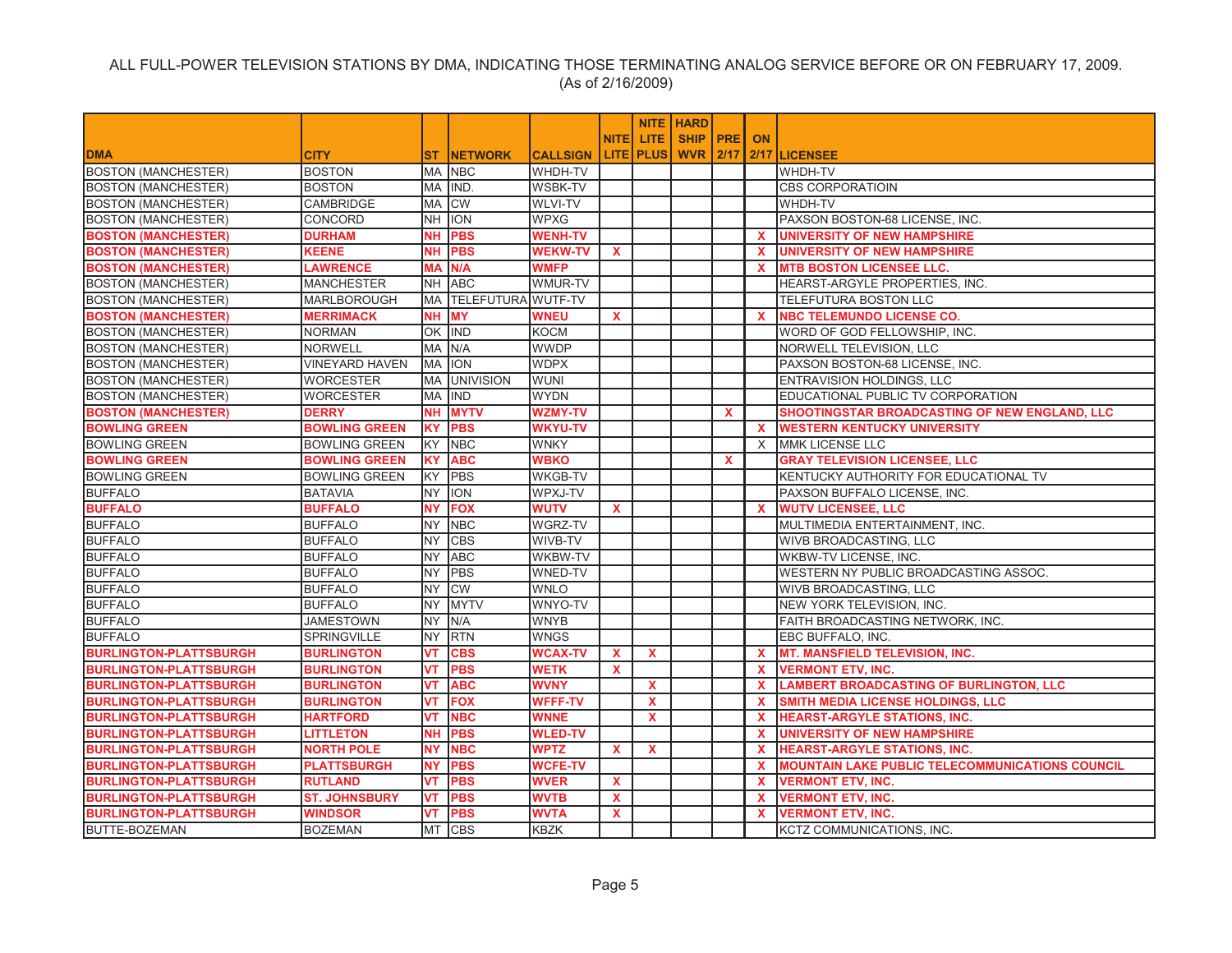|                                       |                     |           |                 |                 |              |                  | <b>NITE   HARD</b>   |              |              |                                                     |
|---------------------------------------|---------------------|-----------|-----------------|-----------------|--------------|------------------|----------------------|--------------|--------------|-----------------------------------------------------|
|                                       |                     |           |                 |                 | <b>NITEI</b> | LITE.            | <b>SHIP IPREI ON</b> |              |              |                                                     |
| <b>DMA</b>                            | <b>CITY</b>         | ST.       | <b>INETWORK</b> | <b>CALLSIGN</b> |              | <b>LITE PLUS</b> |                      |              |              | <b>WVR 2/17 2/17 LICENSEE</b>                       |
| BUTTE-BOZEMAN                         | <b>BOZEMAN</b>      | MT        | <b>PBS</b>      | KUSM            |              |                  |                      |              |              | MONTANA STATE UNIVERSITY                            |
| <b>BUTTE-BOZEMAN</b>                  | <b>BUTTE</b>        | <b>MT</b> | <b>ABC</b>      | <b>KWYB</b>     |              |                  |                      |              | $\mathbf{x}$ | <b>MMM LICENSE LLC</b>                              |
| <b>BUTTE-BOZEMAN</b>                  | <b>BUTTE</b>        | MT        | <b>FOX</b>      | <b>KBTZ</b>     |              |                  |                      |              |              | MONTANA LICENSE SUB, INC.                           |
| BUTTE-BOZEMAN                         | <b>BUTTE</b>        | MT        | <b>CBS</b>      | KXLF-TV         |              |                  |                      |              |              | KXLF COMMUNICATIONS, INC.                           |
| BUTTE-BOZEMAN                         | <b>BUTTE</b>        | MT        | <b>NBC</b>      | <b>KTVM</b>     |              |                  |                      |              |              | BLUESTONE LICENSE HOLDINGS INC.                     |
| <b>CASPER-RIVERTON</b>                | <b>CASPER</b>       | <b>WY</b> | <b>FOX</b>      | <b>KFNB</b>     |              |                  |                      |              | $\mathbf{x}$ | <b>WYOMEDIA CORPORATION</b>                         |
| <b>CASPER-RIVERTON</b>                | <b>CASPER</b>       | WY        | <b>CBS</b>      | <b>KGWC-TV</b>  |              |                  |                      |              | <b>X</b>     | <b>MARK III MEDIA, INC.</b>                         |
| <b>CASPER-RIVERTON</b>                | <b>CASPER</b>       | <b>WY</b> | <b>PBS</b>      | <b>KPTW</b>     |              |                  |                      |              | <b>X</b>     | <b>CENTRAL WYOMING COLLEGE</b>                      |
| <b>CASPER-RIVERTON</b>                | <b>CASPER</b>       | <b>WY</b> | <b>ABC</b>      | <b>KTWO-TV</b>  |              |                  |                      |              | $\mathbf{x}$ | <b>SILVERTON BROADCASTING COMPANY, LLC</b>          |
| <b>CASPER-RIVERTON</b>                | CASPER              |           | WY NBC          | <b>KCWY</b>     |              |                  |                      |              |              | BOZEMAN TRAIL COMMUNICATIONS COMPANY                |
| <b>CASPER-RIVERTON</b>                | <b>LANDER</b>       | <b>WY</b> | <b>CBS</b>      | <b>KGWL-TV</b>  |              |                  | $\mathbf{x}$         |              |              | X MARK III MEDIA, INC.                              |
| <b>CASPER-RIVERTON</b>                | <b>LANDER</b>       | WY        | <b>PBS</b>      | <b>KCWC-TV</b>  |              |                  |                      | $\mathbf{x}$ |              | <b>CENTRAL WYOMING COLLEGE</b>                      |
| <b>CASPER-RIVERTON</b>                | <b>RAWLINS</b>      | <b>WY</b> | FOX             | KFNR            |              |                  |                      |              |              | FIRST NATIONAL BROADCASTING CORP.                   |
| <b>CASPER-RIVERTON</b>                | <b>RIVERTON</b>     | <b>WY</b> | <b>FOX</b>      | <b>KFNE</b>     |              |                  | $\mathbf{x}$         |              | $\mathbf{x}$ | <b>FIRST NATIONAL BROADCASTING CORP.</b>            |
| <b>CEDAR RAPIDS-WTRLO-IWC&amp;DUB</b> | <b>CEDAR RAPIDS</b> | IA        | <b>FOX</b>      | <b>KFXA</b>     | $\mathbf{x}$ |                  |                      |              | $\mathbf{x}$ | <b>SECOND GENERATION OF IOWA, LTD.</b>              |
| <b>CEDAR RAPIDS-WTRLO-IWC&amp;DUB</b> | <b>CEDAR RAPIDS</b> | IA        | <b>CBS</b>      | <b>KGAN</b>     | X            |                  |                      |              | $\mathbf{x}$ | <b>KGAN LICENSEE, LLC</b>                           |
| CEDAR RAPIDS-WTRLO-IWC&DUB            | <b>CEDAR RAPIDS</b> | IA        | <b>ABC</b>      | <b>KCRG-TV</b>  |              |                  |                      |              |              | CEDAR RAPIDS TELEVISION COMPANY                     |
| CEDAR RAPIDS-WTRLO-IWC&DUB            | <b>CEDAR RAPIDS</b> | IA        | N/A             | <b>KPXR</b>     |              |                  |                      |              |              | PAXSON COMMUNICATIONS LICENSE COMPANY, LLC          |
| <b>CEDAR RAPIDS-WTRLO-IWC&amp;DUB</b> | <b>DUBUQUE</b>      | IA        | N/A             | <b>KFXB</b>     |              |                  |                      |              | <b>X</b>     | <b>CHRISTIAN TELEVISION NETWORK OF IOWA, INC.</b>   |
| <b>CEDAR RAPIDS-WTRLO-IWC&amp;DUB</b> | <b>IOWA CITY</b>    | IΑ        | <b>CW</b>       | <b>KWKB</b>     |              |                  |                      |              | $\mathbf{x}$ | <b>KM TELEVISION OF IOWA, L.L.C.</b>                |
| CEDAR RAPIDS-WTRLO-IWC&DUB            | <b>IOWA CITY</b>    | IA        | <b>PBS</b>      | <b>KIIN</b>     |              |                  |                      |              |              | IOWA PUBLIC BROADCASTING BOARD                      |
| <b>CEDAR RAPIDS-WTRLO-IWC&amp;DUB</b> | <b>WATERLOO</b>     | ΙA        | <b>NBC</b>      | <b>KWWL</b>     |              |                  |                      |              | x.           | <b>KWWL TELEVISION, INC.</b>                        |
| CEDAR RAPIDS-WTRLO-IWC&DUB            | <b>WATERLOO</b>     | IA        | <b>PBS</b>      | <b>KRIN</b>     |              |                  |                      |              |              | IOWA PUBLIC BROADCASTING BOARD                      |
| CEDAR RAPIDS-WTRLO-IWC&DUB            | <b>WATERLOO</b>     | IA        | <b>RTN</b>      | <b>KWWF</b>     |              |                  |                      |              |              | EBC WATERLOO, INC.                                  |
| <b>CHAMPAIGN&amp;SPRNGFLD-DECATUR</b> | <b>CHAMPAIGN</b>    | IL.       | <b>NBC</b>      | <b>WICD</b>     | X            |                  |                      |              | $\mathbf{x}$ | <b>WICD LICENSEE, LLC</b>                           |
| CHAMPAIGN&SPRNGFLD-DECATUR            | <b>CHAMPAIGN</b>    | IL        | <b>CBS</b>      | <b>WCIA</b>     |              |                  |                      |              |              | NEXSTAR BROADCASTING, INC.                          |
| <b>CHAMPAIGN&amp;SPRNGFLD-DECATUR</b> | <b>CHARLESTON</b>   | IL.       | <b>PBS</b>      | <b>WEIU-TV</b>  | X            |                  |                      |              | <b>X</b>     | <b>EASTERN ILLINOIS UNIVERSITY</b>                  |
| <b>CHAMPAIGN&amp;SPRNGFLD-DECATUR</b> | <b>DECATUR</b>      | IL.       | <b>NBC</b>      | <b>WAND</b>     |              |                  |                      |              | $\mathbf{x}$ | <b>WAND(TV) PARTNERSHIP</b>                         |
| <b>CHAMPAIGN&amp;SPRNGFLD-DECATUR</b> | <b>DECATUR</b>      | IL.       | <b>CW</b>       | <b>WBUI</b>     |              |                  |                      |              | $\mathbf{x}$ | <b>GOCOM MEDIA OF ILLINOIS, LLC</b>                 |
| CHAMPAIGN&SPRNGFLD-DECATUR            | <b>JACKSONVILLE</b> | IL        | N/A             | WSEC            |              |                  |                      |              |              | WEST CENTRAL ILLINOIS EDUCATIONAL TELECOM. CORP.    |
| <b>CHAMPAIGN&amp;SPRNGFLD-DECATUR</b> | <b>SPRINGFIELD</b>  | IL.       | <b>NBC</b>      | <b>WICS</b>     | $\mathbf{x}$ |                  |                      |              | $\mathbf{x}$ | <b>WICS LICENSEE, LLC</b>                           |
| <b>CHAMPAIGN&amp;SPRNGFLD-DECATUR</b> | <b>SPRINGFIELD</b>  | IL.       | <b>FOX</b>      | <b>WRSP-TV</b>  |              |                  |                      |              | $\mathbf{x}$ | <b>GOCOM MEDIA OF ILLINOIS, LLC</b>                 |
| CHAMPAIGN&SPRNGFLD-DECATUR            | <b>SPRINGFIELD</b>  | IIL       | <b>MYTV</b>     | WCFN            |              |                  |                      |              |              | NEXSTAR BROADCASTING, INC.                          |
| <b>CHAMPAIGN&amp;SPRNGFLD-DECATUR</b> | <b>URBANA</b>       | IL.       | <b>FOX</b>      | WCCU            |              |                  |                      |              | x.           | <b>GOCOM MEDIA OF ILLINOIS, LLC</b>                 |
| CHAMPAIGN&SPRNGFLD-DECATUR            | <b>URBANA</b>       | IL        | <b>PBS</b>      | WILL-TV         |              |                  |                      |              |              | THE BOARD OF TRUSTEES OF THE UNIVERSITY OF ILLINOIS |
| <b>CHARLESTON</b>                     | <b>CHARLESTON</b>   | <b>SC</b> | <b>PBS</b>      | <b>WITV</b>     |              |                  |                      |              | <b>X</b>     | SOUTH CAROLINA EDUCATIONAL TV COMMISSION            |
| <b>CHARLESTON</b>                     | <b>CHARLESTON</b>   | <b>SC</b> | <b>MYTV</b>     | <b>WMMP</b>     | $\mathbf{x}$ |                  |                      |              | $\mathbf{x}$ | <b>WMMP LICENSEE L.P.</b>                           |
| <b>CHARLESTON</b>                     | <b>CHARLESTON</b>   | <b>SC</b> | <b>FOX</b>      | <b>WTAT-TV</b>  | $\mathbf{x}$ |                  |                      |              | $\mathbf{x}$ | <b>WTAT LICENSEE, LLC</b>                           |
| <b>CHARLESTON</b>                     | <b>CHARLESTON</b>   |           | SC NBC          | WCBD-TV         |              |                  |                      |              |              | MEDIA GENERAL COMMUNICATIONS HOLDINGS, LLC          |
| <b>CHARLESTON</b>                     | <b>CHARLESTON</b>   | SC        | <b>ABC</b>      | <b>WCIV</b>     |              |                  |                      |              |              | WCIV, LLC                                           |
| <b>CHARLESTON</b>                     | <b>CHARLESTON</b>   | <b>SC</b> | <b>CBS</b>      | WCSC-TV         |              |                  |                      |              |              | WCSC LICSENCE SUBSIDIARY, LLC                       |
| CHARLESTON-HUNTINGTON                 | ASHLAND             |           | <b>KY PBS</b>   | <b>WKAS</b>     |              |                  |                      |              |              | KENTUCKY AUTHORITY FOR EDUCATIONAL TV               |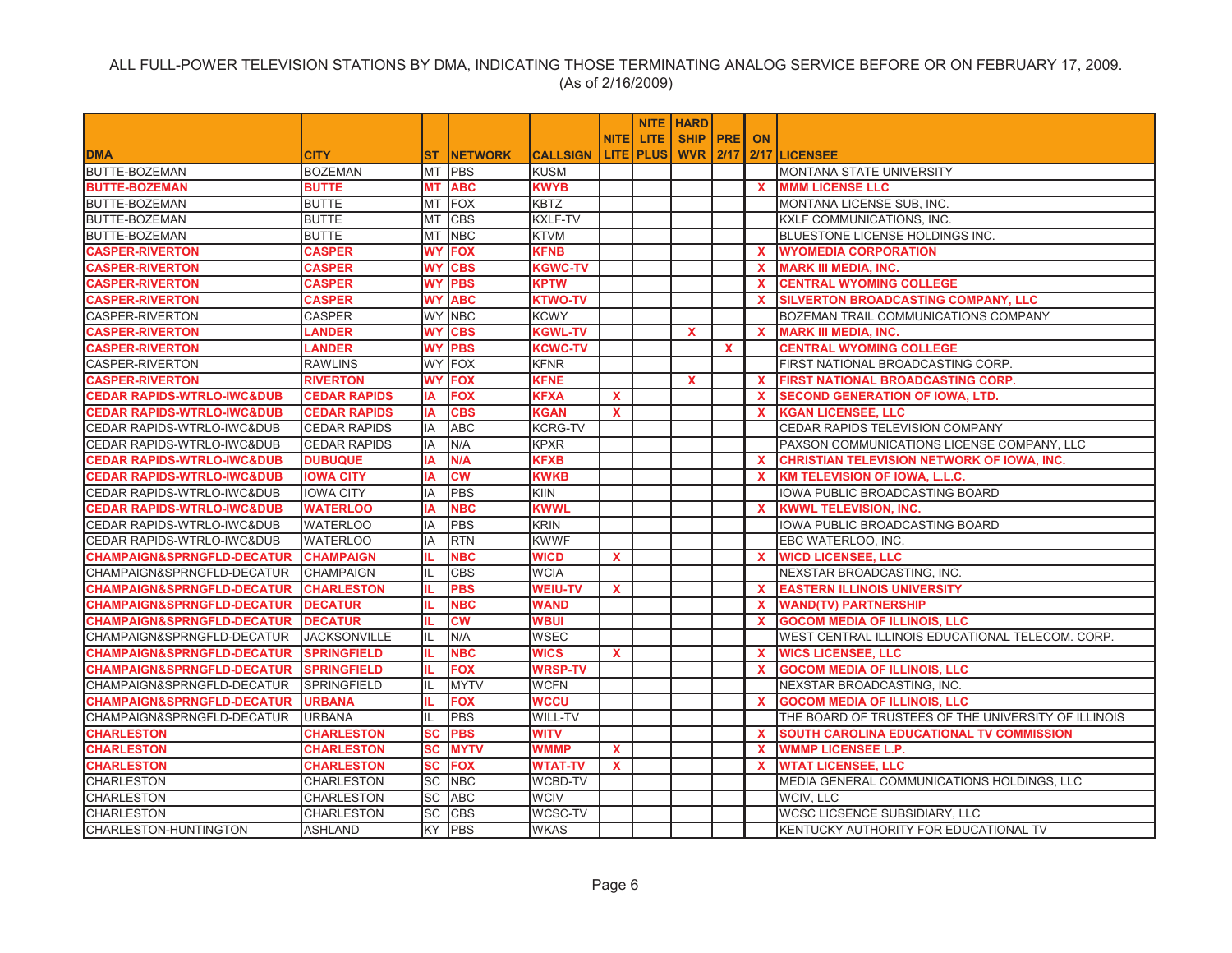|                              |                           |           |                    |                 |              |                  | <b>NITE HARD</b> |              |              |                                                        |
|------------------------------|---------------------------|-----------|--------------------|-----------------|--------------|------------------|------------------|--------------|--------------|--------------------------------------------------------|
|                              |                           |           |                    |                 | <b>NITE</b>  | <b>LITE</b>      | <b>SHIP PRE</b>  |              | <b>ON</b>    |                                                        |
| <b>DMA</b>                   | <b>CITY</b>               | ST.       | <b>INETWORK</b>    | <b>CALLSIGN</b> |              | <b>LITE PLUS</b> | <b>WVR 2/17</b>  |              |              | 2/17 LICENSEE                                          |
| <b>CHARLESTON-HUNTINGTON</b> | <b>ASHLAND</b>            |           | KY IIND            | <b>WTSF</b>     |              |                  |                  |              |              | TRI STATE FAMILY BROADCASTING. INC.                    |
| CHARLESTON-HUNTINGTON        | <b>CHARLESTON</b>         |           | <b>WV ABC</b>      | WCHS-TV         |              |                  |                  |              |              | <b>WCHS LICENSEE, LLC</b>                              |
| CHARLESTON-HUNTINGTON        | <b>CHARLESTON</b>         | <b>WV</b> | <b>IFOX</b>        | WVAH-TV         |              |                  |                  |              |              | <b>WVAH LICENSEE, LLC</b>                              |
| CHARLESTON-HUNTINGTON        | <b>CHARLESTON</b>         |           | WV N/A             | WLPX-TV         |              |                  |                  |              |              | PAXSON CHARLESTON LICENSE, INC.                        |
| <b>CHARLESTON-HUNTINGTON</b> | <b>HUNTINGTON</b>         | <b>WV</b> | <b>CBS</b>         | <b>WOWK-TV</b>  |              | $\mathbf{x}$     |                  |              | $\mathbf{x}$ | <b>WEST VIRGINIA MEDIA HOLDINGS, LLC</b>               |
| <b>CHARLESTON-HUNTINGTON</b> | <b>HUNTINGTON</b>         | <b>WV</b> | <b>NBC</b>         | <b>WSAZ-TV</b>  | x            |                  |                  | $\mathbf{x}$ |              | <b>GRAY TELEVISION LICENSEE, LLC</b>                   |
| CHARLESTON-HUNTINGTON        | <b>HUNTINGTON</b>         | <b>WV</b> | <b>PBS</b>         | WPBY-TV         |              |                  |                  |              |              | WEST VIRGINIA EDUCATIONAL BROADCASTING AUTHORITY       |
| CHARLESTON-HUNTINGTON        | <b>PIKEVILLE</b>          | <b>KY</b> | PBS                | <b>WKPI-TV</b>  |              |                  |                  |              |              | KENTUCKY AUTHORITY FOR EDUCATIONAL TV                  |
| CHARLESTON-HUNTINGTON        | <b>PORTSMOUTH</b>         | OH        | <b>PBS</b>         | <b>WPBO</b>     |              |                  |                  |              |              | THE OHIO STATE UNIVERSITY                              |
| CHARLESTON-HUNTINGTON        | <b>PORTSMOUTH</b>         | ЮH        | <b>CW</b>          | <b>WQCW</b>     |              |                  |                  |              |              | MOUNTAIN TV, L.L.C.                                    |
| <b>CHARLOTTE</b>             | <b>BELMONT</b>            | INC.      | <b>CW</b>          | WJZY            |              |                  |                  |              |              | WJZY-TV, INC.                                          |
| <b>CHARLOTTE</b>             | <b>CHARLOTTE</b>          | <b>NC</b> | <b>PBS</b>         | WTVI            |              |                  |                  |              | <b>X</b>     | <b>CHARLOTTE-MECKLENBURG PUBLIC BROADCASTING AUTH.</b> |
| <b>CHARLOTTE</b>             | <b>CHARLOTTE</b>          | NC        | <b>CBS</b>         | <b>WBTV</b>     |              |                  |                  |              |              | WBTV LICENSE SUBSIDIARY, LLC                           |
| <b>CHARLOTTE</b>             | <b>CHARLOTTE</b>          | <b>NC</b> | FOX                | <b>WCCB</b>     |              |                  |                  |              |              | NORTH CAROLINA BROADCASTING PARTNERS                   |
| <b>CHARLOTTE</b>             | <b>CHARLOTTE</b>          | INC.      | <b>NBC</b>         | WCNC-TV         |              |                  |                  |              |              | WCNC-TV, INC.                                          |
| <b>CHARLOTTE</b>             | <b>CHARLOTTE</b>          | NC        | <b>ABC</b>         | WSOC-TV         |              |                  |                  |              |              | <b>WSOC TELEVISION, INC.</b>                           |
| <b>CHARLOTTE</b>             | CONCORD                   | <b>NC</b> | PBS                | WUNG-TV         |              |                  |                  |              |              | UNIVERSITY OF NORTH CAROLINA                           |
| <b>CHARLOTTE</b>             | <b>HICKORY</b>            | <b>NC</b> | N/A                | <b>WHKY-TV</b>  | $\mathbf{x}$ |                  |                  |              | <b>X</b>     | <b>LONG COMMUNICATIONS, LLC.</b>                       |
| <b>CHARLOTTE</b>             | <b>KANNAPOLIS</b>         | <b>NC</b> | N/A                | <b>WAXN-TV</b>  |              |                  |                  |              | $\mathbf{x}$ | <b>WSOC TELEVISION, INC.</b>                           |
| <b>CHARLOTTE</b>             | LINVILLE                  | <b>NC</b> | <b>PBS</b>         | WUNE-TV         |              |                  |                  |              |              | UNIVERSITY OF NORTH CAROLINA                           |
| <b>CHARLOTTE</b>             | <b>ROCK HILL</b>          | <b>SC</b> | <b>PBS</b>         | <b>WNSC-TV</b>  |              |                  |                  |              | $\mathbf{x}$ | SOUTH CAROLINA EDUCATIONAL TV COMMISSION               |
| <b>CHARLOTTE</b>             | <b>ROCK HILL</b>          | <b>SC</b> | <b>MNT</b>         | WMYT-TV         |              |                  |                  |              |              | WMYT-TV, INC.                                          |
| <b>CHARLOTTESVILLE</b>       | <b>CHARLOTTESVILLE VA</b> |           | <b>NBC/CW</b>      | <b>WVIR-TV</b>  |              | $\mathbf{x}$     |                  |              | $\mathbf{x}$ | <b>VIRGINIA BROADCASTING CORPORATION</b>               |
| <b>CHARLOTTESVILLE</b>       | <b>CHARLOTTESVILLE VA</b> |           | <b>CBS</b>         | <b>WCAV</b>     |              |                  |                  | X            |              | <b>GRAY TELEVISION LICENSEE, LLC</b>                   |
| <b>CHARLOTTESVILLE</b>       | CHARLOTTESVILLE VA        |           | <b>PBS</b>         | WHTJ            |              |                  |                  |              |              | COMMONWEALTH PUBLIC BROADCASTING CORPORATION           |
| <b>CHATTANOOGA</b>           | <b>CHATSWORTH</b>         | <b>GA</b> | <b>PBS</b>         | <b>WNGH-TV</b>  |              |                  |                  |              | <b>X</b>     | <b>GEORGIA PUBLIC TELECOMMUNICATIONS COMMISSION</b>    |
| <b>CHATTANOOGA</b>           | <b>CHATTANOOGA</b>        | ΤN        | <b>CBS</b>         | <b>WDEF-TV</b>  |              |                  |                  |              | <b>X</b>     | <b>WDEF-TV, INC.</b>                                   |
| <b>CHATTANOOGA</b>           | <b>CHATTANOOGA</b>        | <b>TN</b> | <b>PBS</b>         | <b>WTCI</b>     | $\mathbf{x}$ |                  |                  |              | $\mathbf{x}$ | THE GREATER CHATTANOOGA PUBLIC TELEVISION CORP         |
| <b>CHATTANOOGA</b>           | <b>CHATTANOOGA</b>        | <b>TN</b> | <b>FOX</b>         | WDSI-TV         |              |                  |                  |              |              | NEW AGE MEDIA OF TENNESSEE LICENSE, LLC                |
| <b>CHATTANOOGA</b>           | <b>CHATTANOOGA</b>        | <b>TN</b> | <b>NBC</b>         | WRCB-TV         |              |                  |                  |              |              | <b>SARKES TARZIAN, INC.</b>                            |
| <b>CHATTANOOGA</b>           | <b>CHATTANOOGA</b>        | <b>TN</b> | <b>ABC</b>         | <b>WTVC</b>     |              |                  |                  |              |              | FREEDOM BROADCASTING OF TENNESSEE LICENSEE, L.L.C.     |
| <b>CHATTANOOGA</b>           | <b>DALTON</b>             | GA        | <b>TBN</b>         | WELF-TV         |              |                  |                  |              |              | TCCSA, INC., D/B/A TRINITY BROADCASTING NETWORK        |
| <b>CHATTANOOGA</b>           | <b>Cleveland</b>          | ΤN        | <b>CW</b>          | <b>WFLI-TV</b>  |              |                  |                  | X            |              | <b>MPS MEDIA OF TENNESSEE LICENSE, LLC</b>             |
| <b>CHEYENNE-SCOTTSBLUFF</b>  | <b>ALLIANCE</b>           | <b>NE</b> | <b>PBS</b>         | <b>KTNE-TV</b>  |              |                  |                  | $\mathbf{x}$ |              | <b>NEBRASKA EDUCATIONAL TELECOM. COMMISSION</b>        |
| CHEYENNE-SCOTTSBLUFF         | <b>CHEYENNE</b>           | <b>WY</b> | <b>CBS</b>         | <b>KGWN-TV</b>  |              |                  |                  |              |              | SAGAMOREHILL B'CASTING OF WYOMING/N. COLORADO, LLC     |
| <b>CHEYENNE-SCOTTSBLUFF</b>  | <b>CHEYENNE</b>           | <b>WY</b> | <b>ABC/RTN</b>     | <b>KDEV</b>     |              |                  |                  | <b>X</b>     |              | <b>DENVER BROADCASTING, INC.</b>                       |
| <b>CHEYENNE-SCOTTSBLUFF</b>  | <b>SCOTTSBLUFF</b>        | <b>NE</b> | <b>RTN</b>         | <b>KTUW</b>     |              |                  |                  | $\mathbf{x}$ |              | <b>EBC SCOTTSBLUFF. INC.</b>                           |
| <b>CHEYENNE-SCOTTSBLUFF</b>  | <b>CHEYENNE</b>           | <b>WY</b> | <b>FOX</b>         | <b>KLWY</b>     |              |                  |                  |              | <b>X</b>     | <b>WYOMEDIA CORPORATION</b>                            |
| CHEYENNE-SCOTTSBLUFF         | <b>SCOTTSBLUFF</b>        | INE.      | <b>CBS</b>         | <b>KSTF</b>     |              |                  |                  |              |              | SAGAMOREHILL B'CASTING OF WYOMING/N. COLORADO, LLC     |
| <b>CHICAGO</b>               | <b>AURORA</b>             | IL        | TELEFUTURA WXFT-TV |                 |              |                  |                  |              |              | <b>TELEFUTURA CHICAGO LLC</b>                          |
| <b>CHICAGO</b>               | <b>CHICAGO</b>            | IL.       | <b>CBS</b>         | WBBM-TV         |              |                  |                  |              |              | CBS BROADCASTING INC.                                  |
| <b>CHICAGO</b>               | <b>CHICAGO</b>            | IIL       | N/A                | WCIU-TV         |              |                  |                  |              |              | <b>WCIU-TV LIMITED PARTNERSHIP</b>                     |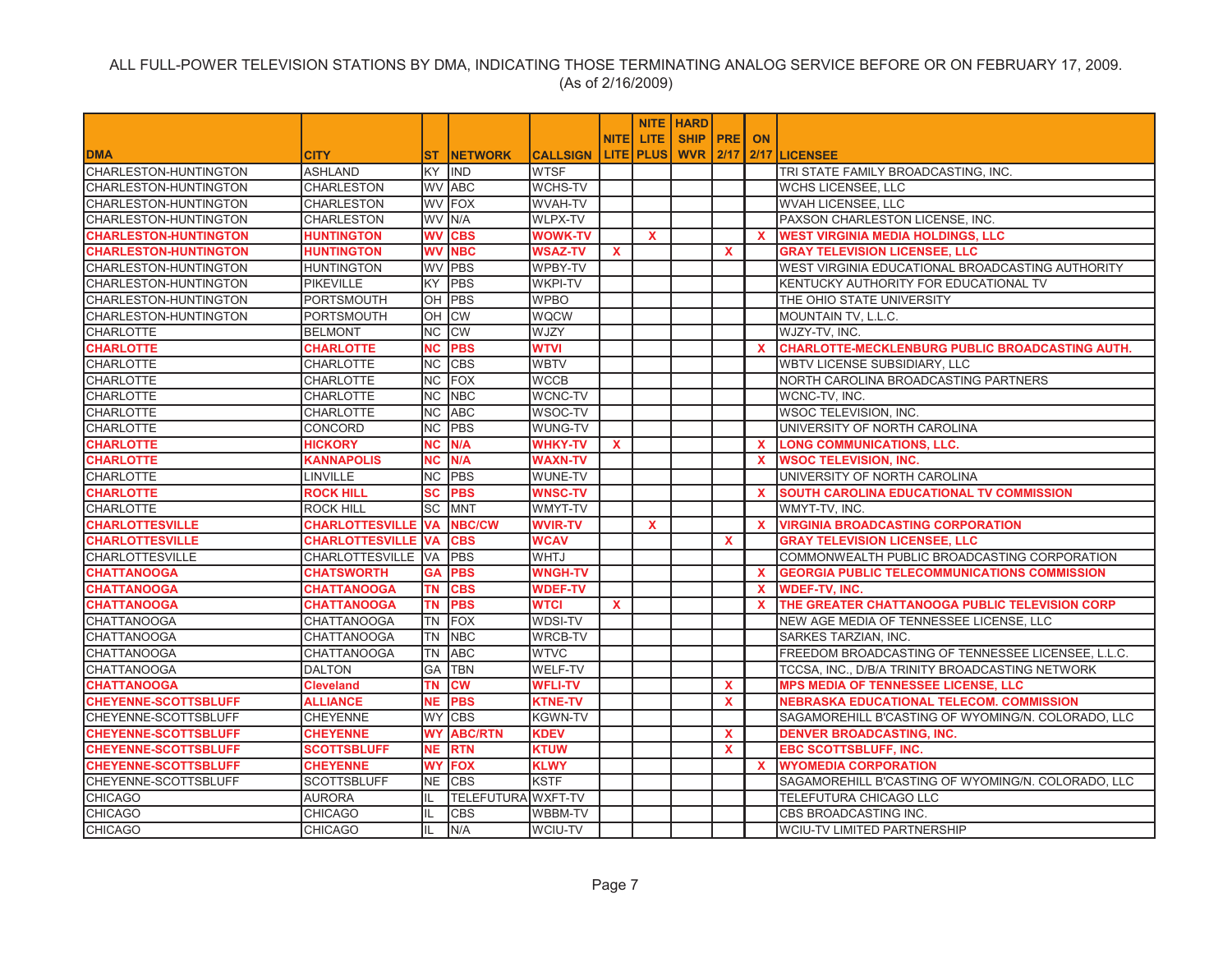|                                 |                   |           |                     |                 |              |                  | <b>NITE HARD</b>     |              |              |                                                       |
|---------------------------------|-------------------|-----------|---------------------|-----------------|--------------|------------------|----------------------|--------------|--------------|-------------------------------------------------------|
|                                 |                   |           |                     |                 | <b>NITEI</b> | LITE.            | <b>SHIP IPREI ON</b> |              |              |                                                       |
| <b>DMA</b>                      | <b>CITY</b>       | ST.       | <b>INETWORK</b>     | <b>CALLSIGN</b> |              | <b>LITE PLUS</b> | <b>WVR 2/17</b>      |              |              | 2/17 LICENSEE                                         |
| <b>CHICAGO</b>                  | <b>CHICAGO</b>    | IL        | N/A                 | <b>WCPX</b>     |              |                  |                      |              |              | PAXSON CHICAGO LICENSE, INC.                          |
| <b>CHICAGO</b>                  | <b>CHICAGO</b>    | IL        | <b>FOX</b>          | <b>WFLD</b>     |              |                  |                      |              |              | FOX TELEVISION STATIONS, INC.                         |
| <b>CHICAGO</b>                  | <b>CHICAGO</b>    | IL        | <b>CW</b>           | WGN-TV          |              |                  |                      |              |              | WGN CONTINENTAL BROADCASTING COMPANY                  |
| <b>CHICAGO</b>                  | <b>CHICAGO</b>    | IL        | <b>ABC</b>          | WLS-TV          |              |                  |                      |              |              | <b>WLS TELEVISION, INC.</b>                           |
| <b>CHICAGO</b>                  | <b>CHICAGO</b>    | IL        | N/A                 | WMAQ-TV         |              |                  |                      |              |              | NBC TELEMUNDO LICENSE CO.                             |
| <b>CHICAGO</b>                  | <b>CHICAGO</b>    | IL        | TELEMUNDO WSNS-TV   |                 |              |                  |                      |              |              | NBC TELEMUNDO LICENSE CO.                             |
| <b>CHICAGO</b>                  | <b>CHICAGO</b>    | IL        | N/A                 | <b>WTTW</b>     |              |                  |                      |              |              | WINDOW TO THE WORLD COMMUNICATIONS, INC.              |
| <b>CHICAGO</b>                  | <b>CHICAGO</b>    | IL        | <b>PBS</b>          | <b>WYCC</b>     |              |                  |                      |              |              | COLLEGE DIST. #508, COUNTY OF COOK                    |
| <b>CHICAGO</b>                  | <b>GARY</b>       | IN        | <b>MYTV</b>         | WPWR-TV         |              |                  |                      |              |              | FOX TELEVISION STATIONS, INC.                         |
| <b>CHICAGO</b>                  | <b>GARY</b>       | IN        | <b>PBS</b>          | <b>WYIN</b>     |              |                  |                      |              |              | NORTHWEST INDIANA PUBLIC BROADCASTING, INC.           |
| <b>CHICAGO</b>                  | <b>HAMMOND</b>    | IN        | N/A                 | <b>WJYS</b>     |              |                  |                      |              |              | JOVON BROADCASTING CORPORATION                        |
| <b>CHICAGO</b>                  | <b>JOLIET</b>     | IL.       | <b>UNIVISION</b>    | WGBO-TV         |              |                  |                      |              |              | WGBO LICENSE PARTNERSHIP, G.P.                        |
| <b>CHICAGO</b>                  | LA SALLE          | IL        | <b>TBN</b>          | WWTO-TV         |              |                  |                      |              |              | TCCSA, INC., D/B/A TRINITY BROADCASTING NETWORK       |
| CHICO-REDDING                   | <b>REDDING</b>    | CA        | <b>ABC</b>          | <b>KRCR-TV</b>  |              |                  |                      |              |              | BLUESTONE LICENSE HOLDINGS INC.                       |
| <b>CHICO-REDDING</b>            | <b>CHICO</b>      | CA        | <b>CBS</b>          | <b>KHSL-TV</b>  |              |                  |                      | X            |              | <b>CATAMOUNT BROADCASTING OF CHICO-REDDING, INC.</b>  |
| <b>CHICO-REDDING</b>            | <b>CHICO</b>      | <b>CA</b> | <b>NBC</b>          | <b>KNVN</b>     |              |                  |                      | X            |              | <b>CHICO LICENSE, L.L.C.</b>                          |
| <b>CHICO-REDDING</b>            | <b>PARADISE</b>   | CA        | <b>FOX</b>          | <b>KCVU</b>     |              |                  |                      | $\mathbf{x}$ |              | <b>SAINTE PARTNERS II, L.P.</b>                       |
| <b>CHICO-REDDING</b>            | <b>REDDING</b>    | CA        | <b>PBS</b>          | <b>KIXE-TV</b>  |              |                  |                      | <b>X</b>     |              | NORTHERN CALIFORNIA EDUCATIONAL TELEVISION ASSN., INC |
| <b>CINCINNATI</b>               | <b>CINCINNATI</b> | OН        | <b>MYTV</b>         | <b>WSTR-TV</b>  | x            |                  |                      |              | $\mathbf{x}$ | <b>WSTR LICENSEE, INC.</b>                            |
| <b>CINCINNATI</b>               | <b>CINCINNATI</b> | OН        | <b>PBS</b>          | <b>WCET</b>     |              |                  |                      |              |              | THE GREATER CINCINNATI TV EDUCATIONAL. FOUNDATION     |
| <b>CINCINNATI</b>               | <b>CINCINNATI</b> | OH        | <b>ABC</b>          | WCPO-TV         |              |                  |                      |              |              | SCRIPPS HOWARD BROADCASTING COMPANY                   |
| <b>CINCINNATI</b>               | <b>CINCINNATI</b> | OH        | <b>CBS</b>          | <b>WKRC-TV</b>  |              |                  |                      |              |              | NEWPORT TELEVISION LICENSE LLC                        |
| <b>CINCINNATI</b>               | <b>CINCINNATI</b> | OH        | <b>NBC</b>          | <b>WLWT</b>     |              |                  |                      |              |              | OHIO/OKLAHOMA HEARST-ARGYLE TELEVISION, INC           |
| <b>CINCINNATI</b>               | <b>COVINGTON</b>  | KY        | <b>PBS</b>          | WCVN-TV         |              |                  |                      |              |              | KENTUCKY AUTHORITY FOR EDUCATIONAL TV                 |
| <b>CINCINNATI</b>               | <b>NEWPORT</b>    | KY        | <b>FOX</b>          | WXIX-TV         |              |                  |                      |              |              | WXIX LICENSE SUBSIDIARY, LLC                          |
| <b>CINCINNATI</b>               | <b>OWENTON</b>    | KY        | <b>PBS</b>          | <b>WKON</b>     |              |                  |                      |              |              | KENTUCKY AUTHORITY FOR EDUCATIONAL TV                 |
| <b>CINCINNATI</b>               | OXFORD            | OH        | <b>PBS</b>          | <b>WPTO</b>     |              |                  |                      |              |              | GREATER DAYTON PUBLIC TELEVISION, INC.                |
| <b>CLARKSBURG-WESTON</b>        | <b>CLARKSBURG</b> | <b>WV</b> | <b>NBC</b>          | <b>WBOY-TV</b>  |              |                  |                      |              | $\mathbf{x}$ | <b>WEST VIRGINIA MEDIA HOLDINGS, LLC</b>              |
| <b>CLARKSBURG-WESTON</b>        | <b>CLARKSBURG</b> | WV        | FOX                 | <b>WVFX</b>     |              |                  |                      |              |              | WITHERS BROADCASTING COMPANY OF CLARKSBURG, LLC       |
| <b>CLARKSBURG-WESTON</b>        | <b>MORGANTOWN</b> | WV        | PBS                 | WNPB-TV         |              |                  |                      |              |              | WEST VIRGINIA EDUCATIONAL BROADCASTING AUTHORITY      |
| <b>CLARKSBURG-WESTON</b>        | <b>WESTON</b>     | WV        | <b>CBS</b>          | <b>WDTV</b>     |              |                  |                      |              |              | WITHERS BROADCASTING COMPANY OF WEST VIRGINIA         |
| <b>CLEVELAND-AKRON (CANTON)</b> | <b>AKRON</b>      | OH        | <b>CW</b>           | WBNX-TV         |              |                  |                      |              |              | WINSTON BROADCASTING NETWORK, INC.                    |
| CLEVELAND-AKRON (CANTON)        | <b>AKRON</b>      | OH        | <b>PBS</b>          | <b>WEAO</b>     |              |                  |                      |              |              | NORTHEASTERN EDUCATIONAL TELEVISION OF OHIO, INC.     |
| CLEVELAND-AKRON (CANTON)        | <b>AKRON</b>      | OH        | <b>ION</b>          | <b>WVPX</b>     |              |                  |                      |              |              | PAXSON AKRON LICENSE, INC.                            |
| <b>CLEVELAND-AKRON (CANTON)</b> | <b>CANTON</b>     | OН        | N/A                 | <b>WOAC</b>     |              |                  |                      |              | <b>X</b>     | <b>MTB CLEVELAND LICENSEE LLC</b>                     |
| CLEVELAND-AKRON (CANTON)        | <b>CANTON</b>     | OH        | <b>TBN</b>          | WDLI-TV         |              |                  |                      |              |              | TRINITY BROADCASTING NETWORK, INC.                    |
| CLEVELAND-AKRON (CANTON)        | <b>CLEVELAND</b>  |           | OH ABC              | WEWS-TV         |              |                  |                      |              |              | SCRIPPS HOWARD BROADCASTING COMPANY                   |
| <b>CLEVELAND-AKRON (CANTON)</b> | <b>CLEVELAND</b>  | OH        | FOX                 | WJW             |              |                  |                      |              |              | COMMUNITY TELEVISION OF OHIO LICENSE, LLC             |
| CLEVELAND-AKRON (CANTON)        | <b>CLEVELAND</b>  |           | OH NBC              | WKYC-TV         |              |                  |                      |              |              | WKYC-TV, INC.                                         |
| CLEVELAND-AKRON (CANTON)        | <b>CLEVELAND</b>  |           | <b>OH UNIVISION</b> | WQHS-TV         |              |                  |                      |              |              | UNIVISION CLEVELAND LLC                               |
| CLEVELAND-AKRON (CANTON)        | <b>CLEVELAND</b>  | OН        | <b>PBS</b>          | <b>WVIZ</b>     |              |                  |                      |              |              | <b>IDEASTREAM</b>                                     |
| CLEVELAND-AKRON (CANTON)        | <b>LORAIN</b>     |           | OH MNT              | <b>WUAB</b>     |              |                  |                      |              |              | WOIO LICENSE SUBSIDIARY, LLC                          |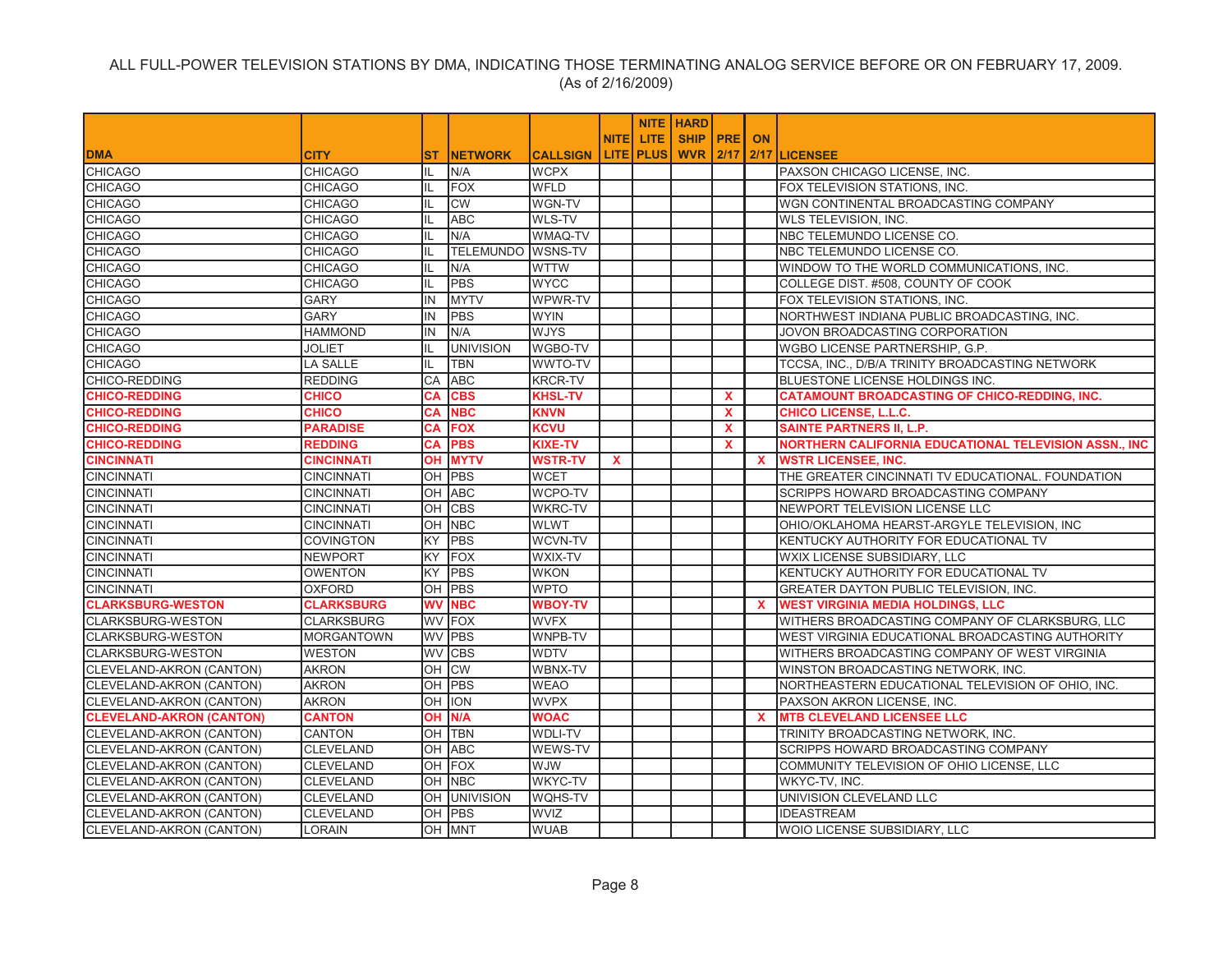|                                   |                          |            |                 |                 |              |              | <b>NITE   HARD</b> |              |              |                                                        |
|-----------------------------------|--------------------------|------------|-----------------|-----------------|--------------|--------------|--------------------|--------------|--------------|--------------------------------------------------------|
|                                   |                          |            |                 |                 | <b>NITE</b>  | LITE.        | SHIP   PRE   ON    |              |              |                                                        |
| <b>DMA</b>                        | <b>CITY</b>              | ST         | <b>INETWORK</b> | <b>CALLSIGN</b> |              | LITE   PLUS  | <b>WVR 2/17</b>    |              |              | 2/17 LICENSEE                                          |
| CLEVELAND-AKRON (CANTON)          | SANDUSKY                 |            | OH N/A          | <b>WGGN-TV</b>  |              |              |                    |              |              | CHRISTIAN FAITH BROADCAST, INC.                        |
| <b>CLEVELAND-AKRON (CANTON)</b>   | <b>SHAKER HEIGHTS</b>    |            | OH CBS          | <b>WOIO</b>     |              |              |                    |              |              | WOIO LICENSE SUBSIDIARY, LLC                           |
| <b>CLEVELAND-AKRON</b>            | <b>ALLIANCE</b>          | OH         | <b>PBS</b>      | <b>WNEO</b>     |              |              |                    | <b>X</b>     |              | NORTHEASTERN EDUCATIONAL TELEVISION OF OHIO, INC.      |
| <b>CLEVELAND-AKRON</b>            | <b>MANSFIELD</b>         | <b>OH</b>  | <b>IND</b>      | <b>WMFD-TV</b>  |              |              |                    | $\mathbf{x}$ |              | <b>MID-STATE TELEVISION, INC.</b>                      |
| COLORADO SPRINGS-PUEBLO           | COLORADO SPRGS CO ABC    |            |                 | <b>KRDO-TV</b>  |              |              |                    |              |              | PIKES PEAK TELEVISION, INC.                            |
| COLORADO SPRINGS-PUEBLO           | COLORADO SPRGS           | <b>CO</b>  | FOX             | <b>KXRM-TV</b>  |              |              |                    |              |              | BARRINGTON COLORADO SPRINGS LICENSE LLC                |
| COLORADO SPRINGS-PUEBLO           | <b>PUEBLO</b>            | ICO.       | <b>NBC</b>      | <b>KOAA-TV</b>  |              |              |                    |              |              | SANGRE DE CRISTO COMMUNICATIONS, INC.                  |
| COLORADO SPRINGS-PUEBLO           | <b>PUEBLO</b>            | lCO        | N/A             | <b>KTSC</b>     |              |              |                    |              |              | ROCKY MOUNTAIN PUBLIC BROADCASTING NETWORK, INC.       |
| <b>COLORADO SPRINGS-PUEBLO</b>    | COLORADO SPRGS           | <b>CO</b>  | <b>CBS</b>      | <b>KKTV</b>     |              |              |                    |              |              | <b>GRAY TELEVISION LICENSEE, LLC</b>                   |
| <b>COLUMBIA</b>                   | <b>COLUMBIA</b>          | SC         | <b>PBS</b>      | <b>WRLK-TV</b>  |              |              |                    |              | X.           | <b>SOUTH CAROLINA EDUCATIONAL TV COMMISSION</b>        |
| <b>COLUMBIA</b>                   | <b>COLUMBIA</b>          | <b>SC</b>  | <b>CW</b>       | <b>WZRB</b>     |              |              |                    |              | $\mathbf{x}$ | ROBERTS BROADCASTING COMPANY OF COLUMBIA, SC, LLC      |
| <b>COLUMBIA</b>                   | <b>COLUMBIA</b>          | SC         | FOX             | <b>WACH</b>     |              |              |                    |              |              | <b>BARRINGTON COLUMBIA LICENSE LLC</b>                 |
| <b>COLUMBIA</b>                   | <b>COLUMBIA</b>          | lSC.       | <b>NBC</b>      | <b>WIS</b>      |              |              |                    |              |              | WIS LICENSE SUBSIDIARY, LLC                            |
| <b>COLUMBIA</b>                   | <b>COLUMBIA</b>          | lsc        | <b>CBS</b>      | <b>WLTX</b>     |              |              |                    |              |              | PACIFIC AND SOUTHERN COMPANY, INC.                     |
| <b>COLUMBIA</b>                   | <b>COLUMBIA</b>          | lSC.       | <b>ABC</b>      | <b>WOLO-TV</b>  |              |              |                    |              |              | SOUTH CAROLINA BROADCASTING PARTNERS                   |
| <b>COLUMBIA</b>                   | <b>SUMTER</b>            | <b>SC</b>  | <b>MYTV</b>     | <b>WKTC</b>     |              |              |                    |              | X.           | <b>WBHQ COLUMBIA, LLC</b>                              |
| <b>COLUMBIA</b>                   | <b>SUMTER</b>            | <b>SC</b>  | <b>PBS</b>      | <b>WRJA-TV</b>  |              |              |                    |              | $\mathbf{x}$ | <b>SOUTH CAROLINA EDUCATIONAL TV COMMISSION</b>        |
| <b>COLUMBIA-JEFFERSON CITY</b>    | <b>COLUMBIA</b>          |            | MO ABC          | KMIZ            |              |              |                    |              |              | <b>JW BROADCASTING, LLC</b>                            |
| COLUMBIA-JEFFERSON CITY           | <b>COLUMBIA</b>          |            | MO NBC          | KOMU-TV         |              |              |                    |              |              | THE CURATORS OF THE UNIVERSITY OF MISSOURI             |
| <b>COLUMBIA-JEFFERSON CITY</b>    | <b>JEFFERSON CITY</b>    | <b>MO</b>  | <b>REL</b>      | <b>KNLJ</b>     |              |              |                    | $\mathbf{x}$ |              | <b>CHRISTIAN TELEVISION NETWORK, INC.</b>              |
| <b>COLUMBIA-JEFFERSON CITY</b>    | <b>JEFFERSON CITY</b>    |            | MO CBS          | <b>KRCG</b>     |              |              |                    |              |              | <b>BARRINGTON JEFFERSON CITY LICENSE LLC</b>           |
| <b>COLUMBIA-JEFFERSON CITY</b>    | <b>SEDALIA</b>           |            | MO PBS          | <b>KMOS-TV</b>  |              |              |                    |              |              | THE UNIVERSITY OF CENTRAL MISSOURI                     |
| <b>COLUMBUS GA (OPELIKA AL)</b>   | <b>COLUMBUS</b>          | <b>GA</b>  | <b>PBS</b>      | <b>WJSP-TV</b>  |              |              |                    |              | X.           | <b>GEORGIA PUBLIC TELECOMMUNICATIONS COMMISSION</b>    |
| <b>COLUMBUS GA (OPELIKA AL)</b>   | <b>COLUMBUS</b>          | <b>GA</b>  | <b>NBC</b>      | <b>WLTZ</b>     |              |              |                    |              | <b>X</b>     | SAGAMOREHILL BROADCASTING OF GEORGIA, LLC              |
| <b>COLUMBUS GA (OPELIKA AL)</b>   | <b>COLUMBUS</b>          | GA         | <b>CBS</b>      | <b>WRBL</b>     |              |              |                    |              |              | MEDIA GENERAL COMMUNICATIONS HOLDINGS, LLC             |
| <b>COLUMBUS GA (OPELIKA AL)</b>   | <b>COLUMBUS</b>          | GA         | <b>ABC</b>      | <b>WTVM</b>     |              |              |                    |              |              | WTVM LICENSE SUBSIDIARY, LLC                           |
| COLUMBUS GA (OPELIKA AL)          | <b>COLUMBUS</b>          | GA         | <b>FOX</b>      | <b>WXTX</b>     |              |              |                    |              |              | SOUTHEASTERN MEDIA HOLDINGS, INC.                      |
| <b>COLUMBUS GA (OPELIKA AL)</b>   | <b>OPELIKA</b>           | AL         | <b>CW</b>       | <b>WLGA</b>     |              |              |                    |              |              | PAPPAS TELECASTING OF OPELIKA, L.P. (DELW. LTD P/SHIP) |
| <b>COLUMBUS OH</b>                | <b>ATHENS</b>            | OH         | <b>PBS</b>      | WOUB-TV         |              |              |                    |              |              | <b>OHIO UNIVERSITY</b>                                 |
| <b>COLUMBUS OH</b>                | <b>CAMBRIDGE</b>         | ЮH         | PBS             | WOUC-TV         |              |              |                    |              |              | <b>OHIO UNIVERSITY</b>                                 |
| <b>COLUMBUS OH</b>                | <b>CHILLICOTHE</b>       | <b>OH</b>  | <b>CW</b>       | <b>WWHO</b>     | $\mathbf{x}$ |              |                    |              | <b>X</b>     | <b>WWHO BROADCASTING, LLC</b>                          |
| <b>COLUMBUS OH</b>                | <b>COLUMBUS</b>          | OН         | <b>FOX</b>      | <b>WTTE</b>     | $\mathbf x$  |              |                    |              | X            | <b>COLUMBUS (WTTE-TV) LICENSEE, INC.</b>               |
| <b>COLUMBUS OH</b>                | <b>COLUMBUS</b>          | <b>IOH</b> | <b>CBS</b>      | <b>WBNS-TV</b>  |              |              |                    |              |              | WBNS-TV, INC.                                          |
| <b>COLUMBUS OH</b>                | <b>COLUMBUS</b>          |            | OH NBC          | WCMH-TV         |              |              |                    |              |              | MEDIA GENERAL COMMUNICATIONS HOLDINGS, LLC             |
| <b>COLUMBUS OH</b>                | <b>COLUMBUS</b>          | lОH        | PBS             | WOSU-TV         |              |              |                    |              |              | THE OHIO STATE UNIVERSITY                              |
| <b>COLUMBUS OH</b>                | <b>COLUMBUS</b>          | lОH        | <b>ABC</b>      | <b>WSYX</b>     |              |              |                    |              |              | <b>WSYX LICENSEE, INC.</b>                             |
| <b>COLUMBUS OH</b>                | <b>NEWARK</b>            | OH N/A     |                 | <b>WSFJ-TV</b>  |              |              |                    |              |              | TRINITY CHRISTIAN CENTER OF SANTA ANA, INC.            |
| <b>COLUMBUS-TUPELO-WEST POINT</b> | <b>BOONEVILLE</b>        | <b>MS</b>  | <b>PBS</b>      | <b>WMAE-TV</b>  |              |              |                    |              | <b>X</b>     | <b>MISSISSIPPI AUTHORITY FOR EDUCATIONAL TV</b>        |
| <b>COLUMBUS-TUPELO-WEST POINT</b> | <b>MISSISSIPPI STATE</b> | <b>MS</b>  | <b>PBS</b>      | <b>WMAB-TV</b>  |              |              |                    |              | X.           | <b>MISSISSIPPI AUTHORITY FOR EDUCATIONAL TV</b>        |
| <b>COLUMBUS-TUPELO-WEST POINT</b> | <b>TUPELO</b>            | MS         | <b>NBC</b>      | <b>WTVA</b>     |              |              |                    |              |              | WTVA. INC.                                             |
| <b>COLUMBUS-TUPELO-WEST POINT</b> | <b>WEST POINT</b>        | <b>MS</b>  | <b>FOX</b>      | <b>WLOV-TV</b>  |              | $\mathbf{x}$ |                    |              | <b>X</b>     | <b>LINGARD BROADCASTING CORPORATION</b>                |
| <b>COLUMBUS-TUPELO-WEST POINT</b> | <b>COLUMBUS</b>          | <b>MS</b>  | <b>CBS</b>      | <b>WCBI-TV</b>  |              |              |                    | $\mathbf{x}$ |              | <b>WCBI-TV, LLC</b>                                    |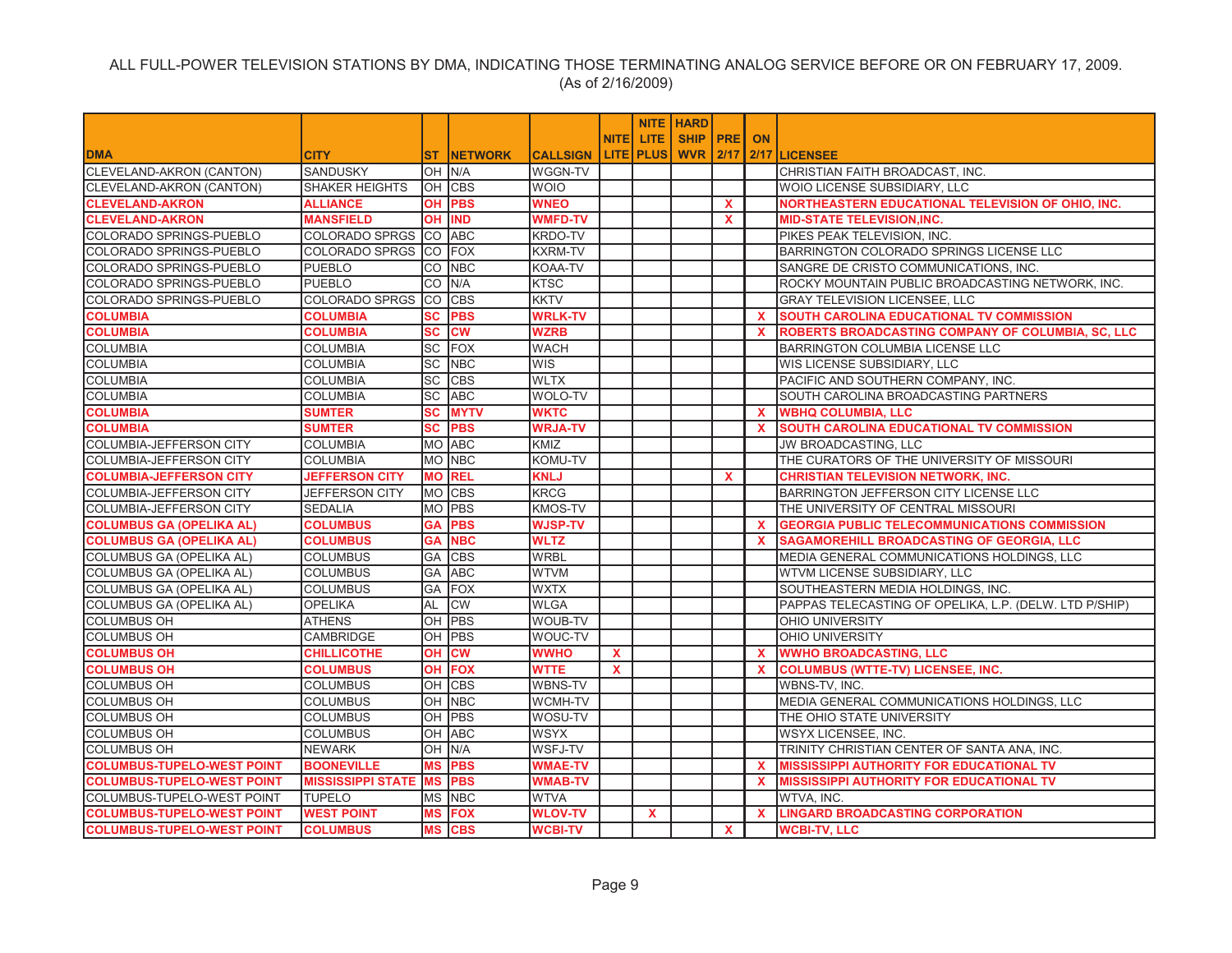|                                   |                       |           |                    |                 |              |                  | <b>NITE HARD</b> |              |              |                                                        |
|-----------------------------------|-----------------------|-----------|--------------------|-----------------|--------------|------------------|------------------|--------------|--------------|--------------------------------------------------------|
|                                   |                       |           |                    |                 | <b>NITEI</b> | LITE.            | SHIP   PRE       |              | ON           |                                                        |
| <b>DMA</b>                        | <b>CITY</b>           | <b>ST</b> | <b>INETWORK</b>    | <b>CALLSIGN</b> |              | <b>LITE PLUS</b> | WVR              | 2/17         |              | 2/17 LICENSEE                                          |
| <b>COLUMBUS-TUPELO-WEST POINT</b> | <b>HOUSTON</b>        |           | <b>MS ABC</b>      | <b>WKDH</b>     |              |                  |                  | $\mathbf{x}$ |              | <b>SOUTHERN BROADCASTING, INC.</b>                     |
| <b>CORPUS CHRISTI</b>             | <b>CORPUS CHRISTI</b> |           | TX PBS             | KEDT            |              |                  |                  |              |              | SOUTH TEXAS PUBLIC BROADCASTING SYSTEM, INC.           |
| <b>CORPUS CHRISTI</b>             | <b>CORPUS CHRISTI</b> | <b>TX</b> | <b>ABC</b>         | KIII            |              |                  |                  |              |              | CHANNEL 3 OF CORPUS CHRISTI, INC.                      |
| <b>CORPUS CHRISTI</b>             | <b>CORPUS CHRISTI</b> | TX        | <b>UNIVISION</b>   | <b>KORO</b>     |              |                  |                  |              |              | ENTRAVISION HOLDINGS, LLC                              |
| <b>CORPUS CHRISTI</b>             | <b>CORPUS CHRISTI</b> | <b>TX</b> | NBC/CW             | <b>KRIS-TV</b>  |              |                  |                  |              |              | KVOA COMMUNICATIONS, INC.                              |
| <b>CORPUS CHRISTI</b>             | <b>CORPUS CHRISTI</b> | ТX        | <b>CBS</b>         | <b>KZTV</b>     |              |                  |                  |              |              | EAGLE CREEK BROADCASTING OF CORPUS CHRISTI, LLC        |
| DALLAS-FT. WORTH                  | <b>ARLINGTON</b>      | TX        | N/A                | <b>KPXD</b>     |              |                  |                  |              |              | PAXSON DALLAS LICENSE, INC.                            |
| DALLAS-FT. WORTH                  | <b>DALLAS</b>         | ТX        | <b>CW</b>          | <b>KDAF</b>     |              |                  |                  |              |              | TRIBUNE TELEVISION COMPANY                             |
| DALLAS-FT. WORTH                  | <b>DALLAS</b>         | <b>TX</b> | <b>MYTV</b>        | <b>KDFI</b>     |              |                  |                  |              |              | NEW DMIC, INC.                                         |
| DALLAS-FT. WORTH                  | <b>DALLAS</b>         | ТX        | FOX                | <b>KDFW</b>     |              |                  |                  |              |              | KDFW LICENSE, INC.                                     |
| DALLAS-FT. WORTH                  | <b>DALLAS</b>         | <b>TX</b> | <b>TBN</b>         | KDTX-TV         |              |                  |                  |              |              | TRINITY BROADCASTING OF TEXAS, INC.                    |
| DALLAS-FT. WORTH                  | <b>DALLAS</b>         | ТX        | PBS                | <b>KERA-TV</b>  |              |                  |                  |              |              | NORTH TEXAS PUBLIC BROADCASTING, INC.                  |
| DALLAS-FT. WORTH                  | <b>DALLAS</b>         | ТX        | N/A                | KXTX-TV         |              |                  |                  |              |              | NBC TELEMUNDO LICENSE CO.                              |
| DALLAS-FT. WORTH                  | <b>DALLAS</b>         | <b>TX</b> | <b>ABC</b>         | <b>WFAA-TV</b>  |              |                  |                  |              |              | WFAA-TV, INC.                                          |
| DALLAS-FT. WORTH                  | <b>DECATUR</b>        | <b>TX</b> | N/A                | <b>KMPX</b>     |              |                  |                  |              |              | LIBERMAN TELEVISION OF DALLAS LICENSE LLC              |
| DALLAS-FT. WORTH                  | <b>DENTON</b>         | <b>TX</b> | <b>IND</b>         | <b>KDTN</b>     |              |                  |                  |              |              | COMMUNITY TELEVISION EDUCATORS OF DFW. INC.            |
| DALLAS-FT. WORTH                  | FORT WORTH            | <b>TX</b> | N/A                | <b>KFWD</b>     |              |                  |                  |              |              | HIC BROADCAST, INC.                                    |
| DALLAS-FT. WORTH                  | <b>FORT WORTH</b>     | <b>TX</b> | <b>CBS</b>         | <b>KTVT</b>     |              |                  |                  |              |              | CBS STATIONS GROUP OF TEXAS L.P.                       |
| DALLAS-FT. WORTH                  | FORT WORTH            | <b>TX</b> | IND                | <b>KTXA</b>     |              |                  |                  |              |              | TELEVISION STATION KTXA L.P.                           |
| DALLAS-FT. WORTH                  | FORT WORTH            | <b>TX</b> | N/A                | <b>KXAS-TV</b>  |              |                  |                  |              |              | STATION VENTURE OPERATIONS, LP                         |
| DALLAS-FT. WORTH                  | GARLAND               | ТX        | <b>UNIVISION</b>   | <b>KUVN-TV</b>  |              |                  |                  |              |              | KUVN LICENSE PARTNERSHIP, L.P.                         |
| <b>DALLAS-FT. WORTH</b>           | <b>GREENVILLE</b>     | ТX        | N/A                | <b>KTAQ</b>     |              |                  |                  |              | $\mathbf{x}$ | <b>SIMONS BROADCASTING, LP</b>                         |
| <b>DALLAS-FT. WORTH</b>           | <b>IRVING</b>         | ТX        | <b>TLF</b>         | <b>KSTR-TV</b>  |              |                  |                  | $\mathbf{x}$ |              | TELEFUTURA DALLAS LLC                                  |
| <b>DALLAS-FT. WORTH</b>           | <b>LAKE DALLAS</b>    | ТX        | <b>IND</b>         | <b>KLDT</b>     |              |                  |                  | $\mathbf{x}$ |              | JOHNSON BROADCASTING OF DALLAS, INC.                   |
| <b>DAVENPORT-R.ISLAND-MOLINE</b>  | <b>BURLINGTON</b>     | ΙA        | <b>CW</b>          | <b>KGCW-TV</b>  |              |                  |                  |              | $\mathbf{x}$ | <b>BURLINGTON TELEVISION ACQUISITION LICENSING LLC</b> |
| DAVENPORT-R.ISLAND-MOLINE         | <b>DAVENPORT</b>      | IA        | <b>FOX</b>         | KLJB-TV         |              |                  |                  |              |              | QUAD CITIES TELEVISION ACQUISITION LICENSING LLC       |
| DAVENPORT-R.ISLAND-MOLINE         | <b>DAVENPORT</b>      | IA        | <b>PBS</b>         | <b>KQIN</b>     |              |                  |                  |              |              | IOWA PUBLIC BROADCASTING BOARD                         |
| DAVENPORT-R.ISLAND-MOLINE         | <b>DAVENPORT</b>      | ΙA        | <b>NBC</b>         | <b>KWQC-TV</b>  |              |                  |                  |              |              | YOUNG BROADCASTING OF DAVENPORT, INC.                  |
| DAVENPORT-R.ISLAND-MOLINE         | <b>MOLINE</b>         |           | <b>ABC</b>         | WQAD-TV         |              |                  |                  |              |              | LOCAL TV ILLINOIS LICENSE, LLC                         |
| DAVENPORT-R.ISLAND-MOLINE         | <b>MOLINE</b>         | IL        | N/A                | WQPT-TV         |              |                  |                  |              |              | <b>BLACK HAWK COLLEGE</b>                              |
| DAVENPORT-R.ISLAND-MOLINE         | <b>ROCK ISLAND</b>    |           | <b>CBS</b>         | WHBF-TV         |              |                  |                  |              |              | CORONET COMMUNICATIONS COMPANY                         |
| <b>DAYTON</b>                     | <b>DAYTON</b>         | OН        | <b>NBC</b>         | <b>WDTN</b>     |              |                  |                  |              |              | WDTN BROADCASTING, LLC                                 |
| <b>DAYTON</b>                     | <b>DAYTON</b>         | OH        | <b>CBS</b>         | <b>WHIO-TV</b>  |              |                  |                  |              |              | MIAMI VALLEY BROADCASTING CORPORATION                  |
| <b>DAYTON</b>                     | <b>DAYTON</b>         | OH        | <b>ABC</b>         | <b>WKEF</b>     |              |                  |                  |              |              | WKEF LICENSEE L.P.                                     |
| <b>DAYTON</b>                     | <b>DAYTON</b>         | OН        | PBS                | <b>WPTD</b>     |              |                  |                  |              |              | GREATER DAYTON PUBLIC TV, INC.                         |
| <b>DAYTON</b>                     | <b>DAYTON</b>         | OН        | <b>FOX</b>         | <b>WRGT-TV</b>  |              |                  |                  |              |              | <b>WRGT LICENSEE, LLC</b>                              |
| <b>DAYTON</b>                     | <b>RICHMOND</b>       | IN        | <b>TBN</b>         | <b>WKOI-TV</b>  |              |                  |                  |              |              | TRINITY BROADCASTING OF INDIANA, INC.                  |
| <b>DAYTON</b>                     | <b>SPRINGFIELD</b>    | OН        | <b>CW</b>          | <b>WBDT</b>     |              |                  |                  |              |              | ACME TELEVISION LICENSES OF OHIO, LLC                  |
| DENVER                            | <b>BOULDER</b>        | CO        | TELEFUTURA KTFD-TV |                 |              |                  |                  |              |              | SPANISH TELEVISION OF DENVER, INC.                     |
| <b>DENVER</b>                     | <b>BROOMFIELD</b>     | <b>CO</b> | <b>PBS</b>         | <b>KBDI-TV</b>  |              |                  |                  |              | <b>X</b>     | <b>COLORADO PUBLIC TELEVISION, INC.</b>                |
| <b>DENVER</b>                     | <b>CHEYENNE</b>       | WY I      | <b>ABC</b>         | <b>KOCK</b>     |              |                  |                  |              |              | DENVER BROADCASTING. INC.                              |
| <b>DENVER</b>                     | DENVER                |           | CO UNIVISION       | <b>KCEC</b>     |              |                  |                  |              |              | ENTRAVISION HOLDINGS. LLC                              |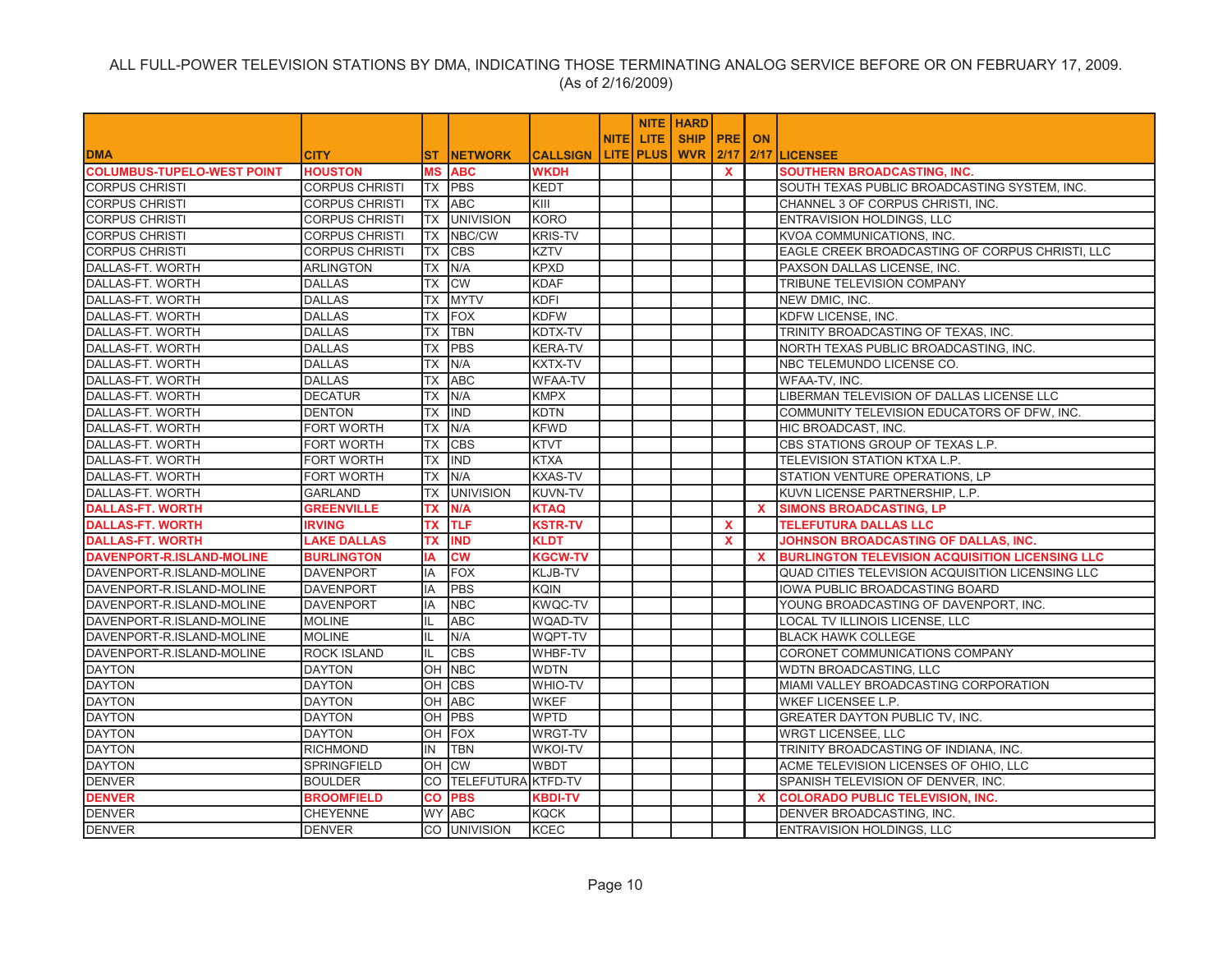|                        |                       |           |                            |                 |              |                  | <b>NITE HARD</b>   |              |          |                                                         |
|------------------------|-----------------------|-----------|----------------------------|-----------------|--------------|------------------|--------------------|--------------|----------|---------------------------------------------------------|
|                        |                       |           |                            |                 | <b>NITE</b>  | LITE.            | <b>SHIP PRE ON</b> |              |          |                                                         |
| <b>DMA</b>             | <b>CITY</b>           | ST.       | <b>INETWORK</b>            | <b>CALLSIGN</b> |              | <b>LITE PLUS</b> | <b>WVR</b>         | 12/17        |          | 2/17 LICENSEE                                           |
| <b>DENVER</b>          | <b>DENVER</b>         |           | CO CBS                     | <b>KCNC-TV</b>  |              |                  |                    |              |          | <b>CBS TELEVISION STATIONS INC.</b>                     |
| <b>DENVER</b>          | <b>DENVER</b>         |           | CO FOX                     | <b>KDVR</b>     |              |                  |                    |              |          | COMMUNITY TELEVISION OF COLORADO LICENSE, LLC           |
| <b>DENVER</b>          | <b>DENVER</b>         | CO        | <b>ABC</b>                 | <b>KMGH-TV</b>  |              |                  |                    |              |          | MCGRAW-HILL BROADCASTING COMPANY, INC.                  |
| <b>DENVER</b>          | <b>DENVER</b>         | lCO.      | <b>ION</b>                 | <b>KPXC-TV</b>  |              |                  |                    |              |          | PAXSON DENVER LICENSE, INC.                             |
| <b>DENVER</b>          | <b>DENVER</b>         | <b>CO</b> | <b>PBS</b>                 | <b>KRMA-TV</b>  |              |                  |                    |              |          | ROCKY MOUNTAIN PUBLIC BROADCASTING NETWORK, INC.        |
| <b>DENVER</b>          | <b>DENVER</b>         | <b>CO</b> | <b>IIND</b>                | <b>KRMT</b>     |              |                  |                    |              |          | WORD OF GOD FELLOWSHIP, INC.                            |
| <b>DENVER</b>          | <b>DENVER</b>         | <b>CO</b> | <b>MYTV</b>                | <b>KTVD</b>     |              |                  |                    |              |          | MULTIMEDIA HOLDINGS CORPORATION                         |
| <b>DENVER</b>          | <b>DENVER</b>         | lCO       | <b>NBC</b>                 | <b>KUSA-TV</b>  |              |                  |                    |              |          | MULTIMEDIA HOLDINGS CORPORATION                         |
| <b>DENVER</b>          | <b>DENVER</b>         | CO        | <b>CW</b>                  | <b>KWGN-TV</b>  |              |                  |                    |              |          | <b>KWGN INC.</b>                                        |
| <b>DENVER</b>          | FORT COLLINS          | lCO       | <b>FOX</b>                 | <b>KFCT</b>     |              |                  |                    |              |          | COMMUNITY TELEVISION OF COLORADO LICENSE, LLC           |
| <b>DENVER</b>          | <b>GLENWOOD SPRGS</b> | <b>CO</b> | <b>CBS</b>                 | <b>KREG-TV</b>  |              |                  |                    |              | <b>X</b> | HOAK MEDIA OF COLORADO LICENSE, LLC                     |
| <b>DENVER</b>          | <b>LARAMIE</b>        | <b>WY</b> | <b>PBS</b>                 | <b>KWYP-TV</b>  |              |                  |                    |              | <b>X</b> | <b>CENTRAL WYOMING COLLEGE</b>                          |
| <b>DENVER</b>          | LONGMONT              |           | <b>CO ITELEMUNDO IKDEN</b> |                 |              |                  |                    |              |          | NBC TELEMUNDO LICENSE CO.                               |
| <b>DENVER</b>          | <b>STEAMBOAT SPGS</b> | <b>CO</b> | <b>PBS</b>                 | <b>KRMZ</b>     |              |                  |                    |              | <b>X</b> | <b>ROCKY MOUNTAIN PUBLIC BROADCASTING NETWORK, INC.</b> |
| <b>DENVER</b>          | <b>STERLING</b>       | lCO       | <b>IIND</b>                | <b>KCDO</b>     |              |                  |                    |              |          | CHANNEL 20 TV COMPANY                                   |
| <b>DENVER</b>          | <b>CASTLE ROCK</b>    | <b>CO</b> | <b>IND</b>                 | <b>KWHD</b>     |              |                  |                    | X            |          | <b>LESEA BROADCASTING OF DENVER, INC.</b>               |
| <b>DENVER</b>          | <b>GREELEY</b>        | CO        | N/A                        | <b>KPJR-DT</b>  |              |                  |                    | $\mathbf{x}$ |          |                                                         |
| <b>DENVER</b>          | <b>MERRIMAN</b>       | <b>NE</b> | <b>PBS</b>                 | <b>KRNE-TV</b>  |              |                  |                    | X.           |          | <b>NEBRASKA EDUC TELECOMMUNICATIONS COMMISSION</b>      |
| <b>DES MOINES-AMES</b> | <b>AMES</b>           | IA        | <b>CW</b>                  | <b>KCWI-TV</b>  |              |                  |                    |              |          | <b>KCWI LICENSE, LLC</b>                                |
| <b>DES MOINES-AMES</b> | <b>AMES</b>           | lIA       | <b>TBN</b>                 | <b>KEFB</b>     |              |                  |                    |              |          | FAMILY EDUCATIONAL BROADCASTING, INC                    |
| <b>DES MOINES-AMES</b> | <b>AMES</b>           | IA        | <b>ABC</b>                 | WOI-TV          |              |                  |                    |              |          | CAPITAL COMMUNICATIONS COMPANY, INC.                    |
| <b>DES MOINES-AMES</b> | <b>DES MOINES</b>     | IA        | <b>FOX</b>                 | <b>KDSM-TV</b>  | $\mathbf{x}$ |                  |                    |              | <b>X</b> | <b>KDSM LICENSEE, LLC</b>                               |
| <b>DES MOINES-AMES</b> | <b>DES MOINES</b>     | IA        | <b>NBC</b>                 | <b>WHO-TV</b>   |              |                  |                    |              | <b>X</b> | <b>LOCAL TV IOWA LICENSE, LLC</b>                       |
| <b>DES MOINES-AMES</b> | <b>DES MOINES</b>     | IA        | <b>CBS</b>                 | <b>KCCI</b>     |              |                  |                    |              |          | DES MOINES HEARST-ARGYLE TELEVISION, INC.               |
| <b>DES MOINES-AMES</b> | <b>DES MOINES</b>     | lIA.      | <b>PBS</b>                 | <b>KDIN-TV</b>  |              |                  |                    |              |          | IOWA PUBLIC BROADCASTING BOARD                          |
| <b>DES MOINES-AMES</b> | <b>DES MOINES</b>     | IA        | <b>CW</b>                  | <b>KDMI</b>     |              |                  |                    |              |          | <b>KDMI LICENSE, LLC</b>                                |
| <b>DES MOINES-AMES</b> | FORT DODGE            | IA        | PBS                        | <b>KTIN</b>     |              |                  |                    |              |          | IOWA PUBLIC BROADCASTING BOARD                          |
| <b>DES MOINES-AMES</b> | <b>NEWTON</b>         | IA        | <b>ION</b>                 | <b>KFPX</b>     |              |                  |                    |              |          | PAXSON DES MOINES LICENSE. INC.                         |
| <b>DETROIT</b>         | ANN ARBOR             | MI        | <b>ION</b>                 | <b>WPXD</b>     |              |                  |                    |              | X.       | <b>PAXSON COMMUNICATIONS LICENSE COMPANY, LLC</b>       |
| <b>DETROIT</b>         | <b>DETROIT</b>        | MI        | <b>MYTV</b>                | <b>WMYD</b>     | $\mathbf{x}$ |                  |                    |              | <b>X</b> | <b>WXON LICENSE, INC.</b>                               |
| <b>DETROIT</b>         | <b>DETROIT</b>        | lМI       | <b>NBC</b>                 | WDIV-TV         |              |                  |                    |              |          | POST-NEWSWEEK STATIONS, MICHIGAN, INC.                  |
| <b>DETROIT</b>         | <b>DETROIT</b>        | MI        | <b>FOX</b>                 | <b>WJBK</b>     |              |                  |                    |              |          | <b>WJBK LICENSE, INC.</b>                               |
| <b>DETROIT</b>         | <b>DETROIT</b>        | MI        | <b>CW</b>                  | <b>WKBD</b>     |              |                  |                    |              |          | DETROIT TELEVISION STATION WKBD INC                     |
| <b>DETROIT</b>         | <b>DETROIT</b>        | lМI       | <b>PBS</b>                 | <b>WTVS</b>     |              |                  |                    |              |          | DETROIT EDUCATIONAL TELEVISION FOUNDATION               |
| <b>DETROIT</b>         | <b>DETROIT</b>        | MI        | <b>CBS</b>                 | WWJ-TV          |              |                  |                    |              |          | CBS BROADCASTING INC.                                   |
| <b>DETROIT</b>         | <b>DETROIT</b>        | MI        | <b>ABC</b>                 | WXYZ-TV         |              |                  |                    |              |          | CHANNEL 7 OF DETROIT, INC.                              |
| <b>DETROIT</b>         | <b>MOUNT CLEMENS</b>  | MI        | N/A                        | <b>WADL</b>     |              |                  |                    |              |          | ADELL BROADCASTING CORPORATION                          |
| <b>DOTHAN</b>          | <b>DOTHAN</b>         | AL        | <b>ABC</b>                 | <b>WDHN</b>     |              |                  |                    |              |          | NEXSTAR BROADCASTING, INC.                              |
| <b>DOTHAN</b>          | <b>LOUISVILLE</b>     | AL        | <b>PBS</b>                 | <b>WGIQ</b>     |              |                  |                    |              | X.       | <b>ALABAMA EDUCATIONAL TELEVISION COMMISSION</b>        |
| <b>DOTHAN</b>          | <b>OZARK</b>          | AL        | <b>FOX</b>                 | <b>WDFX-TV</b>  |              |                  |                    |              |          | <b>WDFX LICENSE SUBSIDIARY, LLC</b>                     |
| <b>DOTHAN</b>          | <b>DOTHAN</b>         | AL        | <b>CBS</b>                 | <b>WTVY</b>     |              |                  |                    |              |          | <b>GRAY TELEVISION LICENSEE. LLC</b>                    |
| <b>DULUTH-SUPERIOR</b> | <b>DULUTH</b>         |           | <b>MN FOX</b>              | <b>KQDS-TV</b>  |              |                  |                    | $\mathbf{x}$ |          | <b>KQDS ACQUISITION CORP.</b>                           |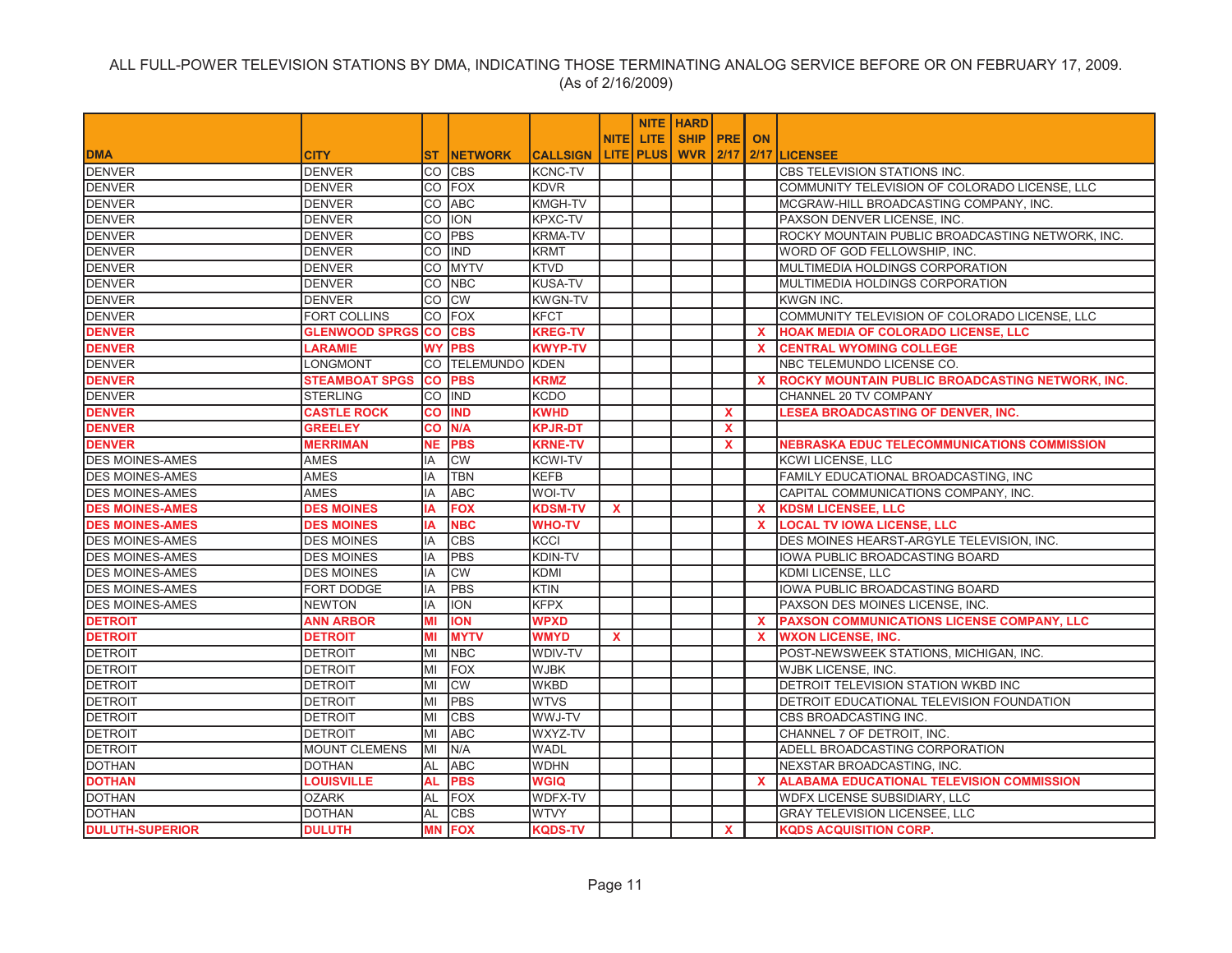|                             |                   |                |                       |                 |             |                  | <b>NITE HARD</b>   |              |              |                                                      |
|-----------------------------|-------------------|----------------|-----------------------|-----------------|-------------|------------------|--------------------|--------------|--------------|------------------------------------------------------|
|                             |                   |                |                       |                 | <b>NITE</b> | LITE.            | <b>SHIP PRE ON</b> |              |              |                                                      |
| <b>DMA</b>                  | <b>CITY</b>       | ST.            | <b>INETWORK</b>       | <b>CALLSIGN</b> |             | <b>LITE PLUS</b> | <b>WVR</b>         | 12/17        |              | 2/17 LICENSEE                                        |
| <b>DULUTH-SUPERIOR</b>      | <b>CHISHOLM</b>   |                | <b>MN NBC</b>         | <b>KRII</b>     |             |                  |                    | $\mathbf{x}$ |              | <b>CHANNEL 11 LICENSE, INC.</b>                      |
| <b>DULUTH-SUPERIOR</b>      | <b>DULUTH</b>     | MΝ             | <b>ABC</b>            | <b>WDIO-TV</b>  |             | $\mathbf{x}$     |                    |              | <b>X</b>     | <b>WDIO-TV, LLC</b>                                  |
| <b>DULUTH-SUPERIOR</b>      | <b>DULUTH</b>     | <b>MN</b>      | <b>CBS</b>            | <b>KDLH</b>     |             |                  |                    |              |              | MALARA BROADCAST GROUP OF DULUTH LICENSEE LLC        |
| <b>DULUTH-SUPERIOR</b>      | <b>DULUTH</b>     | <b>IMN</b>     | N/A                   | WDSE-TV         |             |                  |                    |              |              | DULUTH-SUPERIOR AREA EDUCATIONAL TV CORPORATION      |
| <b>DULUTH-SUPERIOR</b>      | <b>HIBBING</b>    | MN             | <b>ABC</b>            | <b>WIRT</b>     |             | $\mathbf{x}$     |                    |              | $\mathbf{x}$ | <b>WDIO-TV, LLC</b>                                  |
| <b>DULUTH-SUPERIOR</b>      | <b>SUPERIOR</b>   | WI             | <b>NBC</b>            | <b>KBJR-TV</b>  | x           |                  |                    |              | <b>X</b>     | <b>KBJR LICENSE, INC.</b>                            |
| <b>EL PASO (LAS CRUCES)</b> | EL PASO           | ТX             | N/A                   | <b>KCOS</b>     |             |                  |                    |              |              | EL PASO PUBLIC TELEVISION FOUNDATION                 |
| EL PASO (LAS CRUCES)        | <b>EL PASO</b>    | ТX             | <b>CBS</b>            | <b>KDBC-TV</b>  |             |                  |                    |              |              | <b>KDBC LICENSE, LLC</b>                             |
| EL PASO (LAS CRUCES)        | EL PASO           | <b>TX</b>      | <b>FOX</b>            | <b>KFOX-TV</b>  |             |                  |                    |              |              | <b>KTVU PARTNERSHIP</b>                              |
| EL PASO (LAS CRUCES)        | <b>EL PASO</b>    | ТX             | <b>UNIVISION</b>      | KINT-TV         |             |                  |                    |              |              | ENTRAVISION HOLDINGS, LLC                            |
| EL PASO (LAS CRUCES)        | <b>EL PASO</b>    | ТX             | IN/A                  | <b>KSCE</b>     |             |                  |                    |              |              | CHANNEL 38 CHRISTIAN TELEVISION                      |
| EL PASO (LAS CRUCES)        | <b>EL PASO</b>    | ТX             | <b>UNIVISION</b>      | <b>KTFN</b>     |             |                  |                    |              |              | <b>ENTRAVISION HOLDINGS, LLC</b>                     |
| EL PASO (LAS CRUCES)        | <b>EL PASO</b>    | TX             | <b>NBC</b>            | <b>KTSM-TV</b>  |             |                  |                    |              |              | COMCORP OF EL PASO LICENSE CORP.                     |
| EL PASO (LAS CRUCES)        | <b>EL PASO</b>    | <b>TX</b>      | <b>ABC</b>            | <b>KVIA-TV</b>  |             |                  |                    |              |              | NPG OF TEXAS, L.P.                                   |
| EL PASO (LAS CRUCES)        | <b>LAS CRUCES</b> | <b>NM</b>      | <b>PBS</b>            | <b>KRWG-TV</b>  |             |                  |                    |              |              | REGENTS OF NEW MEXICO STATE UNIVERSITY               |
| EL PASO (LAS CRUCES)        | <b>LAS CRUCES</b> | <b>NM</b>      | <b>TELEMUNDO KTDO</b> |                 |             |                  |                    |              |              | ZGS EL PASO TELEVISION L.P.                          |
| <b>ELMIRA (CORNING)</b>     | <b>CORNING</b>    | <b>NY</b>      | <b>FOX</b>            | <b>WYDC</b>     |             |                  |                    | $\mathbf{x}$ |              | <b>WYDC, INC.</b>                                    |
| ELMIRA (CORNING)            | <b>ELMIRA</b>     | NY.            | <b>NBC</b>            | <b>WETM-TV</b>  |             |                  |                    |              |              | NEWPORT TELEVISION LICENSE LLC                       |
| <b>ELMIRA (CORNING)</b>     | <b>ELMIRA</b>     | <b>NY</b>      | <b>ABC</b>            | <b>WENY-TV</b>  |             |                  |                    | X            |              | LILLY BROADCASTING, L.L.C.                           |
| <b>ERIE</b>                 | <b>ERIE</b>       | <b>PA</b>      | <b>CBS</b>            | <b>WSEE-TV</b>  |             |                  |                    |              | $\mathbf{x}$ | LILLY BROADCASTING OF PENNSYLVANIA LICENSE SUB., LLC |
| ERIE                        | ERIE              | PA             | FOX                   | <b>WFXP</b>     |             |                  |                    |              |              | MISSION BROADCASTING, INC.                           |
| <b>ERIE</b>                 | ERIE              | PA             | <b>NBC</b>            | WICU-TV         |             |                  |                    |              |              | SJL OF PENNSYLVANIA LICENSE SUBSIDIARY, LLC          |
| ERIE                        | <b>ERIE</b>       | <b>PA</b>      | <b>ABC</b>            | <b>WJET-TV</b>  |             |                  |                    | $\mathbf{x}$ |              | <b>NEXSTAR BROADCASTING, INC.</b>                    |
| <b>ERIE</b>                 | <b>ERIE</b>       | PA             | <b>PBS</b>            | <b>WQLN</b>     |             |                  |                    | X            |              | PUBLIC BROADCASTING OF NORTHWEST PENNSYLVANIA, INC.  |
| <b>EUGENE</b>               | COOS BAY          | <b>OR</b>      | <b>CBS</b>            | <b>KCBY-TV</b>  |             |                  |                    |              |              | FISHER BROADCASTING - OREGON TV, L.L.C.              |
| <b>EUGENE</b>               | <b>COOS BAY</b>   | <b>OR</b>      | <b>NBC</b>            | <b>KMCB</b>     |             |                  |                    |              |              | NEWPORT TELEVISION LICENSE LLC                       |
| <b>EUGENE</b>               | <b>CORVALLIS</b>  | OR.            | <b>PBS</b>            | <b>KOAC-TV</b>  |             |                  |                    |              |              | OREGON PUBLIC BROADCASTING                           |
| <b>EUGENE</b>               | <b>EUGENE</b>     | OR             | <b>ABC</b>            | <b>KEZI</b>     |             | $\mathbf{x}$     |                    |              | <b>X</b>     | <b>KEZI, INC.</b>                                    |
| <b>EUGENE</b>               | <b>EUGENE</b>     | <b>OR</b>      | <b>FOX</b>            | <b>KLSR-TV</b>  |             | $\mathbf{x}$     |                    |              | X.           | <b>CALIFORNIA OREGON BROADCASTING, INC.</b>          |
| <b>EUGENE</b>               | <b>EUGENE</b>     |                | OR NBC                | <b>KMTR</b>     |             |                  |                    |              |              | NEWPORT TELEVISION LICENSE LLC                       |
| <b>EUGENE</b>               | <b>EUGENE</b>     | IOR.           | <b>CBS</b>            | <b>KVAL-TV</b>  |             |                  |                    |              |              | FISHER BROADCASTING - OREGON TV, L.L.C.              |
| <b>EUGENE</b>               | <b>EUGENE</b>     | <b>OR</b>      | <b>PBS</b>            | KEPB-TV         |             |                  |                    |              |              | OREGON PUBLIC BROADCASTING                           |
| <b>EUGENE</b>               | <b>ROSEBURG</b>   | OR.            | <b>NBC</b>            | <b>KTCW</b>     |             |                  |                    |              |              | NEWPORT TELEVISION LICENSE LLC                       |
| <b>EUGENE</b>               | <b>ROSEBURG</b>   | lOR.           | <b>CBS</b>            | <b>KPIC</b>     |             |                  |                    |              |              | SOUTH WEST OREGON TV BROADCASTING CORP.              |
| <b>EUGENE</b>               | <b>ROSEBURG</b>   | 0 <sub>R</sub> | <b>RTN</b>            | <b>KTVC</b>     |             |                  |                    |              |              | ROSEBURG BROADCASTING, INC.                          |
| <b>EUREKA</b>               | ARCATA            | CA             | <b>ABC</b>            | <b>KAEF</b>     |             |                  |                    |              |              | BLUESTONE LICENSE HOLDINGS INC.                      |
| <b>EUREKA</b>               | <b>EUREKA</b>     | <b>CA</b>      | <b>PBS</b>            | <b>KEET</b>     |             |                  |                    |              | $\mathbf{x}$ | <b>REDWOOD EMPIRE PUBLIC TELEVISION, INC.</b>        |
| <b>EUREKA</b>               | <b>EUREKA</b>     | CA             | <b>NBC</b>            | KIEM-TV         |             |                  |                    |              |              | POLLACK/BELZ BROADCASTING COMPANY, LLC               |
| <b>EUREKA</b>               | <b>EUREKA</b>     | <b>CA</b>      | <b>FOX</b>            | <b>KBVU</b>     |             |                  |                    | $\mathbf{x}$ |              | <b>SAINTE SEPULVEDA, INC.</b>                        |
| <b>EUREKA</b>               | <b>EUREKA</b>     | CA             | <b>CBS</b>            | <b>KVIQ</b>     |             |                  |                    | <b>X</b>     |              | <b>RAUL BROADCASTING COMPANY OF EUREKA, INC.</b>     |
| <b>EVANSVILLE</b>           | <b>EVANSVILLE</b> | IN             | <b>ABC</b>            | <b>WEHT</b>     |             |                  |                    |              |              | GILMORE BROADCASTING CORPORATION                     |
| <b>EVANSVILLE</b>           | <b>EVANSVILLE</b> | IN             | <b>CBS</b>            | <b>WEVV</b>     |             |                  |                    |              |              | COMCORP OF INDIANA LICENSE CORP.                     |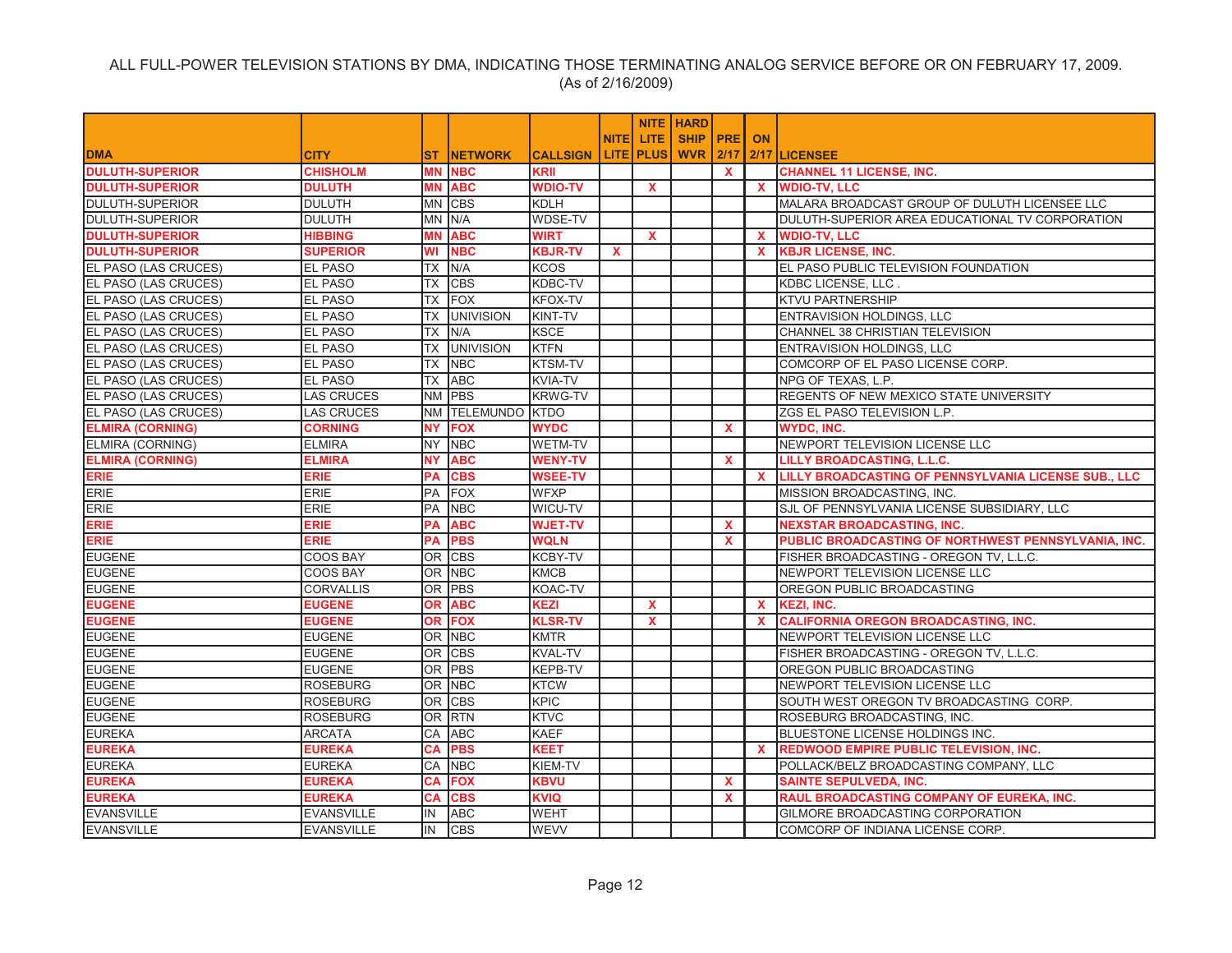|                               |                       |           |                |                 |              |                  | <b>NITE HARD</b>   |              |              |                                                     |
|-------------------------------|-----------------------|-----------|----------------|-----------------|--------------|------------------|--------------------|--------------|--------------|-----------------------------------------------------|
|                               |                       |           |                |                 | <b>NITEI</b> | LITE.            | <b>SHIP PRE ON</b> |              |              |                                                     |
| <b>DMA</b>                    | <b>CITY</b>           | ST.       | <b>NETWORK</b> | <b>CALLSIGN</b> |              | <b>LITE PLUS</b> | <b>WVR 2/17</b>    |              |              | 2/17 LICENSEE                                       |
| <b>EVANSVILLE</b>             | <b>EVANSVILLE</b>     | IN        | <b>NBC</b>     | <b>WFIE</b>     |              |                  |                    |              |              | <b>WFIE LICENSE SUBSIDIARY, LLC</b>                 |
| <b>EVANSVILLE</b>             | <b>EVANSVILLE</b>     | IN        | N/A            | <b>WNIN</b>     |              |                  |                    |              |              | WNIN TRI-STATE PUBLIC MEDIA, INC.                   |
| <b>EVANSVILLE</b>             | <b>EVANSVILLE</b>     | IN        | FOX            | <b>WTVW</b>     |              |                  |                    |              |              | NEXSTAR BROADCASTING, INC.                          |
| <b>EVANSVILLE</b>             | <b>MADISONVILLE</b>   | <b>KY</b> | <b>CW</b>      | WAZE-TV         |              |                  |                    |              |              | ROBERTS BROADCASTING COMPANY OF EVANSVILLE, IN, LLC |
| EVANSVILLE                    | <b>MADISONVILLE</b>   | KY.       | PBS            | WKMA-TV         |              |                  |                    |              |              | KENTUCKY AUTHORITY FOR EDUCATIONAL TV               |
| <b>EVANSVILLE</b>             | <b>OWENSBORO</b>      | KY        | <b>PBS</b>     | <b>WKOH</b>     |              |                  |                    |              |              | KENTUCKY AUTHORITY FOR EDUCATIONAL TV               |
| <b>FAIRBANKS</b>              | <b>FAIRBANKS</b>      | AK        | <b>ABC</b>     | <b>KATN</b>     |              |                  |                    |              |              | SMITH MEDIA LICENSE HOLDINGS, LLC                   |
| <b>FAIRBANKS</b>              | <b>FAIRBANKS</b>      | AK        | <b>NBC</b>     | <b>KTVF</b>     |              |                  |                    |              |              | NEWPORT TELEVISION LICENSE LLC                      |
| <b>FAIRBANKS</b>              | <b>FAIRBANKS</b>      | AK        | N/A            | <b>KUAC-TV</b>  |              |                  |                    |              |              | UNIVERSITY OF ALASKA                                |
| <b>FAIRBANKS</b>              | <b>NORTH POLE</b>     | AK        | N/A            | KJNP-TV         |              |                  |                    |              |              | EVANGELISTIC ALASKA MISSIONARY FELLOWSHIP, INC.     |
| <b>FAIRBANKS</b>              | <b>FAIRBANKS</b>      | <b>AK</b> | <b>FOX</b>     | <b>KFXF</b>     |              |                  |                    | $\mathbf{x}$ |              | <b>TANANA VALLEY TELEVISION COMPANY</b>             |
| <b>FARGO-VALLEY CITY</b>      | <b>BISMARCK</b>       | <b>ND</b> | <b>PBS</b>     | <b>KBME-TV</b>  |              |                  |                    |              | <b>X</b>     | <b>PRAIRIE PUBLIC BROADCASTING, INC.</b>            |
| <b>FARGO-VALLEY CITY</b>      | <b>CROOKSTON</b>      | <b>MN</b> | <b>PBS</b>     | <b>KCGE-DT</b>  |              |                  |                    |              |              | PRAIRIE PUBLIC BROADCASTING INC.                    |
| <b>FARGO-VALLEY CITY</b>      | <b>DEVILS LAKE</b>    | <b>ND</b> | <b>ABC</b>     | <b>WDAZ-TV</b>  |              |                  | $\mathbf x$        |              | $\mathbf{x}$ | <b>FORUM COMMUNICATIONS COMPANY</b>                 |
| <b>FARGO-VALLEY CITY</b>      | <b>DEVILS LAKE</b>    | <b>ND</b> | <b>PBS</b>     | <b>KMDE</b>     |              |                  |                    |              |              | PRAIRIE PUBLIC BROADCASTING, INC.                   |
| <b>FARGO-VALLEY CITY</b>      | <b>ELLENDALE</b>      | ND        | <b>PBS</b>     | <b>KJRE</b>     |              |                  |                    |              | <b>X</b>     | PRAIRIE PUBLIC BROADCASTING, INC.                   |
| <b>FARGO-VALLEY CITY</b>      | <b>FARGO</b>          | <b>ND</b> | <b>NBC</b>     | <b>KVLY-TV</b>  |              |                  |                    | $\mathbf{x}$ |              | HOAK MEDIA OF DAKOTA LICENSE, LLC                   |
| <b>FARGO-VALLEY CITY</b>      | <b>FARGO</b>          | ND.       | <b>ABC</b>     | <b>WDAY-TV</b>  |              |                  |                    |              |              | FORUM COMMUNICATIONS COMPANY                        |
| <b>FARGO-VALLEY CITY</b>      | <b>GRAND FORKS</b>    | <b>ND</b> | <b>MYTV</b>    | <b>KCPM</b>     |              |                  |                    |              |              | G.I.G. OF NORTH DAKOTA, LLC                         |
| <b>FARGO-VALLEY CITY</b>      | <b>GRAND FORKS</b>    | ND.       | <b>PBS</b>     | <b>KGFE</b>     |              |                  |                    |              |              | PRAIRIE PUBLIC BROADCASTING, INC.                   |
| <b>FARGO-VALLEY CITY</b>      | <b>MINOT</b>          | <b>ND</b> | <b>PBS</b>     | <b>KSRE</b>     |              |                  |                    |              | <b>X</b>     | <b>PRAIRIE PUBLIC BROADCASTING, INC.</b>            |
| <b>FARGO-VALLEY CITY</b>      | <b>PEMBINA</b>        | ND.       | <b>FOX</b>     | <b>KNRR</b>     |              |                  |                    |              |              | RED RIVER BROADCAST CO., LLC                        |
| <b>FARGO-VALLEY CITY</b>      | <b>VALLEY CITY</b>    | <b>ND</b> | <b>CBS</b>     | <b>KXJB-TV</b>  |              |                  |                    | $\mathbf{x}$ |              | PARKER BROADCASTING OF DAKOTA, LLC                  |
| <b>FARGO-VALLEY CITY</b>      | <b>FARGO</b>          | <b>ND</b> | <b>PBS</b>     | <b>KFME</b>     |              |                  |                    | <b>X</b>     |              | PRAIRIE PUBLIC BROADCASTING, INC.                   |
| <b>FARGO-VALLEY CITY</b>      | <b>FARGO</b>          | <b>ND</b> | <b>FOX</b>     | <b>KVRR</b>     |              |                  |                    | $\mathbf{x}$ |              | <b>RED RIVER BROADCAST CO., LLC</b>                 |
| <b>FARGO-VALLEY CITY</b>      | <b>JAMESTOWN</b>      | <b>ND</b> | <b>FOX</b>     | <b>KJRR</b>     |              |                  |                    | $\mathbf{x}$ |              | <b>RED RIVER BROADCAST CO., LLC</b>                 |
| <b>FARGO-VALLEY CITY</b>      | THIEF RIVER FALLS     | <b>MN</b> | <b>FOX</b>     | KBRR            |              |                  |                    | X            |              | <b>RED RIVER BROADCAST CO., LLC</b>                 |
| <b>FLINT-SAGINAW-BAY CITY</b> | <b>BAD AXE</b>        | MI        | N/A            | WDCQ-TV         |              |                  |                    |              |              | <b>DELTA COLLEGE</b>                                |
| <b>FLINT-SAGINAW-BAY CITY</b> | <b>BAY CITY</b>       | MI        | <b>CW</b>      | <b>WBSF</b>     |              |                  |                    |              |              | BARRINGTON BAY CITY LICENSE LLC                     |
| <b>FLINT-SAGINAW-BAY CITY</b> | <b>BAY CITY</b>       | MI        | <b>CBS</b>     | WNEM-TV         |              |                  |                    |              |              | <b>MEREDITH CORPORATION</b>                         |
| FLINT-SAGINAW-BAY CITY        | FLINT                 | MI        | <b>ABC</b>     | WJRT-TV         |              |                  |                    |              |              | FLINT LICENSE SUBSIDIARY CORP.                      |
| FLINT-SAGINAW-BAY CITY        | <b>FLINT</b>          | MI        | <b>FOX</b>     | <b>WSMH</b>     |              |                  |                    |              |              | WSMH LICENSEE, LLC                                  |
| FLINT-SAGINAW-BAY CITY        | <b>MOUNT PLEASANT</b> | MI        | PBS            | WCMU-TV         |              |                  |                    |              |              | CENTRAL MICHIGAN UNIVERSITY                         |
| FLINT-SAGINAW-BAY CITY        | <b>SAGINAW</b>        | MI        | N/A            | <b>WAQP</b>     |              |                  |                    |              |              | TCT OF MICHIGAN, INC.                               |
| <b>FLINT-SAGINAW-BAY CITY</b> | <b>SAGINAW</b>        | MI        | <b>NBC</b>     | WEYI-TV         |              |                  |                    |              |              | <b>BARRINGTON FLINT LICENSE LLC</b>                 |
| <b>FLINT-SAGINAW-BAY CITY</b> | UNIVERSITY CENTERMI   |           | N/A            | WDCP-TV         |              |                  |                    |              |              | <b>DELTA COLLEGE</b>                                |
| <b>FLINT-SAGINAW-BAY CITY</b> | <b>FLINT</b>          | ΜI        | <b>PBS</b>     | <b>WFUM</b>     |              |                  |                    | $\mathbf{x}$ |              | <b>UNIVERSITY OF MICHIGAN</b>                       |
| <b>FRESNO-VISALIA</b>         | <b>CLOVIS</b>         | CA        | N/A            | <b>KGMC</b>     |              |                  |                    |              |              | COCOLA BROADCASTING COMPANIES LLC                   |
| <b>FRESNO-VISALIA</b>         | <b>FRESNO</b>         | <b>CA</b> | <b>PBS</b>     | <b>KVPT</b>     | <b>X</b>     |                  |                    |              | $\mathbf{x}$ | <b>VALLEY PUBLIC TELEVISION, INC.</b>               |
| <b>FRESNO-VISALIA</b>         | <b>FRESNO</b>         | CA        | <b>MYTV</b>    | KAIL            |              |                  |                    |              |              | TRANS AMERICA BROADCASTING CORP.                    |
| <b>FRESNO-VISALIA</b>         | <b>FRESNO</b>         | CA        | <b>ABC</b>     | <b>KFSN-TV</b>  |              |                  |                    |              |              | <b>KFSN TELEVISION, LLC</b>                         |
| FRESNO-VISALIA                | <b>FRESNO</b>         |           | CA CBS         | <b>KGPE</b>     |              |                  |                    |              |              | HIGH PLAINS BROADCASTING LICENSE COMPANY LLC        |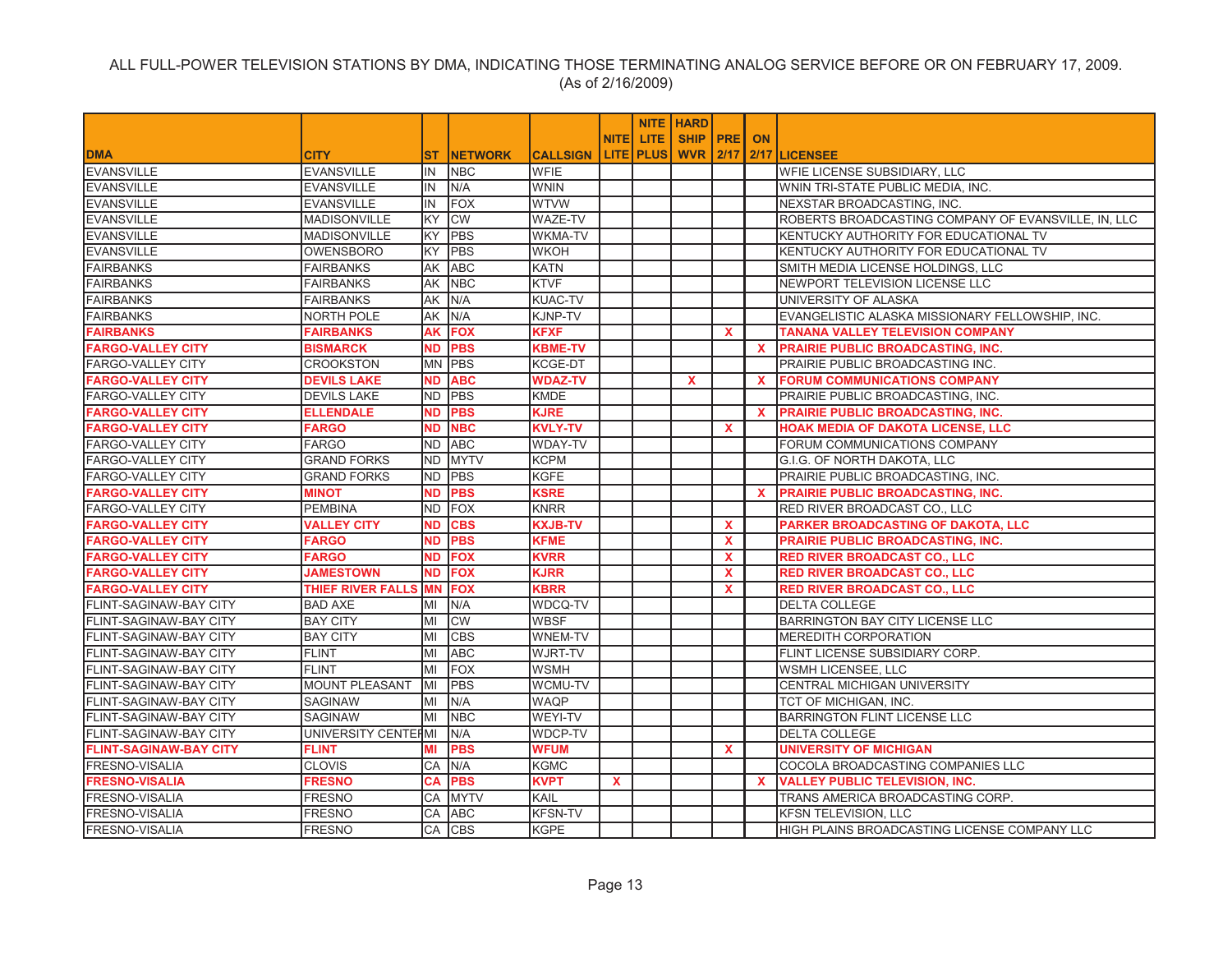|                                   |                       |           |                       |                 |              |                    | <b>NITE HARD</b>   |              |              |                                                          |
|-----------------------------------|-----------------------|-----------|-----------------------|-----------------|--------------|--------------------|--------------------|--------------|--------------|----------------------------------------------------------|
|                                   |                       |           |                       |                 |              | NITEI LITE         | <b>SHIP PRE ON</b> |              |              |                                                          |
| <b>DMA</b>                        | <b>CITY</b>           | ST.       | <b>INETWORK</b>       | <b>CALLSIGN</b> |              | <b>LITE   PLUS</b> | <b>WVR 2/17</b>    |              |              | 2/17 LICENSEE                                            |
| <b>FRESNO-VISALIA</b>             | <b>FRESNO</b>         |           | CA INBC               | <b>KSEE</b>     |              |                    |                    |              |              | <b>KSEE LICENSE, INC.</b>                                |
| FRESNO-VISALIA                    | <b>HANFORD</b>        |           | CA UNIVISION          | KFTV            |              |                    |                    |              |              | <b>KFTV LICENSE PARTNERSHIP, G.P.</b>                    |
| <b>FRESNO-VISALIA</b>             | <b>MERCED</b>         | CA        | <b>TELEMUNDO KNSO</b> |                 |              |                    |                    |              |              | NBC TELEMUNDO LICENSE CO.                                |
| FRESNO-VISALIA                    | <b>PORTERVILLE</b>    | CA        | TELEFUTURA KTFF-TV    |                 |              |                    |                    |              |              | TELEFUTURA FRESNO LLC                                    |
| FRESNO-VISALIA                    | <b>SANGER</b>         | CA        | <b>CW</b>             | <b>KFRE-TV</b>  |              |                    |                    |              |              | <b>KFRE (TV) LICENSE, LLC</b>                            |
| FRESNO-VISALIA                    | <b>VISALIA</b>        | CA        | <b>FOX</b>            | <b>KMPH-TV</b>  |              |                    |                    |              |              | KMPH (TV) LICENSE, LLC.                                  |
| FRESNO-VISALIA                    | <b>VISALIA</b>        | CA        | N/A                   | <b>KNXT</b>     |              |                    |                    |              |              | DIOCESE OF FRESNO EDUCATION CORP.                        |
| FT. MYERS-NAPLES                  | <b>CAPE CORAL</b>     | FL        | <b>FOX</b>            | <b>WFTX</b>     |              |                    |                    |              |              | JOURNAL BROADCAST CORPORATION                            |
| <b>FT. MYERS-NAPLES</b>           | <b>FORT MYERS</b>     | FL.       | <b>NBC</b>            | <b>WBBH-TV</b>  | $\mathbf{x}$ |                    |                    |              | $\mathbf{x}$ | <b>WATERMAN BROADCASTING CORP. OF FLORIDA</b>            |
| <b>FT. MYERS-NAPLES</b>           | <b>FORT MYERS</b>     | FL.       | <b>CBS</b>            | <b>WINK-TV</b>  |              |                    |                    |              | X.           | <b>FORT MYERS BROADCASTING COMPANY</b>                   |
| <b>FT. MYERS-NAPLES</b>           | <b>FORT MYERS</b>     | FL.       | <b>PBS</b>            | <b>WGCU</b>     |              |                    |                    |              |              | BOARD OF TRUSTEES, FLORIDA GULF COAST UNIVERSITY         |
| <b>FT. MYERS-NAPLES</b>           | <b>NAPLES</b>         | FL        | <b>CW</b>             | <b>WXCW</b>     |              |                    |                    |              | <b>X</b>     | <b>SUN BROADCASTING, INC.</b>                            |
| <b>FT. MYERS-NAPLES</b>           | <b>NAPLES</b>         | FL.       | <b>ABC</b>            | <b>WZVN-TV</b>  |              |                    |                    |              | $\mathbf x$  | <b>MONTCLAIR COMMUNICATIONS, INC.</b>                    |
| <b>FT. MYERS-NAPLES</b>           | <b>TICE</b>           | FL.       | <b>REL</b>            | <b>WRXY-TV</b>  |              |                    |                    | $\mathbf{x}$ |              | <b>WEST COAST CHRISTIAN TELEVISION, INC</b>              |
| FT. SMITH-FAY-SPRNGDL-RGRS        | <b>FORT SMITH</b>     | <b>AR</b> | <b>NBC/FOX</b>        | <b>KFTA-TV</b>  |              |                    |                    | $\mathbf{x}$ |              | <b>NEXSTAR BROADCASTING, INC.</b>                        |
| FT. SMITH-FAY-SPRNGDL-RGRS        | <b>EUREKA SPRINGS</b> |           | AR MNT                | KPBI            |              |                    |                    |              |              | TV 34, INC.                                              |
| FT. SMITH-FAY-SPRNGDL-RGRS        | <b>FAYETTEVILLE</b>   |           | AR PBS                | <b>KAFT</b>     |              |                    |                    |              |              | ARKANSAS EDUCATIONAL TELEVISION COMMISSION               |
| FT. SMITH-FAY-SPRNGDL-RGRS        | <b>FAYETTEVILLE</b>   |           | AR ABC                | KHOG-TV         |              |                    |                    |              |              | KHBS HEARST-ARGYLE TELEVISION, INC.                      |
| FT. SMITH-FAY-SPRNGDL-RGRS        | <b>FORT SMITH</b>     | AR        | <b>CBS</b>            | <b>KFSM-TV</b>  |              |                    |                    |              |              | LOCAL TV ARKANSAS LICENSE, LLC                           |
| FT. SMITH-FAY-SPRNGDL-RGRS        | <b>FORT SMITH</b>     | AR.       | <b>ABC</b>            | <b>KHBS</b>     |              |                    |                    |              |              | KHBS HEARST-ARGYLE TELEVISION, INC.                      |
| FT. SMITH-FAY-SPRNGDL-RGRS        | <b>ROGERS</b>         | AR        | <b>NBC</b>            | <b>KNWA-TV</b>  |              |                    |                    |              |              | NEXSTAR BROADCASTING, INC.                               |
| FT. SMITH-FAY-SPRNGDL-RGRS        | SPRINGDALE            | AR        | <b>IND</b>            | <b>KWOG</b>     |              |                    |                    |              |              | WORD OF GOD FELLOWSHIP, INC.                             |
| FT. WAYNE                         | <b>ANGOLA</b>         | IN        | N/A                   | <b>WINM</b>     |              |                    |                    |              |              | TRI-STATE CHRISTIAN TV, INC.                             |
| <b>FT. WAYNE</b>                  | <b>FORT WAYNE</b>     | IN        | <b>PBS</b>            | <b>WFWA</b>     | <b>X</b>     |                    |                    |              | $\mathbf{x}$ | <b>FORT WAYNE PUBLIC TELEVISION, INC.</b>                |
| <b>FT. WAYNE</b>                  | <b>FORT WAYNE</b>     | IN        | <b>NBC</b>            | <b>WISE-TV</b>  |              |                    |                    |              | $\mathbf x$  | <b>WISE-TV LICENSE, LLC</b>                              |
| FT. WAYNE                         | <b>FORT WAYNE</b>     | IN.       | <b>ABC</b>            | <b>WPTA</b>     | <b>X</b>     |                    |                    |              | $\mathbf{x}$ | <b>MALARA BROADCAST GROUP OF FORT WAYNE LICENSEE LLC</b> |
| FT. WAYNE                         | <b>FORT WAYNE</b>     | IN        | <b>CBS</b>            | WANE-TV         |              |                    |                    |              |              | INDIANA BROADCASTING, LLC                                |
| FT. WAYNE                         | <b>FORT WAYNE</b>     | IN        | <b>FOX</b>            | WFFT-TV         |              |                    |                    |              |              | NEXSTAR BROADCASTING, INC.                               |
| <b>GAINESVILLE</b>                | <b>GAINESVILLE</b>    | FL.       | <b>ABC</b>            | <b>WCJB-TV</b>  |              |                    |                    |              | $\mathbf{x}$ | <b>DIVERSIFIED BROADCASTING, INC.</b>                    |
| <b>GAINESVILLE</b>                | <b>GAINESVILLE</b>    | FL.       | <b>PBS</b>            | <b>WUFT</b>     |              |                    |                    |              |              | BOARD OF TRUSTEES, UNIVERSITY OF FLORIDA                 |
| <b>GAINESVILLE</b>                | <b>OCALA</b>          | FL        | <b>FOX</b>            | <b>WOGX</b>     |              |                    |                    |              |              | FOX TELEVISION STATIONS, INC.                            |
| <b>GAINESVILLE</b>                | <b>GAINESVILLE</b>    | FL.       |                       | <b>WNBW</b>     |              |                    |                    | $\mathbf x$  |              | <b>MPS MEDIA OF GAINESVILLE LICENSE, LLC</b>             |
| <b>GAINESVILLE</b>                | <b>HIGH SPRINGS</b>   | FL.       | <b>CBS</b>            | <b>WGFL</b>     |              |                    |                    | $\mathbf{x}$ |              | <b>NEW AGE MEDIA OF GAINESVILLE LICENSE, LLC</b>         |
| <b>GLENDIVE</b>                   | <b>GLENDIVE</b>       | MT        | CBS/NBC               | <b>KXGN-TV</b>  |              |                    |                    |              |              | GLENDIVE BROADCASTING CORP.                              |
| <b>GRAND JUNCTION-MONTROSE</b>    | <b>GRAND JUNCTION</b> | <b>CO</b> | <b>FOX</b>            | <b>KFQX</b>     |              |                    |                    |              | <b>X</b>     | PARKER BROADCASTING OF COLORADO, LLC                     |
| <b>GRAND JUNCTION-MONTROSE</b>    | <b>GRAND JUNCTION</b> |           | <b>CO NBC</b>         | <b>KKCO</b>     |              |                    |                    |              | $\mathbf{x}$ | <b>GRAY TELEVISION LICENSEE, LLC</b>                     |
| <b>GRAND JUNCTION-MONTROSE</b>    | <b>GRAND JUNCTION</b> | <b>CO</b> | <b>CBS</b>            | <b>KREX-TV</b>  |              |                    |                    |              | $\mathbf{x}$ | <b>HOAK MEDIA OF COLORADO LICENSE, LLC</b>               |
| <b>GRAND JUNCTION-MONTROSE</b>    | <b>GRAND JUNCTION</b> | <b>CO</b> | N/A                   | <b>KRMJ</b>     |              |                    |                    | $\mathbf{x}$ |              | ROCKY MOUNTAIN PUBLIC BROADCASTING NETWORK, INC.         |
| <b>GRAND JUNCTION-MONTROSE</b>    | <b>GRAND JUNCTION</b> |           | CO ABC                | <b>KJCT</b>     |              |                    |                    |              |              | PIKES PEAK TELEVISION, INC.                              |
| <b>GRAND JUNCTION-MONTROSE</b>    | <b>MONTROSE</b>       | <b>CO</b> | <b>CBS</b>            | <b>KREY-TV</b>  |              |                    |                    |              | $\mathbf{x}$ | <b>HOAK MEDIA OF COLORADO LICENSE, LLC</b>               |
| <b>GRAND RAPIDS-KALMZOO-B.CRK</b> | <b>KALAMAZOO</b>      | MI        | <b>IND</b>            | <b>WLLA</b>     |              |                    |                    | $\mathbf{x}$ |              | <b>CHRISTIAN FAITH BROADCAST, INC.</b>                   |
| <b>GRAND RAPIDS-KALMZOO-B.CRK</b> | <b>BATTLE CREEK</b>   |           | MI ABC                | <b>WOTV</b>     |              |                    |                    |              |              | <b>WOOD LICENSE COMPANY, LLC</b>                         |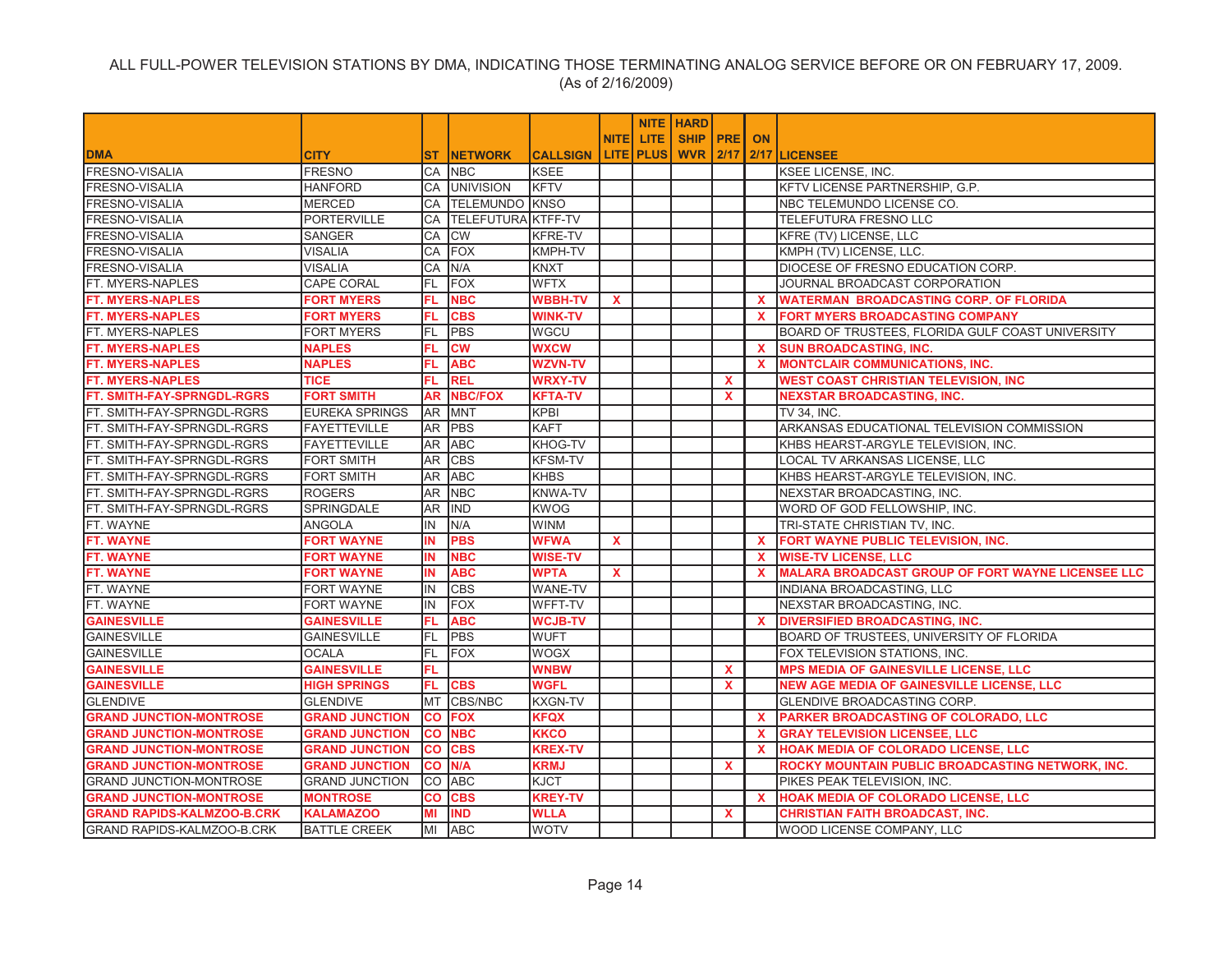|                                   |                      |           |                 |                 |              |                    | <b>NITE HARD</b>   |              |              |                                                     |
|-----------------------------------|----------------------|-----------|-----------------|-----------------|--------------|--------------------|--------------------|--------------|--------------|-----------------------------------------------------|
|                                   |                      |           |                 |                 | <b>NITEI</b> | LITE.              | <b>SHIP PRE ON</b> |              |              |                                                     |
| <b>DMA</b>                        | <b>CITY</b>          | ST.       | <b>INETWORK</b> | <b>CALLSIGN</b> |              | <b>LITE   PLUS</b> | <b>WVR 2/17</b>    |              |              | 2/17 LICENSEE                                       |
| GRAND RAPIDS-KALMZOO-B.CRK        | <b>BATTLE CREEK</b>  | MI        | <b>ION</b>      | <b>WZPX</b>     |              |                    |                    |              |              | PAXSON BATTLE CREEK LICENSE. INC.                   |
| GRAND RAPIDS-KALMZOO-B.CRK        | <b>GRAND RAPIDS</b>  | MI        | <b>PBS</b>      | WGVU-TV         |              |                    |                    |              |              | <b>GRAND VALLEY STATE UNIVERSITY</b>                |
| GRAND RAPIDS-KALMZOO-B.CRK        | <b>GRAND RAPIDS</b>  | MI        | <b>NBC</b>      | WOOD-TV         |              |                    |                    |              |              | WOOD LICENSE COMPANY, LLC                           |
| GRAND RAPIDS-KALMZOO-B.CRK        | <b>GRAND RAPIDS</b>  | MI        | <b>FOX</b>      | <b>WXMI</b>     |              |                    |                    |              |              | TRIBUNE TELEVISION HOLDINGS, INC.                   |
| GRAND RAPIDS-KALMZOO-B.CRK        | <b>GRAND RAPIDS</b>  | MI        | <b>ABC</b>      | WZZM-TV         |              |                    |                    |              |              | COMBINED COMMUNICATIONS CORP. OF OKLAHOMA, INC.     |
| GRAND RAPIDS-KALMZOO-B.CRK        | <b>KALAMAZOO</b>     | lмı       | <b>PBS</b>      | WGVK            |              |                    |                    |              |              | <b>GRAND VALLEY STATE UNIVERSITY</b>                |
| GRAND RAPIDS-KALMZOO-B.CRK        | <b>KALAMAZOO</b>     | MI        | <b>CBS</b>      | WWMT            |              |                    |                    |              |              | FREEDOM BROADCASTING OF MICHIGAN LICENSEE, L.L.C.   |
| <b>GRAND RAPIDS-KALMZOO-B.CRK</b> | <b>MUSKEGON</b>      | MI        | N/A             | <b>WTLJ</b>     |              |                    |                    |              |              | TCT OF MICHIGAN, INC.                               |
| <b>GREAT FALLS</b>                | <b>GREAT FALLS</b>   | <b>MT</b> | <b>ABC</b>      | <b>KFBB-TV</b>  |              |                    |                    |              | <b>X</b>     | <b>MMM LICENSE II LLC</b>                           |
| <b>GREAT FALLS</b>                | <b>GREAT FALLS</b>   | <b>MT</b> | <b>CBS</b>      | <b>KRTV</b>     |              |                    |                    |              | X.           | <b>KRTV COMMUNICATIONS, INC.</b>                    |
| <b>GREAT FALLS</b>                | <b>GREAT FALLS</b>   | <b>MT</b> | FOX             | <b>KLMN</b>     |              |                    |                    |              |              | MONTANA LICENSE SUB, INC.                           |
| <b>GREAT FALLS</b>                | <b>GREAT FALLS</b>   | <b>MT</b> | IN/A            | <b>KTGF</b>     |              |                    |                    |              |              | <b>DESTINY LICENSES. LLC</b>                        |
| <b>GREAT FALLS</b>                | HAVRE                | <b>MT</b> | <b>NBC</b>      | <b>KBBJ</b>     |              |                    |                    |              |              | BEARTOOTH COMMUNICATIONS COMPANY                    |
| <b>GREAT FALLS</b>                | LEWISTOWN            |           | MT NBC          | <b>KBAO</b>     |              |                    |                    |              |              | BEARTOOTH COMMUNICATIONS COMPANY                    |
| <b>GREEN BAY-APPLETON</b>         | <b>APPLETON</b>      | lwı       | <b>MYTV</b>     | <b>WACY</b>     |              |                    |                    |              |              | ACE TV, INC.                                        |
| <b>GREEN BAY-APPLETON</b>         | <b>GREEN BAY</b>     | WI        | <b>CBS</b>      | <b>WFRV-TV</b>  | $\mathbf x$  |                    |                    |              | $\mathbf{x}$ | <b>WFRV AND WJMN TELEVISION STATION INC.</b>        |
| <b>GREEN BAY-APPLETON</b>         | <b>GREEN BAY</b>     | lwı       | <b>ABC</b>      | <b>WBAY-TV</b>  |              |                    |                    |              |              | YOUNG BROADCASTING OF GREEN BAY, INC.               |
| <b>GREEN BAY-APPLETON</b>         | <b>GREEN BAY</b>     | WI        | <b>NBC</b>      | WGBA            |              |                    |                    |              |              | JOURNAL BROADCAST CORPORATION                       |
| <b>GREEN BAY-APPLETON</b>         | <b>GREEN BAY</b>     | WI        | FOX             | <b>WLUK-TV</b>  |              |                    |                    |              |              | LIN OF WISCONSIN, LLC                               |
| <b>GREEN BAY-APPLETON</b>         | <b>GREEN BAY</b>     | WI        | N/A             | <b>WPNE</b>     |              |                    |                    |              |              | STATE OF WISCONSIN - EDUCATIONAL COMMUNICATIONS BD. |
| <b>GREEN BAY-APPLETON</b>         | <b>SURING</b>        | WI        | <b>CW</b>       | <b>WIWB</b>     | $\mathbf{x}$ |                    |                    |              | <b>X</b>     | <b>ACME TELEVISION LICENSES OF WISCONSIN, LLC</b>   |
| <b>GREEN BAY-APPLETON</b>         | <b>FOND DU LAC</b>   | WI        | <b>IND</b>      | <b>WWAZ-TV</b>  |              |                    |                    | $\mathbf{x}$ |              | <b>WWAZ LICENSE, LLC</b>                            |
| GREENSBORO-H.POINT-W.SALEM        | <b>BURLINGTON</b>    | INC.      | N/A             | <b>WGPX</b>     |              |                    |                    |              |              | ION MEDIA GREENSBORO LICENSE, INC.                  |
| <b>GREENSBORO-H.POINT-W.SALEM</b> | <b>GREENSBORO</b>    | <b>NC</b> | <b>MYTV</b>     | <b>WMYV</b>     | X            |                    |                    |              | <b>X</b>     | <b>WUPN LICENSEE, LLC</b>                           |
| GREENSBORO-H.POINT-W.SALEM        | <b>GREENSBORO</b>    | NC        | <b>CBS</b>      | WFMY-TV         |              |                    |                    |              |              | WFMY TELEVISION CORPORATION                         |
| GREENSBORO-H.POINT-W.SALEM        | <b>GREENSBORO</b>    | <b>NC</b> | N/A             | <b>WLXI-TV</b>  |              |                    |                    |              |              | RADIANT LIFE MINISTRIES, INC.                       |
| GREENSBORO-H.POINT-W.SALEM        | <b>HIGH POINT</b>    | <b>NC</b> | FOX             | <b>WGHP</b>     |              |                    |                    |              |              | COMMUNITY TELEVISION OF NORTH CAROLINA LICENSE, LLC |
| GREENSBORO-H.POINT-W.SALEM        | <b>LEXINGTON</b>     | <b>NC</b> | <b>CW</b>       | WCWG            |              |                    |                    |              |              | <b>WCWG LICENSE, LLC</b>                            |
| <b>GREENSBORO-H.POINT-W.SALEM</b> | <b>WINSTON-SALEM</b> | <b>NC</b> | <b>ABC</b>      | <b>WXLV-TV</b>  | $\mathbf{x}$ |                    |                    |              | X.           | <b>WXLV LICENSEE, LLC</b>                           |
| GREENSBORO-H.POINT-W.SALEM        | WINSTON-SALEM        |           | NC PBS          | WUNL-TV         |              |                    |                    |              |              | UNIVERSITY OF NORTH CAROLINA                        |
| GREENSBORO-H.POINT-W.SALEM        | <b>WINSTON-SALEM</b> | <b>NC</b> | <b>NBC</b>      | WXII-TV         |              |                    |                    |              |              | WXII HEARST-ARGYLE TELEVISION, INC.                 |
| GREENVILLE-N.BERN-WASHNGTN        | <b>GREENVILLE</b>    | <b>NC</b> | <b>ION</b>      | <b>WEPX</b>     |              |                    |                    |              |              | PAXSON GREENVILLE LICENSE, INC.                     |
| GREENVILLE-N.BERN-WASHNGTN        | <b>GREENVILLE</b>    | <b>NC</b> | <b>CBS</b>      | WNCT-TV         |              |                    |                    |              |              | MEDIA GENERAL COMMUNICATIONS HOLDINGS, LLC          |
| GREENVILLE-N.BERN-WASHNGTN        | <b>GREENVILLE</b>    | <b>NC</b> | PBS             | <b>WUNK-TV</b>  |              |                    |                    |              |              | UNIVERSITY OF NORTH CAROLINA                        |
| GREENVILLE-N.BERN-WASHNGTN        | <b>GREENVILLE</b>    | <b>NC</b> | <b>FOX</b>      | <b>WYDO</b>     |              |                    |                    |              |              | ESTEEM BROADCASTING OF NORTH CAROLINA LLC           |
| GREENVILLE-N.BERN-WASHNGTN        | <b>JACKSONVILLE</b>  | NC.       | N/A             | WPXU-TV         |              |                    |                    |              |              | ION MEDIA JACKSONVILLE LICENSE, INC.                |
| GREENVILLE-N.BERN-WASHNGTN        | <b>JACKSONVILLE</b>  | NC.       | <b>IPBS</b>     | WUNM-TV         |              |                    |                    |              |              | UNIVERSITY OF NORTH CAROLINA                        |
| GREENVILLE-N.BERN-WASHNGTN        | <b>MOREHEAD CITY</b> | <b>NC</b> | <b>IFOX</b>     | <b>WFXI</b>     |              |                    |                    |              |              | ESTEEM BROADCASTING OF NORTH CAROLINA LLC           |
| GREENVILLE-N.BERN-WASHNGTN        | <b>NEW BERN</b>      |           | NC ABC          | <b>WCTI-TV</b>  |              |                    |                    |              |              | NORTH CAROLINA LICENSE HOLDINGS, INC.               |
| GREENVILLE-N.BERN-WASHNGTN        | <b>WASHINGTON</b>    |           | NC NBC          | WITN-TV         |              |                    |                    |              |              | <b>GRAY TELEVISION LICENSEE. LLC</b>                |
| <b>GREENVLL-SPART-ASHEVLL-AND</b> | <b>ANDERSON</b>      | <b>SC</b> | <b>MYTV</b>     | <b>WMYA-TV</b>  | $\mathbf{x}$ |                    |                    |              | <b>X</b>     | <b>ANDERSON (WFBC-TV) LICENSEE, INC.</b>            |
| GREENVLL-SPART-ASHEVLL-AND        | <b>ASHEVILLE</b>     |           | NC ABC          | <b>WLOS</b>     |              |                    |                    |              |              | <b>WLOS LICENSEE, LLC</b>                           |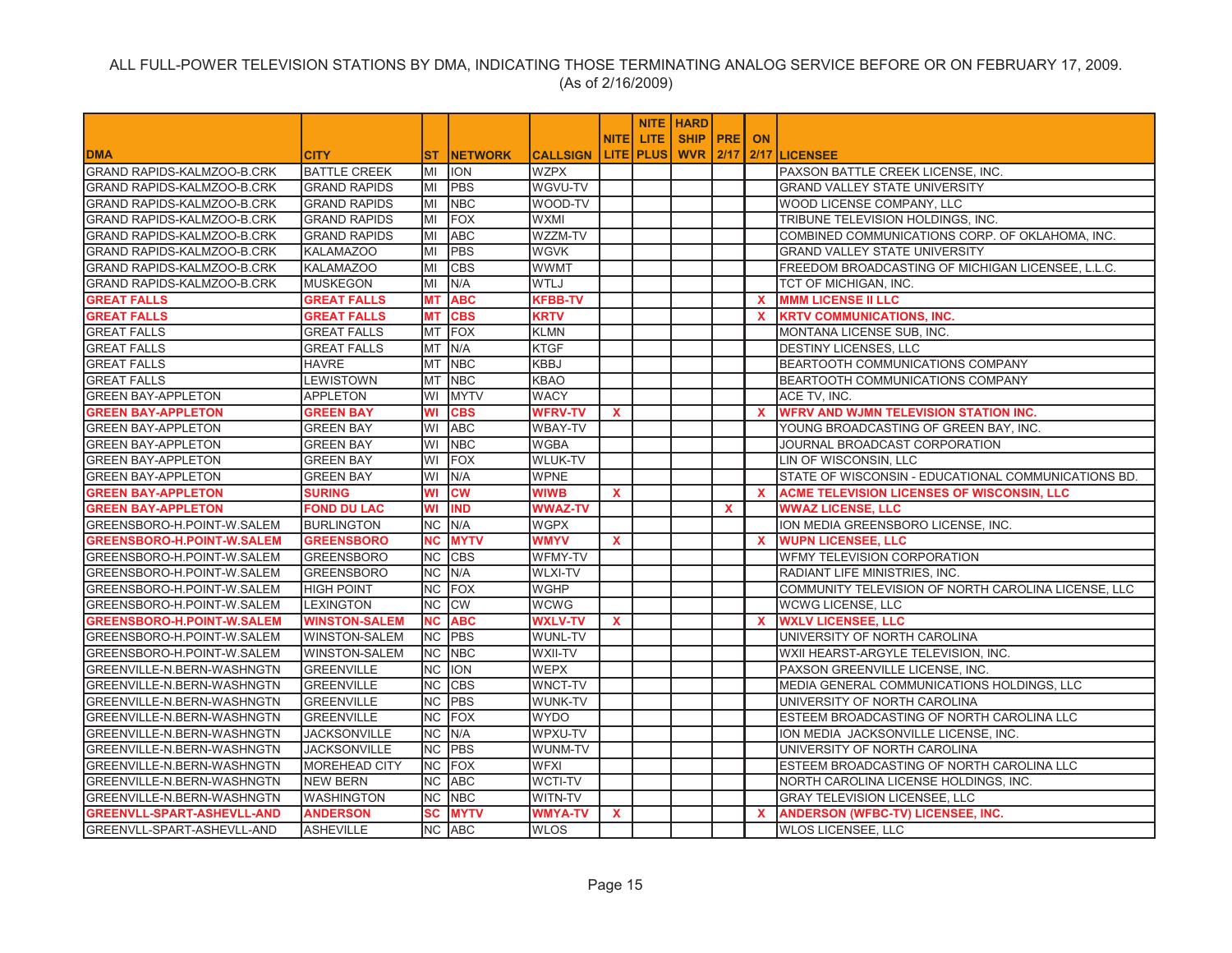|                                   |                        |              |                       |                 |              |                  | <b>NITE   HARD</b> |              |              |                                                         |
|-----------------------------------|------------------------|--------------|-----------------------|-----------------|--------------|------------------|--------------------|--------------|--------------|---------------------------------------------------------|
|                                   |                        |              |                       |                 | <b>NITEI</b> | LITE.            | SHIP   PRE   ON    |              |              |                                                         |
| <b>DMA</b>                        | <b>CITY</b>            | ST.          | <b>NETWORK</b>        | <b>CALLSIGN</b> |              | LITE <b>PLUS</b> | <b>WVR</b>         |              |              | 2/17 LICENSEE                                           |
| <b>GREENVLL-SPART-ASHEVLL-AND</b> | <b>ASHEVILLE</b>       | <b>NC CW</b> |                       | <b>WYCW</b>     |              |                  |                    |              | $\mathbf{x}$ | <b>MEDIA GENERAL COMMUNICATIONS HOLDINGS, LLC</b>       |
| GREENVLL-SPART-ASHEVLL-AND        | <b>ASHEVILLE</b>       |              | NC PBS                | <b>WUNF-TV</b>  |              |                  |                    |              |              | UNIVERSITY OF NORTH CAROLINA                            |
| <b>GREENVLL-SPART-ASHEVLL-AND</b> | <b>GREENVILLE</b>      | SC           | <b>PBS</b>            | <b>WNTV</b>     |              |                  |                    |              | <b>X</b>     | SOUTH CAROLINA EDUCATIONAL TV COMMISSION                |
| GREENVLL-SPART-ASHEVLL-AND        | <b>GREENVILLE</b>      | SC N/A       |                       | WGGS-TV         |              |                  |                    |              |              | CAROLINA CHRISTIAN BROADCASTING, INC                    |
| GREENVLL-SPART-ASHEVLL-AND        | GREENVILLE             | <b>SC</b>    | <b>FOX</b>            | <b>WHNS</b>     |              |                  |                    |              |              | <b>MEREDITH CORPORATION</b>                             |
| GREENVLL-SPART-ASHEVLL-AND        | <b>GREENVILLE</b>      | SC           | <b>NBC</b>            | <b>WYFF</b>     |              |                  |                    |              |              | WYFF HEARST-ARGYLE TELEVISION, INC.                     |
| <b>GREENVLL-SPART-ASHEVLL-AND</b> | <b>GREENWOOD</b>       | <b>SC</b>    | <b>PBS</b>            | <b>WNEH</b>     |              |                  |                    |              | <b>X</b>     | SOUTH CAROLINA EDUCATIONAL TELEVISION COMMISSION        |
| <b>GREENVLL-SPART-ASHEVLL-AND</b> | <b>SPARTANBURG</b>     | SC           | <b>PBS</b>            | <b>WRET-TV</b>  |              |                  |                    |              | $\mathbf{x}$ | <b>SOUTH CAROLINA EDUCATIONAL TELEVISION COMMISSION</b> |
| GREENVLL-SPART-ASHEVLL-AND        | <b>SPARTANBURG</b>     | <b>SC</b>    | <b>CBS</b>            | <b>WSPA-TV</b>  |              |                  |                    |              |              | MEDIA GENERAL COMMUNICATIONS HOLDINGS, LLC              |
| GREENVLL-SPART-ASHEVLL-AND        | <b>TOCCOA</b>          | <b>GA</b>    | <b>CBS</b>            | <b>WNEG-TV</b>  | $\mathbf{x}$ |                  |                    |              | $\mathbf{x}$ | <b>UGARF MEDIA HOLDINGS, LLC</b>                        |
| <b>GREENWOOD-GREENVILLE</b>       | <b>GREENVILLE</b>      | MS           | <b>CBS</b>            | <b>WXVT</b>     |              | $\mathbf{x}$     |                    |              | <b>X</b>     | <b>SAGA BROADCASTING, LLC</b>                           |
| <b>GREENWOOD-GREENVILLE</b>       | <b>GREENWOOD</b>       | MS           | <b>ABC</b>            | <b>WABG-TV</b>  | X            | $\mathbf{x}$     |                    |              | <b>X</b>     | <b>COMMONWEALTH BROADCASTING GROUP, INC.</b>            |
| <b>GREENWOOD-GREENVILLE</b>       | <b>GREENWOOD</b>       | <b>MS</b>    | <b>PBS</b>            | <b>WMAO-TV</b>  |              |                  |                    |              | X.           | <b>MISSISSIPPI AUTHORITY FOR EDUCATIONAL TV</b>         |
| <b>GUAM</b>                       | AGANA                  | <b>GU</b>    | <b>NBC</b>            | <b>KUAM-TV</b>  |              |                  |                    |              | <b>X</b>     | <b>PACIFIC TELESTATIONS, INC.</b>                       |
| <b>GUAM</b>                       | <b>AGANA</b>           | GU           | N/A                   | <b>KGTF</b>     |              |                  |                    | $\mathbf{x}$ |              | <b>GUAM EDUCATIONAL TELECOMMUNICATIONS CORP.</b>        |
| <b>GUAM</b>                       | TAMUNING               | GU           | <b>ABC</b>            | <b>KTGM</b>     |              |                  |                    |              | <b>X</b>     | <b>SORENSEN TELEVISION SYSTEMS, INC.</b>                |
| HARLINGEN-WSLCO-BRNSVL-MCA        | <b>BROWNSVILLE</b>     | TX           | <b>NBC</b>            | <b>KVEO</b>     |              |                  |                    |              |              | COMCORP OF TEXAS LICENSE CORP.                          |
| <b>HARLINGEN-WSLCO-BRNSVL-MCA</b> | <b>HARLINGEN</b>       | TX           | <b>PBS</b>            | <b>KMBH</b>     |              |                  |                    |              | <b>X</b>     | <b>RGV EDUCATIONAL BROADCASTING, INC.</b>               |
| HARLINGEN-WSLCO-BRNSVL-MCA        | <b>HARLINGEN</b>       | TX           | <b>CBS</b>            | <b>KGBT-TV</b>  |              |                  |                    |              |              | <b>BARRINGTON HARLINGEN LICENSE LLC</b>                 |
| HARLINGEN-WSLCO-BRNSVL-MCA        | <b>HARLINGEN</b>       | TX           | <b>TBN</b>            | KLUJ-TV         |              |                  |                    |              |              | COMMUNITY EDUCATIONAL TELEVISION, INC.                  |
| HARLINGEN-WSLCO-BRNSVL-MCA        | <b>MCALLEN</b>         | TX           | <b>UNIVISION</b>      | <b>KNVO</b>     |              |                  |                    |              |              | ENTRAVISION HOLDINGS, LLC                               |
| HARLINGEN-WSLCO-BRNSVL-MCA        | <b>RIO GRANDE CITY</b> | <b>TX</b>    | <b>TELEMUNDO KTLM</b> |                 |              |                  |                    |              |              | SUNBELT MULTIMEDIA CO.                                  |
| HARLINGEN-WSLCO-BRNSVL-MCA        | <b>WESLACO</b>         | ТX           | <b>ABC</b>            | <b>KRGV-TV</b>  |              |                  |                    |              |              | MOBILE VIDEO TAPES, INC.                                |
| <b>HARRISBURG-LNCSTR-LEB-YORK</b> | <b>HARRISBURG</b>      | PA           | <b>PBS</b>            | <b>WITF-TV</b>  |              |                  |                    |              | X.           | <b>WITF, INC.</b>                                       |
| HARRISBURG-LNCSTR-LEB-YORK        | <b>HARRISBURG</b>      | PA           | <b>CBS</b>            | WHP-TV          |              |                  |                    |              |              | NEWPORT TELEVISION LICENSE LLC                          |
| HARRISBURG-LNCSTR-LEB-YORK        | <b>HARRISBURG</b>      | PA           | <b>ABC</b>            | <b>WHTM-TV</b>  |              |                  |                    |              |              | HARRISBURG TELEVISION, INC.                             |
| <b>HARRISBURG-LNCSTR-LEB-YORK</b> | <b>LANCASTER</b>       | PA           | <b>CW</b>             | <b>WLYH-TV</b>  |              |                  |                    |              | X.           | <b>NEXSTAR BROADCASTING, INC.</b>                       |
| HARRISBURG-LNCSTR-LEB-YORK        | LANCASTER              | PA           | <b>NBC</b>            | <b>WGAL</b>     |              |                  |                    |              |              | WGAL HEARST-ARGYLE TELEVISION, INC.                     |
| HARRISBURG-LNCSTR-LEB-YORK        | <b>RED LION</b>        | PA           | N/A                   | WGCB-TV         |              |                  |                    |              |              | RED LION BROADCASTING CO., INC.                         |
| HARRISBURG-LNCSTR-LEB-YORK        | <b>YORK</b>            | PA           | <b>FOX</b>            | <b>WPMT</b>     |              |                  |                    |              |              | TRIBUNE TELEVISION COMPANY                              |
| <b>HARRISONBURG</b>               | <b>HARRISONBURG</b>    | <b>VA</b>    | <b>ABC</b>            | <b>WHSV-TV</b>  | $\mathbf{x}$ |                  |                    | $\mathbf{x}$ |              | <b>GRAY TELEVISION LICENSEE, LLC</b>                    |
| <b>HARRISONBURG</b>               | <b>STAUNTON</b>        | VA           | <b>PBS</b>            | <b>WVPT</b>     |              |                  |                    |              |              | SHENANDOAH VALLEY EDUCATIONAL TELEVISION CORP.          |
| <b>HARTFORD-NEW HAVEN</b>         | <b>HARTFORD</b>        | СT           | <b>UNIVISION</b>      | <b>WUVN</b>     |              |                  |                    |              | <b>X</b>     | <b>ENTRAVISION HOLDINGS, LLC</b>                        |
| HARTFORD-NEW HAVEN                | <b>HARTFORD</b>        | <b>CT</b>    | <b>PBS</b>            | <b>WEDH</b>     |              |                  |                    |              |              | CONNECTICUT PUBLIC BROADCASTING, INC.                   |
| HARTFORD-NEW HAVEN                | <b>HARTFORD</b>        | <b>CT</b>    | <b>CBS</b>            | <b>WFSB</b>     |              |                  |                    |              |              | <b>MEREDITH CORPORATION</b>                             |
| HARTFORD-NEW HAVEN                | <b>HARTFORD</b>        | <b>CT</b>    | <b>FOX</b>            | <b>WTIC-TV</b>  |              |                  |                    |              |              | TRIBUNE TELEVISION COMPANY                              |
| HARTFORD-NEW HAVEN                | <b>NEW BRITAIN</b>     | <b>CT</b>    | <b>NBC</b>            | <b>WVIT</b>     |              |                  |                    |              |              | NBC TELEMUNDO LICENSE CO.                               |
| HARTFORD-NEW HAVEN                | <b>NEW HAVEN</b>       | CT           | <b>MYTV</b>           | <b>WCTX</b>     |              |                  |                    |              |              | WTNH BROADCASTING, INC.                                 |
| HARTFORD-NEW HAVEN                | <b>NEW HAVEN</b>       | <b>CT</b>    | <b>PBS</b>            | <b>WEDY</b>     |              |                  |                    |              |              | CONNECTICUT PUBLIC BROADCASTING, INC.                   |
| <b>HARTFORD-NEW HAVEN</b>         | <b>NEW HAVEN</b>       | <b>CT</b>    | <b>ABC</b>            | <b>WTNH</b>     |              |                  |                    |              |              | WTNH BROADCASTING, INC.                                 |
| <b>HARTFORD-NEW HAVEN</b>         | <b>NEW LONDON</b>      | СT           | <b>ION</b>            | <b>WHPX</b>     |              |                  |                    |              | <b>X</b>     | <b>PAXSON HARTFORD LICENSE, INC.</b>                    |
| <b>HARTFORD-NEW HAVEN</b>         | <b>NORWICH</b>         | <b>CT</b>    | <b>IPBS</b>           | <b>WEDN</b>     |              |                  |                    |              |              | CONNECTICUT PUBLIC BROADCASTING, INC.                   |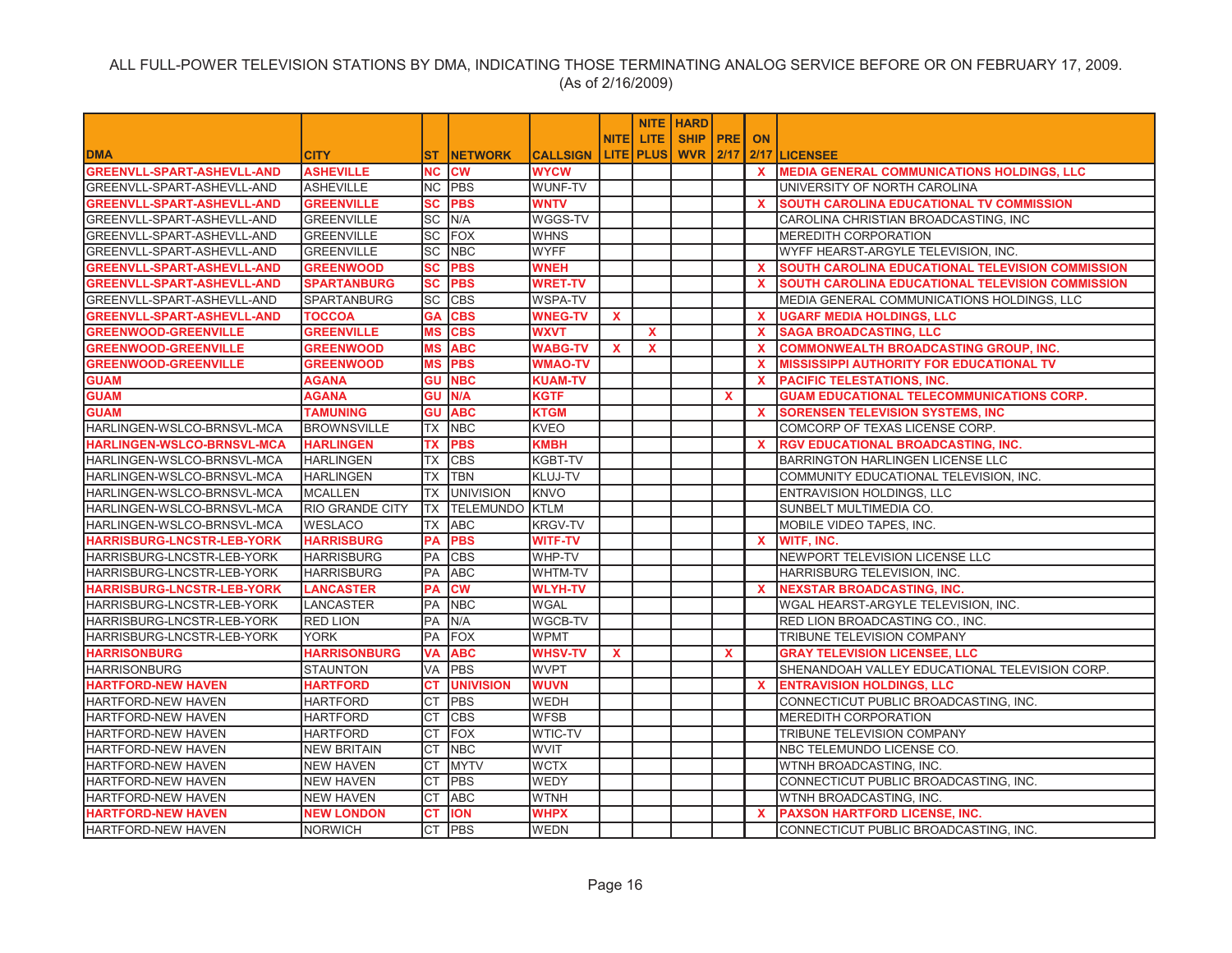|                           |                    |           |                           |                 |              |           | <b>NITE   HARD</b> |              |                                               |
|---------------------------|--------------------|-----------|---------------------------|-----------------|--------------|-----------|--------------------|--------------|-----------------------------------------------|
|                           |                    |           |                           |                 | <b>NITEI</b> | LITE.     | SHIP PRE ON        |              |                                               |
| <b>DMA</b>                | <b>CITY</b>        | <b>ST</b> | <b>NETWORK</b>            | <b>CALLSIGN</b> |              | LITE PLUS | <b>WVR 2/17</b>    |              | 2/17 LICENSEE                                 |
| <b>HARTFORD-NEW HAVEN</b> | <b>WATERBURY</b>   | <b>CT</b> | <b>CW</b>                 | <b>WTXX</b>     |              |           |                    |              | <b>WTXX INC.</b>                              |
| HATTIESBURG-LAUREL        | <b>HATTIESBURG</b> | <b>MS</b> | <b>CBS</b>                | <b>WHLT</b>     |              |           |                    |              | MEDIA GENERAL COMMUNICATIONS HOLDINGS, LLC    |
| HATTIESBURG-LAUREL        | <b>LAUREL</b>      | <b>MS</b> | <b>NBC</b>                | <b>WDAM-TV</b>  |              |           |                    |              | WDAM LICENSE SUBSIDIARY, LLC                  |
| <b>HELENA</b>             | <b>HELENA</b>      | <b>MT</b> | <b>NBC</b>                | <b>KTVH</b>     |              |           |                    | <b>X</b>     | <b>BEARTOOTH COMMUNICATIONS COMPANY</b>       |
| <b>HELENA</b>             | <b>HELENA</b>      | <b>MT</b> | <b>CW</b>                 | <b>KMTF</b>     |              |           |                    |              | ROCKY MOUNTAIN BROADCASTING COMPANY           |
| <b>HONOLULU</b>           | <b>HILO</b>        | HI        | <b>NBC</b>                | <b>KHBC-TV</b>  |              |           |                    | X            | KHNL/KFVE LICENSE SUBSIDIARY, LLC             |
| <b>HONOLULU</b>           | <b>HILO</b>        | HI.       | <b>CBS</b>                | <b>KGMD-TV</b>  |              |           |                    | $\mathbf{x}$ | HITV LICENSE SUBSIDIARY, INC.                 |
| <b>HONOLULU</b>           | <b>HILO</b>        | HI        | <b>FOX</b>                | <b>KHAW-TV</b>  |              |           |                    | X            | <b>NVT HAWAII LICENSEE, LLC</b>               |
| <b>HONOLULU</b>           | <b>HILO</b>        | HI        | N/A                       | <b>KHVO</b>     |              |           |                    | X            | <b>HEARST-ARGYLE STATIONS, INC.</b>           |
| <b>HONOLULU</b>           | <b>HONOLULU</b>    | HI        | TBN                       | <b>KAAH-TV</b>  |              |           |                    | $\mathbf x$  | <b>TRINITY BROADCASTING NETWORK</b>           |
| <b>HONOLULU</b>           | <b>HONOLULU</b>    | HI        | <b>IND</b>                | <b>KALO</b>     |              |           |                    | $\mathbf{x}$ | PACIFICA BROADCASTING COMPANY                 |
| <b>HONOLULU</b>           | <b>HONOLULU</b>    | HI        | <b>NBC</b>                | <b>KBFD</b>     |              |           |                    | $\mathbf{x}$ | THE ALLEN BROADCASTING CORP.                  |
| <b>HONOLULU</b>           | <b>HONOLULU</b>    | HI        | <b>My</b>                 | <b>KFVE</b>     |              |           |                    | X            | KHNL/KFVE LICENSE SUBSIDIARY, LLC             |
| <b>HONOLULU</b>           | <b>Honolulu</b>    | HI        | <b>CBS</b>                | <b>KGMB</b>     |              |           |                    | $\mathbf{x}$ | HITV LICENSE SUBSIDIARY, INC.                 |
| <b>HONOLULU</b>           | <b>HONOLULU</b>    | HI        | <b>PBS</b>                | <b>KHET</b>     |              |           |                    | $\mathbf{x}$ | <b>HAWAII PUBLIC TELEVISION FOUNDATION</b>    |
| <b>HONOLULU</b>           | <b>HONOLULU</b>    | HI        | <b>NBC</b>                | <b>KHNL</b>     |              |           |                    | $\mathbf x$  | <b>KHNL/KFVE LICENSE SUBSIDIARY, LLC</b>      |
| <b>HONOLULU</b>           | <b>HONOLULU</b>    | HI        | <b>FOX</b>                | <b>KHON-TV</b>  |              |           |                    | $\mathbf{x}$ | <b>NVT HAWAII LICENSEE, LLC</b>               |
| <b>HONOLULU</b>           | <b>HONOLULU</b>    | HI.       | <b>IND</b>                | <b>KIKU</b>     |              |           |                    | <b>X</b>     | <b>KHLS, INC.</b>                             |
| <b>HONOLULU</b>           | <b>HONOLULU</b>    | HI        | <b>ABC</b>                | <b>KITV</b>     |              |           |                    | X            | <b>HEARST-ARGYLE STATIONS, INC.</b>           |
| <b>HONOLULU</b>           | <b>HONOLULU</b>    | HI        | <b>IND</b>                | <b>KWBN</b>     |              |           |                    | $\mathbf{x}$ | <b>HO'ONA'AUAO COMMUNITY TV, INC.</b>         |
| <b>HONOLULU</b>           | <b>HONOLULU</b>    | HI        | <b>IND</b>                | <b>KWHE</b>     |              |           |                    | <b>X</b>     | <b>LESEA BROADCASTING OF HAWAII, INC.</b>     |
| <b>HONOLULU</b>           | <b>KAILUA</b>      | HI        | <b>IND</b>                | <b>KKAI</b>     |              |           |                    | $\mathbf{x}$ | <b>KAILUA TELEVISION, LLC</b>                 |
| <b>HONOLULU</b>           | <b>KAILUA KONA</b> | HI        | N/A                       | <b>KLEI</b>     |              |           |                    | $\mathbf{x}$ | <b>OCEANIA CHRISTIAN CHURCH</b>               |
| <b>HONOLULU</b>           | <b>KANEOHE</b>     | HI        | <b>ION</b>                | <b>KPXO</b>     |              |           |                    | X            | <b>PAXSON HAWAII LICENSE, INC.</b>            |
| <b>HONOLULU</b>           | <b>WAILUKU</b>     | HI        | <b>FOX</b>                | <b>KAII-TV</b>  |              |           |                    | $\mathbf{x}$ | <b>NVT HAWAII LICENSEE, LLC</b>               |
| <b>HONOLULU</b>           | <b>WAILUKU</b>     | HI        | <b>CBS</b>                | <b>KGMV</b>     |              |           |                    | $\mathbf{x}$ | HITV LICENSE SUBSIDIARY, INC.                 |
| <b>HONOLULU</b>           | <b>WAILUKU</b>     | HI        | <b>ABC</b>                | <b>KMAU</b>     |              |           |                    | X            | <b>HEARST-ARGYLE STATIONS, INC.</b>           |
| <b>HONOLULU</b>           | <b>WAILUKU</b>     | HI        | <b>PBS</b>                | <b>KMEB</b>     |              |           |                    | $\mathbf{x}$ | <b>HAWAII PUBLIC TELEVISION FOUNDATION</b>    |
| <b>HONOLULU</b>           | <b>WAILUKU</b>     | HI        | <b>NBC</b>                | <b>KOGG</b>     |              |           |                    | $\mathbf{x}$ | <b>KHNL/KFVE LICENSE SUBSIDIARY, LLC</b>      |
| <b>HONOLULU</b>           | <b>WAILUKU</b>     | HI        | <b>IND</b>                | <b>KWHM</b>     |              |           |                    | $\mathbf{x}$ | <b>LESEA BROADCASTING OF HAWAII, INC.</b>     |
| <b>HONOLULU</b>           | <b>WAIMANALO</b>   | HI.       | <b>IND</b>                | <b>KUPU</b>     |              |           |                    | $\mathbf{x}$ | <b>OCEANIA CHRISTIAN CHURCH</b>               |
| <b>HONOLULU</b>           | <b>HILO</b>        | HI        | <b>IND</b>                | <b>KWHH</b>     |              |           |                    | $\mathbf{x}$ | <b>LESEA BROADCASTING OF HAWAII, INC.</b>     |
| <b>HOUSTON</b>            | <b>ALVIN</b>       | <b>TX</b> | <b>TELEFUTURA KFTH-TV</b> |                 |              |           |                    |              | TELEFUTURA HOUSTON LLC                        |
| <b>HOUSTON</b>            | <b>BAYTOWN</b>     | <b>TX</b> | <b>TUVISION</b>           | <b>KAZH</b>     |              |           |                    |              | <b>KAZH LICENSE, LLC</b>                      |
| <b>HOUSTON</b>            | CONROE             | <b>TX</b> | <b>ION</b>                | <b>KPXB</b>     |              |           |                    |              | PAXSON HOUSTON LICENSE, INC.                  |
| <b>HOUSTON</b>            | CONROE             | <b>TX</b> | N/A                       | <b>KTBU</b>     |              |           |                    |              | HUMANITY INTERESTED MEDIA, L.P.               |
| <b>HOUSTON</b>            | <b>GALVESTON</b>   | <b>TX</b> | IND                       | <b>KLTJ</b>     |              |           |                    |              | COMMUNITY TELEVISION EDUCATORS OF TEXAS, INC. |
| <b>HOUSTON</b>            | <b>GALVESTON</b>   | <b>TX</b> | N/A                       | <b>KTMD</b>     |              |           |                    |              | NBC TELEMUNDO LICENSE CO.                     |
| <b>HOUSTON</b>            | <b>HOUSTON</b>     | TX        | <b>TBN</b>                | KETH-TV         |              |           |                    |              | COMMUNITY EDUCATIONAL TELEVISION, INC.        |
| <b>HOUSTON</b>            | <b>HOUSTON</b>     | TX        | <b>CBS</b>                | KHOU-TV         |              |           |                    |              | KHOU-TV, INC.                                 |
| <b>HOUSTON</b>            | <b>HOUSTON</b>     | TX        | <b>CW</b>                 | <b>KIAH</b>     |              |           |                    |              | KIAH INC.                                     |
| <b>HOUSTON</b>            | <b>HOUSTON</b>     |           | <b>TX NBC</b>             | <b>KPRC-TV</b>  |              |           |                    |              | POST-NEWSWEEK STATIONS, HOUSTON, INC.         |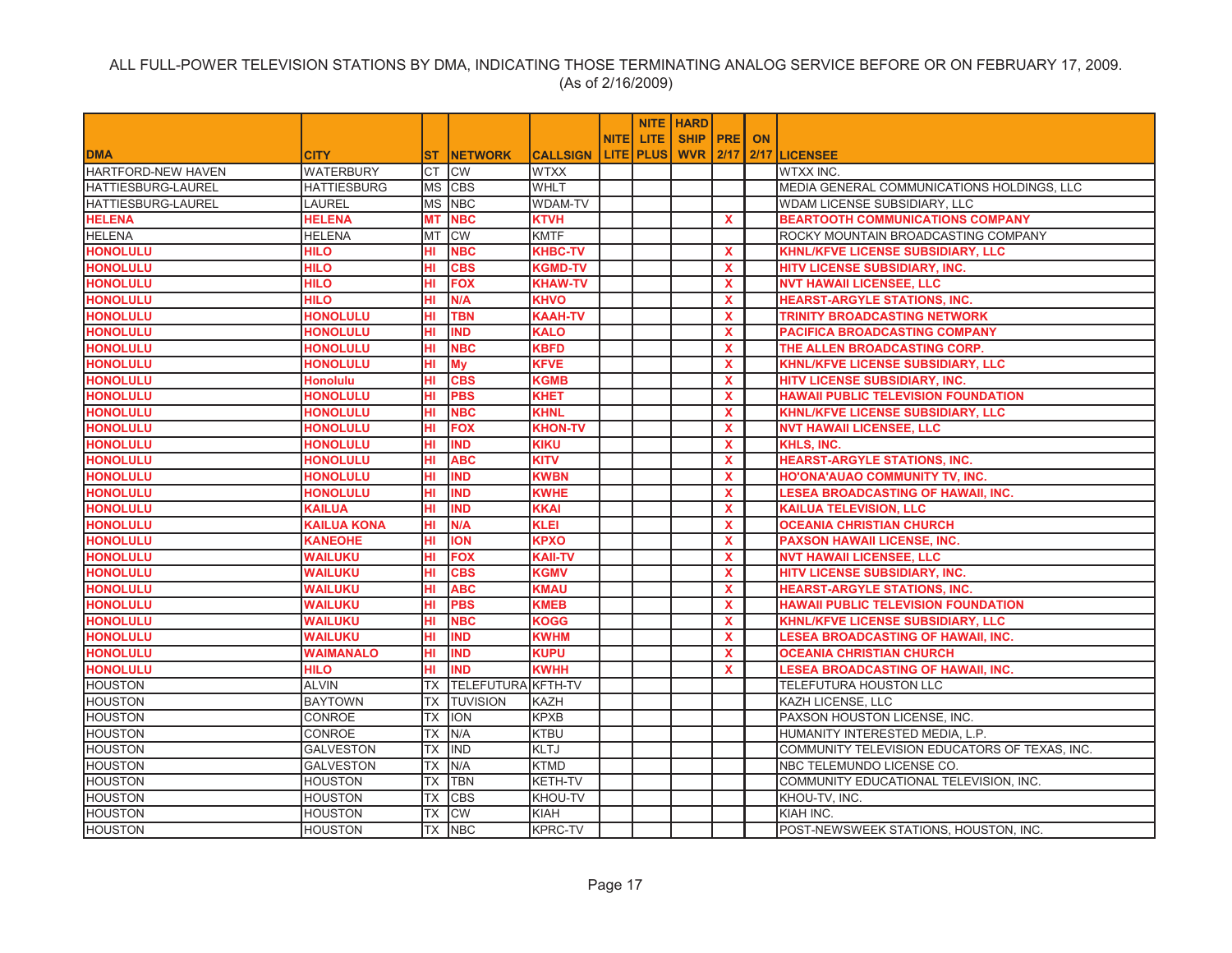|                                  |                     |                 |                  |                 |              |                  | <b>NITE HARD</b>   |                           |              |                                                     |
|----------------------------------|---------------------|-----------------|------------------|-----------------|--------------|------------------|--------------------|---------------------------|--------------|-----------------------------------------------------|
|                                  |                     |                 |                  |                 | <b>NITEI</b> | LITE.            | <b>SHIP PRE ON</b> |                           |              |                                                     |
| <b>DMA</b>                       | <b>CITY</b>         | ST.             | <b>INETWORK</b>  | <b>CALLSIGN</b> |              | <b>LITE PLUS</b> | <b>WVR 2/17</b>    |                           |              | 2/17 LICENSEE                                       |
| <b>HOUSTON</b>                   | <b>HOUSTON</b>      | TX              | <b>FOX</b>       | <b>KRIV</b>     |              |                  |                    |                           |              | FOX TELEVISION STATIONS. INC.                       |
| <b>HOUSTON</b>                   | <b>HOUSTON</b>      | TX              | <b>ABC</b>       | KTRK-TV         |              |                  |                    |                           |              | <b>KTRK TELEVISION, INC.</b>                        |
| <b>HOUSTON</b>                   | <b>HOUSTON</b>      | TX              | <b>MYTV</b>      | <b>KTXH</b>     |              |                  |                    |                           |              | FOX TELEVISION STATIONS, INC.                       |
| <b>HOUSTON</b>                   | <b>HOUSTON</b>      | <b>TX</b>       | <b>PBS</b>       | <b>KUHT</b>     |              |                  |                    |                           |              | UNIVERSITY OF HOUSTON SYSTEM                        |
| <b>HOUSTON</b>                   | <b>HOUSTON</b>      | TX              | N/A              | KZJL            |              |                  |                    |                           |              | <b>KZJL LICENSE LLC</b>                             |
| <b>HOUSTON</b>                   | <b>KATY</b>         | $\overline{TX}$ | N/A              | <b>KNWS-TV</b>  |              |                  |                    |                           |              | JOHNSON BROADCASTING, INC.                          |
| <b>HOUSTON</b>                   | <b>ROSENBERG</b>    | <b>TX</b>       | <b>UNIVISION</b> | <b>KXLN-TV</b>  |              |                  |                    |                           |              | KXLN LICENSE PARTNERSHIP, L.P.                      |
| <b>HUNTSVILLE-DECATUR (FLOR)</b> | <b>FLORENCE</b>     | AL              | <b>PBS</b>       | <b>WFIQ</b>     |              |                  |                    |                           | $\mathbf{x}$ | <b>ALABAMA EDUCATIONAL TELEVISION COMMISSION</b>    |
| HUNTSVILLE-DECATUR (FLOR)        | <b>FLORENCE</b>     | AL              | <b>CW</b>        | <b>WHDF</b>     |              |                  |                    |                           |              | HUNTSVILLE TV, L.L.C.                               |
| <b>HUNTSVILLE-DECATUR (FLOR)</b> | <b>HUNTSVILLE</b>   | AL              | <b>ABC</b>       | <b>WAAY-TV</b>  |              |                  |                    |                           | <b>X</b>     | <b>WAAY-TV LICENSE LLC</b>                          |
| <b>HUNTSVILLE-DECATUR (FLOR)</b> | <b>HUNTSVILLE</b>   | <b>AL</b>       | <b>PBS</b>       | <b>WHIQ</b>     |              |                  |                    |                           | $\mathbf{x}$ | <b>ALABAMA EDUCATIONAL TELEVISION COMMISSION</b>    |
| HUNTSVILLE-DECATUR (FLOR)        | <b>HUNTSVILLE</b>   | AL              | <b>NBC</b>       | <b>WAFF</b>     |              |                  |                    |                           |              | WAFF LICENSE SUBSIDIARY, LLC                        |
| HUNTSVILLE-DECATUR (FLOR)        | <b>HUNTSVILLE</b>   | AL              | <b>CBS</b>       | WHNT-TV         |              |                  |                    |                           |              | LOCAL TV ALABAMA LICENSE, LLC                       |
| HUNTSVILLE-DECATUR (FLOR)        | <b>HUNTSVILLE</b>   | AL              | <b>FOX</b>       | <b>WZDX</b>     |              |                  |                    |                           |              | HUNTSVILLE TELEVISION ACQUISITION LICENSING LLC     |
| <b>HUNTSVILLE-DECATUR (FLOR)</b> | <b>FLORENCE</b>     | AL              | <b>IND</b>       | <b>WYLE</b>     |              |                  |                    | $\mathbf{x}$              |              | ETC COMMUNICATIONS INC/INDEPENDENT PRODUCERS NETWK  |
| <b>IDAHO FALLS-POCATELLO</b>     | <b>IDAHO FALLS</b>  | ID              | <b>CBS</b>       | KIDK            |              |                  |                    |                           |              | FISHER BROADCASTING - S.E. IDAHO TV, L.L.C.         |
| <b>IDAHO FALLS-POCATELLO</b>     | <b>IDAHO FALLS</b>  | ID              | <b>ABC</b>       | <b>KIFI-TV</b>  |              |                  |                    |                           |              | NPG OF IDAHO, INC.                                  |
| <b>IDAHO FALLS-POCATELLO</b>     | <b>JACKSON</b>      | <b>WY</b>       | AMER1            | <b>KBEO</b>     |              |                  |                    |                           |              | POCATELLO CHANNEL 15, L.L.C.                        |
| <b>IDAHO FALLS-POCATELLO</b>     | <b>JACKSON</b>      | <b>WY</b>       | <b>NBC</b>       | <b>KJWY</b>     |              |                  |                    |                           |              | TWO OCEAN BROADCASTING COMPANY                      |
| <b>IDAHO FALLS-POCATELLO</b>     | <b>POCATELLO</b>    | ID              | <b>PBS</b>       | KISU-TV         |              |                  |                    |                           |              | STATE BOARD OF EDUCATION, STATE OF IDAHO            |
| <b>IDAHO FALLS-POCATELLO</b>     | <b>POCATELLO</b>    | ID              | CW/AMER1         | <b>KPIF</b>     |              |                  |                    |                           |              | POCATELLO CHANNEL 15, L.L.C.                        |
| <b>IDAHO FALLS-POCATELLO</b>     | POCATELLO           | ID              | <b>NBC</b>       | <b>KPVI</b>     |              |                  |                    |                           |              | OREGON TRAIL BROADCASTING COMPANY                   |
| <b>IDAHO FALLS-POCATELLO</b>     | <b>POCATELLO</b>    | ID              | <b>FOX</b>       | <b>KFXP</b>     |              |                  |                    | $\mathbf{x}$              |              | <b>COMPASS COMMUNICATIONS OF IDAHO, INC.</b>        |
| <b>INDIANAPOLIS</b>              | <b>BLOOMINGTON</b>  | IN              | <b>TBN</b>       | <b>WCLJ-TV</b>  |              |                  |                    |                           | <b>X</b>     | TRINITY BROADCASTING OF INDIANA, INC.               |
| <b>INDIANAPOLIS</b>              | <b>BLOOMINGTON</b>  | IN              | N/A              | <b>WIPX</b>     |              |                  |                    |                           |              | PAXSON INDIANAPOLIS LICENSE, INC.                   |
| <b>INDIANAPOLIS</b>              | <b>BLOOMINGTON</b>  | IN              | <b>PBS</b>       | <b>WTIU</b>     |              |                  |                    |                           |              | THE TRUSTEES OF INDIANA UNIVERSITY                  |
| <b>INDIANAPOLIS</b>              | <b>BLOOMINGTON</b>  | IN              | N/A              | <b>WTTV</b>     |              |                  |                    |                           |              | TRIBUNE BROADCAST HOLDINGS, INC.                    |
| <b>INDIANAPOLIS</b>              | <b>INDIANAPOLIS</b> | IN              | <b>IND</b>       | <b>WDTI</b>     |              |                  |                    |                           |              | INDIANAPOLIS COMMUNITY TELEVISION, INC.             |
| <b>INDIANAPOLIS</b>              | <b>INDIANAPOLIS</b> | IN              | <b>PBS</b>       | <b>WFYI</b>     |              |                  |                    |                           |              | METROPOLITAN INDIANAPOLIS PUBLIC BROADCASTING, INC. |
| <b>INDIANAPOLIS</b>              | <b>INDIANAPOLIS</b> | IN              | <b>CBS</b>       | WISH-TV         |              |                  |                    |                           |              | INDIANA BROADCASTING, LLC                           |
| <b>INDIANAPOLIS</b>              | <b>INDIANAPOLIS</b> | IN              | <b>ABC</b>       | <b>WRTV</b>     |              |                  |                    |                           |              | MCGRAW-HILL BROADCASTING COMPANY, INC.              |
| <b>INDIANAPOLIS</b>              | <b>INDIANAPOLIS</b> | IN              | <b>NBC</b>       | <b>WTHR</b>     |              |                  |                    |                           |              | VIDEOINDIANA, INC.                                  |
| <b>INDIANAPOLIS</b>              | <b>INDIANAPOLIS</b> | IN              | <b>FOX</b>       | <b>WXIN</b>     |              |                  |                    |                           |              | TRIBUNE TELEVISION COMPANY                          |
| <b>INDIANAPOLIS</b>              | <b>KOKOMO</b>       | IN              | <b>CW</b>        | <b>WTTK</b>     |              |                  |                    |                           |              | TRIBUNE BROADCAST HOLDINGS, INC.                    |
| <b>INDIANAPOLIS</b>              | <b>MARION</b>       | IN              | <b>MYTV</b>      | WNDY-TV         |              |                  |                    |                           |              | INDIANA BROADCASTING, LLC                           |
| <b>INDIANAPOLIS</b>              | <b>MUNCIE</b>       | IN.             | <b>PBS</b>       | <b>WIPB</b>     |              |                  |                    |                           | $\mathbf{x}$ | <b>BALL STATE UNIVERSITY</b>                        |
| <b>INDIANAPOLIS</b>              | <b>INDIANAPOLIS</b> | IN              | <b>IND</b>       | <b>WHMB-TV</b>  |              |                  |                    | $\boldsymbol{\mathsf{x}}$ |              | LESEA BROADCASTING OF INDIANAPOLIS, INC.            |
| <b>JACKSON MS</b>                | <b>BUDE</b>         | <b>MS</b>       | <b>PBS</b>       | <b>WMAU-TV</b>  |              |                  |                    |                           | $\mathbf{x}$ | <b>MISSISSIPPI AUTHORITY FOR EDUCATIONAL TV</b>     |
| <b>JACKSON MS</b>                | <b>JACKSON</b>      | ΜS              | <b>PBS</b>       | <b>WMPN-TV</b>  |              |                  |                    |                           | <b>X</b>     | <b>MISSISSIPPI AUTHORITY FOR EDUCATIONAL TV</b>     |
| <b>JACKSON MS</b>                | <b>JACKSON</b>      |                 | MS ABC           | <b>WAPT</b>     |              |                  |                    |                           |              | WAPT HEARST-ARGYLE TV, INC. (CA CORP.)              |
| <b>JACKSON MS</b>                | <b>JACKSON</b>      | <b>MS</b>       | <b>FOX</b>       | <b>WDBD</b>     |              |                  |                    |                           |              | JACKSON TELEVISION, L.L.C.                          |
| <b>JACKSON MS</b>                | <b>JACKSON</b>      |                 | MS CBS           | <b>WJTV</b>     |              |                  |                    |                           |              | MEDIA GENERAL COMMUNICATIONS HOLDINGS, LLC          |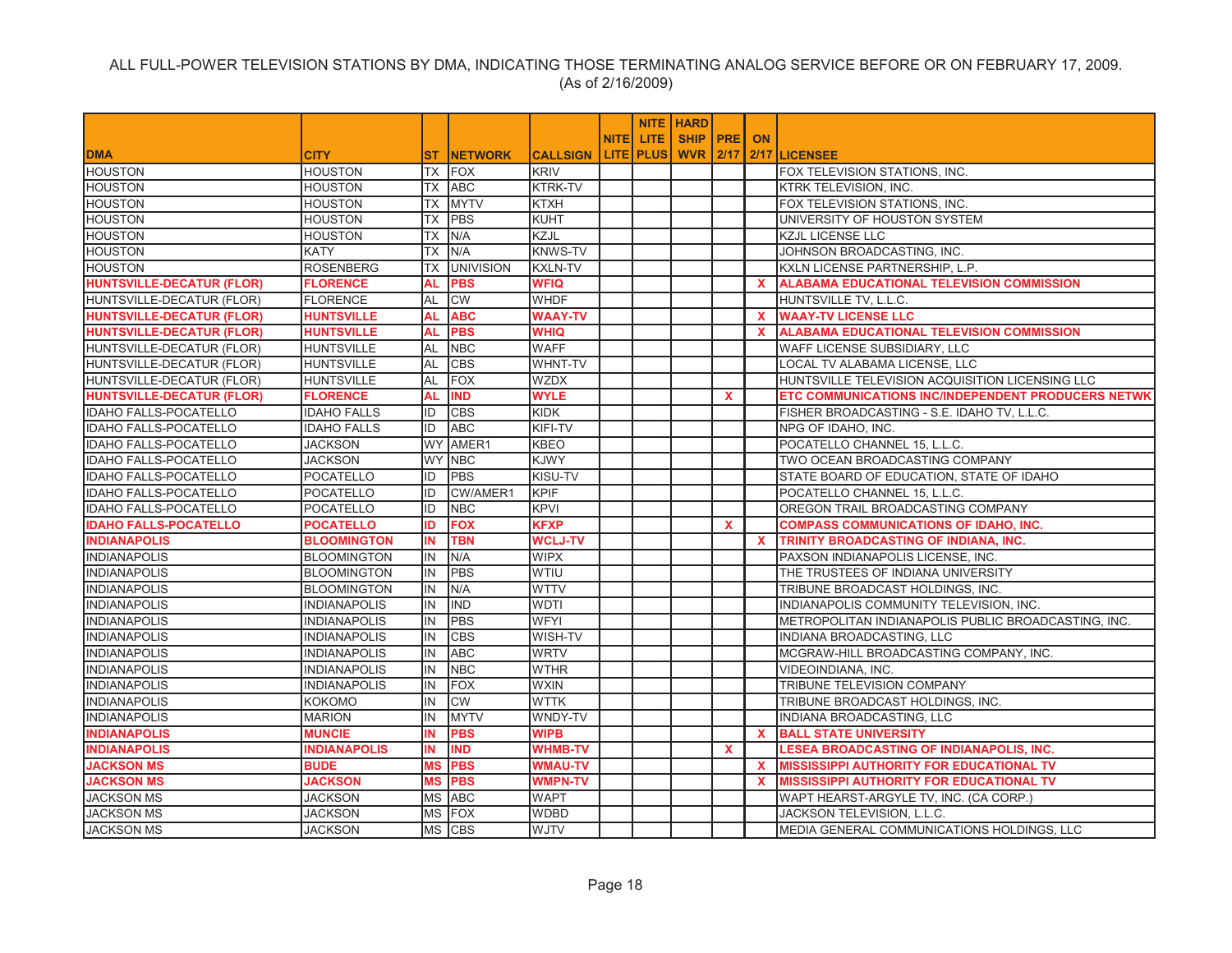|                                  |                     |           |                 |                 |             |                  | <b>NITE   HARD</b> |              |                                                         |
|----------------------------------|---------------------|-----------|-----------------|-----------------|-------------|------------------|--------------------|--------------|---------------------------------------------------------|
|                                  |                     |           |                 |                 | <b>NITE</b> | <b>LITE</b>      | SHIP   PRE         | <b>ON</b>    |                                                         |
| <b>DMA</b>                       | CITY                | ST.       | <b>INETWORK</b> | <b>CALLSIGN</b> |             | <b>LITE PLUS</b> | <b>WVR 2/17</b>    |              | 2/17 LICENSEE                                           |
| <b>JACKSON MS</b>                | <b>JACKSON</b>      |           | MS INBC         | <b>WLBT</b>     |             |                  |                    |              | WLBT LICENSE SUBSIDIARY, LLC                            |
| <b>JACKSON MS</b>                | <b>MAGEE</b>        | MS        | <b>THE CW</b>   | <b>WRBJ</b>     |             |                  |                    | $\mathbf{x}$ | <b>ROBERTS BROADCASTING COMPANY OF JACKSON, MS, LLC</b> |
| <b>JACKSON MS</b>                | <b>VICKSBURG</b>    | ΜS        | <b>MYTV</b>     | <b>WUFX</b>     |             |                  |                    |              | MISSISSIPPI TELEVISION, LLC                             |
| <b>JACKSON TN</b>                | <b>JACKSON</b>      | TN        | <b>FOX</b>      | <b>WJKT</b>     |             |                  |                    |              | NEWPORT TELEVISION LICENSE LLC                          |
| <b>JACKSON TN</b>                | <b>JACKSON</b>      | <b>TN</b> | <b>ABC</b>      | WBBJ-TV         |             |                  |                    |              | TENNESSEE BROADCASTING PARTNERS                         |
| <b>JACKSON TN</b>                | <b>LEXINGTON</b>    | ΤN        | <b>PBS</b>      | <b>WLJT</b>     |             |                  |                    | <b>X</b>     | <b>WEST TENNESSEE PUBLIC TV COUNCIL, INC</b>            |
| <b>JACKSONVILLE</b>              | <b>BRUNSWICK</b>    | GA        | N/A             | WPXC-TV         |             |                  |                    |              | PAXSON JAX LICENSE, INC.                                |
| <b>JACKSONVILLE</b>              | <b>JACKSONVILLE</b> | FL.       | FOX             | <b>WAWS</b>     |             |                  |                    |              | NEWPORT TELEVISION LICENSE LLC                          |
| <b>JACKSONVILLE</b>              | <b>JACKSONVILLE</b> | <b>FL</b> | <b>CW</b>       | <b>WCWJ</b>     |             |                  |                    |              | MEDIA GENERAL COMMUNICATIONS HOLDINGS, LLC              |
| <b>JACKSONVILLE</b>              | JACKSONVILLE        | FL.       | <b>PBS</b>      | <b>WJCT</b>     |             |                  |                    |              | WJCT, INC.                                              |
| <b>JACKSONVILLE</b>              | <b>JACKSONVILLE</b> | FL.       | <b>TBN</b>      | WJEB-TV         |             |                  |                    |              | JACKSONVILLE EDUCATORS BROADCASTING, INC.               |
| <b>JACKSONVILLE</b>              | <b>JACKSONVILLE</b> | FL.       | <b>IND</b>      | <b>WJXT</b>     |             |                  |                    |              | POST-NEWSWEEK STATIONS, FLORIDA, INC.                   |
| <b>JACKSONVILLE</b>              | JACKSONVILLE        | FL.       | <b>CBS</b>      | WTEV-TV         |             |                  |                    |              | HIGH PLAINS BROADCASTING LICENSE COMPANY LLC            |
| <b>JACKSONVILLE</b>              | <b>JACKSONVILLE</b> | FL.       | <b>NBC</b>      | <b>WTLV</b>     |             |                  |                    |              | MULTIMEDIA HOLDINGS CORPORATION                         |
| <b>JACKSONVILLE</b>              | <b>ORANGE PARK</b>  | FL.       | <b>ABC</b>      | <b>XXLW</b>     |             |                  |                    |              | GANNETT RIVER STATES PUBLISHING CORPORATION             |
| <b>JACKSONVILLE</b>              | <b>WAYCROSS</b>     | <b>GA</b> | <b>PBS</b>      | <b>WXGA-TV</b>  |             |                  |                    | $\mathbf x$  | <b>GEORGIA PUBLIC TELECOMMUNICATIONS COMMISSION</b>     |
| <b>JOHNSTOWN-ALTOONA-ST COLL</b> | <b>ALTOONA</b>      | PA        | <b>ABC</b>      | <b>WATM-TV</b>  |             |                  |                    | $\mathbf{x}$ | <b>PALM TELEVISION, L.P.</b>                            |
| JOHNSTOWN-ALTOONA-ST COLL        | <b>ALTOONA</b>      | PA        | N/A             | WKBS-TV         |             |                  |                    |              | CORNERSTONE TELEVISION, INC.                            |
| JOHNSTOWN-ALTOONA-ST COLL        | <b>ALTOONA</b>      | PA        | <b>CBS</b>      | <b>WTAJ-TV</b>  |             |                  |                    |              | NEXSTAR BROADCASTING, INC.                              |
| JOHNSTOWN-ALTOONA-ST COLL        | <b>CLEARFIELD</b>   | PA        | <b>PBS</b>      | WPSU-TV         |             |                  |                    |              | THE PENNSYLVANIA STATE UNIVERSITY                       |
| JOHNSTOWN-ALTOONA-ST COLL        | <b>JOHNSTOWN</b>    | PА        | <b>FOX</b>      | <b>WWCP-TV</b>  |             |                  |                    | <b>X</b>     | PEAK MEDIA OF PA LICENSEE LLC                           |
| JOHNSTOWN-ALTOONA-ST COLL        | <b>JOHNSTOWN</b>    | PA        | <b>NBC</b>      | <b>WJAC-TV</b>  |             |                  |                    |              | WPXI, INC.                                              |
| <b>JONESBORO</b>                 | <b>JONESBORO</b>    | AR        | <b>PBS</b>      | <b>KTEJ</b>     |             |                  |                    | $\mathbf{x}$ | <b>ARKANSAS EDUCATIONAL TELEVISION COMMISSION</b>       |
| <b>JONESBORO</b>                 | <b>JONESBORO</b>    | <b>AR</b> | N/A             | <b>KVTJ</b>     |             |                  |                    | <b>X</b>     | <b>AGAPE CHURCH, INC.</b>                               |
| <b>JONESBORO</b>                 | <b>JONESBORO</b>    |           | AR ABC          | KAIT            |             |                  |                    |              | KAIT LICENSE SUBSIDIARY, LLC                            |
| JOPLIN-PITTSBURG                 | <b>JOPLIN</b>       |           | MO ABC          | KODE-TV         |             |                  |                    |              | MISSION BROADCASTING, INC.                              |
| JOPLIN-PITTSBURG                 | <b>JOPLIN</b>       |           | MO PBS          | KOZJ            |             |                  |                    |              | BOARD OF GOVERNORS OF MISSOURI STATE UNIVERSITY         |
| JOPLIN-PITTSBURG                 | <b>JOPLIN</b>       |           | MO NBC          | <b>KSNF</b>     |             |                  |                    |              | NEXSTAR BROADCASTING, INC.                              |
| <b>JOPLIN-PITTSBURG</b>          | <b>PITTSBURG</b>    | ΚS        | <b>CBS</b>      | <b>KOAM-TV</b>  |             |                  |                    | <b>X</b>     | <b>SAGA QUAD STATES COMMUNICATIONS, LLC</b>             |
| JOPLIN-PITTSBURG                 | <b>PITTSBURG</b>    | KS        | FOX             | <b>KFJX</b>     |             |                  |                    |              | SURTSEY MEDIA, LLC                                      |
| JUNEAU                           | JUNEAU              | AΚ        | <b>ABC</b>      | <b>KJUD</b>     |             |                  |                    |              | SMITH MEDIA LICENSE HOLDINGS, LLC                       |
| JUNEAU                           | JUNEAU              | AΚ        | PBS             | KTOO-TV         |             |                  |                    |              | CAPITAL COMMUNITY BROADCASTING, INC.                    |
| JUNEAU                           | <b>KETCHIKAN</b>    | AΚ        | <b>CBS</b>      | <b>KUBD</b>     |             |                  |                    |              | KETCHIKAN TV, LLC                                       |
| JUNEAU                           | <b>SITKA</b>        | АK        | <b>CBS</b>      | KTNL-TV         |             |                  |                    |              | KETCHIKAN TV, LLC                                       |
| <b>KANSAS CITY</b>               | <b>KANSAS CITY</b>  |           | MO PBS          | <b>KCPT</b>     |             |                  |                    |              | PUBLIC TELEVISION 19, INC.                              |
| <b>KANSAS CITY</b>               | <b>KANSAS CITY</b>  |           | MO CBS          | <b>KCTV</b>     |             |                  |                    |              | <b>MEREDITH CORPORATION</b>                             |
| <b>KANSAS CITY</b>               | <b>KANSAS CITY</b>  |           | MO ABC          | KMBC-TV         |             |                  |                    |              | KMBC HEARST-ARGYLE TELEVISION. INC.                     |
| <b>KANSAS CITY</b>               | <b>KANSAS CITY</b>  |           | MO N/A          | <b>KPXE</b>     |             |                  |                    |              | PAXSON KANSAS CITY LICENSE, INC.                        |
| <b>KANSAS CITY</b>               | <b>KANSAS CITY</b>  |           | MO NBC          | <b>KSHB-TV</b>  |             |                  |                    |              | SCRIPPS HOWARD BROADCASTING COMPANY                     |
| <b>KANSAS CITY</b>               | <b>KANSAS CITY</b>  |           | MO N/A          | <b>KSMO-TV</b>  |             |                  |                    |              | <b>MEREDITH CORPORATION</b>                             |
| <b>KANSAS CITY</b>               | KANSAS CITY         |           | MO FOX          | <b>WDAF-TV</b>  |             |                  |                    |              | WDAF LICENSE, INC.                                      |
| <b>KANSAS CITY</b>               | <b>LAWRENCE</b>     |           | KS N/A          | <b>KMCI</b>     |             |                  |                    |              | SCRIPPS HOWARD BROADCASTING COMPANY                     |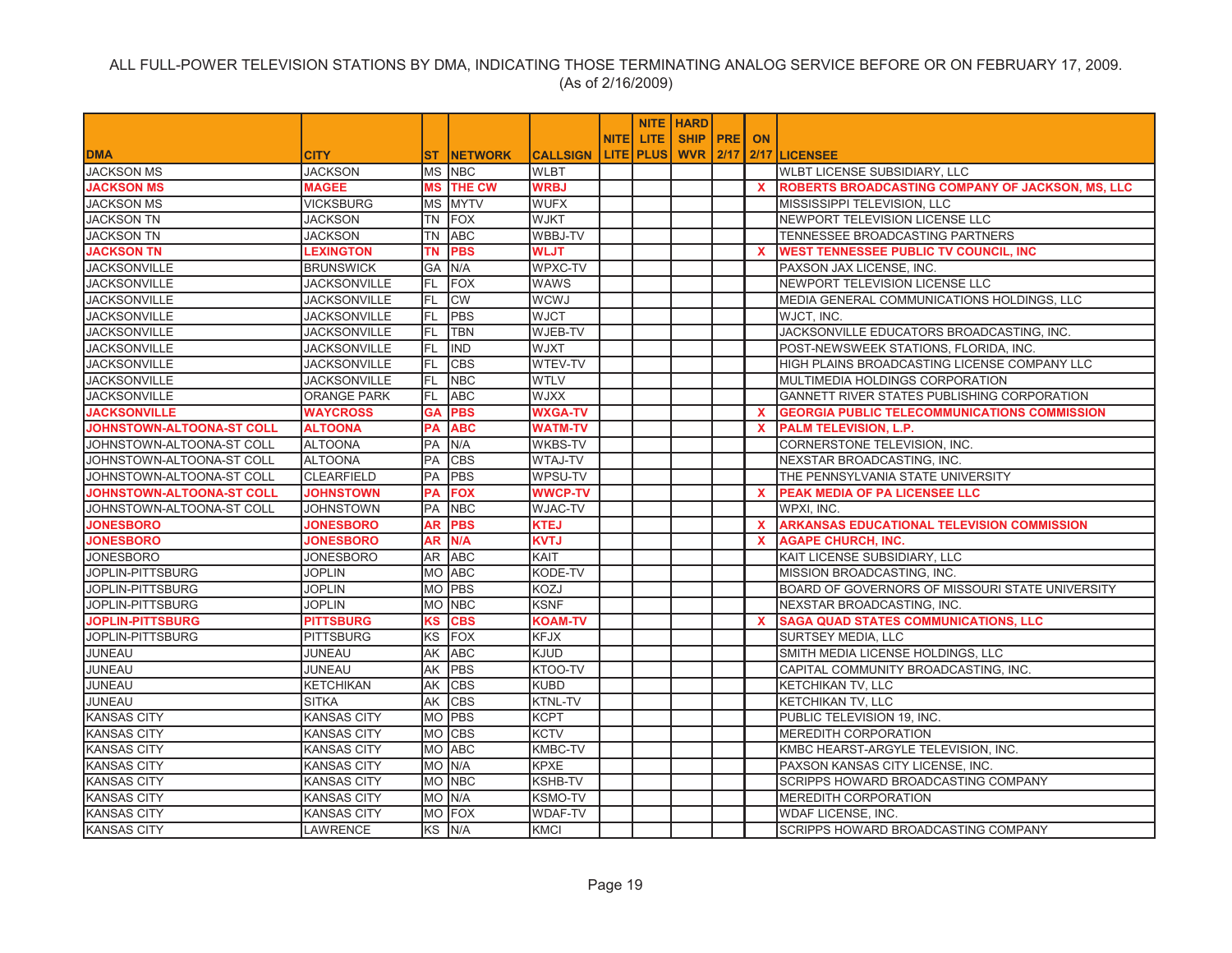|                             |                       |           |                  |                 |                         |              | <b>NITE HARD</b> |              |              |                                                     |
|-----------------------------|-----------------------|-----------|------------------|-----------------|-------------------------|--------------|------------------|--------------|--------------|-----------------------------------------------------|
|                             |                       |           |                  |                 | <b>NITEI</b>            | LITE.        | SHIP PRE ON      |              |              |                                                     |
| <b>DMA</b>                  | <b>CITY</b>           | <b>ST</b> | <b>INETWORK</b>  | <b>CALLSIGN</b> |                         | LITE PLUS    | <b>WVR 2/17</b>  |              |              | 2/17 LICENSEE                                       |
| <b>KANSAS CITY</b>          | <b>KANSAS CITY</b>    |           | <b>MO CW</b>     | <b>KCWE</b>     |                         |              |                  | <b>X</b>     |              | <b>KCWE-TV COMPANY</b>                              |
| <b>KNOXVILLE</b>            | <b>CROSSVILLE</b>     | TN        | <b>CW</b>        | WBXX-TV         |                         |              |                  |              |              | ACME TELEVISION LICENSES OF TENNESSEE, LLC          |
| <b>KNOXVILLE</b>            | <b>JELLICO</b>        | <b>TN</b> | N/A              | <b>WPXK</b>     |                         |              |                  |              |              | ION MEDIA KNOXVILLE LICENSE, INC.                   |
| <b>KNOXVILLE</b>            | <b>KNOXVILLE</b>      | <b>TN</b> | <b>ABC</b>       | WATE-TV         |                         |              |                  |              |              | WATE, G.P.                                          |
| <b>KNOXVILLE</b>            | <b>KNOXVILLE</b>      | <b>TN</b> | <b>NBC</b>       | WBIR-TV         |                         |              |                  |              |              | <b>GANNETT PACIFIC CORPORATION</b>                  |
| <b>KNOXVILLE</b>            | <b>KNOXVILLE</b>      | <b>TN</b> | FOX              | <b>WTNZ</b>     |                         |              |                  |              |              | WTNZ LICENSE SUBSIDIARY, LLC                        |
| <b>KNOXVILLE</b>            | <b>KNOXVILLE</b>      | <b>TN</b> | <b>CBS</b>       | WVLT-TV         |                         |              |                  |              |              | GRAY TELEVISION LICENSEE, LLC                       |
| <b>KNOXVILLE</b>            | <b>SNEEDVILLE</b>     | TN        | <b>PBS</b>       | <b>WETP-TV</b>  |                         |              |                  |              | <b>X</b>     | <b>EAST TENNESSEE PUBLIC COMMUNICATIONS CORP.</b>   |
| <b>KNOXVILLE</b>            | <b>HARLAN</b>         | <b>KY</b> |                  | <b>WAGV</b>     |                         |              |                  | $\mathbf{x}$ |              | LIVING FAITH MINISTRIES. INC.                       |
| <b>KNOXVILLE</b>            | <b>KNOXVILLE</b>      | ΤN        | <b>PBS</b>       | <b>WKOP-TV</b>  |                         |              |                  | <b>X</b>     |              | <b>EAST TENNESSEE PUBLIC COMMUNICATIONS CORP.</b>   |
| <b>KNOXVILLE</b>            | <b>KNOXVILLE</b>      | <b>TN</b> | <b>IND</b>       | <b>WMAK</b>     |                         |              |                  | $\mathbf{x}$ |              | <b>KNOXVILLE CHANNEL 7, LLC</b>                     |
| <b>KNOXVILLE</b>            | <b>TAZEWELL</b>       | TN        | <b>REL</b>       | <b>WVLR</b>     |                         |              |                  | $\mathbf{x}$ |              | <b>VOLUNTEER CHRISTIAN TELEVISION. INC.</b>         |
| <b>LA CROSSE-EAU CLAIRE</b> | <b>CHIPPEWA FALLS</b> | WI        | <b>FOX</b>       | <b>WEUX</b>     |                         | $\mathbf{x}$ |                  |              | X.           | <b>GM CHIPPEWA FALLS LICENSING LLC</b>              |
| <b>LA CROSSE-EAU CLAIRE</b> | <b>EAU CLAIRE</b>     | WI        | <b>ABC</b>       | <b>WQOW-TV</b>  | $\mathbf{x}$            | $\mathbf{x}$ |                  |              | $\mathbf{x}$ | <b>WXOW-WQOW TELEVISION, INC.</b>                   |
| <b>LA CROSSE-EAU CLAIRE</b> | <b>EAU CLAIRE</b>     | WI        | <b>NBC</b>       | <b>WEAU-TV</b>  |                         |              |                  | <b>X</b>     |              | <b>GRAY TELEVISION LICENSEE, LLC</b>                |
| <b>LA CROSSE-EAU CLAIRE</b> | <b>LA CROSSE</b>      | WI        | <b>CBS</b>       | <b>WKBT</b>     |                         | $\mathbf{x}$ |                  |              | $\mathbf{x}$ | <b>QUEENB TELEVISION, LLC</b>                       |
| <b>LA CROSSE-EAU CLAIRE</b> | <b>LA CROSSE</b>      | WI        | <b>FOX</b>       | <b>WLAX</b>     |                         | $\mathbf{x}$ |                  |              | $\mathbf{x}$ | <b>GM LACROSSE LICENSING LLC</b>                    |
| <b>LA CROSSE-EAU CLAIRE</b> | <b>LA CROSSE</b>      | WI        | <b>ABC</b>       | <b>WXOW-TV</b>  | X                       | X            |                  |              | <b>X</b>     | <b>WXOW-WQOW TELEVISION, INC.</b>                   |
| LA CROSSE-EAU CLAIRE        | LA CROSSE             | WI        | N/A              | WHLA-TV         |                         |              |                  |              |              | STATE OF WISCONSIN - EDUCATIONAL COMMUNICATIONS BD. |
| LA CROSSE-EAU CLAIRE        | <b>MENOMONIE</b>      | WI        | N/A              | WHWC-TV         |                         |              |                  |              |              | STATE OF WISCONSIN - EDUCATIONAL COMMUNICATIONS BD. |
| <b>LAFAYETTE IN</b>         | LAFAYETTE             | IN        | <b>CBS</b>       | <b>WLFI-TV</b>  |                         |              |                  |              |              | PRIMELAND TELEVISION, INC.                          |
| <b>LAFAYETTE LA</b>         | LAFAYETTE             | LA        | <b>FOX</b>       | <b>KADN</b>     |                         |              |                  |              |              | COMCORP OF LOUISIANA LICENSE CORP.                  |
| <b>LAFAYETTE LA</b>         | LAFAYETTE             | LA        | <b>ABC</b>       | <b>KATC</b>     |                         |              |                  |              |              | KATC COMMUNICATIONS, INC.                           |
| <b>LAFAYETTE LA</b>         | LAFAYETTE             | LA        | <b>CBS</b>       | KLFY-TV         |                         |              |                  |              |              | KLFY, L.P.                                          |
| <b>LAFAYETTE LA</b>         | <b>LAFAYETTE</b>      | LA        | PBS              | <b>KLPB-TV</b>  |                         |              |                  |              |              | LOUISIANA EDUCATIONAL TELEVISION AUTHORITY          |
| <b>LAFAYETTE LA</b>         | <b>NEW IBERIA</b>     | LA        | <b>CW</b>        | <b>KLWB</b>     |                         |              |                  |              |              | WILDERNESS COMMUNICATIONS, LLC                      |
| <b>LAKE CHARLES</b>         | <b>LAKE CHARLES</b>   | LA        | <b>FOX</b>       | <b>KVHP</b>     |                         |              |                  |              | <b>X</b>     | <b>NATIONAL COMMUNICATIONS, LLC</b>                 |
| <b>LAKE CHARLES</b>         | <b>LAKE CHARLES</b>   | LA        | PBS              | KLTL-TV         |                         |              |                  |              |              | LOUISIANA EDUCATIONAL TELEVISION AUTHORITY          |
| <b>LAKE CHARLES</b>         | <b>LAKE CHARLES</b>   | LA        | <b>NBC</b>       | <b>KPLC</b>     |                         |              |                  |              |              | KPLC LICENSE SUBSIDIARY, LLC                        |
| LANSING                     | LANSING               | MI        | <b>ABC</b>       | <b>WLAJ</b>     |                         |              |                  |              |              | FREEDOM BROADCASTING OF MICHIGAN LICENSEE, L.L.C.   |
| <b>LANSING</b>              | <b>LANSING</b>        | MI        | <b>CBS</b>       | <b>WLNS-TV</b>  |                         |              |                  |              |              | YOUNG BROADCASTING OF LANSING, INC.                 |
| LANSING                     | <b>LANSING</b>        | MI        | <b>FOX</b>       | WSYM-TV         |                         |              |                  |              |              | JOURNAL BROADCAST CORPORATION                       |
| <b>LANSING</b>              | <b>ONONDAGA</b>       | MI        | <b>NBC</b>       | <b>WILX-TV</b>  |                         |              |                  |              | $\mathbf{x}$ | <b>GRAY TELEVISION LICENSEE, LLC</b>                |
| <b>LANSING</b>              | <b>EAST LANSING</b>   | MI        | <b>PBS</b>       | <b>WKAR-TV</b>  |                         |              |                  | $\mathbf{x}$ |              | <b>BOARD OF TRUSTEES, MICH. STATE UNIV.</b>         |
| <b>LANSING</b>              | <b>JACKSON</b>        | MI        | <b>My</b>        | <b>WHTV</b>     |                         |              |                  | $\mathbf{x}$ |              | <b>SPARTAN-TV, L.L.C.</b>                           |
| LAREDO                      | LAREDO                | TX        | <b>NBC</b>       | <b>KGNS-TV</b>  |                         |              |                  |              |              | SAGAMOREHILL BROADCASTING OF TEXAS, LLC             |
| <b>LAREDO</b>               | LAREDO                | <b>TX</b> | <b>UNIVISION</b> | KLDO-TV         |                         |              |                  |              |              | ENTRAVISION HOLDINGS, LLC                           |
| <b>LAREDO</b>               | <b>LAREDO</b>         | <b>TX</b> | <b>CBS</b>       | <b>KVTV</b>     |                         |              |                  | $\mathbf{x}$ |              | <b>EAGLE CREEK BROADCASTING OF LAREDO, LLC</b>      |
| <b>LAS VEGAS</b>            | <b>GOLDFIELD</b>      | <b>NV</b> | N/A              | <b>KEGS</b>     |                         |              |                  |              |              | NEVADA CHANNEL 3, INC.                              |
| <b>LAS VEGAS</b>            | <b>HENDERSON</b>      | <b>NV</b> | <b>FOX</b>       | KVVU-TV         |                         |              |                  |              |              | KVVU BROADCASTING CORPORATION                       |
| <b>LAS VEGAS</b>            | <b>LAS VEGAS</b>      | <b>NV</b> | <b>CW</b>        | KVCW            | <b>X</b>                |              |                  |              | X.           | <b>CHANNEL 33, INC.</b>                             |
| <b>LAS VEGAS</b>            | <b>LAS VEGAS</b>      | <b>NV</b> | <b>MYTV</b>      | <b>KVMY</b>     | $\overline{\mathbf{X}}$ |              |                  |              | $\mathbf{x}$ | <b>KUPN LICENSEE, LLC</b>                           |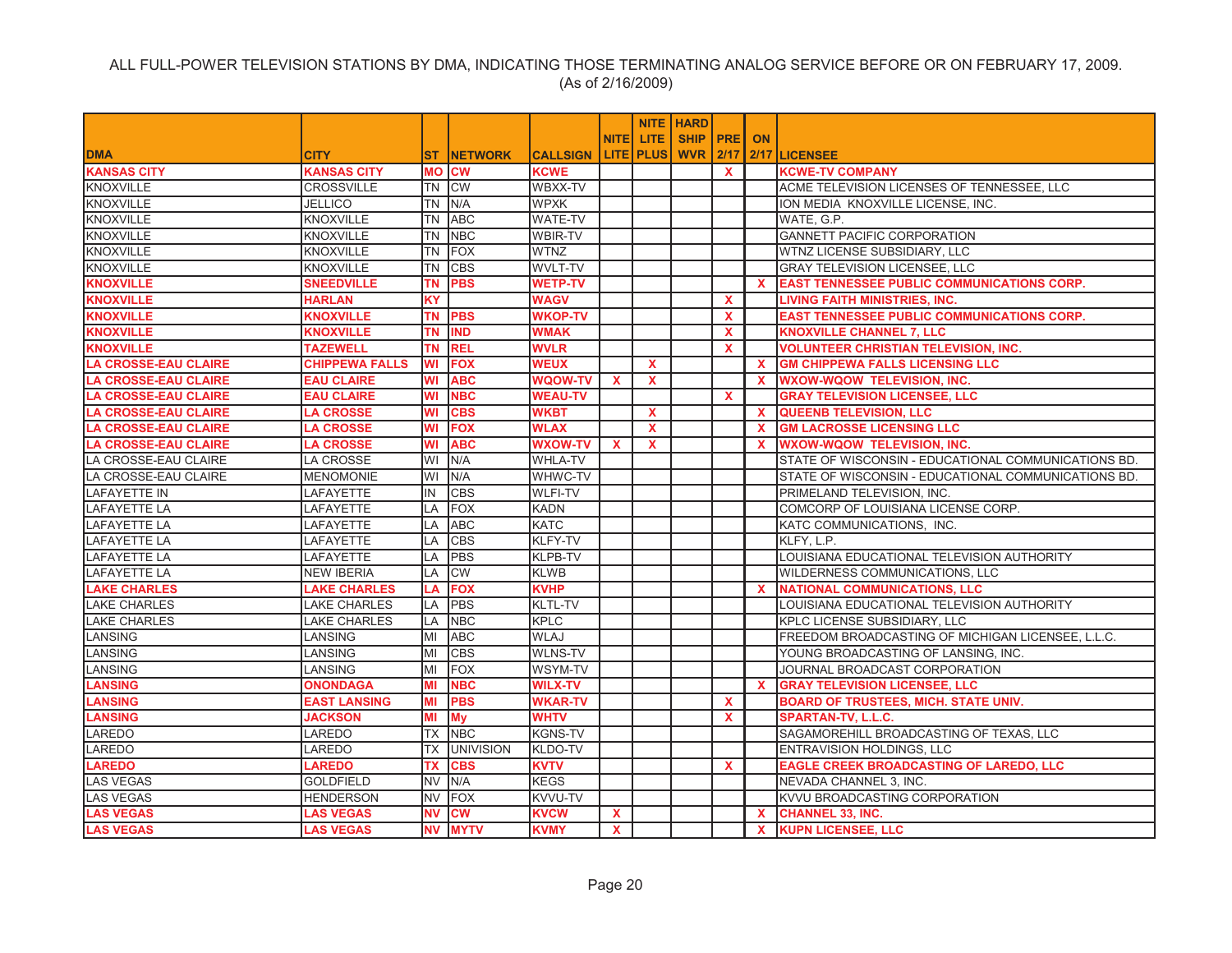|                                 |                      |           |                  |                 |              |             | <b>NITE   HARD</b> |              |              |                                                                 |
|---------------------------------|----------------------|-----------|------------------|-----------------|--------------|-------------|--------------------|--------------|--------------|-----------------------------------------------------------------|
|                                 |                      |           |                  |                 | <b>NITE</b>  | <b>LITE</b> | SHIP   PRE         |              | <b>ON</b>    |                                                                 |
| <b>DMA</b>                      | <b>CITY</b>          | ST.       | <b>INETWORK</b>  | <b>CALLSIGN</b> | <b>LITEI</b> | <b>PLUS</b> | <b>WVR 2/17</b>    |              | 2/17         | <b>LICENSEE</b>                                                 |
| <b>LAS VEGAS</b>                | <b>LAS VEGAS</b>     | NV        | <b>UNIVISION</b> | <b>KINC</b>     |              |             |                    |              |              | ENTRAVISION HOLDINGS, LLC                                       |
| <b>LAS VEGAS</b>                | <b>LAS VEGAS</b>     | NV.       | N/A              | <b>KLAS-TV</b>  |              |             |                    |              |              | <b>KLAS, LLC</b>                                                |
| <b>LAS VEGAS</b>                | <b>LAS VEGAS</b>     | <b>NV</b> | N/A              | <b>KLVX</b>     |              |             |                    |              |              | <b>CLARK COUNTY SCHOOL DISTRICT</b>                             |
| <b>LAS VEGAS</b>                | LAS VEGAS            | <b>NV</b> | <b>ABC</b>       | <b>KTNV</b>     |              |             |                    |              |              | JOURNAL BROADCAST CORPORATION                                   |
| <b>LAS VEGAS</b>                | <b>LAS VEGAS</b>     | <b>NV</b> | <b>NBC</b>       | <b>KVBC</b>     |              |             |                    |              |              | <b>VALLEY BROADCASTING COMPANY</b>                              |
| <b>LAS VEGAS</b>                | <b>LAUGHLIN</b>      | <b>NV</b> | N/A              | <b>KMCC</b>     |              |             |                    |              | $\mathbf{x}$ | <b>CRANSTON ACQUISITION LLC</b>                                 |
| <b>LAS VEGAS</b>                | <b>PARADISE</b>      | <b>NV</b> | <b>TELEMUNDO</b> | <b>KBLR</b>     |              |             |                    |              |              | TELEMUNDO LAS VEGAS LICENSE LLC                                 |
| <b>LEXINGTON</b>                | <b>DANVILLE</b>      | KY        | <b>FOX</b>       | <b>WDKY-TV</b>  |              |             |                    |              |              | <b>WDKY LICENSEE, LLC</b>                                       |
| <b>LEXINGTON</b>                | <b>HAZARD</b>        | ΚÝ        | <b>CBS</b>       | <b>WYMT-TV</b>  |              |             |                    |              | <b>X</b>     | <b>GRAY TELEVISION LICENSEE, LLC</b>                            |
| <b>EXINGTON</b>                 | <b>HAZARD</b>        | KY        | <b>PBS</b>       | <b>WKHA</b>     |              |             |                    |              |              | KENTUCKY AUTHORITY FOR EDUCATIONAL TV                           |
| <b>LEXINGTON</b>                | <b>LEXINGTON</b>     | KΥ        | <b>ABC</b>       | <b>WTVQ-TV</b>  |              |             |                    |              | $\mathbf{x}$ | <b>WTVQ-TV, LLC</b>                                             |
| <b>LEXINGTON</b>                | LEXINGTON            | ΚY        | <b>PBS</b>       | <b>WKLE</b>     |              |             |                    |              |              | KENTUCKY AUTHORITY FOR EDUCATIONAL TV                           |
| <b>LEXINGTON</b>                | LEXINGTON            | KY        | <b>CBS</b>       | WKYT-TV         |              |             |                    |              |              | <b>GRAY TELEVISION LICENSEE, LLC</b>                            |
| <b>LEXINGTON</b>                | <b>LEXINGTON</b>     | ΚY        | <b>NBC</b>       | <b>WLEX-TV</b>  |              |             |                    |              |              | WLEX COMMUNICATIONS, L.L.C.                                     |
| LEXINGTON                       | <b>MOREHEAD</b>      | ΚY        | <b>PBS</b>       | <b>WKMR</b>     |              |             |                    |              |              | KENTUCKY AUTHORITY FOR EDUCATIONAL TV                           |
| <b>LEXINGTON</b>                | <b>MOREHEAD</b>      | KY        | N/A              | WUPX-TV         |              |             |                    |              |              | PAXSON LEXINGTON LICENSE, INC.                                  |
| <b>LEXINGTON</b>                | <b>SOMERSET</b>      | ΚY        | <b>PBS</b>       | <b>WKSO-TV</b>  |              |             |                    |              |              | KENTUCKY AUTHORITY FOR EDUCATIONAL TV                           |
| <b>LEXINGTON</b>                | <b>BEATTYVILLE</b>   | <b>KY</b> | <b>REL</b>       | <b>WLJC-TV</b>  |              |             |                    | $\mathbf{x}$ |              | <b>HOUR OF HARVEST, INC.</b>                                    |
| <b>LIMA</b>                     | <b>BOWLING GREEN</b> |           | OH IN/A          | <b>WBGU-TV</b>  |              |             |                    | $\mathbf{x}$ |              | <b>BOWLING GREEN STATE UNIVERSITY</b>                           |
| <b>LIMA</b>                     | LIMA                 | OH        | <b>NBC</b>       | <b>WLIO</b>     |              |             |                    |              |              | LIMA COMMUNICATIONS CORPORATION                                 |
| <b>LIMA</b>                     | LIMA                 | OН        | <b>IND</b>       | <b>WTLW</b>     |              |             |                    | $\mathbf{x}$ |              | <b>AMERICAN CHRISTIAN TELEVISION SERVICES, INC.</b>             |
| <b>LINCOLN-HASTINGS-KEARNEY</b> | <b>GRAND ISLAND</b>  | <b>NE</b> | <b>CBS</b>       | <b>KGIN</b>     |              |             |                    |              | $\mathbf{x}$ | <b>GRAY TELEVISION LICENSEE, LLC</b>                            |
| LINCOLN-HASTINGS-KEARNEY        | <b>GRAND ISLAND</b>  | NE.       | <b>FOX</b>       | <b>KTVG</b>     |              |             |                    |              |              | HILL BROADCASTING COMPANY, INC.                                 |
| <b>LINCOLN-HASTINGS-KEARNEY</b> | <b>HASTINGS</b>      | <b>NE</b> | <b>PBS</b>       | <b>KHNE-TV</b>  |              |             |                    |              | $\mathbf{x}$ | <b>NEBRASKA EDUCATIONAL TELECOM. COMMISSION</b>                 |
| <b>LINCOLN-HASTINGS-KEARNEY</b> | <b>HAYES CENTER</b>  | NE.       | <b>ABC</b>       | <b>KWNB-TV</b>  |              |             | $\mathbf{x}$       |              | $\mathbf{x}$ | <b>PAPPAS TELECASTING OF CENTRAL NEB., L.P. (DE LTD P/SHIP)</b> |
| <b>LINCOLN-HASTINGS-KEARNEY</b> | <b>KEARNEY</b>       | <b>NE</b> | <b>ABC</b>       | <b>KHGI-TV</b>  |              |             | X                  |              | $\mathbf{x}$ | PAPPAS TELECASTING OF CENTRAL NEB., L.P. (DE LTD P/SHIP)        |
| <b>LINCOLN-HASTINGS-KEARNEY</b> | <b>LEXINGTON</b>     | <b>NE</b> | <b>PBS</b>       | <b>KLNE-TV</b>  |              |             |                    |              | $\mathbf{x}$ | <b>NEBRASKA EDUCATIONAL TELECOM. COMMISSION</b>                 |
| LINCOLN-HASTINGS-KEARNEY        | <b>LINCOLN</b>       | NE        | <b>ABC</b>       | <b>KLKN</b>     |              |             |                    |              |              | CITADEL COMMUNICATIONS, LLC                                     |
| <b>LINCOLN-HASTINGS-KEARNEY</b> | <b>LINCOLN</b>       | <b>NE</b> | <b>CBS</b>       | <b>KOLN</b>     |              |             |                    | $\mathbf{x}$ |              | <b>GRAY TELEVISION LICENSEE, LLC</b>                            |
| LINCOLN-HASTINGS-KEARNEY        | <b>LINCOLN</b>       | NE.       | <b>CW</b>        | <b>KCWL-TV</b>  |              |             |                    |              |              | LINCOLN BROADCASTING. LLC                                       |
| LINCOLN-HASTINGS-KEARNEY        | <b>SUPERIOR</b>      | NE        | <b>FOX</b>       | <b>KSNB-TV</b>  |              |             |                    |              |              | COLINS BROADCASTING CORPORATION                                 |
| <b>LINCOLN-HASTINGS-KEARNEY</b> | <b>BASSETT</b>       | <b>NE</b> | <b>PBS</b>       | <b>KMNE-TV</b>  |              |             |                    | $\mathbf{x}$ |              | NEBRASKA EDUCATIONAL TELECOM. COMMISSION                        |
| <b>LINCOLN-HASTINGS-KEARNEY</b> | <b>HASTINGS</b>      | NE.       | <b>NBC</b>       | <b>KHASTV</b>   |              |             |                    | $\mathbf{x}$ |              | HOAK MEDIA OF NEBRASKA LICENSE, LLC                             |
| <b>LINCOLN-HASTINGS-KEARNEY</b> | <b>LINCOLN</b>       | NE.       | <b>PBS</b>       | <b>KUON-TV</b>  |              |             |                    | $\mathbf{x}$ |              | THE UNIVERSITY OF NEBRASKA                                      |
| <b>LITTLE ROCK-PINE BLUFF</b>   | <b>ARKADELPHIA</b>   | AR.       | <b>PBS</b>       | <b>KETG</b>     |              |             |                    |              |              | ARKANSAS EDUCATIONAL TELEVISION COMMISSION                      |
| <b>LITTLE ROCK-PINE BLUFF</b>   | <b>CAMDEN</b>        | AR        | <b>RTN</b>       | <b>KKYK</b>     |              |             |                    |              |              | ARKANSAS 49, INC.                                               |
| <b>LITTLE ROCK-PINE BLUFF</b>   | <b>HOT SPRINGS</b>   | AR        | N/A              | <b>KVTH</b>     |              |             |                    |              | <b>X</b>     | <b>AGAPE CHURCH, INC.</b>                                       |
| <b>LITTLE ROCK-PINE BLUFF</b>   | <b>LITTLE ROCK</b>   | AR        | <b>NBC</b>       | <b>KARK-TV</b>  |              |             |                    |              | $\mathbf{x}$ | <b>NEXSTAR BROADCASTING. INC.</b>                               |
| LITTLE ROCK-PINE BLUFF          | LITTLE ROCK          | AR        | FOX              | <b>KLRT-TV</b>  |              |             |                    |              |              | NEWPORT TELEVISION LICENSE LLC                                  |
| <b>LITTLE ROCK-PINE BLUFF</b>   | <b>LITTLE ROCK</b>   | AR        | <b>PBS</b>       | <b>KETS</b>     |              |             |                    | $\mathbf{x}$ |              | <b>ARKANSAS EDUCATIONAL TELEVISION COMMISSION</b>               |
| <b>LITTLE ROCK-PINE BLUFF</b>   | <b>LITTLE ROCK</b>   | AR        | <b>MNT</b>       | <b>KARZ-TV</b>  |              |             |                    |              |              | RIVER CITY BROADCASTING. INC.                                   |
| LITTLE ROCK-PINE BLUFF          | LITTLE ROCK          |           | AR ABC           | <b>KATV</b>     |              |             |                    |              |              | KATV. LLC                                                       |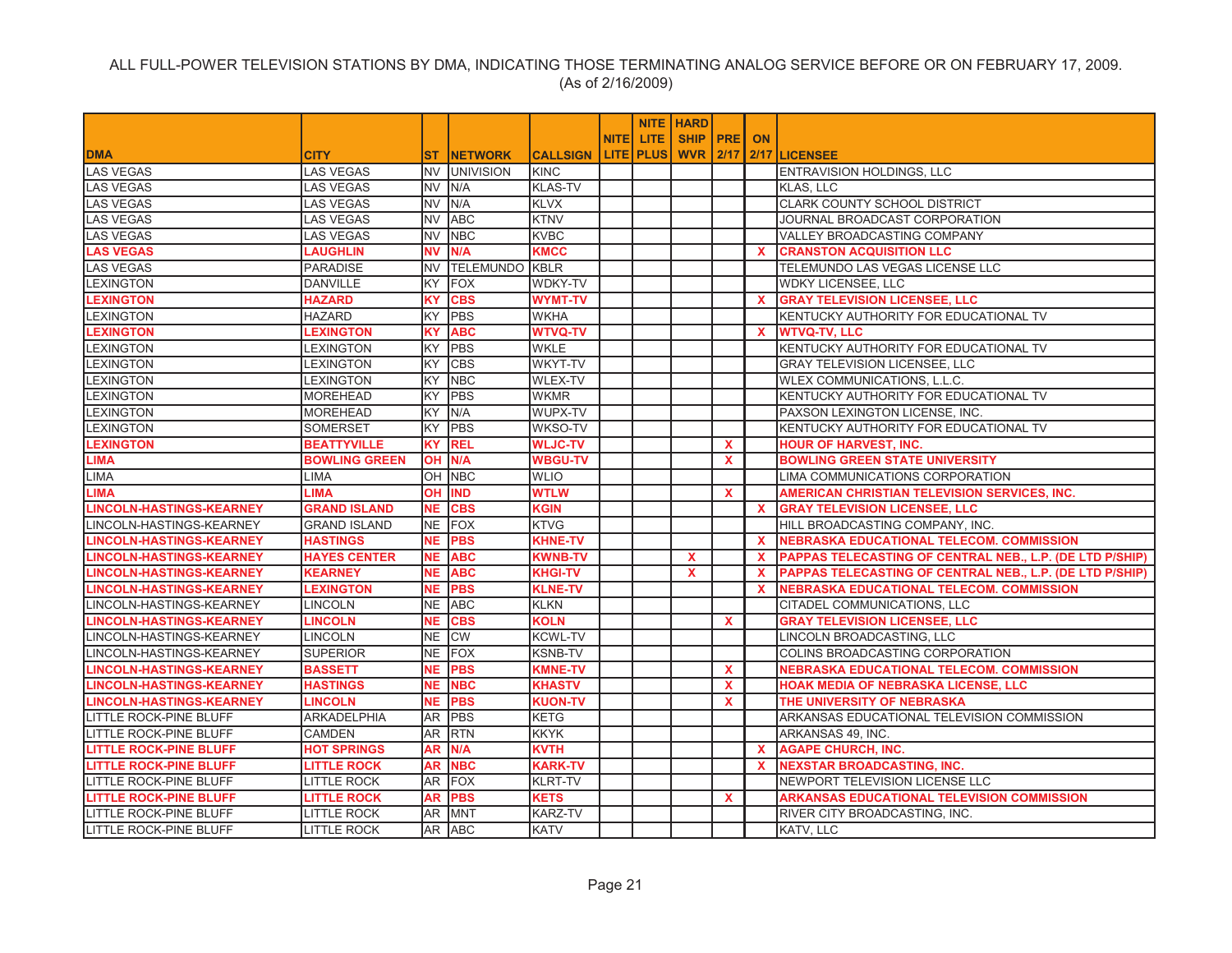|                               |                        |           |                           |                 |           | <b>NITE   HARD</b> |              |              |                                             |
|-------------------------------|------------------------|-----------|---------------------------|-----------------|-----------|--------------------|--------------|--------------|---------------------------------------------|
|                               |                        |           |                           |                 | NITE LITE | SHIP   PRE   ON    |              |              |                                             |
| <b>DMA</b>                    | <b>CITY</b>            | <b>ST</b> | <b>NETWORK</b>            | <b>CALLSIGN</b> | LITE PLUS | WVR                | 2/17         |              | 2/17 LICENSEE                               |
| <b>LITTLE ROCK-PINE BLUFF</b> | <b>LITTLE ROCK</b>     | AR        | <b>IND</b>                | <b>KKAP</b>     |           |                    |              |              | EDUCATIONAL BROADCASTING CORPORATION        |
| <b>LITTLE ROCK-PINE BLUFF</b> | <b>LITTLE ROCK</b>     | AR        | <b>CBS</b>                | KTHV            |           |                    |              |              | ARKANSAS TELEVISION COMPANY                 |
| <b>LITTLE ROCK-PINE BLUFF</b> | <b>MOUNTAIN VIEW</b>   | AR        | PBS                       | <b>KEMV</b>     |           |                    |              |              | ARKANSAS EDUCATIONAL TELEVISION COMMISSION  |
| <b>LITTLE ROCK-PINE BLUFF</b> | <b>PINE BLUFF</b>      | AR        | <b>CW</b>                 | <b>KASN</b>     |           |                    |              | $\mathbf{x}$ | <b>NEWPORT TELEVISION LICENSE LLC</b>       |
| <b>LITTLE ROCK-PINE BLUFF</b> | <b>PINE BLUFF</b>      | AR        | N/A                       | <b>KVTN</b>     |           |                    | $\mathbf{x}$ |              | <b>AGAPE CHURCH, INC.</b>                   |
| LOS ANGELES                   | <b>ANAHEIM</b>         | CA        | <b>NONE</b>               | KDOC-TV         |           |                    |              |              | ELLIS COMMUNICATIONS KDOC LICENSEE, LLC     |
| <b>OS ANGELES</b>             | <b>AVALON</b>          | CA        | <b>AZTECA AM</b>          | <b>KAZA-TV</b>  |           |                    |              |              | PAPPAS SOUTHERN CALIFORNIA LICENSE LLC      |
| <b>LOS ANGELES</b>            | <b>BARSTOW</b>         | <b>CA</b> | N/A                       | <b>KHIZ</b>     |           |                    |              | $\mathbf{x}$ | <b>KAZN-TV LICENSEE LLC</b>                 |
| <b>LOS ANGELES</b>            | <b>CORONA</b>          | CA        | <b>NBC</b>                | <b>KVEA</b>     |           |                    |              |              | NBC TELEMUNDO LICENSE CO.                   |
| <b>OS ANGELES</b>             | HUNTINGTON BEACHCA     |           | <b>PBS</b>                | KOCE-TV         |           |                    |              |              | KOCE-TV FOUNDATION                          |
| <b>LOS ANGELES</b>            | LONG BEACH             | CA        | N/A                       | <b>KSCI</b>     |           |                    |              |              | KSLS, INC.                                  |
| <b>LOS ANGELES</b>            | <b>LOS ANGELES</b>     | CA        | <b>ABC</b>                | <b>KABC-TV</b>  |           |                    |              |              | ABC HOLDING COMPANY, INC.                   |
| .OS ANGELES                   | LOS ANGELES            | CA        | <b>NONE</b>               | <b>KCAL-TV</b>  |           |                    |              |              | OS ANGELES TELEVISION STATION KCAL LLC      |
| <b>LOS ANGELES</b>            | <b>LOS ANGELES</b>     | CA        | <b>CBS</b>                | <b>KCBS-TV</b>  |           |                    |              |              | CBS BROADCASTING INC.                       |
| <b>LOS ANGELES</b>            | <b>LOS ANGELES</b>     | CA        | N/A                       | <b>KCET</b>     |           |                    |              |              | COMMUNITY TELEVISION OF SOUTHERN CALIFORNIA |
| LOS ANGELES                   | <b>LOS ANGELES</b>     | CA        | <b>MYTV</b>               | <b>KCOP-TV</b>  |           |                    |              |              | FOX TELEVISION STATIONS, INC.               |
| <b>LOS ANGELES</b>            | <b>LOS ANGELES</b>     | CA        | <b>PBS</b>                | <b>KLCS</b>     |           |                    |              |              | LOS ANGELES UNIFIED SCHOOL DISTRICT         |
| <b>LOS ANGELES</b>            | LOS ANGELES            | CA        | <b>UNIVISION</b>          | <b>KMEX-TV</b>  |           |                    |              |              | KMEX LICENSE PARTNERSHIP, G.P.              |
| <b>LOS ANGELES</b>            | <b>LOS ANGELES</b>     | CA        | N/A                       | KNBC            |           |                    |              |              | NBC TELEMUNDO LICENSE CO.                   |
| <b>LOS ANGELES</b>            | LOS ANGELES            | CA        | <b>ICW</b>                | KTLA            |           |                    |              |              | KTLA INC.                                   |
| <b>LOS ANGELES</b>            | <b>LOS ANGELES</b>     | CA        | <b>FOX</b>                | <b>KTTV</b>     |           |                    |              |              | FOX TELEVISION STATIONS, INC.               |
| <b>LOS ANGELES</b>            | <b>LOS ANGELES</b>     | СA        | N/A                       | <b>KWHY-TV</b>  |           |                    |              |              | NBC TELEMUNDO LICENSE CO.                   |
| <b>LOS ANGELES</b>            | <b>ONTARIO</b>         | CA        | <b>TELEFUTURA KFTR-TV</b> |                 |           |                    |              |              | TELEFUTURA LOS ANGELES LLC                  |
| <b>LOS ANGELES</b>            | <b>OXNARD</b>          | CA        | <b>MTV TR3S</b>           | <b>KBEH</b>     |           |                    |              |              | HERO LICENSECO LLC                          |
| LOS ANGELES                   | RANCHO PALOS VEFCA     |           | N/A                       | <b>KXLA</b>     |           |                    |              |              | RANCHO PALOS VERDES BROADCASTERS, INC.      |
| <b>LOS ANGELES</b>            | <b>RIVERSIDE</b>       | CA        | N/A                       | <b>KRCA</b>     |           |                    |              |              | <b>KRCA LICENSE LLC</b>                     |
| LOS ANGELES                   | SAN BERNARDINO         | CA        | N/A                       | <b>KPXN</b>     |           |                    |              |              | ION MEDIA LOS ANGELES LICENSE, INC.         |
| <b>LOS ANGELES</b>            | SAN BERNARDINO         | CA        | N/A                       | <b>KVCR-TV</b>  |           |                    |              |              | SAN BERNARDINO COMMUNITY COLLEGE DISTRICT   |
| <b>LOS ANGELES</b>            | <b>SANTA ANA</b>       | CA        | <b>TBN</b>                | <b>KTBN-TV</b>  |           |                    |              |              | TRINITY BROADCASTING NETWORK, INC.          |
| <b>.OS ANGELES</b>            | <b>TWENTYNINE PLMS</b> | CA        | <b>IND</b>                | <b>KVMD</b>     |           |                    | $\mathbf{x}$ |              | <b>KVMD LICENSEE CO., LLC</b>               |
| <b>LOS ANGELES</b>            | <b>VENTURA</b>         | CA        | <b>IND</b>                | <b>KJLA</b>     |           |                    | $\mathbf{x}$ |              | <b>KJLA, LLC</b>                            |
| <b>LOUISVILLE</b>             | <b>CAMPBELLSVILLE</b>  | <b>KY</b> | <b>CW</b>                 | <b>WBKI-TV</b>  |           |                    |              | $\mathbf{x}$ | <b>WBKISLG, LLC</b>                         |
| LOUISVILLE                    | <b>ELIZABETHTOWN</b>   | KY        | <b>PBS</b>                | WKZT-TV         |           |                    |              |              | KENTUCKY AUTHORITY FOR EDUCATIONAL TV       |
| <b>LOUISVILLE</b>             | LOUISVILLE             | KY.       | <b>NBC</b>                | <b>WAVE</b>     |           |                    |              |              | WAVE LICENSE SUBSIDIARY, LLC                |
| <b>LOUISVILLE</b>             | LOUISVILLE             | KY        | <b>ION</b>                | <b>WBNA</b>     |           |                    |              |              | WORD BROADCASTING NETWORK, INC.             |
| <b>LOUISVILLE</b>             | LOUISVILLE             | KY.       | <b>FOX</b>                | <b>WDRB</b>     |           |                    |              |              | INDEPENDENCE TELEVISION COMPANY             |
| <b>LOUISVILLE</b>             | LOUISVILLE             | KY.       | <b>ABC</b>                | <b>WHAS-TV</b>  |           |                    |              |              | <b>BELO KENTUCKY, INC.</b>                  |
| <b>LOUISVILLE</b>             | LOUISVILLE             | KY        | <b>PBS</b>                | WKMJ-TV         |           |                    |              |              | KENTUCKY AUTHORITY FOR EDUCATIONAL TV       |
| <b>LOUISVILLE</b>             | LOUISVILLE             | KY.       | <b>PBS</b>                | <b>WKPC-TV</b>  |           |                    |              |              | KENTUCKY AUTHORITY FOR EDUCATIONAL TV       |
| <b>LOUISVILLE</b>             | LOUISVILLE             | KY.       | <b>CBS</b>                | <b>WLKY-TV</b>  |           |                    |              |              | WLKY HEARST-ARGYLE TELEVISION, INC.         |
| <b>LOUISVILLE</b>             | <b>SALEM</b>           | IN        | <b>MYTV</b>               | <b>WMYO</b>     |           |                    |              |              | <b>INDEPENDENCE TELEVISION COMPANY</b>      |
| <b>LUBBOCK</b>                | <b>LUBBOCK</b>         | TX        | <b>ABC</b>                | <b>KAMC</b>     |           |                    |              | <b>X</b>     | <b>MISSION BROADCASTING, INC.</b>           |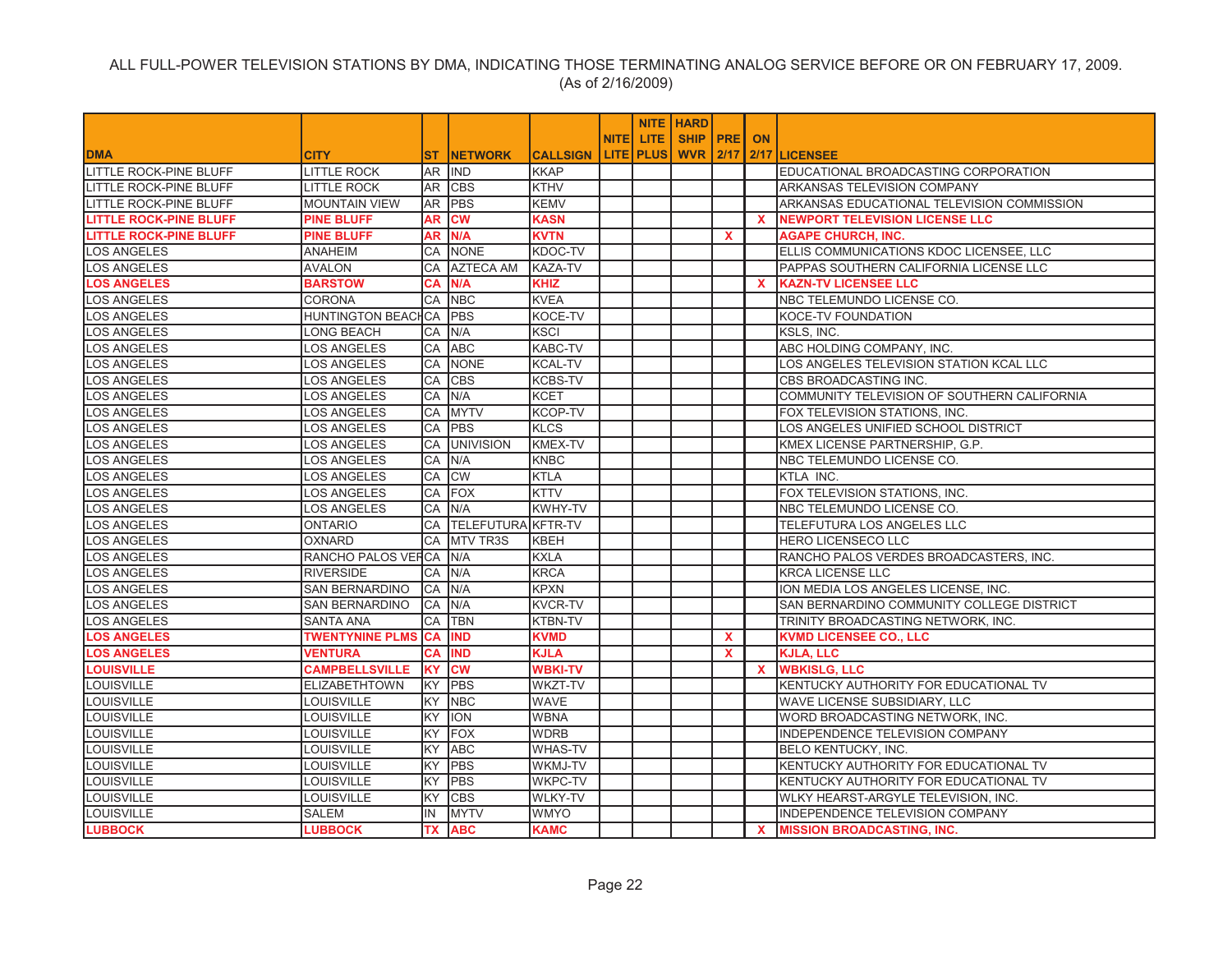|                              |                      |            |                   |                 |              |                  | <b>NITE   HARD</b> |              |              |                                                     |
|------------------------------|----------------------|------------|-------------------|-----------------|--------------|------------------|--------------------|--------------|--------------|-----------------------------------------------------|
|                              |                      |            |                   |                 | <b>NITE</b>  | <b>LITE</b>      | <b>SHIP PRE</b>    |              | <b>ON</b>    |                                                     |
| <b>DMA</b>                   | <b>CITY</b>          | ST.        | <b>NETWORK</b>    | <b>CALLSIGN</b> |              | <b>LITE PLUS</b> | <b>WVR 2/17</b>    |              |              | 2/17 LICENSEE                                       |
| <b>LUBBOCK</b>               | <b>LUBBOCK</b>       | TX         | <b>FOX</b>        | <b>KJTV-TV</b>  |              |                  |                    |              | <b>X</b>     | <b>RAMAR COMMUNICATIONS, INC.</b>                   |
| <b>LUBBOCK</b>               | <b>LUBBOCK</b>       | ТX         | <b>CBS</b>        | <b>KLBK-TV</b>  |              |                  |                    |              | X.           | <b>NEXSTAR BROADCASTING, INC.</b>                   |
| <b>LUBBOCK</b>               | <b>LUBBOCK</b>       | <b>TX</b>  | <b>PBS</b>        | <b>KTXT-TV</b>  |              |                  |                    |              | <b>X</b>     | <b>TEXAS TECH UNIVERSITY</b>                        |
| <b>LUBBOCK</b>               | LUBBOCK              | ТX         | <b>NBC</b>        | KCBD            |              |                  |                    |              |              | KCBD LICENSE SUBSIDIARY, LLC                        |
| <b>LUBBOCK</b>               | <b>WOLFFORTH</b>     | TX         | <b>CW</b>         | <b>KLCW-TV</b>  |              |                  |                    |              | $\mathbf{x}$ | <b>WOODS COMMUNICATIONS CORPORATION</b>             |
| <b>LUBBOCK</b>               | <b>LUBBOCK</b>       | <b>TX</b>  |                   | <b>KPTB</b>     |              |                  |                    | <b>X</b>     |              | PRIME TIME CHRISTIAN BROADCASTING, INC              |
| <b>MACON</b>                 | <b>COCHRAN</b>       | <b>GA</b>  | <b>PBS</b>        | <b>WMUM-TV</b>  |              |                  |                    |              | X.           | <b>GEORGIA PUBLIC TELECOMMUNICATIONS COMMISSION</b> |
| <b>MACON</b>                 | <b>MACON</b>         | GA         | <b>FOX</b>        | <b>WGXA</b>     |              |                  |                    |              | <b>X</b>     | <b>FOX24 OF MACON LICENSE LLC</b>                   |
| <b>MACON</b>                 | <b>MACON</b>         | <b>GA</b>  | <b>NBC</b>        | <b>WMGT-TV</b>  |              |                  |                    |              | $\mathbf{x}$ | <b>MORRIS NETWORK, INC.</b>                         |
| <b>MACON</b>                 | <b>MACON</b>         | GA         | <b>CBS</b>        | WMAZ-TV         |              |                  |                    |              |              | PACIFIC AND SOUTHERN COMPANY, INC.                  |
| <b>MACON</b>                 | <b>PERRY</b>         | <b>GA</b>  | <b>ABC</b>        | <b>WPGA-TV</b>  | $\mathbf{x}$ |                  |                    |              | $\mathbf{x}$ | <b>RADIO PERRY, INC.</b>                            |
| <b>MACON</b>                 | <b>MACON</b>         | <b>GA</b>  | <b>IND</b>        | <b>WGNM</b>     |              |                  |                    | <b>X</b>     |              | <b>CHRISTIAN TELEVISION NETWORK, INC.</b>           |
| <b>MADISON</b>               | <b>JANESVILLE</b>    | WI         | cw                | <b>WBUW</b>     | X            |                  |                    |              | $\mathbf{x}$ | <b>ACME TELEVISION LICENSES OF MADISON, LLC</b>     |
| <b>MADISON</b>               | <b>MADISON</b>       | WI         | <b>CBS</b>        | WISC-TV         |              | $\mathbf{x}$     |                    |              | $\mathbf{x}$ | <b>TELEVISION WISCONSIN, INC.</b>                   |
| <b>MADISON</b>               | <b>MADISON</b>       | WI         | <b>ABC</b>        | <b>WKOW-TV</b>  | X            | X                |                    |              | <b>X</b>     | <b>WKOW TELEVISION, INC.</b>                        |
| <b>MADISON</b>               | <b>MADISON</b>       | WI         | FOX               | WMSN-TV         |              |                  |                    |              |              | <b>WMSN LICENSEE, LLC</b>                           |
| <b>MADISON</b>               | <b>MADISON</b>       | WI         | <b>NBC</b>        | <b>WMTV</b>     |              |                  |                    | $\mathbf{x}$ |              | <b>GRAY TELEVISION LICENSEE, LLC</b>                |
| <b>MADISON</b>               | <b>MADISON</b>       | WI         | N/A               | WHA-TV          |              |                  |                    |              |              | BD OF REGENTS OF THE UNIVERSITY OF WISCONSIN SYSTEM |
| <b>MANKATO</b>               | <b>MANKATO</b>       | <b>MN</b>  | <b>CBS</b>        | KEYC-TV         |              |                  |                    |              |              | UNITED COMMUNICATIONS CORPORATION                   |
| <b>MARQUETTE</b>             | <b>CALUMET</b>       | MI         | <b>CW</b>         | <b>WBKP</b>     |              |                  |                    |              |              | LAKE SUPERIOR COMMUNITY BROADCASTING CORPORATION    |
| <b>MARQUETTE</b>             | <b>ESCANABA</b>      | MI         | <b>CBS</b>        | <b>WJMN-TV</b>  |              |                  |                    |              |              | WFRV AND WJMN TELEVISION STATION INC.               |
| <b>MARQUETTE</b>             | <b>IRON MOUNTAIN</b> | MI         | N/A               | <b>WDHS</b>     |              |                  |                    |              |              | W. RUSSELL WITHERS, JR.                             |
| <b>MARQUETTE</b>             | <b>ISHPEMING</b>     | MI         | <b>ABC</b>        | <b>WBUP</b>     |              |                  |                    |              |              | LAKE SUPERIOR COMMUNITY BROADCASTING CORPORATION    |
| <b>MARQUETTE</b>             | <b>MARQUETTE</b>     | MI         | <b>NBC</b>        | WLUC-TV         |              |                  |                    |              |              | BARRINGTON MARQUETTE LICENSE LLC                    |
| <b>MARQUETTE</b>             | <b>MARQUETTE</b>     | lмı        | <b>FOX</b>        | <b>WMQF</b>     |              |                  |                    |              |              | MARQUETTE BROADCASTING, INC.                        |
| <b>MARQUETTE</b>             | <b>MARQUETTE</b>     | MI         | N/A               | WNMU            |              |                  |                    |              |              | BOARD OF CONTROL, NORTHERN MICHIGAN UNIVERSITY      |
| <b>MEDFORD-KLAMATH FALLS</b> | <b>GRANTS PASS</b>   | <b>OR</b>  | <b>THREE ANGL</b> | <b>KBLN</b>     |              |                  |                    |              | <b>X</b>     | <b>BETTER LIFE TELEVISION, INC.</b>                 |
| <b>MEDFORD-KLAMATH FALLS</b> | <b>KLAMATH FALLS</b> | <b>OR</b>  | <b>ABC</b>        | <b>KDKF</b>     |              |                  |                    |              | <b>X</b>     | <b>SODA MOUNTAIN BROADCASTING, INC.</b>             |
| <b>MEDFORD-KLAMATH FALLS</b> | <b>KLAMATH FALLS</b> | <b>OR</b>  | <b>NBC</b>        | KOTI            |              |                  |                    |              | $\mathbf{x}$ | <b>CALIFORNIA OREGON BROADCASTING, INC.</b>         |
| <b>MEDFORD-KLAMATH FALLS</b> | <b>KLAMATH FALLS</b> | <b>OR</b>  | <b>PBS</b>        | <b>KFTS</b>     |              |                  |                    |              |              | SOUTHERN OREGON PUBLIC TELEVISION                   |
| <b>MEDFORD-KLAMATH FALLS</b> | <b>MEDFORD</b>       | <b>OR</b>  | <b>ABC</b>        | <b>KDRV</b>     |              |                  |                    |              | X.           | <b>SODA MOUNTAIN BROADCASTING, INC.</b>             |
| <b>MEDFORD-KLAMATH FALLS</b> | <b>MEDFORD</b>       | <b>OR</b>  | <b>FOX</b>        | <b>KMVU</b>     |              |                  |                    |              | <b>X</b>     | <b>BROADCASTING LICENSES, L.P.</b>                  |
| <b>MEDFORD-KLAMATH FALLS</b> | <b>MEDFORD</b>       | <b>OR</b>  | <b>NBC</b>        | KOBI            |              |                  |                    |              | X.           | <b>CALIFORNIA OREGON BROADCASTING, INC.</b>         |
| <b>MEDFORD-KLAMATH FALLS</b> | <b>MEDFORD</b>       | 0R.        | <b>PBS</b>        | <b>KSYS</b>     |              |                  |                    |              | <b>X</b>     | <b>SOUTHERN OREGON PUBLIC TV, INC.</b>              |
| <b>MEDFORD-KLAMATH FALLS</b> | <b>MEDFORD</b>       | <b>OR</b>  | <b>CBS</b>        | <b>KTVL</b>     |              |                  |                    |              |              | FREEDOM BROADCASTING OF OREGON LICENSEE, L.L.C.     |
| <b>MEMPHIS</b>               | <b>HOLLY SPRINGS</b> | <b>IMS</b> | <b>TBN</b>        | WBUY-TV         |              |                  |                    |              |              | TCCSA, INC., D/B/A TRINITY BROADCASTING NETWORK     |
| <b>MEMPHIS</b>               | <b>MEMPHIS</b>       | TN         | <b>CW</b>         | <b>WLMT</b>     |              |                  |                    |              | <b>X</b>     | <b>NEWPORT TELEVISION LICENSE LLC</b>               |
| <b>MEMPHIS</b>               | <b>MEMPHIS</b>       | TN         | <b>FOX</b>        | WHBQ-TV         |              |                  |                    |              |              | FOX TELEVISION STATIONS, INC.                       |
| <b>MEMPHIS</b>               | <b>MEMPHIS</b>       | TN         | PBS               | WKNO            |              |                  |                    |              |              | MID-SOUTH PUBLIC COMMUNICATIONS FOUNDATION          |
| <b>MEMPHIS</b>               | <b>MEMPHIS</b>       | <b>TN</b>  | <b>NBC</b>        | WMC-TV          |              |                  |                    |              |              | WMC LICENSE SUBSIDIARY, LLC                         |
| <b>MEMPHIS</b>               | <b>MEMPHIS</b>       | TN         | <b>ABC</b>        | WPTY-TV         |              |                  |                    |              |              | NEWPORT TELEVISION LICENSE LLC                      |
| <b>MEMPHIS</b>               | <b>MEMPHIS</b>       |            | TN N/A            | WPXX-TV         |              |                  |                    |              |              | ION MEDIA MEMPHIS LICENSE, INC.                     |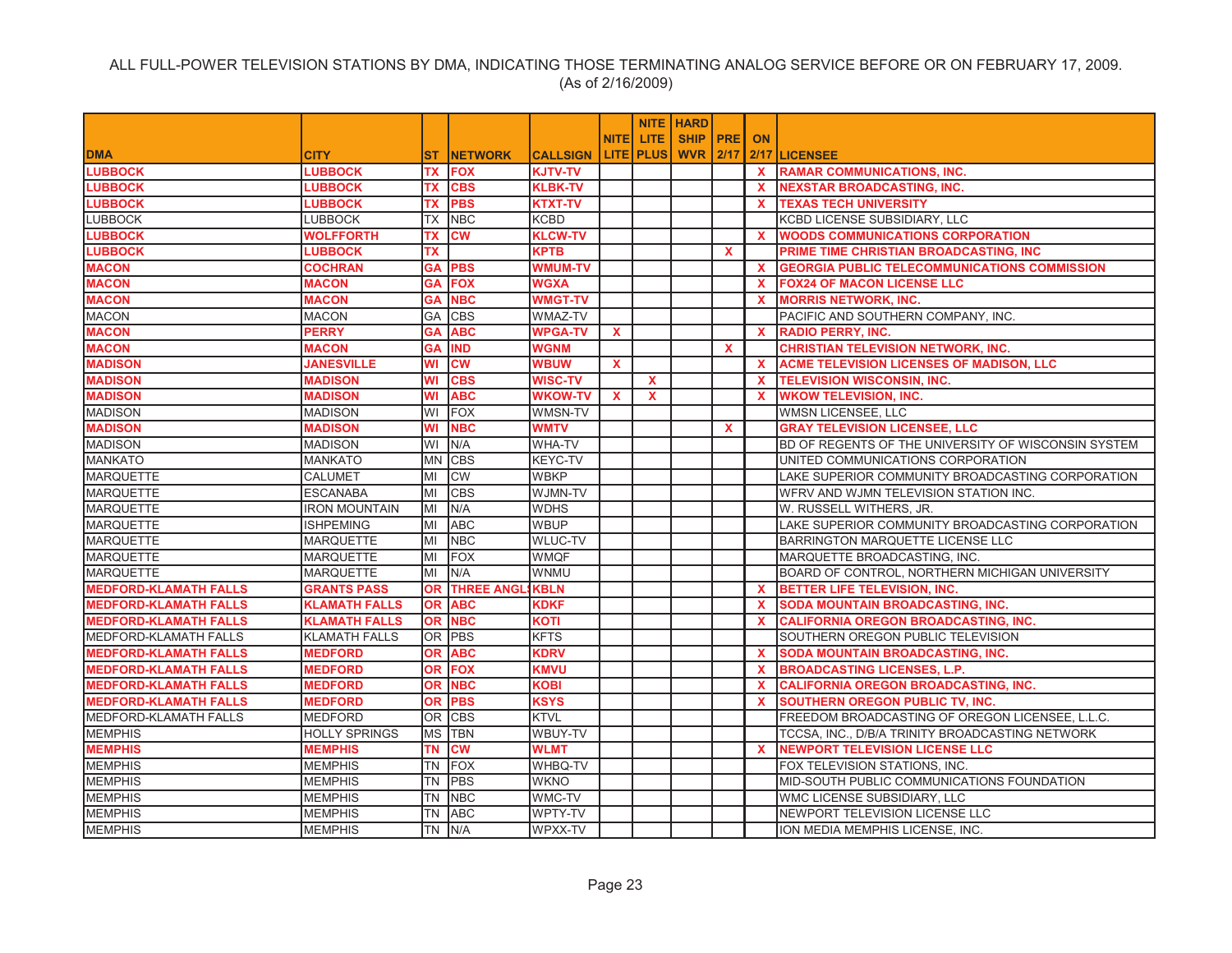|                             |                    |              |                           |                 |              |                  | <b>NITE HARD</b>   |              |              |                                                           |
|-----------------------------|--------------------|--------------|---------------------------|-----------------|--------------|------------------|--------------------|--------------|--------------|-----------------------------------------------------------|
|                             |                    |              |                           |                 | <b>NITE</b>  | LITE.            | <b>SHIP PRE ON</b> |              |              |                                                           |
| <b>DMA</b>                  | <b>CITY</b>        | ST.          | <b>INETWORK</b>           | <b>CALLSIGN</b> |              | <b>LITE PLUS</b> | <b>WVR 2/17</b>    |              |              | 2/17 LICENSEE                                             |
| <b>MEMPHIS</b>              | <b>MEMPHIS</b>     | <b>TN</b>    | <b>CBS</b>                | <b>WREG-TV</b>  |              |                  |                    |              |              | LOCAL TV TENNESSEE LICENSE, LLC                           |
| <b>MEMPHIS</b>              | <b>MEMPHIS</b>     | TN           | N/A                       | <b>WTWV</b>     |              |                  |                    |              |              | CHRISTIAN WORLDVIEW BROADCASTING CORPORATION              |
| <b>MEMPHIS</b>              | <b>OXFORD</b>      | <b>MS</b>    | <b>PBS</b>                | <b>WMAV-TV</b>  |              |                  |                    |              | <b>X</b>     | <b>MISSISSIPPI AUTHORITY FOR EDUCATIONAL TELEVISION</b>   |
| <b>MERIDIAN</b>             | <b>MERIDIAN</b>    | <b>MS</b>    | <b>NBC</b>                | <b>WGBC</b>     |              |                  |                    | X            |              | <b>WGBC-TV, LLC</b>                                       |
| <b>MERIDIAN</b>             | <b>MERIDIAN</b>    | <b>MS</b>    | <b>PBS</b>                | <b>WMAW-TV</b>  |              |                  |                    |              | $\mathbf{x}$ | <b>MISSISSIPPI AUTHORITY FOR EDUCATIONAL TV</b>           |
| <b>MERIDIAN</b>             | <b>MERIDIAN</b>    | <b>MS</b>    | <b>CBS</b>                | <b>WMDN</b>     |              | $\mathbf{x}$     |                    |              | <b>X</b>     | <b>WMDN TV, LLC</b>                                       |
| <b>MERIDIAN</b>             | <b>MERIDIAN</b>    | <b>IMS</b>   | <b>ABC</b>                | <b>WTOK-TV</b>  |              |                  |                    |              |              | <b>GRAY TELEVISION LICENSEE, INC.</b>                     |
| MIAMI-FT. LAUDERDALE        | <b>BOCA RATON</b>  | IFL.         | N/A                       | <b>WBEC-TV</b>  |              |                  |                    |              |              | THE SCHOOL BOARD OF BROWARD COUNTY, FLORIDA               |
| MIAMI-FT. LAUDERDALE        | FORT LAUDERDALE FL |              | <b>TELEMUNDO WSCV</b>     |                 |              |                  |                    |              |              | INBC TELEMUNDO LICENSE CO.                                |
| MIAMI-FT. LAUDERDALE        | <b>HOLLYWOOD</b>   | FL.          | <b>TELEFUTURA WAMI-TV</b> |                 |              |                  |                    |              |              | TELEFUTURA MIAMI LLC                                      |
| <b>MIAMI-FT. LAUDERDALE</b> | <b>KEY WEST</b>    | FL           | <b>MEGATV</b>             | <b>WSBS-TV</b>  |              |                  |                    |              | $\mathbf{x}$ | <b>WSBS LICENSING, INC.</b>                               |
| MIAMI-FT. LAUDERDALE        | <b>KEY WEST</b>    | FL.          | <b>IND</b>                | <b>WGEN-TV</b>  |              |                  |                    |              |              | <b>MAPALE LLC</b>                                         |
| <b>MIAMI-FT. LAUDERDALE</b> | <b>MIAMI</b>       | FL.          | <b>ION</b>                | <b>WPXM</b>     |              |                  |                    |              | $\mathbf{x}$ | PAXSON COMMUNICATIONS LICENSE COMPANY, LLC                |
| MIAMI-FT. LAUDERDALE        | <b>MIAMI</b>       | <b>FL</b>    | <b>IND</b>                | WBFS-TV         |              |                  |                    |              |              | MIAMI TELEVISION STATION WBFS INC.                        |
| MIAMI-FT. LAUDERDALE        | <b>MIAMI</b>       | FL           | <b>CBS</b>                | <b>WFOR-TV</b>  |              |                  |                    |              |              | CBS TELEVISION STATIONS INC.                              |
| MIAMI-FT. LAUDERDALE        | <b>MIAMI</b>       | FL           | <b>TBN</b>                | <b>WHFT-TV</b>  |              |                  |                    |              |              | TRINITY BROADCASTING OF FLORIDA, INC.                     |
| MIAMI-FT. LAUDERDALE        | <b>MIAMI</b>       | IFL.         | <b>PBS</b>                | <b>WLRN-TV</b>  |              |                  |                    |              |              | THE SCHOOL BOARD OF MIAMI - DADE COUNTY, FL               |
| MIAMI-FT. LAUDERDALE        | <b>MIAMI</b>       | FL           | <b>UNIVISION</b>          | <b>WLTV</b>     |              |                  |                    |              |              | WLTV LICENSE PARTNERSHIP, G.P.                            |
| MIAMI-FT. LAUDERDALE        | <b>MIAMI</b>       | FL.          | N/A                       | <b>WPBT</b>     |              |                  |                    |              |              | COMMUNITY TV FOUNDATION OF S. FLORIDA, INC.               |
| MIAMI-FT. LAUDERDALE        | <b>MIAMI</b>       | lfL          | <b>ABC</b>                | <b>WPLG</b>     |              |                  |                    |              |              | POST-NEWSWEEK STATIONS, FLORIDA, INC.                     |
| MIAMI-FT. LAUDERDALE        | <b>MIAMI</b>       | FL           | <b>CW</b>                 | WSFL-TV         |              |                  |                    |              |              | CHANNEL 39, INC.                                          |
| MIAMI-FT. LAUDERDALE        | <b>MIAMI</b>       | IFL.         | FOX                       | <b>WSVN</b>     |              |                  |                    |              |              | SUNBEAM TELEVISION CORPORATION                            |
| MIAMI-FT. LAUDERDALE        | <b>MIAMI</b>       | FL           | N/A                       | <b>WTVJ</b>     |              |                  |                    |              |              | NBC TELEMUNDO LICENSE CO.                                 |
| <b>MILWAUKEE</b>            | <b>KENOSHA</b>     | WI           | N/A                       | <b>WPXE</b>     |              |                  |                    |              |              | PAXSON MILWAUKEE LICENSE, INC.                            |
| <b>MILWAUKEE</b>            | <b>MAYVILLE</b>    | lwı          | <b>TBN</b>                | <b>WWRS-TV</b>  |              |                  |                    |              |              | TRINITY CHRISTIAN CENTER OF SANTA ANA, INC.               |
| <b>MILWAUKEE</b>            | <b>MILWAUKEE</b>   | WI           | <b>MYTV</b>               | <b>WCGV-TV</b>  | $\mathbf{x}$ |                  |                    |              | X.           | <b>WCGV LICENSEE, LLC</b>                                 |
| <b>MILWAUKEE</b>            | <b>MILWAUKEE</b>   | WI           | N/A                       | <b>WVCY-TV</b>  |              |                  |                    |              | X.           | <b>VCY AMERICA, INC.</b>                                  |
| <b>MILWAUKEE</b>            | <b>MILWAUKEE</b>   | WI           | <b>CM</b>                 | <b>WVTV</b>     | $\mathbf{x}$ |                  |                    |              | <b>X</b>     | <b>WVTV LICENSEE, INC.</b>                                |
| MILWAUKEE                   | <b>MILWAUKEE</b>   | WI           | <b>CBS</b>                | WDJT-TV         |              |                  |                    |              |              | <b>WDJT-TV LIMITED PARTNERSHIP</b>                        |
| <b>MILWAUKEE</b>            | <b>MILWAUKEE</b>   | WI           | <b>ABC</b>                | WISN-TV         |              |                  |                    |              |              | WISN HEARST-ARGYLE TV, INC. (CA CORP.)                    |
| <b>MILWAUKEE</b>            | <b>MILWAUKEE</b>   | WI           | FOX                       | WITI            |              |                  |                    |              |              | COMMUNITY TELEVISION OF WISCONSIN LICENSE, LLC            |
| MILWAUKEE                   | <b>MILWAUKEE</b>   | WI           | <b>PBS</b>                | <b>WMVS</b>     |              |                  |                    |              |              | MILWAUKEE AREA TECHNICAL COLLEGE DISTRICT BOARD           |
| <b>MILWAUKEE</b>            | <b>MILWAUKEE</b>   | WI           | <b>PBS</b>                | <b>WMVT</b>     |              |                  |                    |              |              | MILWAUKEE AREA TECHNICAL COLLEGE DISTRICT BOARD           |
| <b>MILWAUKEE</b>            | <b>MILWAUKEE</b>   | WI           | <b>NBC</b>                | WTMJ-TV         |              |                  |                    |              |              | JOURNAL BROADCAST CORPORATION                             |
| <b>MILWAUKEE</b>            | <b>RACINE</b>      | WI           | SHOP AT HM WBME-TV        |                 |              |                  |                    |              |              | TV-49. INC.                                               |
| <b>MINNEAPOLIS-ST, PAUL</b> | <b>BEMIDJI</b>     | <b>MN</b>    | <b>FOX</b>                | <b>KFTC</b>     |              |                  |                    | $\mathbf{x}$ |              | <b>FOX TELEVISION STATIONS, INC.</b>                      |
| MINNEAPOLIS-ST. PAUL        | <b>ALEXANDRIA</b>  | <b>IMN</b>   | <b>CBS</b>                | <b>KCCO-TV</b>  |              |                  |                    |              |              | CBS BROADCASTING INC.                                     |
| MINNEAPOLIS-ST. PAUL        | <b>ALEXANDRIA</b>  | <b>MN</b>    | <b>ABC</b>                | <b>KSAX</b>     |              |                  |                    |              |              | KSAX-TV, INC.                                             |
| <b>MINNEAPOLIS-ST, PAUL</b> | <b>APPLETON</b>    | <b>MN</b>    | <b>PBS</b>                | <b>KWCM-TV</b>  |              |                  |                    |              | <b>X</b>     | <b>IWEST CENTRAL MINNESOTA EDUCATIONAL TELEVISION CO.</b> |
| <b>MINNEAPOLIS-ST. PAUL</b> | <b>BEMIDJI</b>     | <b>MN</b>    | <b>PBS</b>                | <b>KAWE</b>     |              |                  |                    |              | X.           | <b>NORTHERN MINNESOTA PUBLIC TELEVISION, INC.</b>         |
| <b>MINNEAPOLIS-ST. PAUL</b> | <b>BRAINERD</b>    | <b>MN</b>    | <b>PBS</b>                | <b>KAWB</b>     | $\mathbf{x}$ |                  |                    |              | <b>X</b>     | <b>NORTHERN MINNESOTA PUBLIC TELEVISION. INC.</b>         |
| <b>MINNEAPOLIS-ST. PAUL</b> | <b>MINNEAPOLIS</b> | <b>MN CW</b> |                           | <b>WUCW</b>     | $\mathbf{x}$ |                  |                    |              |              | <b>X</b> KLGT LICENSEE. LLC                               |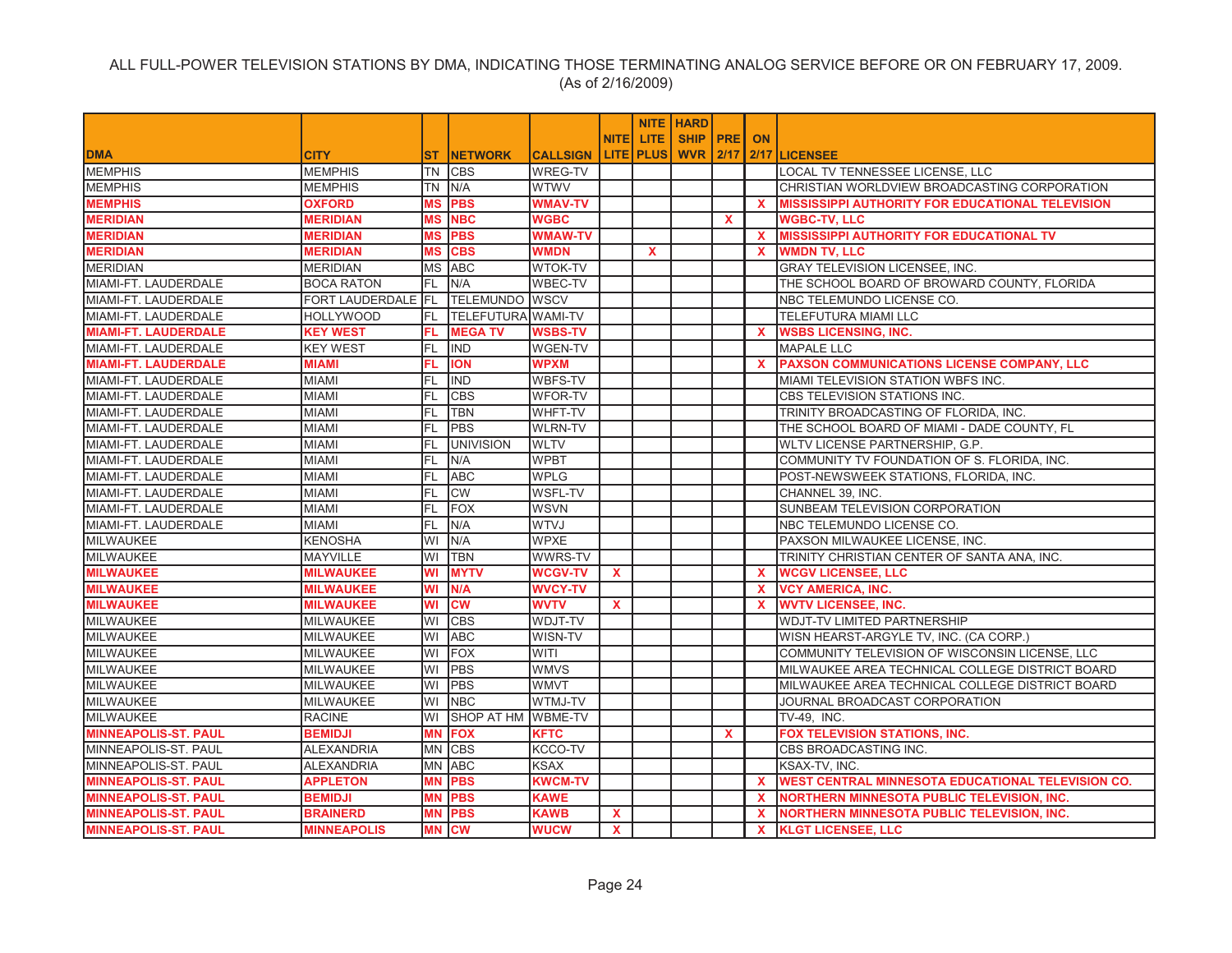|                                   |                           |           |                    |                 |              |                    | <b>NITE HARD</b>   |              |              |                                                  |
|-----------------------------------|---------------------------|-----------|--------------------|-----------------|--------------|--------------------|--------------------|--------------|--------------|--------------------------------------------------|
|                                   |                           |           |                    |                 | <b>NITEI</b> | LITE.              | <b>SHIP PRE ON</b> |              |              |                                                  |
| <b>IDMA</b>                       | <b>CITY</b>               |           | <b>ST INETWORK</b> | <b>CALLSIGN</b> |              | <b>LITE   PLUS</b> | <b>WVR 2/17</b>    |              |              | 2/17 LICENSEE                                    |
| <b>MINNEAPOLIS-ST. PAUL</b>       | <b>MINNEAPOLIS</b>        |           | MN NBC             | <b>KARE</b>     |              |                    |                    |              |              | IMULTIMEDIA HOLDINGS CORPORATION                 |
| <b>MINNEAPOLIS-ST. PAUL</b>       | <b>MINNEAPOLIS</b>        |           | MN FOX             | <b>KMSP-TV</b>  |              |                    |                    |              |              | FOX TELEVISION STATIONS, INC.                    |
| MINNEAPOLIS-ST. PAUL              | <b>MINNEAPOLIS</b>        |           | MN IND             | <b>KSTC-TV</b>  |              |                    |                    |              |              | <b>KSTC-TV, LLC</b>                              |
| MINNEAPOLIS-ST. PAUL              | <b>MINNEAPOLIS</b>        |           | MN CBS             | WCCO-TV         |              |                    |                    |              |              | CBS BROADCASTING INC.                            |
| MINNEAPOLIS-ST. PAUL              | <b>MINNEAPOLIS</b>        |           | MN MYTV            | <b>WFTC</b>     |              |                    |                    |              |              | FOX TELEVISION STATIONS, INC.                    |
| MINNEAPOLIS-ST. PAUL              | <b>REDWOOD FALLS</b>      |           | MN ABC             | <b>KRWF</b>     |              |                    |                    |              |              | KSAX-TV. INC.                                    |
| MINNEAPOLIS-ST. PAUL              | ST. CLOUD                 |           | MN N/A             | <b>KPXM</b>     |              |                    |                    |              |              | PAXSON MINNEAPOLIS LICENSE, INC.                 |
| MINNEAPOLIS-ST. PAUL              | <b>ST. PAUL</b>           |           | MN ABC             | <b>KSTP-TV</b>  |              |                    |                    |              |              | KSTP-TV, LLC                                     |
| MINNEAPOLIS-ST. PAUL              | <b>ST. PAUL</b>           |           | MN N/A             | <b>KTCA-TV</b>  |              |                    |                    |              |              | TWIN CITIES PUBLIC TELEVISION, INC.              |
| MINNEAPOLIS-ST. PAUL              | ST. PAUL                  |           | MN PBS             | <b>KTCI-TV</b>  |              |                    |                    |              |              | TWIN CITIES PUBLIC TELEVISION, INC.              |
| MINNEAPOLIS-ST. PAUL              | <b>WALKER</b>             |           | MN CBS             | <b>KCCW-TV</b>  |              |                    |                    |              |              | CBS BROADCASTING INC.                            |
| <b>MINOT-BISMARCK-DICKINSON</b>   | <b>BISMARCK</b>           | <b>ND</b> | <b>NBC</b>         | <b>KFYR-TV</b>  |              |                    |                    |              | <b>X</b>     | <b>HOAK MEDIA OF DAKOTA LICENSE, LLC</b>         |
| MINOT-BISMARCK-DICKINSON          | <b>BISMARCK</b>           |           | ND ABC             | <b>KBMY</b>     |              |                    |                    |              |              | KBMY-KMCY, LLC                                   |
| MINOT-BISMARCK-DICKINSON          | <b>BISMARCK</b>           | ND.       | <b>FOX</b>         | <b>KNDX</b>     |              |                    |                    |              |              | PRIME CITIES BROADCASTING, INC.                  |
| MINOT-BISMARCK-DICKINSON          | <b>BISMARCK</b>           | ND.       | <b>CBS</b>         | <b>KXMB-TV</b>  |              |                    |                    |              |              | REITEN TELEVISION, INC.                          |
| <b>MINOT-BISMARCK-DICKINSON</b>   | <b>DICKINSON</b>          | <b>ND</b> | <b>NBC</b>         | <b>KQCD-TV</b>  |              |                    |                    |              | $\mathbf{x}$ | <b>HOAK MEDIA OF DAKOTA LICENSE, LLC</b>         |
| MINOT-BISMARCK-DICKINSON          | <b>DICKINSON</b>          | ND.       | <b>CBS</b>         | <b>KXMA-TV</b>  |              |                    |                    |              |              | <b>REITEN TELEVISION, INC.</b>                   |
| <b>MINOT-BISMARCK-DICKINSON</b>   | <b>MINOT</b>              | <b>ND</b> | <b>ABC</b>         | <b>KMCY</b>     |              |                    |                    |              | $\mathbf{x}$ | <b>KBMY-KMCY, LLC</b>                            |
| MINOT-BISMARCK-DICKINSON          | <b>MINOT</b>              | ND.       | <b>CBS</b>         | <b>KXMC-TV</b>  |              |                    |                    |              |              | REITEN TELEVISION, INC.                          |
| MINOT-BISMARCK-DICKINSON          | <b>MINOT</b>              | ND.       | <b>FOX</b>         | <b>KXND</b>     |              |                    |                    |              |              | PRIME CITIES BROADCASTING, INC.                  |
| <b>MINOT-BISMARCK-DICKINSON</b>   | <b>WILLISTON</b>          | ND.       | <b>NBC</b>         | <b>KUMV-TV</b>  |              |                    |                    |              | <b>X</b>     | <b>HOAK MEDIA OF DAKOTA LICENSE, LLC</b>         |
| MINOT-BISMARCK-DICKINSON          | <b>WILLISTON</b>          | ND        | <b>CBS</b>         | KXMD-TV         |              |                    |                    |              |              | REITEN TELEVISION, INC.                          |
| <b>MINOT-BISMARCK-DICKINSON</b>   | <b>DICKINSON</b>          | <b>ND</b> | <b>PBS</b>         | <b>KDSE</b>     |              |                    |                    | $\mathbf{x}$ |              | PRAIRIE PUBLIC BROADCASTING, INC.                |
| <b>MINOT-BISMARCK-DICKINSON</b>   | <b>MINOT</b>              | ND        | <b>NBC</b>         | <b>KMOT</b>     |              |                    |                    | $\mathbf x$  |              | <b>HOAK MEDIA OF DAKOTA LICENSE, LLC</b>         |
| <b>MINOT-BISMARCK-DICKINSON</b>   | <b>WILLISTON</b>          | ND        | <b>PBS</b>         | <b>KWSE</b>     |              |                    |                    | $\mathbf{x}$ |              | PRAIRIE PUBLIC BROADCASTING, INC.                |
| <b>MISSOULA</b>                   | <b>MISSOULA</b>           | МT        | <b>ABC</b>         | <b>KTMF</b>     |              |                    |                    |              | <b>X</b>     | <b>MMM LICENSE LLC</b>                           |
| <b>MISSOULA</b>                   | <b>MISSOULA</b>           |           | MT NBC             | <b>KECI-TV</b>  |              |                    |                    |              |              | BLUESTONE LICENSE HOLDINGS INC.                  |
| <b>MISSOULA</b>                   | <b>MISSOULA</b>           |           | MT FOX             | <b>KMMF</b>     |              |                    |                    |              |              | MONTANA LICENSE SUB, INC.                        |
| <b>MISSOULA</b>                   | <b>MISSOULA</b>           | <b>MT</b> | CBS/CW             | KPAX-TV         |              |                    |                    |              |              | KPAX COMMUNICATIONS, INC.                        |
| <b>MISSOULA</b>                   | <b>MISSOULA</b>           | МT        | N/A                | <b>KUFM-TV</b>  |              |                    |                    |              |              | THE UNIVERSITY OF MONTANA                        |
| <b>MISSOULA</b>                   | <b>KALISPELL</b>          | МT        | <b>FOX</b>         | <b>KCFW-TV</b>  |              |                    |                    |              |              | BLUESTONE LICENSE HOLDINGS INC.                  |
| <b>MOBILE-PENSACOLA (FT WALT)</b> | <b>FORT WALTON BCH</b>    | <b>FL</b> | <b>IND</b>         | <b>WAWD</b>     |              |                    |                    | $\mathbf x$  |              | <b>BEACH TV PROPERTIES, INC.</b>                 |
| <b>MOBILE-PENSACOLA (FT WALT)</b> | <b>FORT WALTON BCH FL</b> |           | <b>IND</b>         | <b>WPAN</b>     |              |                    |                    | $\mathbf x$  |              | <b>FRANKLIN MEDIA, INC.</b>                      |
| <b>MOBILE-PENSACOLA (FT WALT)</b> | <b>PENSACOLA</b>          | FL        | <b>IND</b>         | <b>WHBR</b>     |              |                    |                    | $\mathbf{x}$ |              | CHRISTIAN TELEVISION OF PENSACOLA/MOBILE, INC.   |
| MOBILE-PENSACOLA (FT WALT)        | <b>DESTIN</b>             | FL.       | N/A                | <b>WFBD</b>     |              |                    |                    |              |              | GEORGE S. FLINN, JR.                             |
| <b>MOBILE-PENSACOLA (FT WALT)</b> | <b>FORT WALTON BCH FL</b> |           | <b>MYTV</b>        | <b>WFGX</b>     | $\mathbf{x}$ |                    |                    |              | $\mathbf{x}$ | <b>WFGX LICENSEE, LLC</b>                        |
| <b>MOBILE-PENSACOLA (FT WALT)</b> | <b>GULF SHORES</b>        | AL        | <b>CW</b>          | <b>WBPG</b>     |              |                    |                    |              | $\mathbf{x}$ | <b>LIN OF ALABAMA, LLC</b>                       |
| MOBILE-PENSACOLA (FT WALT)        | <b>MOBILE</b>             | AL        | <b>FOX</b>         | <b>WALA-TV</b>  |              |                    |                    |              |              | LIN OF ALABAMA, LLC                              |
| <b>MOBILE-PENSACOLA (FT WALT)</b> | <b>MOBILE</b>             | AL        | <b>PBS</b>         | <b>WEIQ</b>     |              |                    |                    |              | $\mathbf{x}$ | <b>ALABAMA EDUCATIONAL TELEVISION COMMISSION</b> |
| MOBILE-PENSACOLA (FT WALT)        | <b>MOBILE</b>             | AL        | <b>CBS</b>         | <b>WKRG-TV</b>  |              |                    |                    |              |              | IMEDIA GENERAL COMMUNICATIONS HOLDINGS. LLC      |
| MOBILE-PENSACOLA (FT WALT)        | <b>MOBILE</b>             | AL        | <b>NBC</b>         | WPMI-TV         |              |                    |                    |              |              | NEWPORT TELEVISION LICENSE LLC                   |
| MOBILE-PENSACOLA (FT WALT)        | <b>MOBILE</b>             | <b>AL</b> | <b>TBN</b>         | <b>WMPV-TV</b>  |              |                    |                    |              |              | TCCSA.INC D/B/A TRINITY BROADCASTING NETWORK     |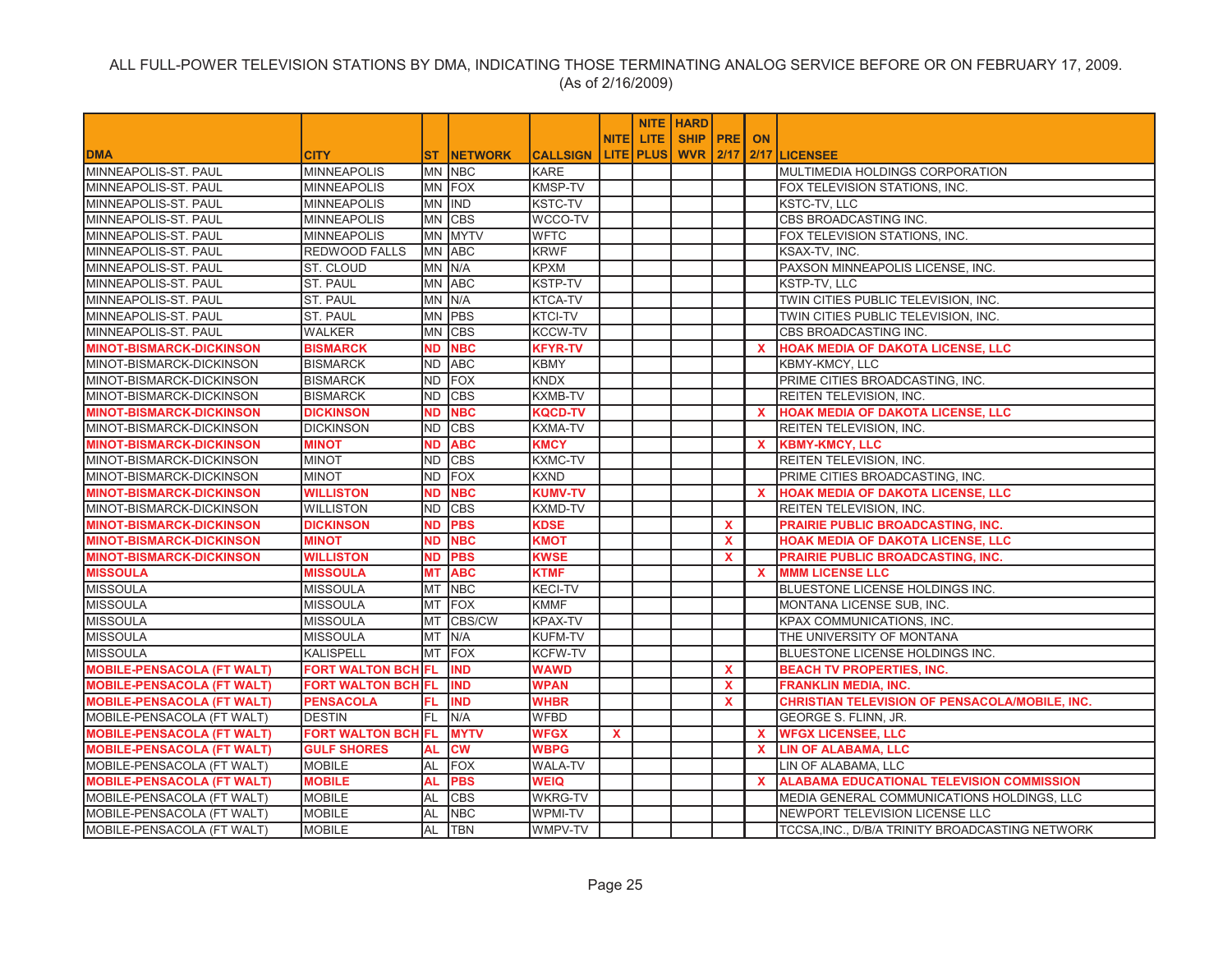|                                   |                       |             |                        |                 |              |                  | <b>NITE   HARD</b> |              |              |                                                      |
|-----------------------------------|-----------------------|-------------|------------------------|-----------------|--------------|------------------|--------------------|--------------|--------------|------------------------------------------------------|
|                                   |                       |             |                        |                 | <b>NITEI</b> | LITE.            | <b>SHIP PRE</b>    |              | <b>ON</b>    |                                                      |
| <b>DMA</b>                        | <b>CITY</b>           | <b>ST</b>   | <b>INETWORK</b>        | <b>CALLSIGN</b> |              | <b>LITE PLUS</b> | <b>WVR 2/17</b>    |              |              | 2/17 LICENSEE                                        |
| MOBILE-PENSACOLA (FT WALT)        | <b>PENSACOLA</b>      | FL          | <b>ABC</b>             | <b>WEAR-TV</b>  |              |                  |                    |              |              | <b>WEAR LICENSEE, LLC</b>                            |
| <b>MOBILE-PENSACOLA (FT WALT)</b> | <b>PENSACOLA</b>      | FL.         | N/A                    | <b>WJTC</b>     |              |                  |                    |              | $\mathbf{x}$ | NEWPORT TELEVISION LICENSE LLC                       |
| <b>MOBILE-PENSACOLA (FT WALT)</b> | <b>PENSACOLA</b>      | FL.         | <b>PBS</b>             | <b>WSRE</b>     |              |                  |                    |              | $\mathbf{x}$ | DISTRICT BOARD OF TRUSTEES, PENSACOLA JR. COLLEGE    |
| <b>MONROE-EL DORADO</b>           | <b>WEST MONROE</b>    | LA          | <b>IND</b>             | <b>KMCT-TV</b>  |              |                  |                    | $\mathbf{x}$ |              | LOUISIANA CHRISTIAN BROADCASTING, INC.               |
| <b>MONROE-EL DORADO</b>           | <b>COLUMBIA</b>       | LA          | <b>ABC</b>             | <b>KAQY</b>     |              |                  |                    | $\mathbf{x}$ |              | <b>PARKER BROADCASTING OF LOUISIANA LLC</b>          |
| MONROE-EL DORADO                  | EL DORADO             | AR.         | <b>NBC</b>             | <b>KTVE</b>     |              |                  |                    |              |              | MISSION BROADCASTING, INC.                           |
| MONROE-EL DORADO                  | <b>EL DORADO</b>      | AR          | <b>MYTV</b>            | <b>KEJB</b>     |              |                  |                    |              |              | KM TELEVISION OF EL DORADO, L.L.C.                   |
| MONROE-EL DORADO                  | <b>EL DORADO</b>      | AR.         | PBS                    | <b>KETZ</b>     |              |                  |                    |              |              | ARKANSAS EDUCATIONAL TELEVISION COMMISSION           |
| <b>MONROE-EL DORADO</b>           | <b>MONROE</b>         | LA          | <b>CBS</b>             | <b>KNOE-TV</b>  |              |                  |                    | $\mathbf{x}$ |              | <b>HOAK MEDIA OF LOUISIANA LICENSE. LLC</b>          |
| MONROE-EL DORADO                  | <b>MONROE</b>         | LA          | <b>PBS</b>             | KLTM-TV         |              |                  |                    |              |              | LOUISIANA EDUCATIONAL TELEVISION AUTHORITY           |
| MONROE-EL DORADO                  | <b>WEST MONROE</b>    | LA          | <b>FOX</b>             | <b>KARD</b>     |              |                  |                    |              |              | NEXSTAR BROADCASTING, INC.                           |
| <b>MONTEREY-SALINAS</b>           | <b>MONTEREY</b>       | CA          | <b>CBS</b>             | <b>KION-TV</b>  | X            |                  |                    |              | <b>X</b>     | <b>COWLES CALIFORNIA MEDIA COMPANY</b>               |
| MONTEREY-SALINAS                  | <b>MONTEREY</b>       | CA          | <b>UNIVISION</b>       | <b>KSMS-TV</b>  |              |                  |                    |              |              | ENTRAVISION HOLDINGS, LLC                            |
| <b>MONTEREY-SALINAS</b>           | <b>SALINAS</b>        | СA          | <b>FOX</b>             | <b>KCBA</b>     | X            |                  |                    |              | $\mathbf{x}$ | <b>SEAL ROCK BROADCASTERS, L.L.C.</b>                |
| MONTEREY-SALINAS                  | <b>SALINAS</b>        | СA          | <b>NBC</b>             | <b>KSBW</b>     |              |                  |                    |              |              | HEARST-ARGYLE STATIONS, INC.                         |
| MONTEREY-SALINAS                  | WATSONVILLE           | CA          | N/A                    | <b>KQET</b>     |              |                  |                    |              |              | NORTHERN CALIFORNIA PUBLIC BROADCASTING, INC.        |
| MONTGOMERY-SELMA                  | <b>MONTGOMERY</b>     | AL          | <b>ABC</b>             | <b>WNCF</b>     |              |                  |                    |              |              | CHANNEL 32 MONTGOMERY LLC                            |
| <b>MONTGOMERY-SELMA</b>           | <b>SELMA</b>          | <b>AL</b>   | <b>CBS</b>             | <b>WAKA</b>     |              |                  |                    | <b>X</b>     |              | <b>ALABAMA BROADCASTING PARTNERS</b>                 |
| <b>MONTGOMERY-SELMA</b>           | <b>DEMOPOLIS</b>      | <b>AL</b>   | <b>PBS</b>             | WIIQ            |              |                  |                    |              | $\mathbf{x}$ | <b>ALABAMA EDUCATIONAL TELEVISION COMMISSION</b>     |
| <b>MONTGOMERY-SELMA</b>           | <b>DOZIER</b>         | <b>AL</b>   | <b>PBS</b>             | <b>WDIQ</b>     |              |                  |                    |              | $\mathbf{x}$ | <b>ALABAMA EDUCATIONAL TELEVISION COMMISSION</b>     |
| <b>MONTGOMERY-SELMA</b>           | <b>MONTGOMERY</b>     | <b>AL</b>   | <b>PBS</b>             | <b>WAIQ</b>     |              |                  |                    |              | <b>X</b>     | <b>ALABAMA EDUCATIONAL TELEVISION COMMISSION</b>     |
| <b>MONTGOMERY-SELMA</b>           | <b>MONTGOMERY</b>     | <b>AL</b>   | <b>FOX</b>             | <b>WCOV-TV</b>  |              |                  |                    |              | $\mathbf{x}$ | <b>WOODS COMMUNICATIONS CORPORATION</b>              |
| MONTGOMERY-SELMA                  | <b>MONTGOMERY</b>     | AL          | TBN                    | WMCF-TV         |              |                  |                    |              |              | TRINITY CHRISTIAN CENTER OF SANTA ANA, INC.          |
| MONTGOMERY-SELMA                  | <b>MONTGOMERY</b>     | AL          | <b>NBC</b>             | <b>WSFA</b>     |              |                  |                    |              |              | WSFA LICENSE SUBSIDIARY, LLC                         |
| MONTGOMERY-SELMA                  | <b>SELMA</b>          | <b>AL</b>   | N/A                    | <b>WBIH</b>     |              |                  |                    |              |              | FLINN BROADCASTING CORPORATION                       |
| MONTGOMERY-SELMA                  | <b>TROY</b>           | <b>AL</b>   | <b>IMYTV</b>           | <b>WRJM-TV</b>  |              |                  |                    |              |              | WALTER P. LUNSFORD, RCVR FOR JOSIE PARK BROADCASTING |
| MONTGOMERY-SELMA                  | <b>TUSKEGEE</b>       | AL          | <b>CW</b>              | WBMM            |              |                  |                    |              |              | SAGAMOREHILL BROADCASTING OF ALABAMA, LLC            |
| <b>MYRTLE BEACH-FLORENCE</b>      | <b>CONWAY</b>         | SC          | <b>PBS</b>             | <b>WHMC</b>     |              |                  |                    |              | X.           | SOUTH CAROLINA EDUCATIONAL TELEVISION COMMISSION     |
| <b>MYRTLE BEACH-FLORENCE</b>      | <b>FLORENCE</b>       | SC          | <b>PBS</b>             | <b>WJPM-TV</b>  |              |                  |                    |              | $\mathbf{x}$ | SOUTH CAROLINA EDUCATIONAL TELEVISION COMMISSION     |
| <b>MYRTLE BEACH-FLORENCE</b>      | <b>FLORENCE</b>       | <b>SC</b>   | <b>CBS</b>             | <b>WBTW</b>     |              |                  |                    |              |              | MEDIA GENERAL COMMUNICATIONS HOLDINGS, LLC           |
| <b>MYRTLE BEACH-FLORENCE</b>      | <b>FLORENCE</b>       | SC          | <b>ABC</b>             | WPDE-TV         |              |                  |                    |              |              | BARRINGTON MYRTLE BEACH LICENSE LLC                  |
| <b>MYRTLE BEACH-FLORENCE</b>      | <b>FLORENCE</b>       | SC          | CW                     | <b>WWMB</b>     |              |                  |                    |              |              | SAGAMOREHILL OF CAROLINA LICENSES LLC                |
| <b>MYRTLE BEACH-FLORENCE</b>      | LUMBERTON             | NC.         | <b>PBS</b>             | WUNU            |              |                  |                    |              |              | UNIVERSITY OF NORTH CAROLINA                         |
| <b>MYRTLE BEACH-FLORENCE</b>      | <b>MYRTLE BEACH</b>   | <b>SC</b>   | FOX                    | <b>WFXB</b>     |              |                  |                    |              |              | SPRINGFIELD BROADCASTING PARTNERS                    |
| <b>NASHVILLE</b>                  | <b>COOKEVILLE</b>     | <b>TN</b>   | N/A                    | <b>WCTE</b>     |              |                  |                    | $\mathbf{x}$ |              | <b>UPPER CUMBERLAND BROADCAST COUNCIL</b>            |
| <b>NASHVILLE</b>                  | <b>COOKEVILLE</b>     | <b>TN</b>   | N/A                    | <b>WNPX</b>     |              |                  |                    |              |              | PAXSON COMMUNICATIONS LICENSE COMPANY, LLC           |
| <b>NASHVILLE</b>                  | <b>HENDERSONVILLE</b> | <b>I</b> TN | TBN                    | WPGD-TV         |              |                  |                    |              |              | TCCSA, INC., D/B/A TRINITY BROADCASTING NETWORK      |
| <b>NASHVILLE</b>                  | <b>LEBANON</b>        | <b>TN</b>   | <b>IND</b>             | <b>WJFB</b>     |              |                  |                    | $\mathbf{x}$ |              | <b>BRYANT BROADCASTING, INC.</b>                     |
| <b>NASHVILLE</b>                  | <b>NASHVILLE</b>      | <b>TN</b>   | $\overline{\text{cw}}$ | <b>WNAB</b>     | $\mathbf{x}$ |                  |                    |              | $\mathbf{x}$ | <b>NASHVILLE LICENSE HOLDINGS, L.L.C.</b>            |
| <b>NASHVILLE</b>                  | <b>NASHVILLE</b>      | <b>TN</b>   | <b>MYTV</b>            | <b>WUXP-TV</b>  | $\mathbf{x}$ |                  |                    |              | $\mathbf{x}$ | <b>WUXP LICENSEE, LLC</b>                            |
| <b>NASHVILLE</b>                  | <b>NASHVILLE</b>      | ΤN          | <b>FOX</b>             | WZTV            | <b>X</b>     |                  |                    |              | <b>X</b>     | <b>WZTV LICENSEE, LLC</b>                            |
| <b>NASHVILLE</b>                  | <b>NASHVILLE</b>      |             | TN ABC                 | <b>WKRN-TV</b>  |              |                  |                    |              |              | WKRN, G.P.                                           |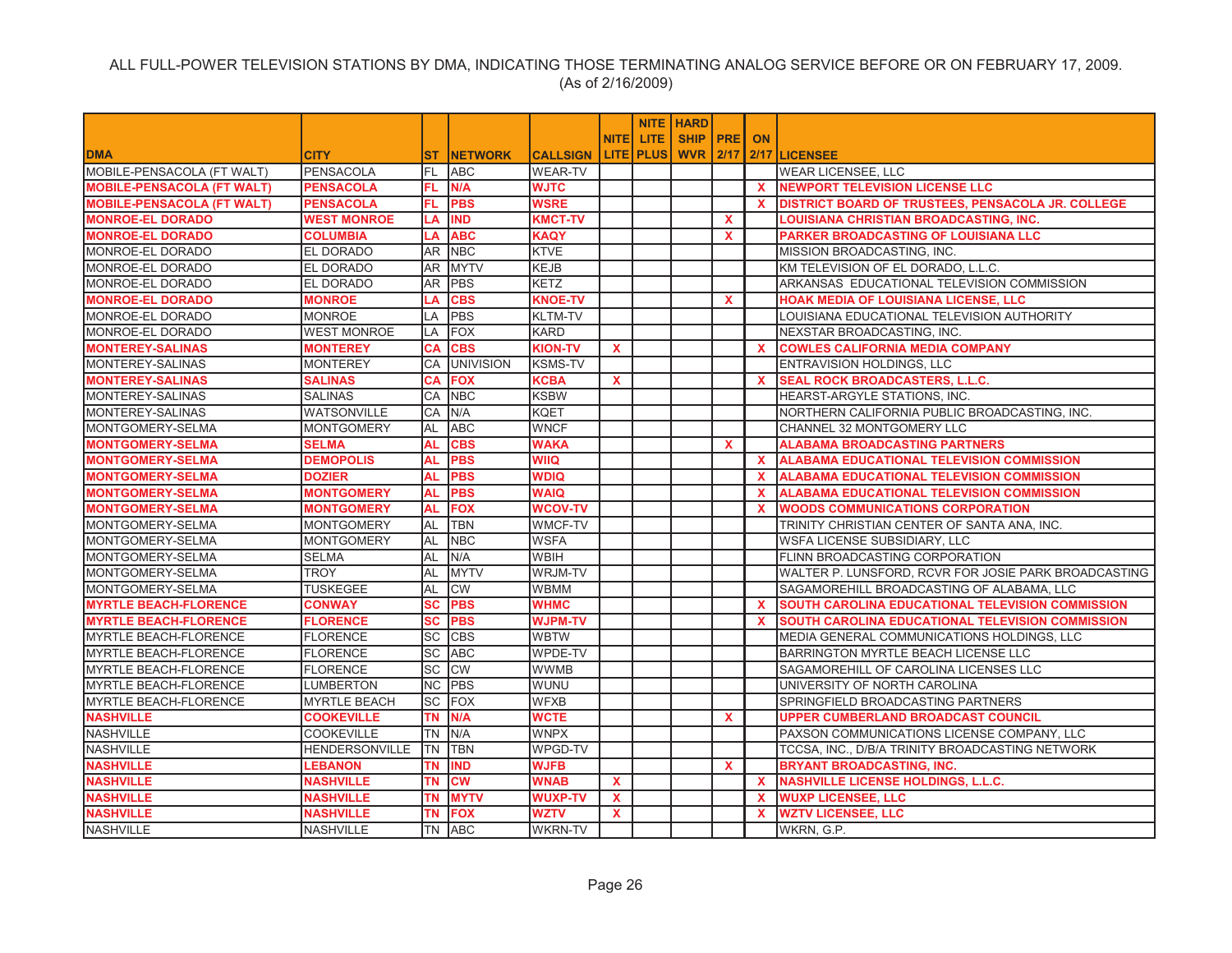|                                                    |                      |           |                    |                 |              |                  | <b>NITE   HARD</b> |              |              |                                                      |
|----------------------------------------------------|----------------------|-----------|--------------------|-----------------|--------------|------------------|--------------------|--------------|--------------|------------------------------------------------------|
|                                                    |                      |           |                    |                 | <b>NITEI</b> | LITE.            | <b>SHIP PRE</b>    |              | <b>ON</b>    |                                                      |
| <b>DMA</b>                                         | <b>CITY</b>          | ST.       | <b>INETWORK</b>    | <b>CALLSIGN</b> |              | <b>LITE PLUS</b> | <b>WVR 2/17</b>    |              |              | 2/17 LICENSEE                                        |
| <b>NASHVILLE</b>                                   | <b>NASHVILLE</b>     | TN        | <b>IPBS</b>        | <b>WNPT</b>     |              |                  |                    |              |              | NASHVILLE PUBLIC TELEVISION. INC.                    |
| <b>NASHVILLE</b>                                   | NASHVILLE            | TN        | <b>NBC</b>         | WSMV-TV         |              |                  |                    |              |              | <b>MEREDITH CORPORATION</b>                          |
| <b>NASHVILLE</b>                                   | <b>NASHVILLE</b>     | TN        | <b>CBS</b>         | <b>WTVF</b>     |              |                  |                    |              |              | NEWSCHANNEL 5 NETWORK, LLC                           |
| <b>NASHVILLE</b>                                   | <b>MURFREESBORO</b>  | <b>TN</b> | <b>IND</b>         | <b>WHTN</b>     |              |                  |                    | $\mathbf{x}$ |              | <b>CHRISTIAN TELEVISION NETWORK, INC.</b>            |
| <b>NEW ORLEANS</b>                                 | <b>HAMMOND</b>       | LA        | N/A                | <b>KGLA-DT</b>  |              |                  |                    |              |              | MAYAVISION, INC.                                     |
| <b>NEW ORLEANS</b>                                 | <b>NEW ORLEANS</b>   | LA        | <b>NBC</b>         | WDSU            |              |                  |                    |              |              | NEW ORLEANS HEARST-ARGYLE TELEVISION, INC.           |
| <b>NEW ORLEANS</b>                                 | <b>NEW ORLEANS</b>   | LA        | <b>ABC</b>         | <b>WGNO</b>     |              |                  |                    |              |              | TRIBUNE TELEVISION NEW ORLEANS, INC.                 |
| <b>NEW ORLEANS</b>                                 | <b>NEW ORLEANS</b>   | LA        | <b>CW</b>          | <b>WNOL-TV</b>  |              |                  |                    |              |              | TRIBUNE TELEVISION NEW ORLEANS, INC.                 |
| <b>NEW ORLEANS</b>                                 | <b>NEW ORLEANS</b>   | LA        | N/A                | <b>WPXL</b>     |              |                  |                    |              |              | ION MEDIA NEW ORLEANS LICENSE, INC.                  |
| <b>NEW ORLEANS</b>                                 | <b>NEW ORLEANS</b>   | LA        | <b>CBS</b>         | WWL-TV          |              |                  |                    |              |              | WWL-TV, INC.                                         |
| <b>NEW ORLEANS</b>                                 | <b>NEW ORLEANS</b>   | LA        | PBS                | WYES-TV         |              |                  |                    |              |              | THE GREATER NEW ORLEANS EDUC TELEVISION FOUNDATION   |
| <b>NEW ORLEANS</b>                                 | <b>SLIDELL</b>       | LA        | <b>IMYTV</b>       | <b>WUPL</b>     |              |                  |                    |              |              | BELO TV, INC.                                        |
| <b>NEW ORLEANS</b>                                 | <b>NEW ORLEANS</b>   | LA        | <b>IND</b>         | <b>WHNO</b>     |              |                  |                    | X            |              | LESEA BROADCASTING OF NEW ORLEANS, INC.              |
| <b>NEW ORLEANS</b>                                 | <b>NEW ORLEANS</b>   | LA        | <b>PBS</b>         | <b>WLAE-TV</b>  |              |                  |                    | $\mathbf{x}$ |              | <b>EDUCATIONAL BROADCASTING FOUNDATION, INC.</b>     |
| <b>NEW ORLEANS</b>                                 | <b>NEW ORLEANS</b>   | LA        | <b>FOX</b>         | <b>WVUE</b>     |              |                  |                    | $\mathbf{x}$ |              | LOUISIANA MEDIA COMPANY, LLC                         |
| <b>NEW YORK</b>                                    | <b>BRIDGEPORT</b>    | <b>CT</b> | <b>PBS</b>         | <b>WEDW</b>     |              |                  |                    |              | $\mathbf{x}$ | <b>CONNECTICUT PUBLIC BROADCASTING, INC.</b>         |
| <b>NEW YORK</b>                                    | <b>GARDEN CITY</b>   |           | NY PBS             | <b>WLIW</b>     |              |                  |                    |              |              | EDUCATIONAL BROADCASTING CORPORATION                 |
| <b>NEW YORK</b>                                    | <b>LINDEN</b>        | NJ        | <b>TELEMUNDO</b>   | <b>WNJU</b>     |              |                  |                    |              |              | NBC TELEMUNDO LICENSE CO.                            |
| <b>NEW YORK</b>                                    | <b>MONTCLAIR</b>     | NJ        | <b>PBS</b>         | <b>WNJN</b>     |              |                  |                    |              |              | NEW JERSEY PUBLIC BROADCASTING AUTHORITY             |
| <b>NEW YORK</b>                                    | <b>NEW BRUNSWICK</b> | <b>NJ</b> | PBS                | <b>WNJB</b>     |              |                  |                    |              |              | NEW JERSEY PUBLIC BROADCASTING AUTHORITY             |
| <b>NEW YORK</b>                                    | <b>NEW YORK</b>      | <b>NY</b> | <b>ABC</b>         | WABC-TV         |              |                  |                    |              |              | AMERICAN BROADCASTING COMPANIES, INC                 |
| <b>NEW YORK</b>                                    | <b>NEW YORK</b>      | <b>NY</b> | <b>CBS</b>         | WCBS-TV         |              |                  |                    |              |              | CBS BROADCASTING INC.                                |
| <b>NEW YORK</b>                                    | <b>NEW YORK</b>      | <b>NY</b> | <b>NBC</b>         | <b>WNBC</b>     |              |                  |                    |              |              | NBC TELEMUNDO LICENSE CO.                            |
| <b>NEW YORK</b>                                    | <b>NEW YORK</b>      | <b>NY</b> | N/A                | WNYE-TV         |              |                  |                    |              |              | NEW YORK CITY DEPT. OF INFO TECHNOLOGY & TELECOM     |
| <b>NEW YORK</b>                                    | <b>NEW YORK</b>      | <b>NY</b> | FOX                | <b>WNYW</b>     |              |                  |                    |              |              | FOX TELEVISION STATIONS, INC.                        |
| <b>NEW YORK</b>                                    | <b>NEW YORK</b>      | NY.       | <b>CW</b>          | <b>WPIX</b>     |              |                  |                    |              |              | WPIX, INC.                                           |
| <b>NEW YORK</b>                                    | <b>NEW YORK</b>      | <b>NY</b> | <b>ION</b>         | WPXN-TV         |              |                  |                    |              |              | PAXSON COMMUNICATIONS LICENSE COMPANY, LLC           |
| <b>NEW YORK</b>                                    | <b>NEWARK</b>        | NJ        | TELEFUTURA WFUT-TV |                 |              |                  |                    |              |              | UNIVISION NEW YORK LLC                               |
| <b>NEW YORK</b>                                    | <b>NEWARK</b>        | NJ        | <b>PBS</b>         | <b>WNET</b>     |              |                  |                    |              |              | EDUCATIONAL BROADCASTING CORPORATION                 |
| <b>NEW YORK</b>                                    | <b>NEWTON</b>        | <b>NJ</b> | N/A                | <b>WMBC-TV</b>  |              |                  |                    |              | <b>X</b>     | <b>MOUNTAIN BROADCASTING CORPORATION</b>             |
| <b>NEW YORK</b>                                    | <b>PATERSON</b>      | NJ        | <b>UNIVISION</b>   | <b>WXTV</b>     |              |                  |                    |              |              | WXTV LICENSE PARTNERSHIP, G.P.                       |
| <b>NEW YORK</b>                                    | <b>SECAUCUS</b>      | NJ        | <b>MYTV</b>        | WWOR-TV         |              |                  |                    |              |              | FOX TELEVISION STATIONS, INC.                        |
| <b>NEW YORK</b>                                    | <b>SMITHTOWN</b>     | <b>NY</b> | TELEFUTURA WFTY-TV |                 |              |                  |                    |              |              | UNIVISION NEW YORK LLC                               |
| <b>NEW YORK</b>                                    | <b>WEST MILFORD</b>  | ΝJ        | N/A                | <b>WFME-TV</b>  | $\mathbf{x}$ |                  |                    |              | $\mathbf{x}$ | <b>FAMILY STATIONS OF NEW JERSEY, INC.</b>           |
| <b>NEW YORK</b>                                    | BRIDGEPORT           | СT        | <b>IND</b>         | <b>WSAH</b>     |              |                  |                    | $\mathbf{x}$ |              | <b>MTB BRIDGEPORT-NY LICENSEE LLC</b>                |
| <b>NEW YORK</b>                                    | <b>KINGSTON</b>      | <b>NY</b> | <b>IND</b>         | <b>WRNN-TV</b>  |              |                  |                    | $\mathbf{x}$ |              | <b>WRNN LICENSE COMPANY, LLC</b>                     |
| <b>NEW YORK</b>                                    | <b>POUGHKEEPSIE</b>  | <b>NY</b> | <b>TBN</b>         | <b>WTBY-TV</b>  |              |                  |                    | $\mathbf{x}$ |              | TRINITY BROADCASTING OF NEW YORK. INC.               |
| <b>NEW YORK</b>                                    | <b>RIVERHEAD</b>     | <b>NY</b> | <b>IND</b>         | <b>WLNY</b>     |              |                  |                    | $\mathbf{x}$ |              | <b>WLNY LIMITED PARTNERSHIP</b>                      |
| <b>NORFOLK-PORTSMTH-NEWPT NWS</b>                  | <b>MANTEO</b>        | <b>NC</b> | <b>IND</b>         | <b>WSKY-TV</b>  |              |                  |                    | $\mathbf{x}$ |              | <b>SKY TELEVISION, L.L.C.</b>                        |
| NORFOLK-PORTSMTH-NEWPT NWS                         | <b>EDENTON</b>       | NC.       | <b>IPBS</b>        | WUND-TV         |              |                  |                    |              |              | UNIVERSITY OF NORTH CAROLINA                         |
| NORFOLK-PORTSMTH-NEWPT NWS                         | <b>HAMPTON</b>       | VA        | <b>ABC</b>         | <b>WVEC-TV</b>  |              |                  |                    |              |              | WVEC TELEVISION, INC.                                |
| NORFOLK-PORTSMTH-NEWPT NWS  HAMPTON-NORFOLHVA  PBS |                      |           |                    | <b>WHRO-TV</b>  |              |                  |                    |              | $\mathbf{x}$ | <b>HAMPTON ROADS EDUCATIONAL TELECOM ASSN., INC.</b> |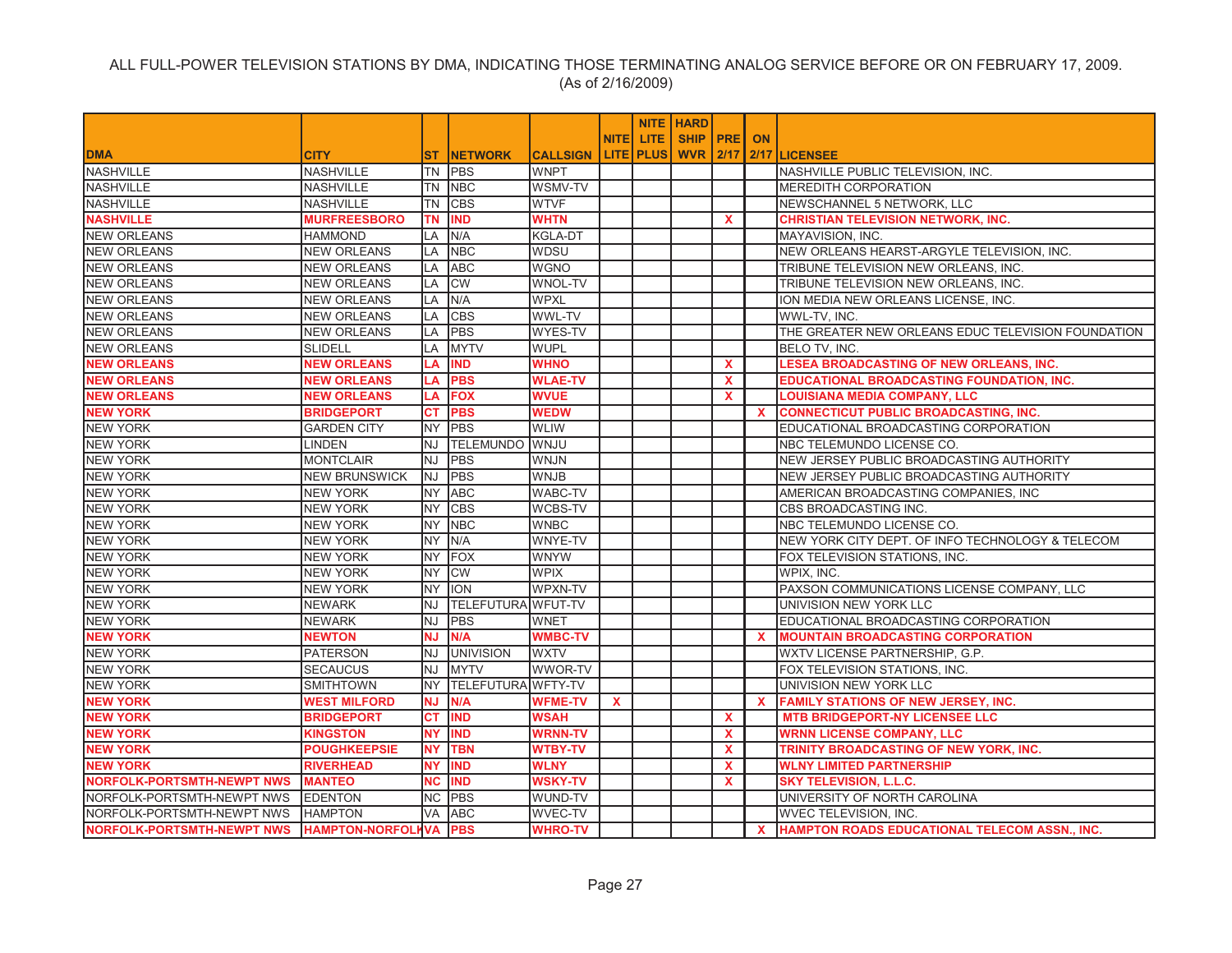|                                   |                       |           |                          |                 |              |             | <b>NITE   HARD</b> |              |              |                                                  |
|-----------------------------------|-----------------------|-----------|--------------------------|-----------------|--------------|-------------|--------------------|--------------|--------------|--------------------------------------------------|
|                                   |                       |           |                          |                 | <b>NITE</b>  | LITE.       | <b>SHIP PRE</b>    |              | <b>ON</b>    |                                                  |
| <b>DMA</b>                        | <b>CITY</b>           | <b>ST</b> | <b>NETWORK</b>           | <b>CALLSIGN</b> | <b>LITE</b>  | <b>PLUS</b> | <b>WVR 2/17</b>    |              |              | 2/17 LICENSEE                                    |
| <b>NORFOLK-PORTSMTH-NEWPT NWS</b> | <b>NORFOLK</b>        | VA        | <b>MYTV</b>              | <b>WTVZ-TV</b>  | <b>X</b>     |             |                    |              | $\mathbf{x}$ | <b>WTVZ LICENSEE, LLC</b>                        |
| NORFOLK-PORTSMTH-NEWPT NWS        | NORFOLK               | VA        | N/A                      | <b>WPXV</b>     |              |             |                    |              |              | PAXSON COMMUNICATIONS LICENSE COMPANY, LLC       |
| NORFOLK-PORTSMTH-NEWPT NWS        | <b>NORFOLK</b>        | VA        | <b>CBS</b>               | <b>WTKR</b>     |              |             |                    |              |              | LOCAL TV VIRGINIA LICENSE, LLC                   |
| NORFOLK-PORTSMTH-NEWPT NWS        | PORTSMOUTH            | VA        | <b>NBC</b>               | WAVY-TV         |              |             |                    |              |              | WAVY BROADCASTING, LLC                           |
| NORFOLK-PORTSMTH-NEWPT NWS        | <b>PORTSMOUTH</b>     | VA        | <b>CW</b>                | <b>WGNT</b>     |              |             |                    |              |              | THE CW TELEVISION STATIONS INC                   |
| NORFOLK-PORTSMTH-NEWPT NWS        | <b>VIRGINIA BEACH</b> | VA        | <b>TBN</b>               | <b>WHRE</b>     |              |             |                    |              |              | COPELAND CHANNEL 21, LLC                         |
| NORFOLK-PORTSMTH-NEWPT NWS        | <b>VIRGINIA BEACH</b> | VA        | <b>FOX</b>               | <b>WVBT</b>     |              |             |                    |              |              | WAVY BROADCASTING, LLC                           |
| <b>NORTH PLATTE</b>               | <b>NORTH PLATTE</b>   | <b>NE</b> | <b>NBC</b>               | <b>KNOP-TV</b>  |              |             |                    | X.           |              | HOAK MEDIA OF NEBRASKA LICENSE, LLC              |
| <b>NORTH PLATTE</b>               | <b>NORTH PLATTE</b>   | <b>NE</b> | <b>PBS</b>               | <b>KPNE-TV</b>  |              |             |                    | $\mathbf{x}$ |              | <b>NEBRASKA EDUCATIONAL TELECOM. COMMISSION</b>  |
| ODESSA-MIDLAND                    | <b>BIG SPRING</b>     | <b>TX</b> | <b>NBC</b>               | <b>KWAB-TV</b>  |              |             |                    |              |              | MIDESSA TELEVISION LP                            |
| ODESSA-MIDLAND                    | <b>MIDLAND</b>        | ТX        | <b>ABC</b>               | <b>KMID</b>     |              |             |                    |              |              | NEXSTAR BROADCASTING, INC.                       |
| ODESSA-MIDLAND                    | <b>MIDLAND</b>        | <b>TX</b> | <b>UNIVISION</b>         | <b>KUPB</b>     |              |             |                    |              |              | ENTRAVISION HOLDINGS, LLC                        |
| <b>ODESSA-MIDLAND</b>             | <b>ODESSA</b>         | TX        | N/A                      | <b>KPBT-TV</b>  | $\mathbf{x}$ |             |                    |              | <b>X</b>     | PERMIAN BASIN PUBLIC TELECOMMUNICATIONS, INC.    |
| ODESSA-MIDLAND                    | <b>ODESSA</b>         | <b>TX</b> | <b>CBS</b>               | <b>KOSA-TV</b>  |              |             |                    |              |              | ICA BROADCASTING I, LTD.                         |
| ODESSA-MIDLAND                    | <b>ODESSA</b>         | <b>TX</b> | <b>FOX</b>               | <b>KPEJ</b>     |              |             |                    |              |              | COMCORP OF TEXAS LICENSE CORP.                   |
| ODESSA-MIDLAND                    | <b>ODESSA</b>         | ТX        | <b>NBC</b>               | <b>KWES-TV</b>  |              |             |                    |              |              | MIDESSA TELEVISION LP                            |
| ODESSA-MIDLAND                    | <b>ODESSA</b>         | <b>TX</b> | <b>CW</b>                | <b>KWWT</b>     |              |             |                    |              |              | WINSTAR ODESSA, INC                              |
| <b>ODESSA-MIDLAND</b>             | <b>ODESSA</b>         | <b>TX</b> | <b>IND</b>               | <b>KMLM</b>     |              |             |                    | $\mathbf{x}$ |              | PRIME TIME CHRISTIAN BROADCASTING, INC           |
| <b>OKLAHOMA CITY</b>              | <b>CHEYENNE</b>       | ОK        | PBS                      | <b>KWET</b>     |              |             |                    |              |              | OKLAHOMA EDUCATIONAL TELEVISION AUTHORITY        |
| <b>OKLAHOMA CITY</b>              | <b>OKLAHOMA CITY</b>  | ΟK        | <b>MYN</b>               | <b>KAUT-TV</b>  |              |             |                    |              | $\mathbf{x}$ | <b>LOCAL TV OKLAHOMA LICENSE, LLC</b>            |
| <b>OKLAHOMA CITY</b>              | <b>OKLAHOMA CITY</b>  | ΟK        | <b>PBS</b>               | <b>KETA-TV</b>  |              |             |                    |              | <b>X</b>     | <b>OKLAHOMA EDUCATIONAL TELEVISION AUTHORITY</b> |
| <b>OKLAHOMA CITY</b>              | <b>OKLAHOMA CITY</b>  | OK        | <b>CW</b>                | <b>KOCB</b>     | $\mathbf{x}$ |             |                    |              | $\mathbf{x}$ | <b>KOCB LICENSEE, LLC</b>                        |
| <b>OKLAHOMA CITY</b>              | <b>OKLAHOMA CITY</b>  | OK        | <b>FOX</b>               | <b>KOKH-TV</b>  | $\mathbf{x}$ |             |                    |              | $\mathbf{x}$ | <b>KOKH LICENSEE, LLC</b>                        |
| <b>OKLAHOMA CITY</b>              | <b>OKLAHOMA CITY</b>  | OK        | <b>CBS</b>               | <b>KWTV</b>     |              |             |                    |              | <b>X</b>     | <b>GRIFFIN OKC LICENSING, L.L.C.</b>             |
| <b>OKLAHOMA CITY</b>              | OKLAHOMA CITY         |           | OK NBC                   | <b>KFOR-TV</b>  |              |             |                    |              |              | LOCAL TV OKLAHOMA LICENSE, LLC                   |
| <b>OKLAHOMA CITY</b>              | OKLAHOMA CITY         | ОK        | <b>ABC</b>               | KOCO-TV         |              |             |                    |              |              | OHIO/OKLAHOMA HEARST- ARGYLE TELEVISION          |
| <b>OKLAHOMA CITY</b>              | OKLAHOMA CITY         | OK.       | N/A                      | <b>KOPX</b>     |              |             |                    |              |              | PAXSON OKLAHOMA CITY LICENSE, INC.               |
| <b>OKLAHOMA CITY</b>              | <b>OKLAHOMA CITY</b>  |           | OK IND                   | <b>KSBI</b>     |              |             |                    |              |              | FAMILY BROADCASTING GROUP, INC.                  |
| <b>OKLAHOMA CITY</b>              | OKLAHOMA CITY         | OK        | <b>TBN</b>               | KTBO-TV         |              |             |                    |              |              | TRINITY BROADCASTING OF OKLAHOMA CITY, INC.      |
| <b>OKLAHOMA CITY</b>              | <b>SHAWNEE</b>        | OK        | <b>TELEMUNDO KTUZ-TV</b> |                 |              |             |                    |              |              | OKLAHOMA LAND COMPANY LLC                        |
| <b>OMAHA</b>                      | <b>COUNCIL BLUFFS</b> | IA        | PBS                      | <b>KBIN-TV</b>  |              |             |                    |              |              | IOWA PUBLIC BROADCASTING BOARD                   |
| <b>OMAHA</b>                      | <b>OMAHA</b>          | <b>NE</b> | <b>PBS</b>               | <b>KYNE-TV</b>  |              |             |                    |              | <b>X</b>     | <b>NEBRASKA EDUCATIONAL TELECOM. COMMISSION</b>  |
| <b>OMAHA</b>                      | <b>OMAHA</b>          | NE.       | <b>NBC</b>               | <b>WOWT-TV</b>  |              |             |                    |              | x            | <b>GRAY TELEVISION LICENSEE, LLC</b>             |
| <b>OMAHA</b>                      | <b>OMAHA</b>          | NE        | <b>ABC</b>               | <b>KETV</b>     |              |             |                    |              |              | KETV HEARST-ARGYLE TELEVISION. INC.              |
| <b>OMAHA</b>                      | <b>OMAHA</b>          | NE        | <b>CBS</b>               | <b>KMTV</b>     |              |             |                    |              |              | JOURNAL BROADCAST CORPORATION                    |
| <b>OMAHA</b>                      | <b>OMAHA</b>          | NE        | FOX                      | <b>KPTM</b>     |              |             |                    |              |              | KPTM (TV) LICENSE, LLC - DEBTOR-IN-POSSESSION    |
| <b>OMAHA</b>                      | <b>OMAHA</b>          | NE        | <b>CW</b>                | <b>KXVO</b>     |              |             |                    |              |              | <b>MITTS TELECASTING COMPANY</b>                 |
| <b>OMAHA</b>                      | <b>RED OAK</b>        | IA        | <b>PBS</b>               | <b>KHIN</b>     |              |             |                    |              |              | IOWA PUBLIC BROADCASTING BOARD                   |
| ORLANDO-DAYTONA BCH-MELBRN        | <b>CLERMONT</b>       | FL.       | <b>CW</b>                | <b>WKCF</b>     |              |             |                    |              |              | ORLANDO HEARST-ARGYLE TELEVISION, INC.           |
| <b>ORLANDO-DAYTONA BCH-MELBRN</b> | <b>COCOA</b>          | FL        | <b>PBS</b>               | <b>WBCC</b>     |              |             |                    |              | $\mathbf{x}$ | <b>BREVARD COMMUNITY COLLEGE</b>                 |
| ORLANDO-DAYTONA BCH-MELBRN        | COCOA                 | FL        | <b>TBN</b>               | <b>WHLV-TV</b>  |              |             |                    |              |              | TRINITY CHRISTIAN CENTER OF SANTA ANA. INC.      |
| <b>ORLANDO-DAYTONA BCH-MELBRN</b> | <b>DAYTONA BEACH</b>  |           | <b>FL UNIVISION</b>      | <b>WVEN-TV</b>  |              |             |                    |              | $\mathbf{x}$ | <b>ENTRAVISION HOLDINGS, LLC</b>                 |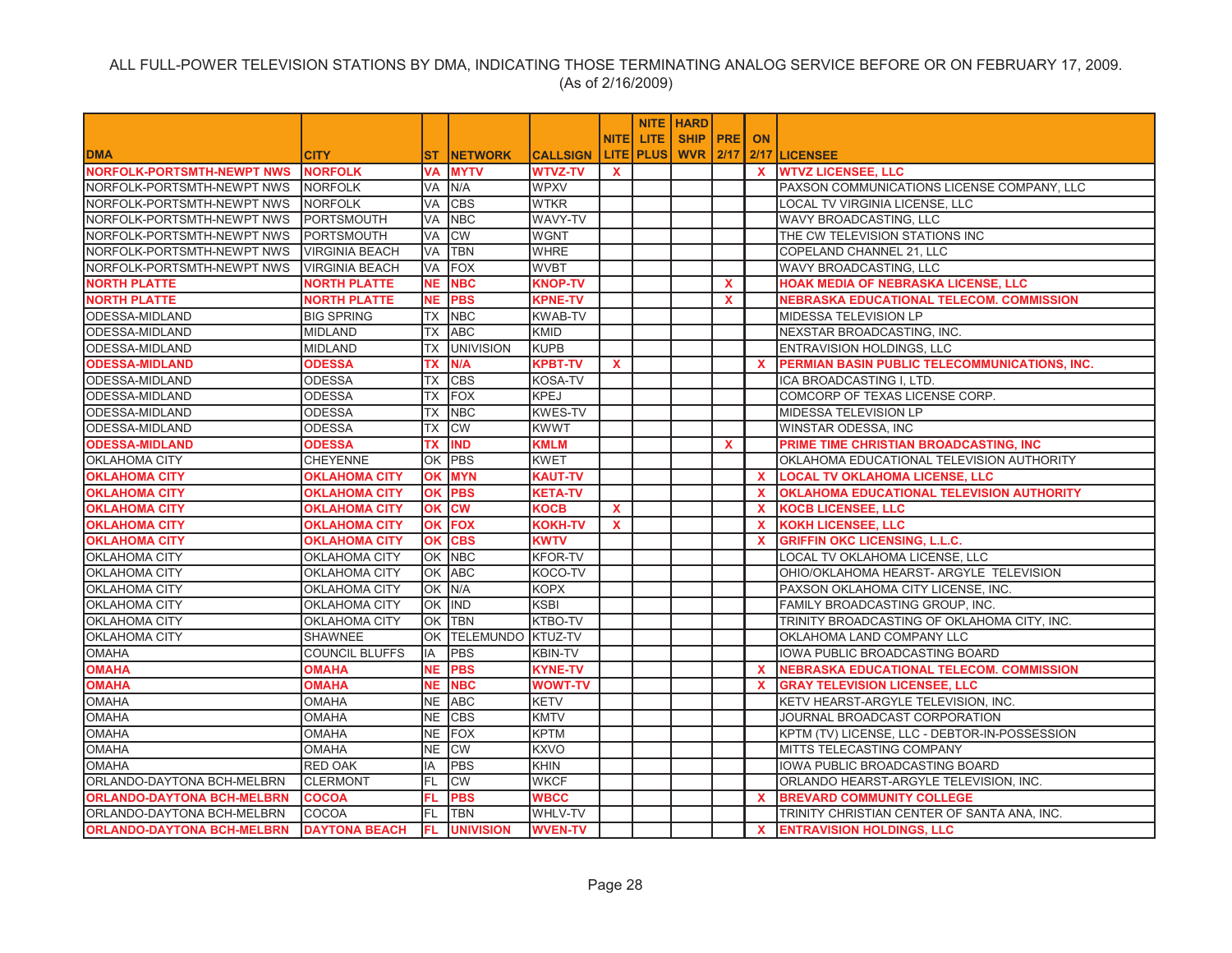|                                   |                           |           |                    |                 |              |                    | <b>NITE   HARD</b> |              |              |                                                     |
|-----------------------------------|---------------------------|-----------|--------------------|-----------------|--------------|--------------------|--------------------|--------------|--------------|-----------------------------------------------------|
|                                   |                           |           |                    |                 | <b>NITEI</b> | LITE.              | <b>SHIP PRE</b>    |              | <b>ON</b>    |                                                     |
| <b>DMA</b>                        | <b>CITY</b>               | ST        | <b>INETWORK</b>    | <b>CALLSIGN</b> |              | <b>LITE   PLUS</b> | <b>WVR 2/17</b>    |              |              | 2/17 LICENSEE                                       |
| ORLANDO-DAYTONA BCH-MELBRN        | <b>DAYTONA BEACH</b>      | FL        | <b>NBC</b>         | WESH            |              |                    |                    |              |              | ORLANDO HEARST-ARGYLE TELEVISION, INC.              |
| <b>ORLANDO-DAYTONA BCH-MELBRN</b> | <b>LEESBURG</b>           | FL.       | N/A                | <b>WTGL</b>     |              |                    |                    |              | $\mathbf{x}$ | <b>GOOD LIFE BROADCASTING, INC.</b>                 |
| ORLANDO-DAYTONA BCH-MELBRN        | <b>MELBOURNE</b>          | FL.       | N/A                | <b>WOPX</b>     |              |                    |                    |              |              | PAXSON ORLANDO LICENSE, INC.                        |
| ORLANDO-DAYTONA BCH-MELBRN        | <b>MELBOURNE</b>          | FL.       | TELEFUTURA WOTF-TV |                 |              |                    |                    |              |              | TELEFUTURA ORLANDO, INC.                            |
| <b>ORLANDO-DAYTONA BCH-MELBRN</b> | <b>ORLANDO</b>            | FL.       | <b>PBS</b>         | <b>WMFE-TV</b>  |              |                    |                    |              | $\mathbf{x}$ | <b>COMMUNITY COMMUNICATIONS, INC.</b>               |
| <b>ORLANDO-DAYTONA BCH-MELBRN</b> | <b>ORLANDO</b>            | FL        | N/A                | <b>WRDQ</b>     | X            |                    |                    |              | $\mathbf{x}$ | <b>WFTV, INC.</b>                                   |
| ORLANDO-DAYTONA BCH-MELBRN        | <b>ORLANDO</b>            | FL.       | <b>ABC</b>         | <b>WFTV</b>     |              |                    |                    |              |              | WFTV, INC.                                          |
| ORLANDO-DAYTONA BCH-MELBRN        | <b>ORLANDO</b>            | FL.       | <b>CBS</b>         | <b>WKMG-TV</b>  |              |                    |                    |              |              | POST-NEWSWEEK STATIONS, ORLANDO, INC.               |
| ORLANDO-DAYTONA BCH-MELBRN        | <b>ORLANDO</b>            | FL        | FOX                | <b>WOFL</b>     |              |                    |                    |              |              | FOX TELEVISION STATIONS, INC.                       |
| ORLANDO-DAYTONA BCH-MELBRN        | <b>ORLANDO</b>            | FL        | <b>IMYTV</b>       | <b>WRBW</b>     |              |                    |                    |              |              | FOX TELEVISION STATIONS, INC.                       |
| <b>ORLANDO-DAYTONA BCH-MELBRN</b> | <b>LEESBURG</b>           | FL.       | <b>IND</b>         | <b>WACX</b>     |              |                    |                    | $\mathbf{x}$ |              | <b>ASSOCIATED CHRISTIAN TELEVISION SYSTEM. INC.</b> |
| <b>ORLANDO-DAYTONA BCH-MELBRN</b> | <b>NEW SMYRNA BCH</b>     | FL.       | <b>PBS</b>         | <b>WDSC-TV</b>  |              |                    |                    | $\mathbf{x}$ |              |                                                     |
| OTTUMWA-KIRKSVILLE                | <b>KIRKSVILLE</b>         |           | MO ABC             | <b>KTVO</b>     |              |                    |                    |              |              | <b>BARRINGTON KIRKSVILLE LICENSE LLC</b>            |
| OTTUMWA-KIRKSVILLE                | <b>OTTUMWA</b>            | IA        | FOX                | KYOU-TV         |              |                    |                    |              |              | OTTUMWA MEDIA HOLDINGS, LLC                         |
| <b>PADUCAH-CAPE GIRARD-HARSBG</b> | <b>CARBONDALE</b>         | IL.       | N/A                | <b>WSIU-TV</b>  |              |                    |                    | $\mathbf{x}$ |              | BOARD OF TRUSTEES OF SOUTHERN ILLINOIS UNIVERSITY   |
| PADUCAH-CAPE GIRARD-HARSBG        | <b>CAPE GIRARDEAU</b>     | <b>MO</b> | <b>FOX</b>         | <b>KBSI</b>     | $\mathbf{x}$ |                    |                    |              | $\mathbf{x}$ | <b>KBSI LICENSEE L.P.</b>                           |
| PADUCAH-CAPE GIRARD-HARSBG        | <b>CAPE GIRARDEAU</b>     |           | MO CBS             | <b>KFVS-TV</b>  |              |                    |                    |              |              | KFVS LICENSE SUBSIDIARY, LLC                        |
| PADUCAH-CAPE GIRARD-HARSBG        | <b>HARRISBURG</b>         | IL.       | <b>ABC</b>         | <b>WSIL-TV</b>  |              |                    |                    |              |              | WSIL-TV. INC.                                       |
| PADUCAH-CAPE GIRARD-HARSBG        | <b>MARION</b>             | IL.       | N/A                | <b>WTCT</b>     |              |                    |                    |              |              | TRI-STATE CHRISTIAN TV, INC.                        |
| PADUCAH-CAPE GIRARD-HARSBG        | <b>MURRAY</b>             | KY.       | <b>PBS</b>         | <b>WKMU</b>     |              |                    |                    |              |              | KENTUCKY AUTHORITY FOR EDUCATIONAL TV               |
| <b>PADUCAH-CAPE GIRARD-HARSBG</b> | <b>PADUCAH</b>            | ΚY        | <b>MYTV</b>        | <b>WDKA</b>     | $\mathbf{x}$ |                    |                    |              | <b>X</b>     | <b>WDKA ACQUISITION CORPORATION</b>                 |
| PADUCAH-CAPE GIRARD-HARSBG        | <b>PADUCAH</b>            | KY        | <b>PBS</b>         | <b>WKPD</b>     |              |                    |                    |              |              | KENTUCKY AUTHORITY FOR EDUCATIONAL TV               |
| PADUCAH-CAPE GIRARD-HARSBG        | <b>PADUCAH</b>            | KY        | <b>NBC</b>         | WPSD-TV         |              |                    |                    |              |              | WPSD-TV. LLC                                        |
| PADUCAH-CAPE GIRARD-HARSBG        | POPLAR BLUFF              | <b>MO</b> | ABC                | <b>KPOB-TV</b>  |              |                    |                    |              |              | WSIL-TV, INC.                                       |
| PALM SPRINGS                      | <b>PALM SPRINGS</b>       | СA        | ABC                | <b>KESQ-TV</b>  |              |                    |                    |              |              | GULF-CALIFORNIA BROADCAST COMPANY                   |
| <b>PALM SPRINGS</b>               | <b>PALM SPRINGS</b>       | CA        | <b>NBC</b>         | <b>KMIR-TV</b>  |              |                    |                    |              |              | JOURNAL BROADCAST CORPORATION                       |
| <b>PANAMA CITY</b>                | <b>MARIANNA</b>           | FL.       | <b>RTN</b>         | <b>WBIF</b>     |              |                    |                    |              |              | EBC PANAMA CITY, INC.                               |
| <b>PANAMA CITY</b>                | <b>PANAMA CITY</b>        | FL.       | <b>ABC</b>         | <b>WMBB</b>     |              |                    |                    |              | <b>X</b>     | HOAK MEDIA OF PANAMA CITY LICENSE, LLC              |
| PANAMA CITY                       | <b>PANAMA CITY</b>        | FL.       | FOX                | <b>WPGX</b>     |              |                    |                    |              |              | WPGX LICENSE SUBSIDIARY, LLC                        |
| <b>PANAMA CITY</b>                | <b>PANAMA CITY BEACFL</b> |           | N/A                | <b>WPCT</b>     |              |                    |                    |              | $\mathbf{x}$ | <b>BEACH TV PROPERTIES, INC.</b>                    |
| PANAMA CITY                       | <b>PANAMA CITY</b>        | FL        | <b>NBC</b>         | WJHG-TV         |              |                    |                    |              |              | <b>GRAY TELEVISION LICENSEE. LLC</b>                |
| <b>PARKERSBURG</b>                | <b>PARKERSBURG</b>        | <b>WV</b> | <b>NBC</b>         | <b>WTAP-TV</b>  | $\mathbf{x}$ |                    |                    | $\mathbf{x}$ |              | <b>GRAY TELEVISION LICENSEE, LLC</b>                |
| <b>PEORIA-BLOOMINGTON</b>         | <b>BLOOMINGTON</b>        | IL.       | <b>FOX</b>         | <b>WYZZ-TV</b>  | <b>X</b>     |                    |                    |              | <b>X</b>     | <b>WYZZ LICENSEE, INC.</b>                          |
| <b>PEORIA-BLOOMINGTON</b>         | <b>PEORIA</b>             | IL.       | <b>NBC</b>         | <b>WEEK-TV</b>  | $\mathbf{x}$ |                    |                    |              | $\mathbf{x}$ | <b>WEEK-TV LICENSE, INC.</b>                        |
| <b>PEORIA-BLOOMINGTON</b>         | <b>PEORIA</b>             | IL.       | <b>CBS</b>         | <b>WMBD-TV</b>  |              |                    |                    |              | x            | <b>NEXSTAR BROADCASTING, INC.</b>                   |
| <b>PEORIA-BLOOMINGTON</b>         | <b>PEORIA</b>             | IL.       | <b>PBS</b>         | <b>WTVP</b>     |              |                    |                    |              | $\mathbf{x}$ | <b>ILLINOIS VALLEY PUB TELECOMM CORP</b>            |
| PEORIA-BLOOMINGTON                | <b>PEORIA</b>             | IL.       | <b>ABC</b>         | <b>WHOI</b>     |              |                    |                    |              |              | <b>BARRINGTON PEORIA LICENSE LLC</b>                |
| <b>PEORIA-BLOOMINGTON</b>         | <b>PEORIA</b>             | IL.       | <b>MYTV</b>        | <b>WAOE</b>     |              |                    |                    | $\mathbf{x}$ |              | <b>FOUR SEASONS PEORIA, LLC</b>                     |
| <b>PHILADELPHIA</b>               | <b>ALLENTOWN</b>          | PA        | N/A                | <b>WLVT-TV</b>  |              |                    |                    | $\mathbf{x}$ |              | LEHIGH VALLEY PUBLIC TELECOMMUNICATIONS CORP.       |
| <b>PHILADELPHIA</b>               | <b>ALLENTOWN</b>          | PA        | <b>NONE</b>        | WFMZ-TV         |              |                    |                    |              |              | MARANATHA BROADCASTING COMPANY, INC.                |
| PHILADELPHIA                      | <b>ATLANTIC CITY</b>      | NJ        | <b>TELEMUNDO</b>   | <b>WWSI</b>     |              |                    |                    |              |              | ZGS PHILADELPHIA. INC.                              |
| PHILADELPHIA                      | <b>BETHLEHEM</b>          |           | PA IN/A            | WBPH-TV         |              |                    |                    |              |              | SONSHINE FAMILY TELEVISION. INC.                    |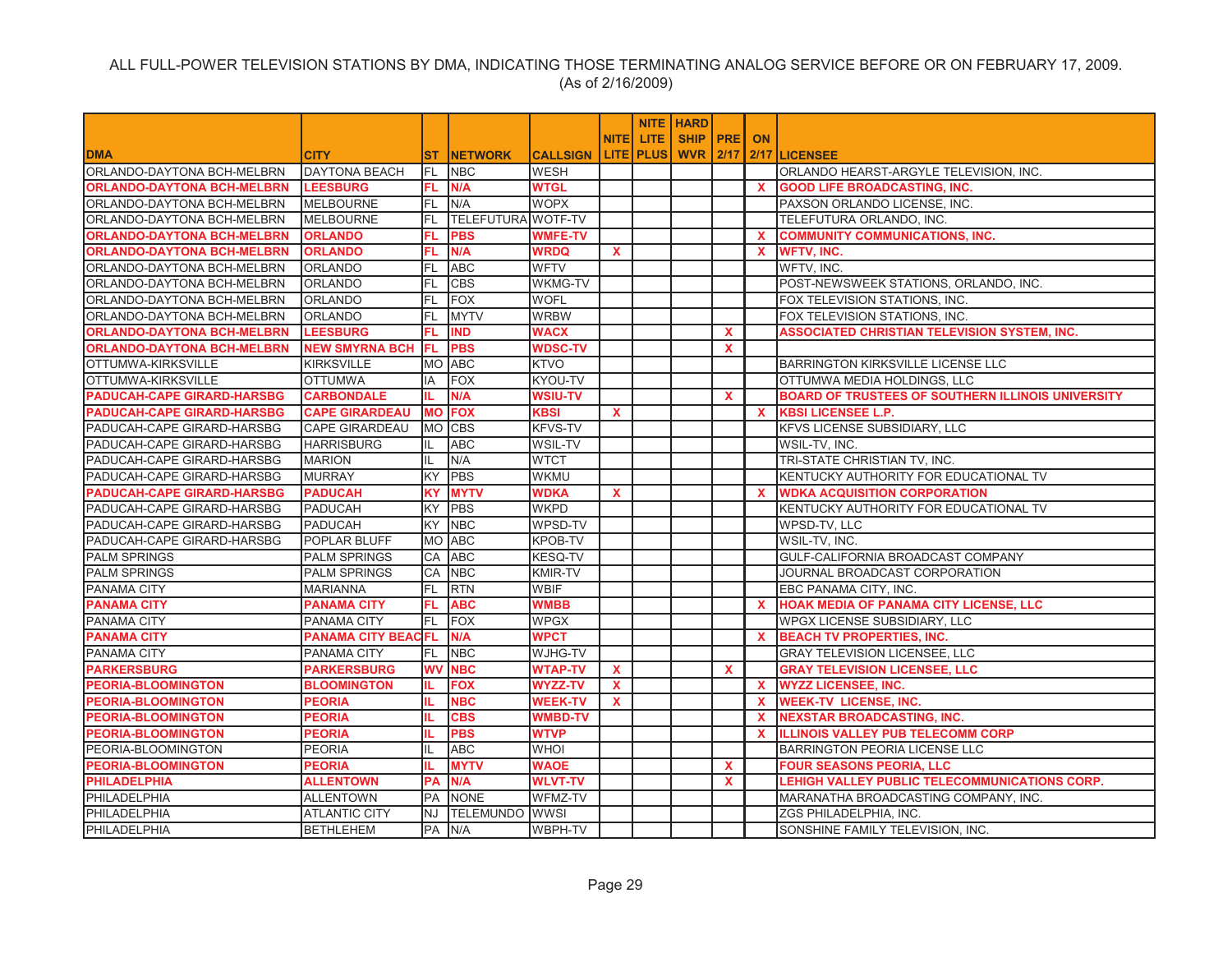|                           |                      |                 |                        |                 |              |             | NITE HARD       |              |              |                                                 |
|---------------------------|----------------------|-----------------|------------------------|-----------------|--------------|-------------|-----------------|--------------|--------------|-------------------------------------------------|
|                           |                      |                 |                        |                 | <b>NITEI</b> | LITE.       | SHIP   PRE   ON |              |              |                                                 |
| <b>DMA</b>                | <b>CITY</b>          | ST              | <b>NETWORK</b>         | <b>CALLSIGN</b> |              | LITE   PLUS | <b>WVR 2/17</b> |              |              | <b>2/17 LICENSEE</b>                            |
| PHILADELPHIA              | <b>BURLINGTON</b>    | NJ              | <b>TBN</b>             | WGTW-TV         |              |             |                 |              |              | TCCSA, INC., D/B/A TRINITY BROADCASTING NETWORK |
| PHILADELPHIA              | <b>CAMDEN</b>        | <b>NJ</b>       | <b>PBS</b>             | <b>WNJS</b>     |              |             |                 |              |              | NEW JERSEY PUBLIC BROADCASTING AUTHORITY        |
| PHILADELPHIA              | PHILADELPHIA         | PA              | <b>CBS</b>             | KYW-TV          |              |             |                 |              |              | CBS BROADCASTING INC.                           |
| PHILADELPHIA              | PHILADELPHIA         | PA              | <b>NBC</b>             | <b>WCAU</b>     |              |             |                 |              |              | NBC TELEMUNDO LICENSE CO.                       |
| PHILADELPHIA              | PHILADELPHIA         | PA              | <b>MYTV</b>            | <b>WPHL-TV</b>  |              |             |                 |              |              | TRIBUNE TELEVISION COMPANY                      |
| PHILADELPHIA              | PHILADELPHIA         | PA              | <b>CW</b>              | <b>WPSG</b>     |              |             |                 |              |              | PHILADELPHIA TELEVISION STATION WPSG, INC.      |
| PHILADELPHIA              | PHILADELPHIA         | PA              | <b>ABC</b>             | WPVI-TV         |              |             |                 |              |              | ABC, INC.                                       |
| PHILADELPHIA              | PHILADELPHIA         | PA              | <b>FOX</b>             | WTXF-TV         |              |             |                 |              |              | FOX TELEVISION STATIONS, INC.                   |
| PHILADELPHIA              | PHILADELPHIA         | PA              | N/A                    | <b>WYBE</b>     |              |             |                 |              |              | INDEPENDENCE PUBLIC MEDIA OF PHILADELPHIA, INC. |
| PHILADELPHIA              | <b>SEAFORD</b>       | DE              | <b>PBS</b>             | <b>WDPB</b>     |              |             |                 |              |              | WHYY, INC.                                      |
| PHILADELPHIA              | <b>TRENTON</b>       | <b>NJ</b>       | <b>PBS</b>             | WNJT            |              |             |                 |              |              | NEW JERSEY PUBLIC BROADCASTING AUTHORITY        |
| PHILADELPHIA              | <b>VINELAND</b>      | NJ              | <b>UNIVISION</b>       | WUVP-TV         |              |             |                 |              |              | UNIVISION PHILADELPHIA LLC                      |
| <b>PHILADELPHIA</b>       | <b>WILDWOOD</b>      | ΝJ              | <b>NBC</b>             | <b>WMGM-TV</b>  |              |             |                 |              | $\mathbf{x}$ | <b>ACCESS.1 NEW JERSEY LICENSE COMPANY</b>      |
| <b>PHILADELPHIA</b>       | <b>WILMINGTON</b>    | <b>DE</b>       | <b>PBS</b>             | WHYY-TV         |              |             |                 |              |              | WHYY, INC.                                      |
| PHILADELPHIA              | <b>WILMINGTON</b>    | <b>DE</b>       | N/A                    | <b>WPPX</b>     |              |             |                 |              |              | PAXSON PHILADELPHIA LICENSE, INC.               |
| <b>PHILADELPHIA</b>       | <b>ATLANTIC CITY</b> | ΝJ              | <b>IND</b>             | <b>WMCN-TV</b>  |              |             |                 | $\mathbf x$  |              | <b>LENFEST BROADCASTING, LLC</b>                |
| <b>PHILADELPHIA</b>       | <b>READING</b>       | <b>PA</b>       | <b>IND</b>             | <b>WTVE</b>     |              |             |                 | $\mathbf{x}$ |              | <b>WTVE LICENSE COMPANY, LLC</b>                |
| <b>PHOENIX (PRESCOTT)</b> | <b>FLAGSTAFF</b>     | AZ              | <b>AMER1</b>           | <b>KCFG</b>     |              |             |                 |              | $\mathbf{x}$ | <b>KM TELEVISION OF FLAGSTAFF, L.L.C.</b>       |
| PHOENIX (PRESCOTT)        | <b>FLAGSTAFF</b>     |                 | AZ NBC                 | <b>KNAZ-TV</b>  |              |             |                 |              |              | MULTIMEDIA HOLDINGS CORPORATION                 |
| PHOENIX (PRESCOTT)        | <b>HOLBROOK</b>      | AZ              | <b>INDEPENDEN KDTP</b> |                 |              |             |                 |              |              | COMMUNITY TELEVISION EDUCATORS, INC.            |
| <b>PHOENIX (PRESCOTT)</b> | <b>KINGMAN</b>       | AZ              | <b>MTV TR3S</b>        | <b>KMOH-TV</b>  | $\mathbf{x}$ |             |                 |              | $\mathbf{x}$ | <b>HERO LICENSECO LLC</b>                       |
| PHOENIX (PRESCOTT)        | <b>MESA</b>          | AZ              | <b>NBC</b>             | <b>KPNX</b>     |              |             |                 |              |              | MULTIMEDIA HOLDINGS CORPORATION                 |
| <b>PHOENIX (PRESCOTT)</b> | <b>PHOENIX</b>       | <b>AZ</b>       | <b>TELEMUNDO KTAZ</b>  |                 |              |             |                 |              | $\mathbf{x}$ | <b>NBC TELEMUNDO LICENSE CO.</b>                |
| PHOENIX (PRESCOTT)        | <b>PHOENIX</b>       | ΑZ              | PBS                    | <b>KAET</b>     |              |             |                 |              |              | ARIZONA BOARD OF REGENTS                        |
| PHOENIX (PRESCOTT)        | PHOENIX              | $\overline{AZ}$ | <b>CW</b>              | <b>KASW</b>     |              |             |                 |              |              | KASW-TV, INC.                                   |
| PHOENIX (PRESCOTT)        | <b>PHOENIX</b>       | AZ              | <b>ABC</b>             | KNXV-TV         |              |             |                 |              |              | SCRIPPS HOWARD BROADCASTING COMPANY             |
| PHOENIX (PRESCOTT)        | <b>PHOENIX</b>       | $\overline{AZ}$ | <b>TBN</b>             | KPAZ-TV         |              |             |                 |              |              | TRINITY BROADCASTING OF ARIZONA, INC.           |
| PHOENIX (PRESCOTT)        | <b>PHOENIX</b>       | $\overline{AZ}$ | <b>CBS</b>             | <b>KPHO-TV</b>  |              |             |                 |              |              | <b>MEREDITH CORPORATION</b>                     |
| PHOENIX (PRESCOTT)        | <b>PHOENIX</b>       | $\overline{AZ}$ | <b>FOX</b>             | <b>KSAZ-TV</b>  |              |             |                 |              |              | KSAZ LICENSE, INC.                              |
| PHOENIX (PRESCOTT)        | <b>PHOENIX</b>       | AZ              | N/A                    | <b>KTVK</b>     |              |             |                 |              |              | KTVK, INC.                                      |
| PHOENIX (PRESCOTT)        | PHOENIX              | <b>AZ</b>       | <b>UNIVISION</b>       | KTVW-TV         |              |             |                 |              |              | KTVW LICENSE PARTNERSHIP, G.P.                  |
| PHOENIX (PRESCOTT)        | <b>PHOENIX</b>       | <b>AZ</b>       | MYTV                   | <b>KUTP</b>     |              |             |                 |              |              | FOX TELEVISION STATIONS, INC.                   |
| PHOENIX (PRESCOTT)        | <b>PRESCOTT</b>      | $\overline{AZ}$ | N/A                    | KAZT-TV         |              |             |                 |              |              | KAZT. L.L.C.                                    |
| <b>PHOENIX (PRESCOTT)</b> | <b>TOLLESON</b>      | <b>AZ</b>       | <b>ION</b>             | <b>KPPX</b>     |              |             |                 |              | $\mathbf{x}$ | AMERICA 51, L.P.                                |
| <b>PHOENIX (PRESCOTT)</b> | <b>FLAGSTAFF</b>     | <b>AZ</b>       | <b>TLF</b>             | <b>KFPH-TV</b>  |              |             |                 | $\mathbf{x}$ |              | <b>TELEFUTURA PARTNERSHIP OF FLAGSTAFF</b>      |
| <b>PITTSBURGH</b>         | <b>GREENSBURG</b>    | <b>PA</b>       | N/A                    | <b>WPCB-TV</b>  |              |             |                 |              |              | CORNERSTONE TELEVISION, INC.                    |
| <b>PITTSBURGH</b>         | JEANNETTE            | РA              | <b>CW</b>              | <b>WPCW</b>     |              |             |                 |              |              | PITTSBURGH TELEVISION STATION WPCW INC.         |
| <b>PITTSBURGH</b>         | <b>PITTSBURGH</b>    | PA              | <b>FOX</b>             | <b>WPGH-TV</b>  | $\mathbf{x}$ |             |                 |              | $\mathbf{x}$ | <b>WPGH LICENSEE, LLC</b>                       |
| <b>PITTSBURGH</b>         | <b>PITTSBURGH</b>    | PА              | <b>MYTV</b>            | <b>WPMY</b>     | $\mathbf{x}$ |             |                 |              | <b>X</b>     | <b>WCWB LICENSEE, LLC</b>                       |
| <b>PITTSBURGH</b>         | <b>PITTSBURGH</b>    | РA              | N/A                    | <b>WQEX</b>     |              |             |                 |              | X.           | <b>WQED MULTIMEDIA</b>                          |
| <b>PITTSBURGH</b>         | <b>PITTSBURGH</b>    | PA              | <b>CBS</b>             | <b>KDKA-TV</b>  |              |             |                 |              |              | CBS BROADCASTING INC.                           |
| PITTSBURGH                | <b>PITTSBURGH</b>    |                 | PA NBC                 | <b>WPXI</b>     |              |             |                 |              |              | WPXI, INC.                                      |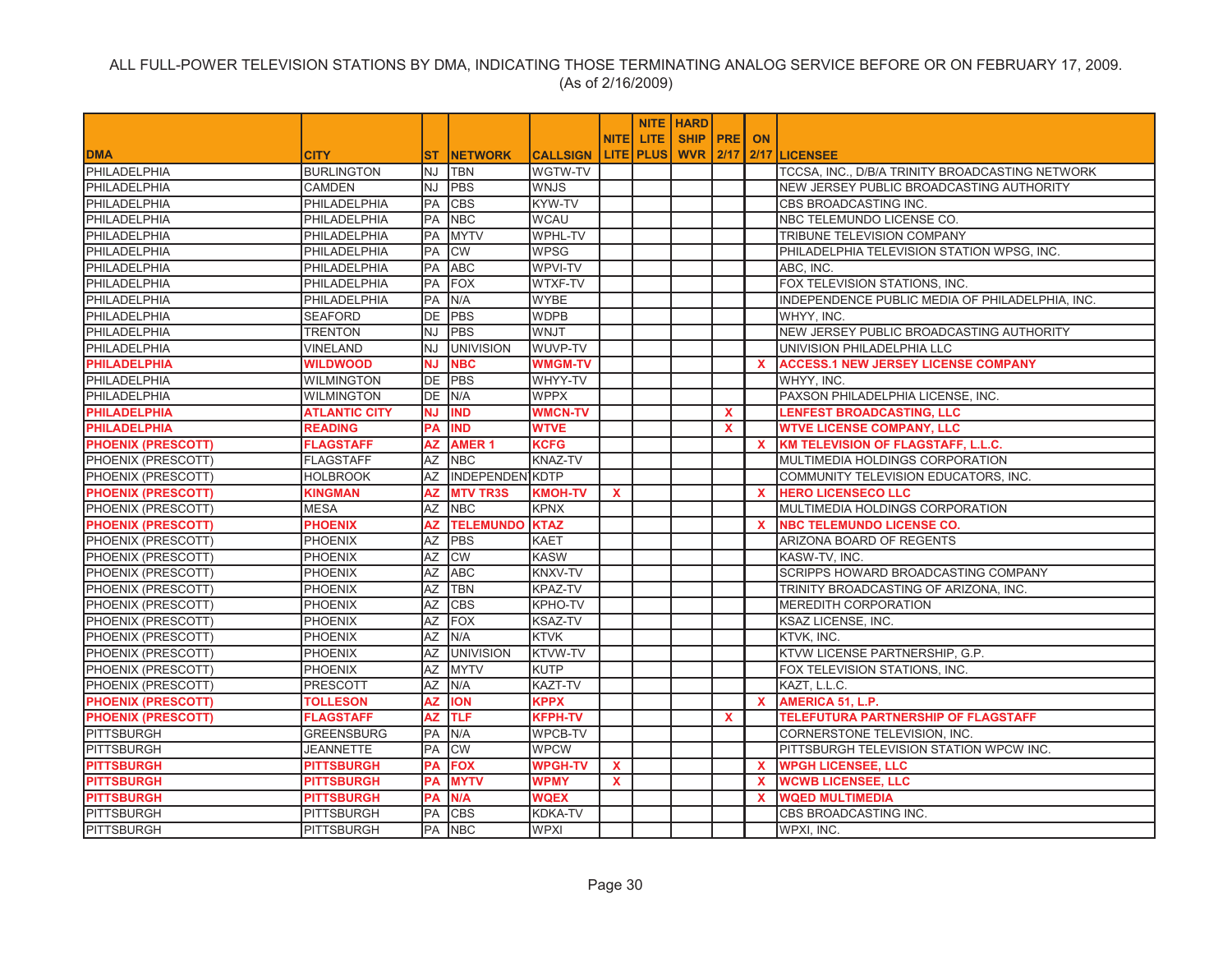|                               |                     |                 |                   |                 |              |                  | <b>NITE   HARD</b> |              |              |                                                              |
|-------------------------------|---------------------|-----------------|-------------------|-----------------|--------------|------------------|--------------------|--------------|--------------|--------------------------------------------------------------|
|                               |                     |                 |                   |                 | <b>NITEI</b> | LITE.            | SHIP   PRE         |              | <b>ON</b>    |                                                              |
| <b>DMA</b>                    | <b>CITY</b>         | <b>ST</b>       | <b>NETWORK</b>    | <b>CALLSIGN</b> |              | <b>LITE PLUS</b> | <b>WVR 2/17</b>    |              |              | 2/17 LICENSEE                                                |
| <b>PITTSBURGH</b>             | <b>PITTSBURGH</b>   | PA              | <b>PBS</b>        | WQED            |              |                  |                    |              |              | <b>WQED MULTIMEDIA</b>                                       |
| <b>PITTSBURGH</b>             | <b>PITTSBURGH</b>   | PA              | <b>ABC</b>        | <b>WTAE-TV</b>  |              |                  |                    |              |              | WTAE HEARST-ARGYLE TV, INC. (CA CORP.)                       |
| <b>PITTSBURGH</b>             | <b>OAKLAND</b>      | MD              | <b>PBS</b>        | <b>WGPT</b>     |              |                  |                    | $\mathbf{x}$ |              | <b>MARYLAND PUBLIC BROADCASTING COMMISSION</b>               |
| PORTLAND OR                   | LA GRANDE           |                 | OR PBS            | <b>KTVR</b>     |              |                  |                    |              |              | OREGON PUBLIC BROADCASTING                                   |
| PORTLAND OR                   | <b>LA GRANDE</b>    |                 | OR UNIVISION      | <b>KUNP</b>     |              |                  |                    |              |              | FISHER RADIO REGIONAL GROUP                                  |
| PORTLAND OR                   | <b>PORTLAND</b>     | 0R              | <b>ABC</b>        | KATU            |              |                  |                    |              |              | FISHER BROADCASTING - PORTLAND TV, L.L.C.                    |
| PORTLAND OR                   | <b>PORTLAND</b>     | 0R              | <b>NBC</b>        | <b>KGW</b>      |              |                  |                    |              |              | KING BROADCASTING COMPANY                                    |
| PORTLAND OR                   | <b>PORTLAND</b>     | 0R              | <b>TBN</b>        | <b>KNMT</b>     |              |                  |                    |              |              | TRINITY CHRISTIAN CENTER OF SANTA ANA, INC.                  |
| PORTLAND OR                   | <b>PORTLAND</b>     | OR.             | <b>CBS</b>        | <b>KOIN</b>     |              |                  |                    |              |              | NVT PORTLAND LICENSEE, LLC                                   |
| PORTLAND OR                   | <b>PORTLAND</b>     | 0R              | <b>PBS</b>        | KOPB-TV         |              |                  |                    |              |              | OREGON PUBLIC BROADCASTING                                   |
| PORTLAND OR                   | <b>PORTLAND</b>     | OR.             | FOX               | <b>KPTV</b>     |              |                  |                    |              |              | <b>MEREDITH CORPORATION</b>                                  |
| PORTLAND OR                   | <b>SALEM</b>        | OR.             | <b>CW</b>         | <b>KRCW-TV</b>  |              |                  |                    |              |              | TRIBUNE BROADCAST HOLDINGS, INC.                             |
| PORTLAND OR                   | VANCOUVER           |                 | WA MYTV           | <b>KPDX</b>     |              |                  |                    |              |              | MEREDITH CORPORATION                                         |
| <b>PORTLAND OR</b>            | <b>Salem</b>        | OR I            | <b>iON</b>        | <b>KPXG</b>     |              |                  |                    | $\mathbf{x}$ |              | <b>PAXSON SALEM LICENSE, INC.</b>                            |
| <b>PORTLAND-AUBURN</b>        | <b>AUGUSTA</b>      | МE              | <b>PBS</b>        | <b>WCBB</b>     |              |                  |                    | $\mathbf{x}$ |              | <b>MAINE PUBLIC BROADCASTING CORPORATION</b>                 |
| <b>PORTLAND-AUBURN</b>        | <b>BIDDEFORD</b>    | MЕ              | <b>PBS</b>        | <b>WMEA-TV</b>  |              |                  |                    | $\mathbf x$  |              | <b>MAINE PUBLIC BROADCASTING CORPORATION</b>                 |
| PORTLAND-AUBURN               | POLAND SPRING       | <b>ME</b>       | ABC               | <b>WMTW</b>     |              |                  |                    |              |              | HEARST-ARGYLE PROPERTIES, INC.                               |
| <b>PORTLAND-AUBURN</b>        | PORTLAND            | MЕ              | <b>CBS</b>        | <b>WGME-TV</b>  | <b>X</b>     |                  |                    |              | X.           | <b>WGME LICENSEE, LLC</b>                                    |
| PORTLAND-AUBURN               | <b>PORTLAND</b>     |                 | ME NBC            | <b>WCSH</b>     |              |                  |                    |              |              | PACIFIC AND SOUTHERN COMPANY, INC.                           |
| <b>PORTLAND-AUBURN</b>        | <b>WATERVILLE</b>   | MЕ              | <b>FOX</b>        | <b>WPFO</b>     |              |                  |                    |              | $\mathbf{x}$ | <b>CMCG PORTLAND LICENSE LLC</b>                             |
| <b>PORTLAND-AUBURN</b>        | <b>LEWISTON</b>     | MЕ              | <b>MYTV</b>       | <b>WPME</b>     |              |                  |                    | X.           |              | <b>MPS MEDIA OF PORTLAND LICENSE , LLC</b>                   |
| <b>PORTLAND-AUBURN</b>        | <b>PORTLAND</b>     | MЕ              | <b>CW</b>         | <b>WPXT</b>     |              |                  |                    | $\mathbf{x}$ |              | <b>NEW AGE MEDIA OF MAINE LICENSE, LLC</b>                   |
| <b>PRESQUE ISLE</b>           | PRESQUE ISLE        | ME              | CBS/FOX           | WAGM-TV         |              |                  |                    |              |              | NEPSK, INC.                                                  |
| <b>PRESQUE ISLE</b>           | <b>Presque Isle</b> | MЕ              | <b>PBS</b>        | <b>WMEM-TV</b>  |              |                  |                    | $\mathbf{x}$ |              | <b>MAINE PUBLIC BROADCASTING CORPORATION</b>                 |
| <b>PROVIDENCE-NEW BEDFORD</b> | <b>PROVIDENCE</b>   | RI              | <b>PBS</b>        | <b>WSBE-TV</b>  |              |                  |                    | $\mathbf{x}$ |              | RHODE ISLAND PUBLIC TELECOM. AUTHORITY                       |
| <b>PROVIDENCE-NEW BEDFORD</b> | <b>BLOCK ISLAND</b> | RI              | N/A               | <b>WPXQ</b>     |              |                  |                    | $\mathbf{x}$ |              | <b>OCEAN STATE TELEVISION, L.L.C.</b>                        |
| <b>PROVIDENCE-NEW BEDFORD</b> | <b>NEW BEDFORD</b>  | MА              | <b>ABC</b>        | <b>WLNE-TV</b>  |              | X                |                    |              | $\mathbf{x}$ | <b>GLOBAL BROADCASTING OF SOUTHERN NEW ENGLAND LLC</b>       |
| <b>PROVIDENCE-NEW BEDFORD</b> | <b>NEW BEDFORD</b>  | MА              | <b>CW</b>         | <b>WLWC</b>     |              |                  |                    | $\mathbf{x}$ |              | <b>PROVIDENCE TV LICENSEE CORP.</b>                          |
| <b>PROVIDENCE-NEW BEDFORD</b> | <b>PROVIDENCE</b>   | RI              | <b>NBC</b>        | <b>WJAR</b>     |              | $\mathbf x$      |                    |              | $\mathbf{x}$ | <b>MEDIA GENERAL COMMUNICATIONS HOLDINGS, LLC</b>            |
| <b>PROVIDENCE-NEW BEDFORD</b> | <b>PROVIDENCE</b>   | RI              | <b>FOX</b>        | <b>WNAC-TV</b>  | $\mathbf x$  | X                |                    |              | $\mathbf{x}$ | <b>WNAC, LLC</b>                                             |
| <b>PROVIDENCE-NEW BEDFORD</b> | <b>PROVIDENCE</b>   | RI              | <b>CBS</b>        | <b>WPRI-TV</b>  |              | $\mathbf{x}$     |                    |              | $\mathbf{x}$ | TVL BROADCASTING OF RHODE ISLAND, LLC                        |
| <b>PUERTO RICO</b>            | <b>AGUADA</b>       | <b>PR</b>       | N/A               | <b>WQHA</b>     |              |                  |                    |              |              | CONCILIO MISION CRISTIANA FUENTE DE AGUA VIVA, INC.          |
| PUERTO RICO                   | <b>AGUADILLA</b>    | <b>PR</b>       | N/A               | WELU            |              |                  |                    |              |              | PABELLON EDUCATIONAL BROADCASTING, INC.                      |
| PUERTO RICO                   | <b>AGUADILLA</b>    | PR              | <b>TELEMUNDO</b>  | <b>WOLE-TV</b>  |              |                  |                    |              |              | WESTERN BROADCASTING CORP. OF PUERTO RICO                    |
| <b>PUERTO RICO</b>            | <b>AGUADILLA</b>    | $\overline{PR}$ | N/A               | <b>WVEO</b>     |              |                  |                    |              |              | INTERNATIONAL BROADCASTING CORPORATION                       |
| <b>PUERTO RICO</b>            | <b>ARECIBO</b>      | <b>PR</b>       | N/A               | WCCV-TV         |              |                  |                    |              |              | ASOCIACION EVANGELISTICA CRISTO VIENE, INC.                  |
| <b>PUERTO RICO</b>            | <b>BAYAMON</b>      | <b>PR</b>       | <b>TBN ENLACE</b> | <b>WDWL</b>     |              |                  |                    |              |              | TELEADORACION CHRISTIAN NETWORK INC.                         |
| <b>PUERTO RICO</b>            | <b>CAGUAS</b>       | $\overline{PR}$ | N/A               | WLII            |              |                  |                    |              |              | WLII/WSUR LICENSE PARTNERSHIP, G.P.                          |
| <b>PUERTO RICO</b>            | <b>CAGUAS</b>       | <b>PR</b>       | N/A               | WUJA            |              |                  |                    |              |              | CAGUAS EDUCATIONAL TV, INC.                                  |
| PUERTO RICO                   | <b>CAROLINA</b>     | <b>PR</b>       | N/A               | <b>WRFB</b>     |              |                  |                    |              |              | R & F BROADCASTING, INC.                                     |
| <b>PUERTO RICO</b>            | <b>FAJARDO</b>      | PR              | <b>NONE</b>       | <b>WORO-TV</b>  |              |                  |                    |              | <b>X</b>     | <b>CATHOLIC, APOSTOLIC &amp; ROMAN CHURCH IN PUERTO RICO</b> |
| <b>PUERTO RICO</b>            | <b>FAJARDO</b>      | PR              | N/A               | <b>WRUA</b>     |              |                  |                    |              | $\mathbf{x}$ | <b>EASTERN TELEVISION CORPORATION</b>                        |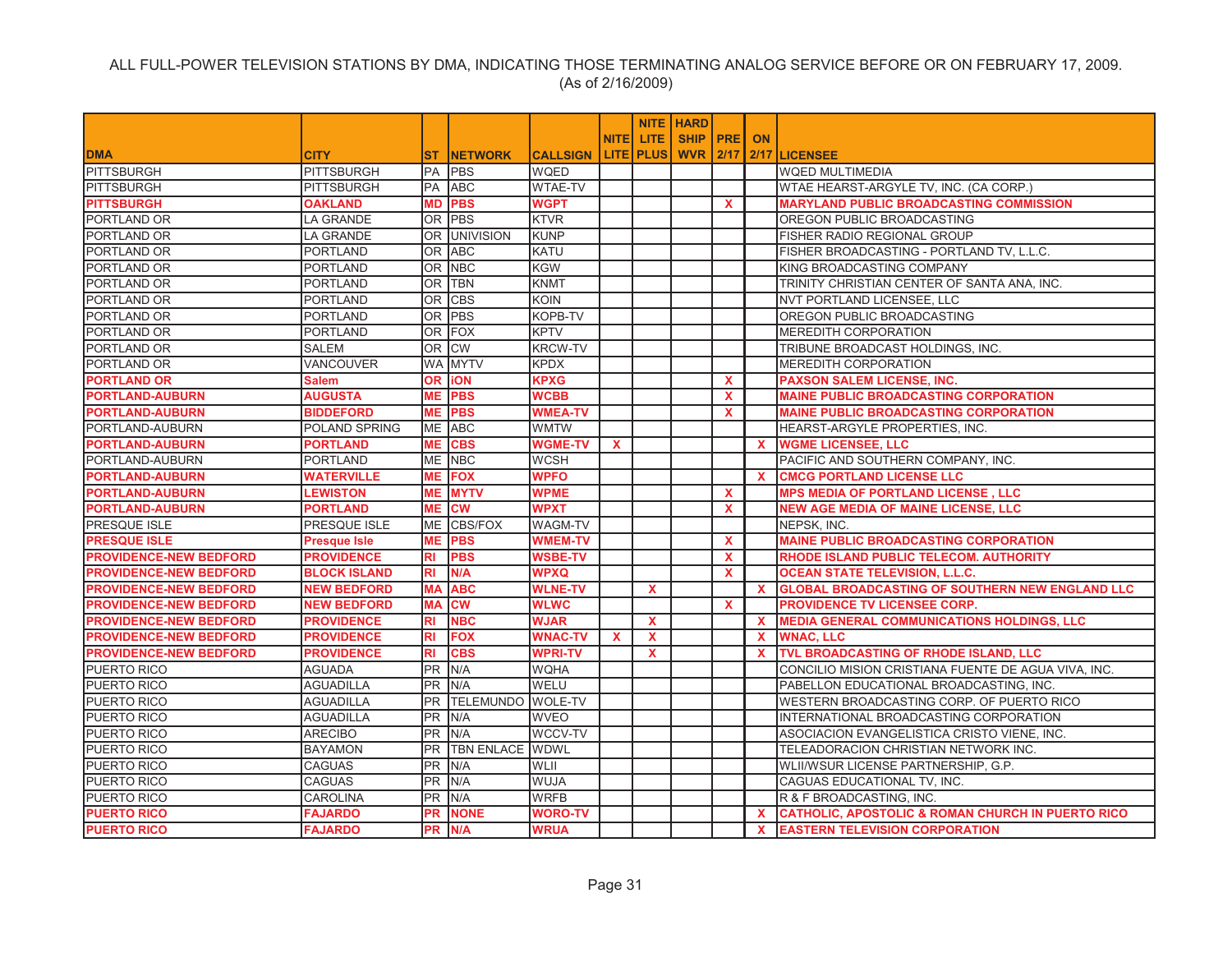|                                   |                       |           |                  |                 |              |                  | <b>NITE HARD</b> |              |              |                                                           |
|-----------------------------------|-----------------------|-----------|------------------|-----------------|--------------|------------------|------------------|--------------|--------------|-----------------------------------------------------------|
|                                   |                       |           |                  |                 | <b>NITEI</b> | <b>LITE</b>      | <b>SHIP PRE</b>  |              | <b>ON</b>    |                                                           |
| <b>DMA</b>                        | <b>CITY</b>           | ST        | <b>INETWORK</b>  | <b>CALLSIGN</b> |              | <b>LITE PLUS</b> |                  |              |              | <b>WVR   2/17   2/17   LICENSEE</b>                       |
| PUERTO RICO                       | <b>FAJARDO</b>        | PR        | <b>PBS</b>       | WMTJ            |              |                  |                  |              |              | SISTEMA UNIVERSITARIO ANA G. MENDEZ, INC.                 |
| <b>PUERTO RICO</b>                | <b>GUAYAMA</b>        | <b>PR</b> | <b>TBN</b>       | <b>WIDP</b>     |              |                  |                  |              |              | EBENEZER BROADCASTING GROUP, INC.                         |
| <b>PUERTO RICO</b>                | <b>HUMACAO</b>        | PR.       | N/A              | <b>WVSN</b>     |              |                  |                  |              |              | LA CADENA DEL MILAGRO, INC.                               |
| PUERTO RICO                       | MAYAGUEZ              | <b>PR</b> | N/A              | WIPM-TV         |              |                  |                  |              |              | PUERTO RICO PUBLIC BROADCASTING CORPORATION               |
| PUERTO RICO                       | MAYAGUEZ              |           | PR N/A           | WNJX-TV         |              |                  |                  |              |              | TELEVICENTRO OF PUERTO RICO, LLC                          |
| <b>PUERTO RICO</b>                | MAYAGUEZ              | <b>PR</b> | <b>UNIVISION</b> | <b>WORA-TV</b>  |              |                  |                  |              |              | TELECINCO, INC.                                           |
| <b>PUERTO RICO</b>                | <b>NARANJITO</b>      | PR        | N/A              | <b>WECN</b>     |              |                  |                  |              | $\mathbf{x}$ | <b>ENCUENTRO CHRISTIAN NETWORK</b>                        |
| PUERTO RICO                       | <b>PONCE</b>          | PR.       | N/A              | <b>WKPV</b>     |              |                  |                  |              |              | S&E NETWORK, INC.                                         |
| <b>PUERTO RICO</b>                | <b>PONCE</b>          | PR.       | <b>PBS</b>       | <b>WQTO</b>     |              |                  |                  |              |              | SISTEMA UNIVERSITARIO ANA G. MENDEZ, INC.                 |
| <b>PUERTO RICO</b>                | PONCE                 | <b>PR</b> | N/A              | <b>WSTE</b>     |              |                  |                  |              |              | UNIVISION TELEVISION GROUP, INC.                          |
| PUERTO RICO                       | <b>PONCE</b>          | PR.       | N/A              | <b>WTIN</b>     |              |                  |                  |              |              | TELEVICENTRO OF PUERTO RICO, LLC                          |
| <b>PUERTO RICO</b>                | <b>PONCE</b>          | PR.       | N/A              | WVOZ-TV         |              |                  |                  |              |              | INTERNATIONAL BROADCASTING CORPORATION                    |
| <b>PUERTO RICO</b>                | SAN JUAN              | PR        | N/A              | <b>WTCV</b>     |              |                  |                  |              | x            | <b>INTERNATIONAL BROADCASTING CORPORATION</b>             |
| PUERTO RICO                       | <b>SAN JUAN</b>       | <b>PR</b> | N/A              | <b>WAPA-TV</b>  |              |                  |                  |              |              | TELEVICENTRO OF PUERTO RICO, LLC                          |
| <b>PUERTO RICO</b>                | <b>SAN JUAN</b>       | PR.       | N/A              | WIPR-TV         |              |                  |                  |              |              | PUERTO RICO PUBLIC BROADCASTING CORPORATION               |
| <b>PUERTO RICO</b>                | <b>SAN JUAN</b>       | PR        | N/A              | <b>WJPX</b>     |              |                  |                  |              |              | S&E NETWORK, INC.                                         |
| PUERTO RICO                       | <b>SAN JUAN</b>       | <b>PR</b> | N/A              | <b>WKAQ-TV</b>  |              |                  |                  |              |              | TELEMUNDO OF PUERTO RICO                                  |
| <b>PUERTO RICO</b>                | <b>SAN JUAN</b>       | <b>PR</b> | SBS/MEGA         | WSJU-TV         |              |                  |                  |              |              | AERCO BROADCASTING CORPORATION                            |
| PUERTO RICO                       | SAN SEBASTIAN         | <b>PR</b> | N/A              | WJWN-TV         |              |                  |                  |              |              | S&E NETWORK, INC.                                         |
| PUERTO RICO                       | YAUCO                 | <b>PR</b> | N/A              | <b>WIRS</b>     |              |                  |                  |              |              | CARIBEVISION STATION GROUP, LLC                           |
| <b>QUINCY-HANNIBAL-KEOKUK</b>     | <b>QUINCY</b>         | IL.       | <b>IND</b>       | <b>WTJR</b>     |              |                  |                  | $\mathbf{x}$ |              | <b>CHRISTIAN TELEVISION NETWORK, INC.</b>                 |
| QUINCY-HANNIBAL-KEOKUK            | <b>HANNIBAL</b>       |           | MO CBS           | KHQA-TV         |              |                  |                  |              |              | <b>BARRINGTON QUINCY LICENSE LLC</b>                      |
| <b>QUINCY-HANNIBAL-KEOKUK</b>     | <b>MACOMB</b>         | IL.       | N/A              | <b>WMEC</b>     |              |                  |                  |              | <b>X</b>     | <b>WEST CENTRAL ILLINOIS EDUCATIONAL TELECOM CORP.</b>    |
| <b>QUINCY-HANNIBAL-KEOKUK</b>     | <b>QUINCY</b>         | IL.       | <b>NBC</b>       | <b>WGEM-TV</b>  |              | <b>X</b>         |                  |              | X.           | <b>QUINCY BROADCASTING COMPANY</b>                        |
| <b>QUINCY-HANNIBAL-KEOKUK</b>     | <b>QUINCY</b>         | IL.       | N/A              | <b>WQEC</b>     |              |                  |                  |              | $\mathbf{x}$ | <b>WEST CENTRAL ILLINOIS EDUCATIONAL TELECOM CORP.</b>    |
| RALEIGH-DURHAM (FAYETVLLE)        | <b>CHAPEL HILL</b>    | NC.       | <b>PBS</b>       | WUNC-TV         |              |                  |                  |              |              | UNIVERSITY OF NORTH CAROLINA                              |
| <b>RALEIGH-DURHAM (FAYETVLLE)</b> | <b>DURHAM</b>         | <b>NC</b> | <b>MYTV</b>      | <b>WRDC</b>     | X            |                  |                  |              | $\mathbf{x}$ | RALEIGH (WRDC-TV) LICENSEE, INC.                          |
| RALEIGH-DURHAM (FAYETVLLE)        | <b>DURHAM</b>         | NC        | <b>ABC</b>       | <b>WTVD</b>     |              |                  |                  |              |              | WTVD TELEVISION, LLC                                      |
| RALEIGH-DURHAM (FAYETVLLE)        | <b>FAYETTEVILLE</b>   | <b>NC</b> | N/A              | <b>WFPX</b>     |              |                  |                  |              |              | PAXSON COMMUNICATIONS LICENSE COMPANY, LLC                |
| RALEIGH-DURHAM (FAYETVLLE)        | <b>FAYETTEVILLE</b>   | <b>NC</b> | <b>UNIVISION</b> | WUVC-TV         |              |                  |                  |              |              | WUVC LICENSE PARTNERSHIP, G.P.                            |
| RALEIGH-DURHAM (FAYETVLLE)        | <b>GOLDSBORO</b>      |           | NC NBC           | <b>WNCN</b>     |              |                  |                  |              |              | MEDIA GENERAL COMMUNICATIONS HOLDINGS, LLC                |
| <b>RALEIGH-DURHAM (FAYETVLLE)</b> | <b>RALEIGH</b>        | <b>NC</b> | <b>CW</b>        | <b>WLFL</b>     | $\mathbf{x}$ |                  |                  |              | $\mathbf{x}$ | <b>WLFL LICENSEE, LLC</b>                                 |
| RALEIGH-DURHAM (FAYETVLLE)        | <b>RALEIGH</b>        | NС        | <b>CBS</b>       | <b>WRAL-TV</b>  |              |                  |                  |              |              | CAPITOL BROADCASTING COMPANY, INC.                        |
| RALEIGH-DURHAM (FAYETVLLE)        | <b>RALEIGH</b>        | NC.       | FOX              | <b>WRAZ</b>     |              |                  |                  |              |              | WRAZ-TV, INC.                                             |
| RALEIGH-DURHAM (FAYETVLLE)        | <b>ROANOKE RAPIDS</b> | <b>NC</b> | <b>PBS</b>       | WUNP-TV         |              |                  |                  |              |              | UNIVERSITY OF NORTH CAROLINA                              |
| RALEIGH-DURHAM (FAYETVLLE)        | <b>ROCKY MOUNT</b>    | NC        | N/A              | <b>WRPX</b>     |              |                  |                  |              |              | PAXSON RALEIGH LICENSE, INC.                              |
| <b>RALEIGH-DURHAM (FAYETVLLE)</b> | <b>WILSON</b>         | <b>NC</b> | N/A              | <b>WRAY-TV</b>  |              |                  |                  |              | $\mathbf{x}$ | <b>MTB RALEIGH LICENSEE LLC</b>                           |
| <b>RAPID CITY</b>                 | <b>EAGLE BUTTE</b>    | SD        | <b>PBS</b>       | <b>KPSD-TV</b>  |              |                  |                  | $\mathbf{x}$ |              | SOUTH DAKOTA BD OF DIRECTORS FOR EDUC. TELECOM.           |
| <b>RAPID CITY</b>                 | LEAD                  | SD        | <b>FOX</b>       | <b>KIVV-TV</b>  |              |                  |                  |              | X.           | <b>KEVN, INC.</b>                                         |
| <b>RAPID CITY</b>                 | LEAD                  | SD        | <b>ABC</b>       | KHSD-TV         |              |                  |                  |              |              | DUHAMEL BROADCASTING ENTERPRISES                          |
| <b>RAPID CITY</b>                 | <b>MARTIN</b>         | <b>SD</b> | <b>PBS</b>       | <b>KZSD-TV</b>  |              |                  |                  |              | $\mathbf{x}$ | <b>SOUTH DAKOTA BOARD OF DIR FOR EDUCATIONAL TELECOM.</b> |
| <b>RAPID CITY</b>                 | <b>RAPID CITY</b>     |           | SD PBS           | <b>KBHE-TV</b>  |              |                  |                  |              |              | X ISOUTH DAKOTA BOARD OF DIR FOR EDUCATIONAL TELECOM.     |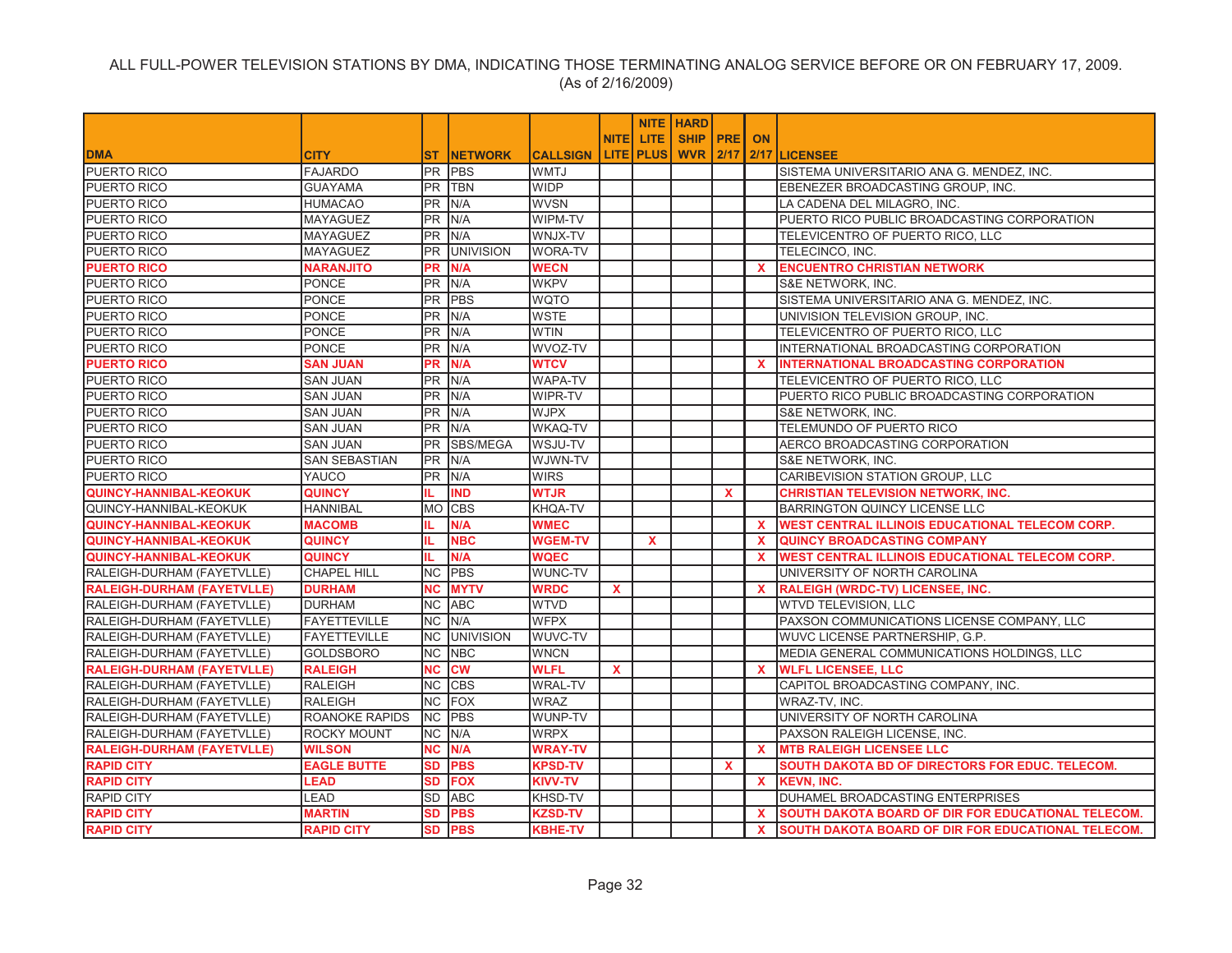|                                   |                    |           |                |                 |              |                  | <b>NITE HARD</b> |              |              |                                              |
|-----------------------------------|--------------------|-----------|----------------|-----------------|--------------|------------------|------------------|--------------|--------------|----------------------------------------------|
|                                   |                    |           |                |                 | <b>NITE</b>  | <b>LITE</b>      | <b>SHIP PRE</b>  |              | <b>ON</b>    |                                              |
| <b>DMA</b>                        | <b>CITY</b>        | ST.       | <b>NETWORK</b> | <b>CALLSIGN</b> |              | <b>LITE PLUS</b> | <b>WVR 2/17</b>  |              |              | 2/17 LICENSEE                                |
| <b>RAPID CITY</b>                 | <b>RAPID CITY</b>  | <b>SD</b> | <b>FOX</b>     | <b>KEVN-TV</b>  |              |                  |                  |              | $\mathbf{x}$ | <b>KEVN, INC.</b>                            |
| RAPID CITY                        | <b>RAPID CITY</b>  | <b>SD</b> | <b>CBS</b>     | KCLO-TV         |              |                  |                  |              |              | YOUNG BROADCASTING OF RAPID CITY, INC.       |
| <b>RAPID CITY</b>                 | <b>RAPID CITY</b>  | <b>SD</b> | <b>ABC</b>     | KOTA-TV         |              |                  |                  |              |              | DUHAMEL BROADCASTING ENTERPRISES             |
| <b>RAPID CITY</b>                 | <b>SCOTTSBLUFF</b> | <b>NE</b> | <b>ABC</b>     | <b>KDUH-TV</b>  |              |                  |                  |              | <b>X</b>     | <b>DUHAMEL BROADCASTING ENTERPRISES</b>      |
| <b>RAPID CITY</b>                 | <b>SHERIDAN</b>    | <b>WY</b> | <b>ABC</b>     | <b>KSGW-TV</b>  |              |                  |                  |              | <b>X</b>     | <b>DUHAMEL BROADCASTING ENTERPRISES</b>      |
| <b>RAPID CITY</b>                 | <b>SHERIDAN</b>    |           | WY NBC         | <b>KSWY</b>     |              |                  |                  |              |              | BOZEMAN TRAIL COMMUNICATIONS COMPANY         |
| <b>RAPID CITY</b>                 | <b>RAPID CITY</b>  | <b>SD</b> | <b>NBC</b>     | <b>KNBN</b>     |              |                  |                  | $\mathbf{x}$ |              | <b>RAPID BROADCASTING COMPANY</b>            |
| <b>RENO</b>                       | <b>RENO</b>        | <b>NV</b> | <b>MYTV</b>    | <b>KAME-TV</b>  |              |                  |                  |              | $\mathbf{x}$ | <b>ELLIS COMMUNICATIONS, INC.</b>            |
| <b>RENO</b>                       | <b>RENO</b>        | <b>NV</b> | <b>PBS</b>     | <b>KNPB</b>     |              |                  |                  |              | $\mathbf{x}$ | <b>CHANNEL 5 PUBLIC BROADCASTING, INC.</b>   |
| <b>RENO</b>                       | <b>RENO</b>        | <b>NV</b> | <b>CW</b>      | <b>KREN-TV</b>  |              |                  |                  |              | X            | <b>RENO LICENSE, LLC</b>                     |
| <b>RENO</b>                       | <b>RENO</b>        | <b>NV</b> | <b>FOX</b>     | <b>KRXI-TV</b>  |              |                  |                  |              | $\mathbf{x}$ | <b>KTVU PARTNERSHIP</b>                      |
| <b>RENO</b>                       | <b>RENO</b>        | <b>NV</b> | <b>NBC</b>     | <b>KRNV</b>     |              |                  |                  |              |              | SIERRA BROADCASTING COMPANY                  |
| <b>RENO</b>                       | <b>RENO</b>        | <b>NV</b> | <b>CBS</b>     | <b>KTVN</b>     |              |                  |                  |              |              | SARKES TARZIAN, INC.                         |
| <b>RENO</b>                       | <b>WINNEMUCCA</b>  | <b>NV</b> | <b>NBC</b>     | <b>KWNV</b>     |              |                  |                  |              |              | SIERRA BROADCASTING COMPANY                  |
| <b>RENO</b>                       | <b>BISHOP</b>      | CA        | <b>INS</b>     | <b>KBBC-TV</b>  |              |                  |                  | $\mathbf{x}$ |              | <b>BELLAGIO BROADCASTING, LLC</b>            |
| <b>RENO</b>                       | <b>RENO</b>        | <b>NV</b> | <b>ABC</b>     | <b>KOLO-TV</b>  |              |                  |                  | $\mathbf{x}$ |              | <b>GRAY TELEVISION LICENSEE, LLC</b>         |
| RICHMOND-PETERSBURG               | <b>ASHLAND</b>     | <b>VA</b> | <b>CW</b>      | <b>WUPV</b>     |              |                  |                  |              |              | SOUTHEASTERN MEDIA HOLDINGS, INC.            |
| RICHMOND-PETERSBURG               | <b>PETERSBURG</b>  | VA        | <b>ABC</b>     | <b>WRIC-TV</b>  |              |                  |                  |              |              | YOUNG BROADCASTING OF RICHMOND, INC.         |
| <b>RICHMOND-PETERSBURG</b>        | <b>RICHMOND</b>    | VA        | <b>FOX</b>     | <b>WRLH-TV</b>  | $\mathbf{x}$ |                  |                  |              | $\mathbf x$  | <b>WRLH LICENSEE, LLC</b>                    |
| RICHMOND-PETERSBURG               | <b>RICHMOND</b>    | VA        | <b>PBS</b>     | WCVE-TV         |              |                  |                  |              |              | COMMONWEALTH PUBLIC BROADCASTING             |
| RICHMOND-PETERSBURG               | <b>RICHMOND</b>    | VA        | N/A            | <b>WCVW</b>     |              |                  |                  |              |              | COMMONWEALTH PUBLIC BROADCASTING CORPORATION |
| RICHMOND-PETERSBURG               | <b>RICHMOND</b>    | VA        | <b>CBS</b>     | WTVR-TV         |              |                  |                  |              |              | ELCOM OF VIRGINIA LICENSE SUBSIDIARY, LLC    |
| RICHMOND-PETERSBURG               | <b>RICHMOND</b>    | VA        | <b>NBC</b>     | <b>WWBT</b>     |              |                  |                  |              |              | WWBT LICENSE SUBSIDIARY, LLC                 |
| <b>ROANOKE-LYNCHBURG</b>          | <b>DANVILLE</b>    | VA        | <b>DNA</b>     | <b>WDRL-TV</b>  |              |                  |                  |              | $\mathbf{x}$ | <b>MNE BROADCASTING, L.L.C.</b>              |
| ROANOKE-LYNCHBURG                 | <b>LYNCHBURG</b>   | VA        | <b>ABC</b>     | <b>WSET-TV</b>  |              |                  |                  |              |              | <b>WSET INCORPORATED</b>                     |
| ROANOKE-LYNCHBURG                 | <b>LYNCHBURG</b>   | VA        | <b>FOX</b>     | <b>WWCW</b>     |              |                  |                  |              |              | GB LYNCHBURG LICENSING LLC                   |
| ROANOKE-LYNCHBURG                 | <b>MARION</b>      | VA        | PBS            | WMSY-TV         |              |                  |                  |              |              | BLUE RIDGE PUBLIC TELEVISION, INC.           |
| ROANOKE-LYNCHBURG                 | <b>ROANOKE</b>     | VA        | <b>PBS</b>     | <b>WBRA-TV</b>  |              |                  |                  |              |              | BLUE RIDGE PUBLIC TELEVISION, INC.           |
| ROANOKE-LYNCHBURG                 | <b>ROANOKE</b>     | VA        | <b>CBS</b>     | <b>WDBJ</b>     |              |                  |                  |              |              | WDBJ TELEVISION, INC.                        |
| ROANOKE-LYNCHBURG                 | <b>ROANOKE</b>     | VA        | <b>FOX</b>     | <b>WFXR-TV</b>  |              |                  |                  |              |              | GB ROANOKE LICENSING LLC                     |
| ROANOKE-LYNCHBURG                 | <b>ROANOKE</b>     | VA        | N/A            | <b>WPXR</b>     |              |                  |                  |              |              | PAXSON COMMUNICATIONS LICENSE COMPANY, LLC   |
| ROANOKE-LYNCHBURG                 | <b>ROANOKE</b>     | VA        | <b>NBC</b>     | WSLS-TV         |              |                  |                  |              |              | MEDIA GENERAL COMMUNICATIONS HOLDINGS, LLC   |
| <b>ROCHESTER NY</b>               | <b>ROCHESTER</b>   | <b>NY</b> | <b>FOX</b>     | <b>WUHF</b>     | $\mathbf{x}$ |                  |                  |              | $\mathbf{x}$ | <b>WUHF LICENSEE, LLC</b>                    |
| ROCHESTER NY                      | <b>ROCHESTER</b>   | <b>NY</b> | <b>ABC</b>     | WHAM-TV         |              |                  |                  |              |              | NEWPORT TELEVISION LICENSE LLC               |
| <b>ROCHESTER NY</b>               | <b>ROCHESTER</b>   | <b>NY</b> | <b>NBC</b>     | WHEC-TV         |              |                  |                  |              |              | WHEC-TV, LLC                                 |
| <b>ROCHESTER NY</b>               | <b>ROCHESTER</b>   | <b>NY</b> | <b>CBS</b>     | WROC-TV         |              |                  |                  |              |              | NEXSTAR BROADCASTING, INC.                   |
| <b>ROCHESTER NY</b>               | <b>ROCHESTER</b>   | <b>NY</b> | <b>PBS</b>     | <b>WXXI-TV</b>  |              |                  |                  |              |              | WXXI PUBLIC BROADCASTING COUNCIL             |
| ROCHESTR-MASON CITY-AUSTIN        | <b>AUSTIN</b>      | <b>MN</b> | <b>ABC</b>     | <b>KAAL</b>     |              |                  |                  |              |              | KAAL-TV, LLC                                 |
| ROCHESTR-MASON CITY-AUSTIN        | <b>AUSTIN</b>      | <b>MN</b> | <b>PBS</b>     | KSMQ-TV         |              |                  |                  |              |              | KSMQ PUBLIC SERVICE MEDIA, INC.              |
| ROCHESTR-MASON CITY-AUSTIN        | <b>MASON CITY</b>  | IA        | <b>CBS</b>     | <b>KIMT</b>     |              |                  |                  |              |              | NVT MASON CITY LICENSEE, LLC                 |
| ROCHESTR-MASON CITY-AUSTIN        | <b>MASON CITY</b>  | IA        | <b>PBS</b>     | <b>KYIN</b>     |              |                  |                  |              |              | IOWA PUBLIC BROADCASTING BOARD               |
| <b>ROCHESTR-MASON CITY-AUSTIN</b> | <b>ROCHESTER</b>   | <b>MN</b> | <b>NBC</b>     | <b>KTTC</b>     |              |                  |                  |              | <b>X</b>     | <b>KTTC TELEVISION. INC.</b>                 |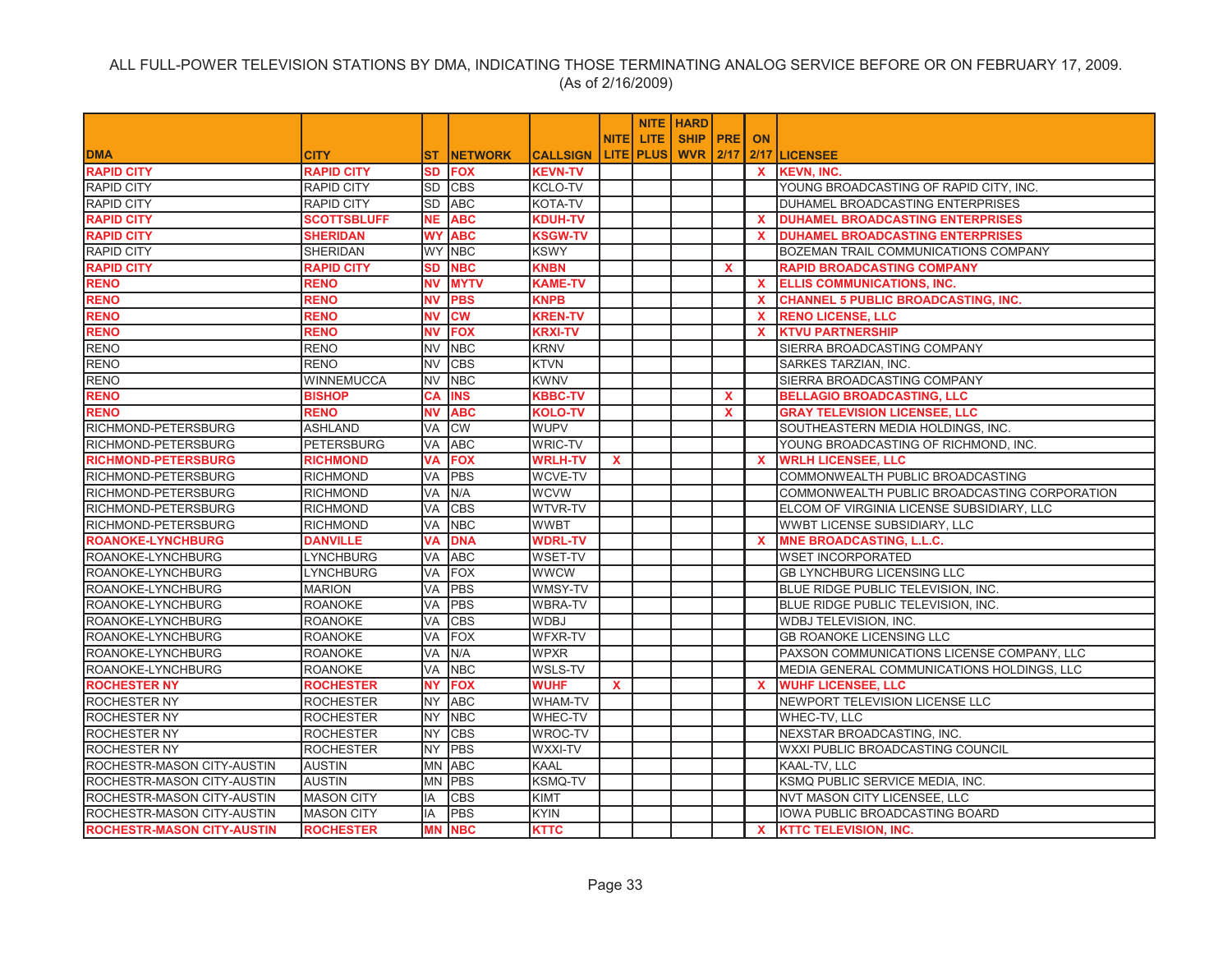|                                   |                       |            |                    |                 |              |              | <b>NITE   HARD</b> |              |              |                                                |
|-----------------------------------|-----------------------|------------|--------------------|-----------------|--------------|--------------|--------------------|--------------|--------------|------------------------------------------------|
|                                   |                       |            |                    |                 | <b>NITE</b>  | LITE.        | SHIP   PRE         |              | <b>ON</b>    |                                                |
| <b>DMA</b>                        | <b>CITY</b>           | <b>ST</b>  | <b>INETWORK</b>    | <b>CALLSIGN</b> | <b>LITE</b>  | <b>PLUS</b>  | <b>WVR 2/17</b>    |              |              | 2/17 LICENSEE                                  |
| <b>ROCHESTR-MASON CITY-AUSTIN</b> | <b>ROCHESTER</b>      | <b>MN</b>  | <b>FOX</b>         | <b>KXLT-TV</b>  | $\mathbf{x}$ |              |                    |              | $\mathbf{x}$ | <b>SAGAMOREHILL OF MINNESOTA LICENSES, LLC</b> |
| <b>ROCKFORD</b>                   | <b>FREEPORT</b>       |            | <b>CBS</b>         | <b>WIFR</b>     |              |              |                    | $\mathbf{x}$ |              | <b>GRAY TELEVISION LICENSEE, LLC</b>           |
| <b>ROCKFORD</b>                   | <b>ROCKFORD</b>       | IL.        | <b>FOX</b>         | <b>WQRF-TV</b>  |              | $\mathbf x$  |                    |              | $\mathbf{x}$ | <b>NEXSTAR BROADCASTING, INC.</b>              |
| <b>ROCKFORD</b>                   | <b>ROCKFORD</b>       | IL.        | <b>NBC</b>         | <b>WREX-TV</b>  |              | X            |                    |              | $\mathbf{x}$ | <b>WREX TELEVISION, LLC</b>                    |
| <b>ROCKFORD</b>                   | <b>ROCKFORD</b>       | IL.        | <b>ABC</b>         | <b>WTVO</b>     |              | $\mathbf{x}$ |                    |              | $\mathbf{x}$ | <b>MISSION BROADCASTING, INC.</b>              |
| SACRAMNTO-STKTON-MODESTO          | <b>CERES</b>          | CA         | N/A                | <b>KBSV</b>     |              |              |                    |              |              | BET-NAHRAIN, INC.                              |
| SACRAMNTO-STKTON-MODESTO          | <b>MODESTO</b>        | CA         | <b>UNIVISION</b>   | <b>KUVS-TV</b>  |              |              |                    |              |              | KUVS LICENSE PARTNERSHIP, G.P.                 |
| SACRAMNTO-STKTON-MODESTO          | SACRAMENTO            | CA         | <b>NBC</b>         | <b>KCRA-TV</b>  |              |              |                    |              |              | HEARST-ARGYLE STATIONS, INC.                   |
| SACRAMNTO-STKTON-MODESTO          | SACRAMENTO            | CA         | <b>CW</b>          | KMAX-TV         |              |              |                    |              |              | SACRAMENTO TELEVISION STATIONS INC.            |
| SACRAMNTO-STKTON-MODESTO          | SACRAMENTO            | CA         | N/A                | <b>KSPX</b>     |              |              |                    |              |              | PAXSON SACRAMENTO LICENSE, INC.                |
| SACRAMNTO-STKTON-MODESTO          | SACRAMENTO            | <b>CA</b>  | <b>FOX</b>         | <b>KTXL</b>     |              |              |                    |              |              | CHANNEL 40, INC.                               |
| SACRAMNTO-STKTON-MODESTO          | <b>SACRAMENTO</b>     | CA         | <b>PBS</b>         | <b>KVIE</b>     |              |              |                    |              |              | KVIE, INC.                                     |
| SACRAMNTO-STKTON-MODESTO          | <b>SACRAMENTO</b>     | CA         | <b>ABC</b>         | <b>KXTV</b>     |              |              |                    |              |              | KXTV, INC.                                     |
| SACRAMNTO-STKTON-MODESTO          | <b>STOCKTON</b>       | CA         | <b>CBS</b>         | <b>KOVR</b>     |              |              |                    |              |              | SACRAMENTO TELEVISION STATIONS, INC            |
| SACRAMNTO-STKTON-MODESTO          | <b>STOCKTON</b>       | CA         | <b>IMNT</b>        | <b>KQCA</b>     |              |              |                    |              |              | HEARST-ARGYLE STATIONS, INC.                   |
| SACRAMNTO-STKTON-MODESTO          | <b>STOCKTON</b>       | CA         | TELEFUTURA KTFK-TV |                 |              |              |                    |              |              | TELEFUTURA SACRAMENTO LLC                      |
| <b>SALISBURY</b>                  | <b>SALISBURY</b>      | <b>MD</b>  | <b>CBS/FOX</b>     | WBOC-TV         |              |              |                    |              |              | WBOC. INC.                                     |
| <b>SALISBURY</b>                  | <b>SALISBURY</b>      | <b>MD</b>  | <b>PBS</b>         | <b>WCPB</b>     |              |              |                    | <b>X</b>     |              | <b>MARYLAND PUBLIC BROADCASTING COMMISSION</b> |
| <b>SALISBURY</b>                  | <b>SALISBURY</b>      | <b>MD</b>  | <b>ABC</b>         | <b>WMDT</b>     |              |              |                    | $\mathbf{x}$ |              | <b>DELMARVA BROADCAST SERVICE, LLC</b>         |
| <b>SALT LAKE CITY</b>             | <b>CEDAR CITY</b>     | UT         | N/A                | <b>KCSG</b>     |              |              |                    |              | <b>X</b>     | <b>SOUTHWEST MEDIA, LLC</b>                    |
| <b>SALT LAKE CITY</b>             | <b>ELKO</b>           | <b>INV</b> | <b>NBC</b>         | KENV            |              |              |                    |              |              | RUBY MOUNTAIN BROADCASTING COMPANY             |
| <b>SALT LAKE CITY</b>             | <b>ELY</b>            | <b>NV</b>  | <b>NBC</b>         | <b>KVNV</b>     |              |              |                    |              |              | PMCM TV, LLC                                   |
| <b>SALT LAKE CITY</b>             | LOGAN                 | UT         | N/A                | <b>KUTF</b>     |              |              |                    |              |              | LOGAN 12, INC.                                 |
| <b>SALT LAKE CITY</b>             | <b>OGDEN</b>          | <b>UT</b>  | N/A                | <b>KPNZ</b>     |              |              |                    |              |              | KRCA LICENSE, LLC                              |
| <b>SALT LAKE CITY</b>             | <b>OGDEN</b>          | UT         | <b>CW</b>          | <b>KUCW</b>     |              |              |                    |              |              | HIGH PLAINS BROADCASTING LICENSE COMPANY LLC   |
| <b>SALT LAKE CITY</b>             | <b>OGDEN</b>          | UT         | N/A                | <b>KUEN</b>     |              |              |                    |              |              | UTAH STATE BOARD OF REGENTS                    |
| <b>SALT LAKE CITY</b>             | <b>PROVO</b>          | UT         | <b>PBS</b>         | KBYU-TV         |              |              |                    |              |              | <b>BRIGHAM YOUNG UNIVERSITY</b>                |
| <b>SALT LAKE CITY</b>             | <b>PROVO</b>          | UT         | IN/A               | <b>KUPX</b>     |              |              |                    |              |              | PAXSON SALT LAKE CITY LICENSE, INC.            |
| <b>SALT LAKE CITY</b>             | <b>PROVO</b>          | UT         | <b>UNIVISION</b>   | KUTH            |              |              |                    |              |              | UNIVISION SALT LAKE CITY LLC                   |
| <b>SALT LAKE CITY</b>             | <b>ROCK SPRINGS</b>   | <b>WY</b>  | <b>CBS</b>         | <b>KGWR-TV</b>  |              |              | X                  |              | $\mathbf{x}$ | <b>MARK III MEDIA, INC.</b>                    |
| <b>SALT LAKE CITY</b>             | <b>SALT LAKE CITY</b> | <b>UT</b>  | N/A                | KJZZ-TV         |              |              |                    |              |              | LARRY H. MILLER COMMUNICATIONS CORP.           |
| <b>SALT LAKE CITY</b>             | <b>SALT LAKE CITY</b> | UT         | <b>NBC</b>         | <b>KSL-TV</b>   |              |              |                    |              |              | BONNEVILLE HOLDING COMPANY                     |
| SALT LAKE CITY                    | <b>SALT LAKE CITY</b> | <b>IUT</b> | FOX                | KSTU            |              |              |                    |              |              | COMMUNITY TELEVISION OF UTAH LICENSE, LLC      |
| SALT LAKE CITY                    | <b>SALT LAKE CITY</b> | UT         | N/A                | <b>KTMW</b>     |              |              |                    |              |              | ALPHA & OMEGA COMMUNICATIONS, LLC              |
| <b>SALT LAKE CITY</b>             | <b>SALT LAKE CITY</b> | IUT.       | <b>ABC</b>         | <b>KTVX</b>     |              |              |                    |              |              | NEWPORT TELEVISION LICENSE LLC                 |
| SALT LAKE CITY                    | <b>SALT LAKE CITY</b> | IUT.       | <b>PBS</b>         | <b>KUED</b>     |              |              |                    |              |              | UNIVERSITY OF UTAH                             |
| <b>SALT LAKE CITY</b>             | <b>ELY</b>            | <b>NV</b>  |                    | <b>KBNY</b>     |              |              |                    | $\mathbf{x}$ |              | <b>NEVADA CHANNEL 6, INC.</b>                  |
| <b>SALT LAKE CITY</b>             | <b>PRICE</b>          | <b>UT</b>  | <b>RTN</b>         | <b>KCBU</b>     |              |              |                    | $\mathbf{x}$ |              | <b>PRICE BROADCASTING, INC.</b>                |
| <b>SALT LAKE CITY</b>             | <b>RICHFIELD</b>      | <b>UT</b>  | <b>PBS</b>         | <b>KUES</b>     |              |              |                    | $\mathbf{x}$ |              | <b>UNIVERSITY OF UTAH</b>                      |
| <b>SALT LAKE CITY</b>             | <b>SALT LAKE CITY</b> | <b>UT</b>  | <b>CBS</b>         | <b>KUTV</b>     |              |              |                    |              |              | SLC TV LICENSEE CORP.                          |
| <b>SALT LAKE CITY</b>             | <b>ST. GEORGE</b>     | UT         | <b>PBS</b>         | <b>KUEW</b>     |              |              |                    | $\mathbf{x}$ |              | <b>UNIVERSITY OF UTAH</b>                      |
| <b>SALT LAKE CITY</b>             | ST. GEORGE            | IUT.       | <b>CBS</b>         | <b>KUSG</b>     |              |              |                    |              |              | SLC TV LICENSEE CORP.                          |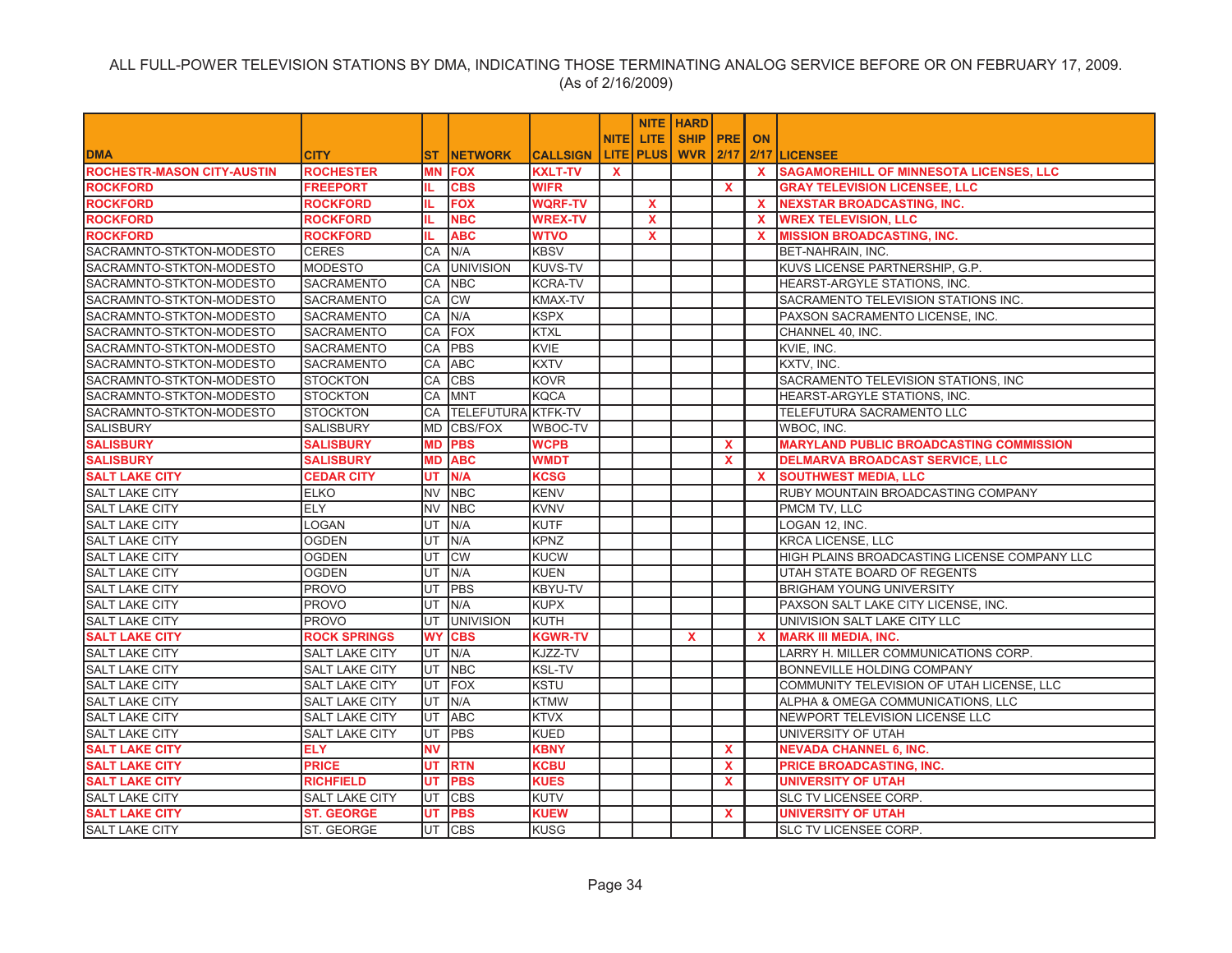|                                   |                       |            |                     |                 |              |                  | <b>NITE HARD</b>     |              |              |                                               |
|-----------------------------------|-----------------------|------------|---------------------|-----------------|--------------|------------------|----------------------|--------------|--------------|-----------------------------------------------|
|                                   |                       |            |                     |                 | <b>NITEI</b> | LITE.            | <b>SHIP IPREI ON</b> |              |              |                                               |
| <b>DMA</b>                        | <b>CITY</b>           | ST.        | <b>INETWORK</b>     | <b>CALLSIGN</b> |              | <b>LITE PLUS</b> |                      |              |              | <b>WVR 2/17 2/17 LICENSEE</b>                 |
| <b>SALT LAKE CITY</b>             | <b>VERNAL</b>         | <b>UT</b>  |                     | <b>KBCJ</b>     |              |                  |                      | $\mathbf{x}$ |              | <b>VERNAL BROADCASTING, INC.</b>              |
| <b>SAN ANGELO</b>                 | <b>SAN ANGELO</b>     |            | TX CBS              | <b>KLST</b>     |              | $\mathbf{x}$     |                      |              | X.           | NEXSTAR BROADCASTING, INC.                    |
| <b>SAN ANGELO</b>                 | <b>SAN ANGELO</b>     | <b>TX</b>  | <b>NBC</b>          | <b>KSAN-TV</b>  |              | X                |                      |              | <b>X</b>     | <b>MISSION BROADCASTING, INC.</b>             |
| <b>SAN ANGELO</b>                 | <b>SAN ANGELO</b>     |            | <b>TX FOX</b>       | <b>KIDY</b>     |              |                  |                      | <b>X</b>     |              | <b>SAGE BROADCASTING CORPORATION</b>          |
| <b>SAN ANTONIO</b>                | <b>BLANCO</b>         |            | <b>TX UNIVISION</b> | <b>KNIC-TV</b>  |              |                  |                      |              |              | TELEFUTURA PARTNERSHIP OF SAN ANTONIO         |
| <b>SAN ANTONIO</b>                | DEL RIO               |            | TX IN/A             | <b>KTRG</b>     |              |                  |                      |              |              | SATV 10, LLC                                  |
| <b>SAN ANTONIO</b>                | <b>EAGLE PASS</b>     |            | TX MTV TR3S         | <b>KVAW</b>     |              |                  |                      |              |              | DR. JOSEPH A. ZAVALETTA                       |
| <b>SAN ANTONIO</b>                | <b>FREDERICKSBURG</b> | TX CW      |                     | <b>KCWX</b>     |              |                  |                      |              |              | CORRIDOR TELEVISION, L.L.P.                   |
| <b>SAN ANTONIO</b>                | <b>KERRVILLE</b>      | <b>TX</b>  | <b>MYTV</b>         | <b>KMYS</b>     | <b>X</b>     |                  |                      |              | <b>X</b>     | <b>SAN ANTONIO (KRRT-TV) LICENSEE, INC.</b>   |
| <b>SAN ANTONIO</b>                | <b>SAN ANTONIO</b>    | TX         | <b>FOX</b>          | <b>KABB</b>     | <b>X</b>     |                  |                      |              | <b>X</b>     | <b>KABB LICENSEE, LLC</b>                     |
| <b>SAN ANTONIO</b>                | <b>SAN ANTONIO</b>    | <b>TX</b>  | <b>CBS</b>          | <b>KENS-TV</b>  |              |                  |                      |              |              | KENS-TV, INC.                                 |
| <b>SAN ANTONIO</b>                | <b>SAN ANTONIO</b>    | <b>TX</b>  | <b>TBN</b>          | KHCE-TV         |              |                  |                      |              |              | SAN ANTONIO COMMUNITY EDUCATIONAL TV, INC.    |
| <b>SAN ANTONIO</b>                | SAN ANTONIO           | <b>TX</b>  | <b>PBS</b>          | <b>KLRN</b>     |              |                  |                      |              |              | ALAMO PUBLIC TELECOMMUNICATIONS COUNCIL       |
| <b>SAN ANTONIO</b>                | <b>SAN ANTONIO</b>    | <b>ITX</b> | <b>ABC</b>          | <b>KSAT-TV</b>  |              |                  |                      |              |              | POST-NEWSWEEK STATIONS, SAN ANTONIO, INC.     |
| <b>SAN ANTONIO</b>                | <b>SAN ANTONIO</b>    | <b>TX</b>  | N/A                 | <b>KVDA</b>     |              |                  |                      |              |              | NBC TELEMUNDO LICENSE CO.                     |
| <b>SAN ANTONIO</b>                | <b>SAN ANTONIO</b>    | <b>TX</b>  | <b>UNIVISION</b>    | <b>KWEX-TV</b>  |              |                  |                      |              |              | KWEX LICENSE PARTNERSHIP, L.P.                |
| <b>SAN ANTONIO</b>                | <b>SAN ANTONIO</b>    | <b>TX</b>  | <b>NBC</b>          | <b>WOAI-TV</b>  |              |                  |                      |              |              | HIGH PLAINS BROADCASTING LICENSE COMPANY LLC  |
| <b>SAN ANTONIO</b>                | <b>UVALDE</b>         | <b>TX</b>  | <b>ION</b>          | <b>KPXL</b>     |              |                  |                      |              |              | PAXSON SAN ANTONIO LICENSE, INC.              |
| <b>SAN DIEGO</b>                  | <b>SAN DIEGO</b>      | CA         | <b>CBS</b>          | <b>KFMB-TV</b>  |              |                  |                      |              | $\mathbf{x}$ | <b>MIDWEST TELEVISION, INC.</b>               |
| <b>SAN DIEGO</b>                  | <b>SAN DIEGO</b>      | CA         | <b>ABC</b>          | <b>KGTV</b>     |              |                  |                      |              | $\mathbf{x}$ | <b>MCGRAW-HILL BROADCASTING COMPANY, INC.</b> |
| <b>SAN DIEGO</b>                  | <b>SAN DIEGO</b>      | CA         | <b>FOX</b>          | <b>KSWB-TV</b>  | $\mathbf{x}$ |                  |                      |              | <b>X</b>     | <b>KSWB INC.</b>                              |
| <b>SAN DIEGO</b>                  | <b>SAN DIEGO</b>      | CA         | <b>NBC</b>          | <b>KNSD</b>     |              |                  |                      |              |              | STATION VENTURE OPERATIONS, LP                |
| <b>SAN DIEGO</b>                  | <b>SAN DIEGO</b>      | CA         | <b>PBS</b>          | <b>KPBS</b>     |              |                  |                      |              |              | BOARD OF TRUSTEES FOR SAN DIEGO UNIV.         |
| <b>SAN DIEGO</b>                  | <b>SAN DIEGO</b>      | CA         | N/A                 | <b>KUSI-TV</b>  |              |                  |                      |              |              | CHANNEL 51 OF SAN DIEGO, INC.                 |
| <b>SAN FRANCISCO-OAK-SAN JOSE</b> | <b>FORT BRAGG</b>     | CA         | TuV                 | <b>KUNO-TV</b>  |              |                  |                      | X            |              | <b>CONCORD LICENSE, LLC</b>                   |
| SAN FRANCISCO-OAK-SAN JOSE        | CONCORD               | CA         | <b>TUVISION</b>     | KTNC-TV         |              |                  |                      |              |              | <b>KTNC LICENSE, LLC</b>                      |
| SAN FRANCISCO-OAK-SAN JOSE        | <b>COTATI</b>         | СA         | <b>PBS</b>          | <b>KRCB</b>     |              |                  |                      |              |              | RURAL CALIFORNIA BROADCASTING CORP.           |
| SAN FRANCISCO-OAK-SAN JOSE        | <b>NOVATO</b>         | CA         | N/A                 | KTLN-TV         |              |                  |                      |              |              | CHRISTIAN COMMUNICATIONS CHICAGOLAND          |
| SAN FRANCISCO-OAK-SAN JOSE        | <b>OAKLAND</b>        | CA         | <b>FOX</b>          | <b>KTVU</b>     |              |                  |                      |              |              | <b>KTVU PARTNERSHIP</b>                       |
| <b>SAN FRANCISCO-OAK-SAN JOSE</b> | <b>SAN FRANCISCO</b>  | <b>CA</b>  | N/A                 | <b>KCNS</b>     |              |                  |                      |              | <b>X</b>     | <b>MTB SAN FRANCISCO LICENSEE LLC</b>         |
| <b>SAN FRANCISCO-OAK-SAN JOSE</b> | <b>SAN FRANCISCO</b>  | <b>CA</b>  | N/A                 | <b>KOFY-TV</b>  | $\mathbf{x}$ |                  |                      |              | $\mathbf{x}$ | <b>KBWB LICENSE, INC.</b>                     |
| SAN FRANCISCO-OAK-SAN JOSE        | <b>SAN FRANCISCO</b>  | CA         | <b>CW</b>           | <b>KBCW</b>     |              |                  |                      |              |              | SAN FRANCISCO TELEVISION STATION KBCW INC     |
| SAN FRANCISCO-OAK-SAN JOSE        | <b>SAN FRANCISCO</b>  |            | CA UNIVISION        | <b>KDTV</b>     |              |                  |                      |              |              | KDTV LICENSE PARTNERSHIP, G.P.                |
| SAN FRANCISCO-OAK-SAN JOSE        | <b>SAN FRANCISCO</b>  | CA         | <b>ABC</b>          | KGO-TV          |              |                  |                      |              |              | KGO TELEVISION, INC.                          |
| SAN FRANCISCO-OAK-SAN JOSE        | <b>SAN FRANCISCO</b>  | CA         | N/A                 | <b>KMTP-TV</b>  |              |                  |                      |              |              | MINORITY TELEVISION PROJECT                   |
| SAN FRANCISCO-OAK-SAN JOSE        | <b>SAN FRANCISCO</b>  | CA         | <b>CBS</b>          | KPIX-TV         |              |                  |                      |              |              | CBS BROADCASTING INC.                         |
| SAN FRANCISCO-OAK-SAN JOSE        | <b>SAN FRANCISCO</b>  | <b>CA</b>  | IN/A                | KQED            |              |                  |                      |              |              | NORTHERN CALIFORNIA PUBLIC BROADCASTING, INC. |
| SAN FRANCISCO-OAK-SAN JOSE        | <b>SAN FRANCISCO</b>  | CA         | <b>MNT</b>          | <b>KRON-TV</b>  |              |                  |                      |              |              | YOUNG BROADCASTING OF SAN FRANCISCO, INC.     |
| SAN FRANCISCO-OAK-SAN JOSE        | <b>SAN FRANCISCO</b>  | <b>CA</b>  | N/A                 | <b>KTSF</b>     |              |                  |                      |              |              | LINCOLN BROADCASTING COMPANY, A CALIFORNIA LP |
| <b>SAN FRANCISCO-OAK-SAN JOSE</b> | <b>SAN JOSE</b>       | <b>CA</b>  | N/A                 | <b>KICU-TV</b>  | $\mathbf{x}$ |                  |                      |              | $\mathbf{x}$ | <b>KTVU PARTNERSHIP</b>                       |
| SAN FRANCISCO-OAK-SAN JOSE        | <b>SAN JOSE</b>       | CA         | N/A                 | <b>KKPX</b>     |              |                  |                      |              |              | PAXSON SAN JOSE LICENSE, INC.                 |
| SAN FRANCISCO-OAK-SAN JOSE        | <b>SAN JOSE</b>       | CA N/A     |                     | <b>KNTV</b>     |              |                  |                      |              |              | NBC TELEMUNDO LICENSE CO.                     |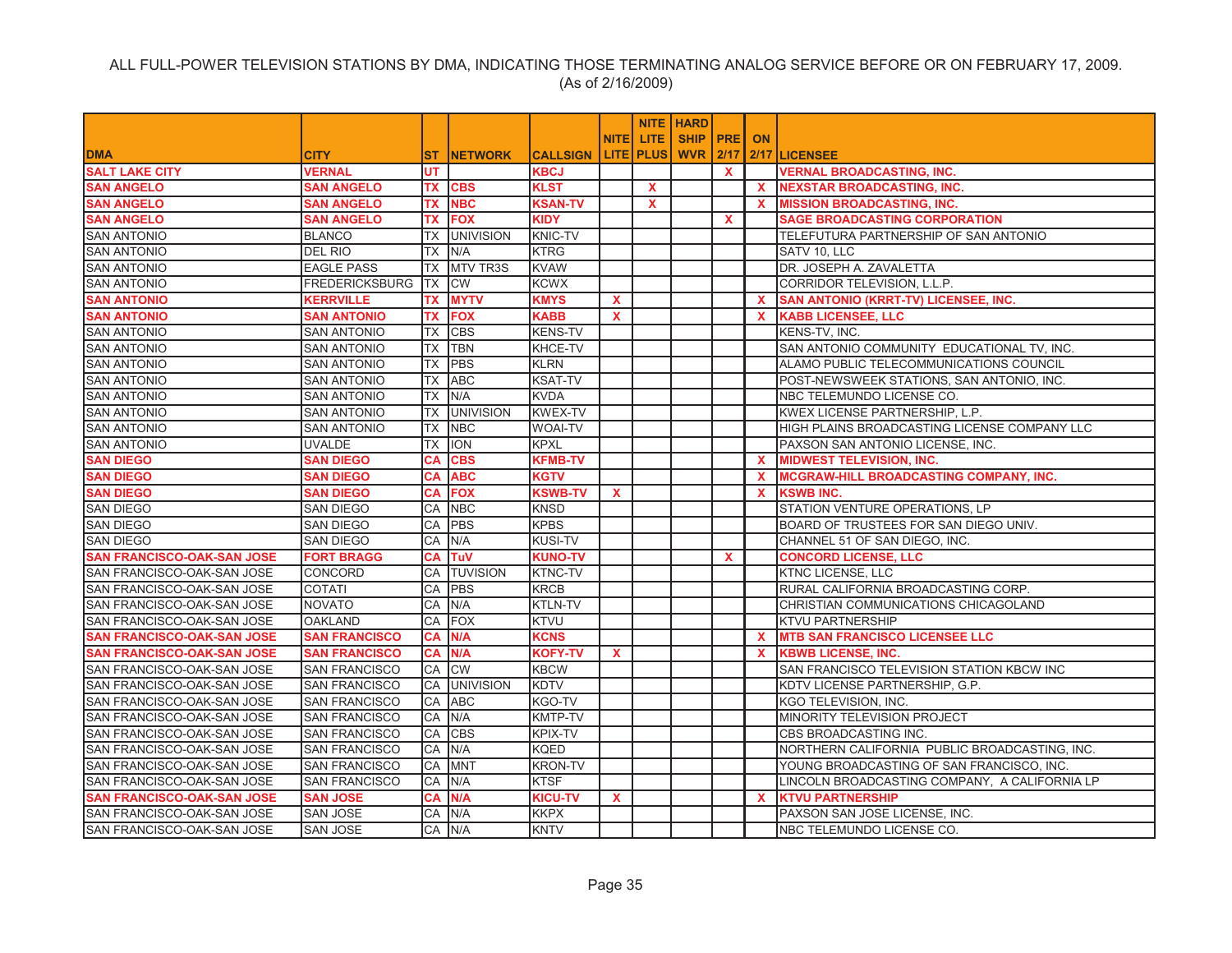|                                   |                        |           |                           |                 |              |                  | <b>NITE HARD</b> |              |              |                                                     |
|-----------------------------------|------------------------|-----------|---------------------------|-----------------|--------------|------------------|------------------|--------------|--------------|-----------------------------------------------------|
|                                   |                        |           |                           |                 | <b>NITEI</b> | LITE.            | SHIP   PRE       |              | <b>ON</b>    |                                                     |
| <b>DMA</b>                        | <b>CITY</b>            | ST.       | <b>NETWORK</b>            | <b>CALLSIGN</b> |              | <b>LITE PLUS</b> | <b>WVR 2/17</b>  |              |              | 2/17 LICENSEE                                       |
| SAN FRANCISCO-OAK-SAN JOSE        | <b>SAN JOSE</b>        | CA        | N/A                       | <b>KSTS</b>     |              |                  |                  |              |              | NBC TELEMUNDO LICENSE CO.                           |
| SAN FRANCISCO-OAK-SAN JOSE        | <b>SAN JOSE</b>        | СA        | N/A                       | <b>KTEH</b>     |              |                  |                  |              |              | NORTHERN CALIFORNIA PUBLIC BROADCASTING, INC.       |
| SAN FRANCISCO-OAK-SAN JOSE        | <b>SAN MATEO</b>       | CA        | <b>PBS</b>                | <b>KCSM-TV</b>  |              |                  |                  |              |              | SAN MATEO COUNTY COMMUNITY COLLEGE DISTRICT         |
| <b>SAN FRANCISCO-OAK-SAN JOSE</b> | <b>SANTA ROSA</b>      | <b>CA</b> | N/A                       | <b>KFTY</b>     |              |                  |                  |              | $\mathbf{x}$ | <b>NEWPORT TELEVISION LLC</b>                       |
| SAN FRANCISCO-OAK-SAN JOSE        | VALLEJO                | CA        | <b>TELEFUTURA KFSF-TV</b> |                 |              |                  |                  |              |              | TELEFUTURA SAN FRANCISCO LLC                        |
| <b>SAN JUAN, PR</b>               | <b>ARECIBO</b>         | <b>PR</b> | N/A                       | <b>WMEI</b>     |              |                  |                  | $\mathbf{x}$ |              | <b>CMCG PUERTO RICO LICENSE LLC</b>                 |
| <b>SAN JUAN, PR</b>               | <b>MAYAGUEZ</b>        | <b>PR</b> | N/A                       | <b>WOST</b>     |              |                  |                  | $\mathbf{x}$ |              | <b>CMCG PUERTO RICO LICENSE LLC</b>                 |
| SAN JUAN, PR                      | Ponce                  | PR        | UNI                       | WSUR-TV         |              |                  |                  |              |              | WLII/WSUR LICENSE PARTNERSHIP, G.P.                 |
| SANTABARBRA-SANMAR-SANLUOB        | <b>SAN LUIS OBISPO</b> | CA        | <b>NBC</b>                | <b>KSBY</b>     |              | $\mathbf x$      |                  |              | $\mathbf{x}$ | <b>KSBY COMMUNICATIONS, INC.</b>                    |
| SANTABARBRA-SANMAR-SANLUOB        | <b>SAN LUIS OBISPO</b> | CA        | <b>TELEMUNDO KTAS</b>     |                 |              |                  |                  |              | <b>X</b>     | <b>RAUL &amp; CONSUELO PALAZUELOS</b>               |
| SANTABARBRA-SANMAR-SANLUOB        | <b>SANTA BARBARA</b>   | CA        | <b>ABC</b>                | <b>KEYT-TV</b>  |              | X                |                  |              | <b>X</b>     | SMITH MEDIA LICENSE HOLDINGS, LLC                   |
| SANTABARBRA-SANMAR-SANLUOB        | <b>SANTA BARBARA</b>   | СA        | <b>UNIVISION</b>          | <b>KPMR</b>     |              |                  |                  |              | $\mathbf{x}$ | <b>ENTRAVISION HOLDINGS, LLC</b>                    |
| SANTABARBRA-SANMAR-SANLUOB        | <b>SANTA MARIA</b>     | СA        | <b>CBS</b>                | <b>KCOY-TV</b>  | X            | $\mathbf x$      |                  |              | <b>X</b>     | <b>COWLES CALIFORNIA MEDIA COMPANY</b>              |
| <b>SAVANNAH</b>                   | <b>BAXLEY</b>          | GA        | <b>CW</b>                 | <b>WGSA</b>     |              |                  |                  |              | <b>X</b>     | <b>SOUTHERN TV CORPORATION</b>                      |
| <b>SAVANNAH</b>                   | <b>BEAUFORT</b>        | SC        | <b>PBS</b>                | <b>WJWJ-TV</b>  |              |                  |                  |              | $\mathbf{x}$ | SOUTH CAROLINA EDUCATIONAL TELEVISION COMMISSION    |
| <b>SAVANNAH</b>                   | <b>HARDEEVILLE</b>     | SC        | <b>FOX</b>                | <b>WTGS</b>     |              |                  |                  |              | $\mathbf{x}$ | PARKIN BROADCASTING OF SAVANNAH LICENSE, LLC        |
| <b>SAVANNAH</b>                   | <b>SAVANNAH</b>        | <b>GA</b> | <b>ABC</b>                | <b>WJCL</b>     | $\mathbf{x}$ |                  |                  |              | $\mathbf{x}$ | <b>NVT SAVANNAH LICENSEE, LLC</b>                   |
| <b>SAVANNAH</b>                   | <b>SAVANNAH</b>        | GА        | <b>PBS</b>                | <b>WVAN-TV</b>  |              |                  |                  |              | <b>X</b>     | <b>GEORGIA PUBLIC TELECOMMUNICATIONS COMMISSION</b> |
| <b>SAVANNAH</b>                   | SAVANNAH               | GА        | <b>NBC</b>                | <b>WSAV-TV</b>  |              |                  |                  |              |              | MEDIA GENERAL COMMUNICATIONS HOLDINGS, LLC          |
| SAVANNAH                          | SAVANNAH               | GA        | <b>CBS</b>                | WTOC-TV         |              |                  |                  |              |              | WTOC LICENSE SUBSIDIARY, LLC                        |
| <b>SEATTLE-TACOMA</b>             | <b>BELLEVUE</b>        | <b>WA</b> | <b>ION</b>                | <b>KWPX</b>     |              |                  |                  |              | <b>X</b>     | PAXSON COMMUNICATIONS LICENSE COMPANY, LLC          |
| SEATTLE-TACOMA                    | <b>BELLEVUE</b>        |           | WA UNIVISION              | <b>KUNS-TV</b>  |              |                  |                  |              |              | FISHER BROADCASTING - BELLEVUE TV, L.L.C.           |
| <b>SEATTLE-TACOMA</b>             | <b>BELLINGHAM</b>      | <b>WA</b> | <b>IND</b>                | <b>KBCB</b>     |              |                  |                  |              | <b>X</b>     | <b>WORLD TELEVISION OF WASHINGTON, LLC.</b>         |
| <b>SEATTLE-TACOMA</b>             | <b>BELLINGHAM</b>      | WA        | N/A                       | <b>KVOS-TV</b>  |              |                  |                  |              | X.           | <b>NEWPORT TELEVISION LLC</b>                       |
| SEATTLE-TACOMA                    | <b>CENTRALIA</b>       |           | WA PBS                    | <b>KCKA</b>     |              |                  |                  |              |              | <b>BATES TECHNICAL COLLEGE</b>                      |
| SEATTLE-TACOMA                    | <b>EVERETT</b>         |           | WA N/A                    | <b>KONG-TV</b>  |              |                  |                  |              |              | KONG-TV, INC.                                       |
| <b>SEATTLE-TACOMA</b>             | <b>SEATTLE</b>         | WA        | <b>AMER 1 (CH 4 KHCV</b>  |                 |              |                  |                  | $\mathbf{x}$ |              | NORTH PACIFIC INTERNATIONAL TELEVISION, INC.        |
| SEATTLE-TACOMA                    | <b>SEATTLE</b>         |           | WA <b>PBS</b>             | <b>KCTS-TV</b>  |              |                  |                  |              |              | <b>KCTS TELEVISION</b>                              |
| SEATTLE-TACOMA                    | <b>SEATTLE</b>         |           | WA NBC                    | <b>KING-TV</b>  |              |                  |                  |              |              | KING BROADCASTING COMPANY                           |
| SEATTLE-TACOMA                    | <b>SEATTLE</b>         |           | WA CBS                    | KIRO-TV         |              |                  |                  |              |              | KIRO-TV, INC.                                       |
| SEATTLE-TACOMA                    | <b>SEATTLE</b>         |           | WA MYTV                   | <b>KMYQ</b>     |              |                  |                  |              |              | TRIBUNE TELEVISION HOLDINGS, INC.                   |
| SEATTLE-TACOMA                    | <b>SEATTLE</b>         |           | WA ABC                    | KOMO-TV         |              |                  |                  |              |              | FISHER BROADCASTING - SEATTLE TV, L.L.C.            |
| SEATTLE-TACOMA                    | <b>TACOMA</b>          |           | WA PBS                    | KBTC-TV         |              |                  |                  |              |              | BATES TECHNICAL COLLEGE                             |
| SEATTLE-TACOMA                    | <b>TACOMA</b>          |           | WA FOX                    | <b>KCPQ</b>     |              |                  |                  |              |              | TRIBUNE TELEVISION NORTHWEST, INC.                  |
| SEATTLE-TACOMA                    | <b>TACOMA</b>          | WA        | <b>CW</b>                 | <b>KSTW</b>     |              |                  |                  |              |              | THE CW TELEVISION STATIONS INC                      |
| SEATTLE-TACOMA                    | <b>TACOMA</b>          | WA        | <b>TBN</b>                | KTBW-TV         |              |                  |                  |              |              | TRINITY BROADCASTING OF WASHINGTON                  |
| <b>SEATTLE-TACOMA</b>             | <b>TACOMA</b>          | <b>WA</b> | <b>REL</b>                | <b>KWDK</b>     |              |                  |                  | $\mathbf{x}$ |              | PUGET SOUND EDUCATIONAL TV, INC.                    |
| SHERMAN-ADA                       | <b>ADA</b>             | ОK        | <b>NBC</b>                | <b>KTEN</b>     |              |                  |                  |              |              | CHANNEL 49 ACQUISITION CORPORATION                  |
| <b>SHERMAN-ADA</b>                | <b>SHERMAN</b>         | TX        | <b>CBS</b>                | KXII            |              |                  |                  |              | <b>X</b>     | <b>GRAY TELEVISION LICENSEE, LLC</b>                |
| <b>SHREVEPORT</b>                 | <b>SHREVEPORT</b>      | LA        | <b>MYN</b>                | <b>KSHV</b>     |              |                  |                  |              | X.           | WHITE KNIGHT B'CASTING OF SHREVEPORT LICENSE CORP.  |
| <b>SHREVEPORT</b>                 | <b>SHREVEPORT</b>      | LA        | <b>PBS</b>                | <b>KLTS-TV</b>  |              |                  |                  |              |              | LOUISIANA EDUCATIONAL TELEVISION AUTHORITY          |
| <b>SHREVEPORT</b>                 | SHREVEPORT             | LA        | <b>FOX</b>                | <b>KMSS-TV</b>  |              |                  |                  |              |              | COMCORP OF TEXAS LICENSE CORP.                      |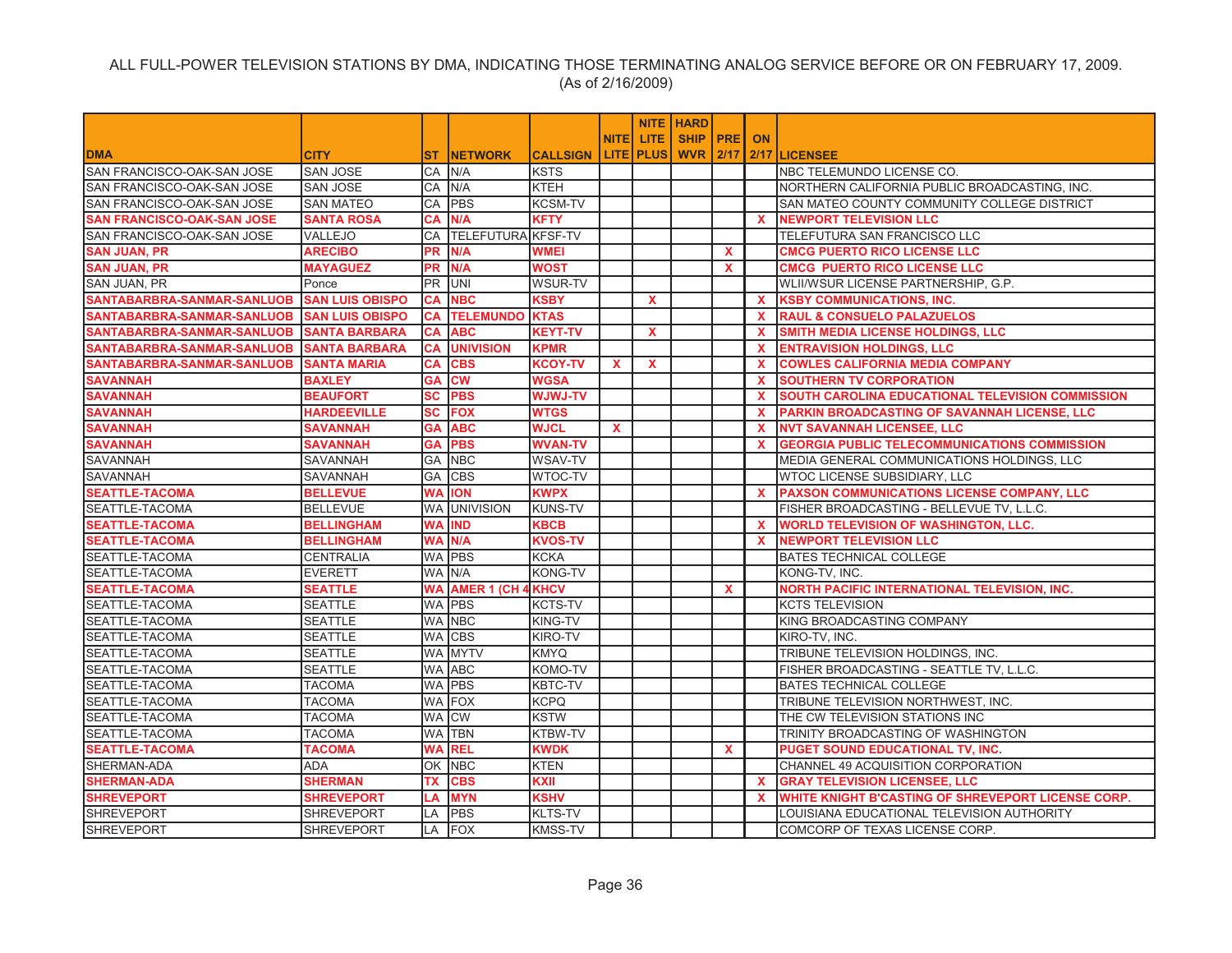|                               |                      |           |                 |                 |              |                    | <b>NITE HARD</b>     |              |              |                                                          |
|-------------------------------|----------------------|-----------|-----------------|-----------------|--------------|--------------------|----------------------|--------------|--------------|----------------------------------------------------------|
|                               |                      |           |                 |                 | <b>NITEI</b> | LITE.              | <b>SHIP IPREI ON</b> |              |              |                                                          |
| <b>DMA</b>                    | <b>CITY</b>          | ST.       | <b>INETWORK</b> | <b>CALLSIGN</b> |              | <b>LITE   PLUS</b> |                      |              |              | <b>WVR 2/17 2/17 LICENSEE</b>                            |
| <b>SHREVEPORT</b>             | <b>SHREVEPORT</b>    | LA        | <b>CBS</b>      | <b>KSLA-TV</b>  |              |                    |                      |              |              | KSLA LICENSE SUBSIDIARY, LLC                             |
| <b>SHREVEPORT</b>             | <b>SHREVEPORT</b>    | LA        | <b>ABC</b>      | <b>KTBS-TV</b>  |              |                    |                      |              |              | KTBS. INC.                                               |
| <b>SHREVEPORT</b>             | TEXARKANA            | TX        | <b>NBC</b>      | KTAL-TV         |              |                    |                      |              |              | NEXSTAR BROADCASTING, INC.                               |
| <b>SHREVEPORT</b>             | <b>MINDEN</b>        | LA        | <b>CW</b>       | <b>KPXJ</b>     |              |                    |                      | <b>X</b>     |              | <b>MINDEN TELEVISION CO, LLC</b>                         |
| <b>SIOUX CITY</b>             | <b>SIOUX CITY</b>    | IA        | <b>ABC</b>      | <b>KCAU-TV</b>  |              | $\mathbf{x}$       |                      |              | <b>X</b>     | <b>CITADEL COMMUNICATIONS COMPANY, LTD.</b>              |
| <b>SIOUX CITY</b>             | <b>SIOUX CITY</b>    | IA        | <b>CBS</b>      | <b>KMEG</b>     |              | $\mathbf{x}$       |                      |              | <b>X</b>     | <b>WAITT BROADCASTING, INC.</b>                          |
| <b>SIOUX CITY</b>             | <b>SIOUX CITY</b>    | ΙA        | <b>FOX</b>      | <b>KPTH</b>     |              | $\mathbf{x}$       |                      |              | <b>X</b>     | <b>KPTH LICENSE, LLC</b>                                 |
| <b>SIOUX CITY</b>             | <b>SIOUX CITY</b>    | IA        | <b>NBC</b>      | <b>KTIV</b>     | $\mathbf{x}$ | X                  |                      |              | <b>X</b>     | <b>KTIV TELEVISION, INC.</b>                             |
| <b>SIOUX CITY</b>             | <b>SIOUX CITY</b>    | IA        | <b>PBS</b>      | <b>KSIN-TV</b>  |              |                    |                      |              |              | IOWA PUBLIC BROADCASTING BOARD                           |
| <b>SIOUX CITY</b>             | <b>NORFOLK</b>       | <b>NE</b> | <b>PBS</b>      | <b>KXNE-TV</b>  |              |                    |                      | X.           |              | NEBRASKA EDUCATIONAL TELECOM. COMMISSION                 |
| <b>SIOUX FALLS (MITCHELL)</b> | <b>ABERDEEN</b>      | <b>SD</b> | <b>ABC</b>      | <b>KABY-TV</b>  |              |                    |                      | $\mathbf{x}$ |              | <b>HOAK MEDIA OF DAKOTA LICENSE, LLC</b>                 |
| <b>SIOUX FALLS (MITCHELL)</b> | <b>ABERDEEN</b>      | <b>SD</b> | <b>PBS</b>      | KDSD-TV         |              |                    |                      |              | <b>X</b>     | <b>SOUTH DAKOTA BOARD OF DIR FOR EDUCATIONAL TELECOM</b> |
| <b>SIOUX FALLS (MITCHELL)</b> | <b>BROOKINGS</b>     | <b>SD</b> | <b>PBS</b>      | <b>KESD-TV</b>  |              |                    |                      |              | X.           | <b>SOUTH DAKOTA BOARD OF DIR FOR EDUCATIONAL TELECOM</b> |
| <b>SIOUX FALLS (MITCHELL)</b> | <b>FLORENCE</b>      | <b>SD</b> | <b>CBS</b>      | KDLO-TV         |              |                    |                      |              |              | YOUNG BROADCASTING OF SIOUX FALLS, INC.                  |
| <b>SIOUX FALLS (MITCHELL)</b> | <b>LOWRY</b>         | <b>SD</b> | <b>PBS</b>      | <b>KQSD-TV</b>  |              |                    |                      |              | $\mathbf{x}$ | SOUTH DAKOTA BOARD OF DIR FOR EDUCATIONAL TELECOM        |
| <b>SIOUX FALLS (MITCHELL)</b> | <b>PIERRE</b>        | <b>SD</b> | <b>ABC</b>      | <b>KPRY-TV</b>  |              |                    |                      |              | <b>X</b>     | <b>HOAK MEDIA OF DAKOTA LICENSE, LLC</b>                 |
| <b>SIOUX FALLS (MITCHELL)</b> | <b>PIERRE</b>        | <b>SD</b> | <b>PBS</b>      | <b>KTSD-TV</b>  |              |                    |                      |              | $\mathbf{x}$ | SOUTH DAKOTA BOARD OF DIR FOR EDUCATIONAL TELECOM        |
| SIOUX FALLS (MITCHELL)        | <b>RELIANCE</b>      | <b>SD</b> | <b>CBS</b>      | <b>KPLO-TV</b>  |              |                    |                      |              |              | YOUNG BROADCASTING OF SIOUX FALLS, INC.                  |
| <b>SIOUX FALLS (MITCHELL)</b> | <b>SIOUX FALLS</b>   | <b>SD</b> | <b>PBS</b>      | <b>KCSD-TV</b>  |              |                    |                      |              | $\mathbf{x}$ | SOUTH DAKOTA BOARD OF DIR FOR EDUCATIONAL TELECOM        |
| <b>SIOUX FALLS (MITCHELL)</b> | <b>SIOUX FALLS</b>   | <b>SD</b> | <b>ABC</b>      | <b>KSFY-TV</b>  |              |                    |                      |              | $\mathbf{x}$ | <b>HOAK MEDIA OF DAKOTA LICENSE, LLC</b>                 |
| <b>SIOUX FALLS (MITCHELL)</b> | <b>SIOUX FALLS</b>   | <b>SD</b> | <b>FOX</b>      | <b>KTTW</b>     |              |                    |                      |              | <b>X</b>     | <b>INDEPENDENT COMMUNICATIONS, INC.</b>                  |
| SIOUX FALLS (MITCHELL)        | <b>SIOUX FALLS</b>   | <b>SD</b> | <b>CBS</b>      | KELO-TV         |              |                    |                      |              |              | YOUNG BROADCASTING OF SIOUX FALLS, INC.                  |
| <b>SIOUX FALLS (MITCHELL)</b> | <b>SIOUX FALLS</b>   | <b>SD</b> | <b>CW</b>       | <b>KWSD</b>     |              |                    |                      |              |              | J.F. BROADCASTING, LLC                                   |
| <b>SIOUX FALLS (MITCHELL)</b> | <b>VERMILLION</b>    | <b>SD</b> | <b>PBS</b>      | <b>KUSD-TV</b>  |              |                    |                      |              | <b>X</b>     | SOUTH DAKOTA BOARD OF DIR FOR EDUCATIONAL TELECOM        |
| <b>SIOUX FALLS (MITCHELL)</b> | <b>WORTHINGTON</b>   | <b>MN</b> | <b>PBS</b>      | <b>KSMN</b>     |              |                    |                      |              | X.           | <b>WEST CENTRAL MINNESOTA EDUCATIONAL TELEVISION CO.</b> |
| <b>SIOUX FALLS (MITCHELL)</b> | <b>HURON</b>         | <b>SD</b> | <b>FOX</b>      | KTTM            |              |                    |                      | X            |              | <b>INDEPENDENT COMMUNICATIONS, INC.</b>                  |
| <b>SIOUX FALLS (MITCHELL)</b> | <b>MITCHELL</b>      | <b>SD</b> | <b>NBC</b>      | <b>KDLV-TV</b>  |              |                    |                      | <b>X</b>     |              | <b>RED RIVER BROADCAST CO., LLC</b>                      |
| <b>SIOUX FALLS (MITCHELL)</b> | <b>SIOUX FALLS</b>   | <b>SD</b> | <b>NBC</b>      | <b>KDLT-TV</b>  |              |                    |                      | $\mathbf{x}$ |              | <b>RED RIVER BROADCAST CO., LLC</b>                      |
| <b>SOUTH BEND-ELKHART</b>     | <b>ELKHART</b>       | IN        | <b>FOX</b>      | <b>WSJV</b>     | $\mathbf{x}$ | $\mathbf{x}$       |                      |              | <b>X</b>     | <b>WSJV TELEVISION, INC.</b>                             |
| <b>SOUTH BEND-ELKHART</b>     | <b>SOUTH BEND</b>    | IN        | <b>CBS</b>      | <b>WSBT-TV</b>  |              | $\mathbf{x}$       |                      |              | <b>X</b>     | <b>WSBT, INC.</b>                                        |
| <b>SOUTH BEND-ELKHART</b>     | <b>SOUTH BEND</b>    | IN        | <b>NBC</b>      | <b>WNDU-TV</b>  | $\mathbf{x}$ |                    |                      | <b>X</b>     |              | <b>GRAY TELEVISION LICENSEE, LLC</b>                     |
| <b>SOUTH BEND-ELKHART</b>     | <b>SOUTH BEND</b>    | <b>IN</b> | <b>IND</b>      | WHME            |              |                    |                      | X            |              | <b>LESEA BROADCASTING OF SOUTH BEND, INC.</b>            |
| <b>SOUTH BEND-ELKHART</b>     | <b>SOUTH BEND</b>    | IN        | <b>PBS</b>      | WNIT            |              |                    |                      | X            |              | <b>MICHIANA PUBLIC BROADCASTING CORPORATION</b>          |
| <b>SPOKANE</b>                | <b>COEUR D'ALENE</b> | ID        | <b>PBS</b>      | <b>KCDT</b>     |              |                    |                      |              |              | STATE BOARD OF EDUCATION, STATE OF IDAHO                 |
| <b>SPOKANE</b>                | LEWISTON             | ID        | <b>CBS</b>      | <b>KLEW-TV</b>  |              |                    |                      |              |              | FISHER BROADCASTING - WASHINGTON TV, L.L.C.              |
| <b>SPOKANE</b>                | <b>MOSCOW</b>        | ID        | PBS             | KUID-TV         |              |                    |                      |              |              | STATE BOARD OF EDUCATION, STATE OF IDAHO                 |
| <b>SPOKANE</b>                | <b>PULLMAN</b>       | <b>WA</b> | <b>IRTN</b>     | <b>KQUP</b>     |              |                    |                      |              |              | PULLMAN BROADCASTING, INC.                               |
| <b>SPOKANE</b>                | <b>SPOKANE</b>       | WA        | <b>NBC</b>      | <b>KHQ-TV</b>   |              |                    |                      |              | <b>X</b>     | <b>KHQ, INCORPORATED</b>                                 |
| <b>SPOKANE</b>                | <b>SPOKANE</b>       | <b>WA</b> | <b>PBS</b>      | <b>KSPS-TV</b>  | <b>X</b>     |                    |                      |              | <b>X</b>     | <b>SPOKANE SCHOOL DISTRICT #81</b>                       |
| <b>SPOKANE</b>                | <b>SPOKANE</b>       | <b>WA</b> | <b>ABC</b>      | <b>KXLY-TV</b>  |              |                    |                      |              | <b>X</b>     | <b>ISPOKANE TELEVISION, INC.</b>                         |
| <b>SPOKANE</b>                | <b>SPOKANE</b>       |           | WA ION          | <b>KGPX</b>     |              |                    |                      |              |              | PAXSON SPOKANE LICENSE. INC.                             |
| SPOKANE                       | <b>SPOKANE</b>       |           | <b>WA CBS</b>   | <b>KREM-TV</b>  |              |                    |                      |              |              | KING BROADCASTING COMPANY                                |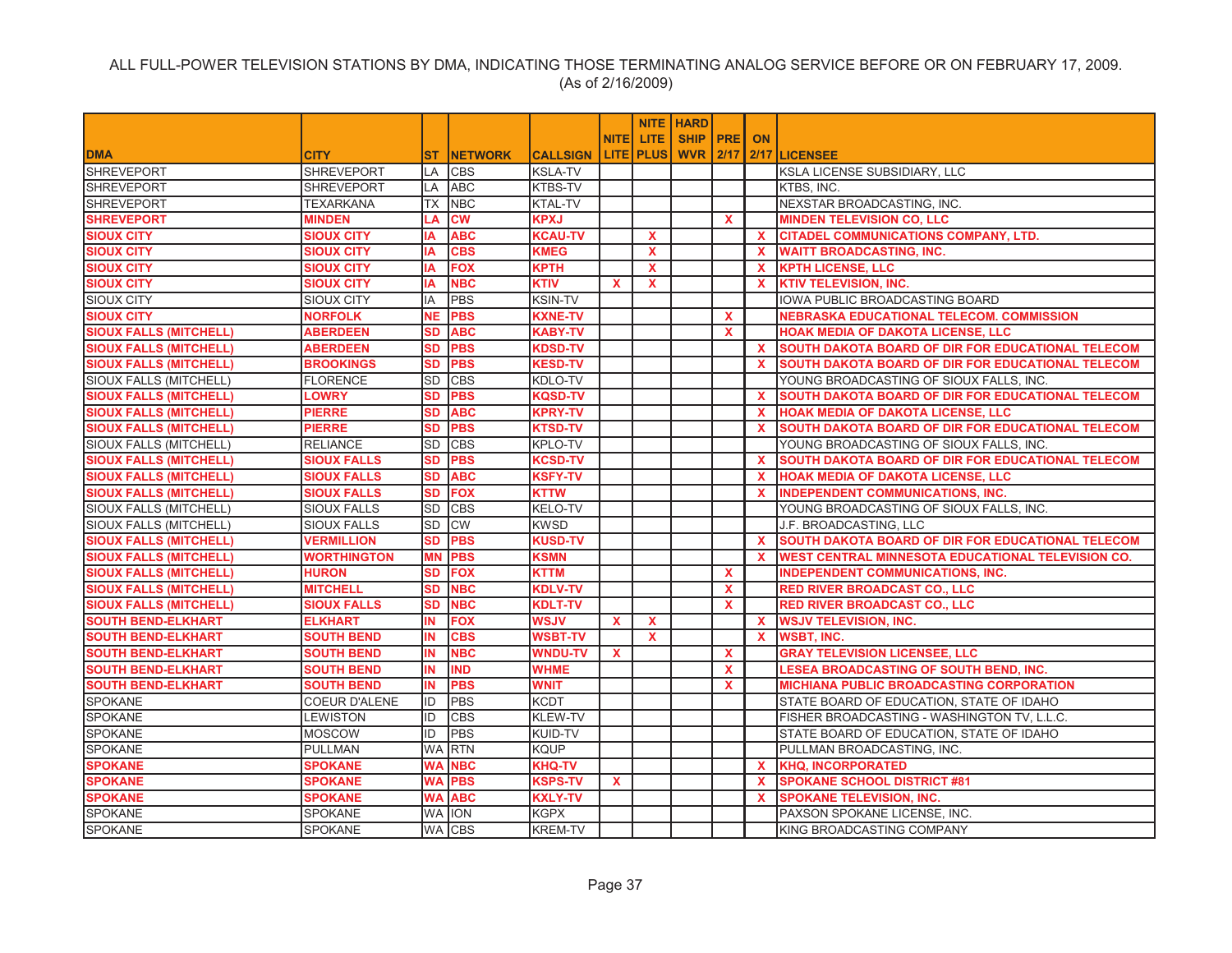|                                |                       |           |                  |                 |              |                    | <b>NITE   HARD</b> |              |              |                                                 |
|--------------------------------|-----------------------|-----------|------------------|-----------------|--------------|--------------------|--------------------|--------------|--------------|-------------------------------------------------|
|                                |                       |           |                  |                 | <b>NITEI</b> | LITE.              | <b>SHIP PRE</b>    |              | <b>ON</b>    |                                                 |
| <b>DMA</b>                     | <b>CITY</b>           | <b>ST</b> | <b>NETWORK</b>   | <b>CALLSIGN</b> |              | <b>LITE   PLUS</b> | <b>WVR 2/17</b>    |              |              | 2/17 LICENSEE                                   |
| <b>SPOKANE</b>                 | SPOKANE               |           | WA CW            | <b>KSKN</b>     |              |                    |                    |              |              | KSKN TELEVISION, INC.                           |
| <b>SPOKANE</b>                 | <b>PULLMAN</b>        | WA        | <b>PBS</b>       | <b>KWSU-TV</b>  |              |                    |                    | $\mathbf{x}$ |              | <b>WASHINGTON STATE UNIVERSITY</b>              |
| <b>SPOKANE</b>                 | <b>SPOKANE</b>        | WA        | <b>FOX</b>       | <b>KAYU-TV</b>  |              |                    |                    | $\mathbf{x}$ |              | <b>MOUNTAIN LICENSES, L.P.</b>                  |
| <b>SPRINGFIELD</b>             | HARRISON              | AR        | N/A              | <b>KWBM</b>     |              |                    |                    |              |              | EBC HARRISON, INC.                              |
| <b>SPRINGFIELD</b>             | <b>SPRINGFIELD</b>    | MО        | <b>ABC</b>       | <b>KSPR</b>     |              |                    |                    |              |              | X PERKIN MEDIA, LLC                             |
| <b>SPRINGFIELD</b>             | SPRINGFIELD           |           | MO CBS           | <b>KOLR</b>     |              |                    |                    |              |              | MISSION BROADCASTING, INC.                      |
| <b>SPRINGFIELD</b>             | SPRINGFIELD           |           | MO PBS           | <b>KOZK</b>     |              |                    |                    |              |              | BOARD OF GOVERNORS OF MISSOURI STATE UNIVERSITY |
| SPRINGFIELD                    | SPRINGFIELD           |           | MO FOX           | KSFX-TV         |              |                    |                    |              |              | NEXSTAR BROADCASTING, INC.                      |
| <b>SPRINGFIELD</b>             | SPRINGFIELD           |           | MO NBC           | <b>KYTV</b>     |              |                    |                    |              |              | KY3, INC.                                       |
| <b>SPRINGFIELD-HOLYOKE</b>     | <b>SPRINGFIELD</b>    | MА        | <b>NBC</b>       | <b>WWLP</b>     | X            | $\mathbf x$        |                    |              | $\mathbf{x}$ | <b>WWLP BROADCASTING, LLC</b>                   |
| <b>SPRINGFIELD-HOLYOKE</b>     | <b>SPRINGFIELD</b>    | <b>MA</b> | <b>PBS</b>       | <b>WGBY-TV</b>  |              |                    |                    | $\mathbf{x}$ |              | <b>WGBH EDUCATIONAL FOUNDATION</b>              |
| <b>SPRINGFIELD-HOLYOKE</b>     | <b>SPRINGFIELD</b>    | MА        | <b>ABC</b>       | <b>WGGB-TV</b>  |              |                    |                    | $\mathbf{x}$ |              | <b>GORMALLY BROADCASTING, LLC</b>               |
| <b>ST. JOSEPH</b>              | <b>ST. JOSEPH</b>     |           | MO TBN           | KTAJ-TV         |              |                    |                    |              |              | TCCSA, INC., D/B/A TRINITY BROADCASTING NETWORK |
| ST. JOSEPH                     | ST. JOSEPH            |           | MO ABC           | <b>KQTV</b>     |              |                    |                    |              |              | NEXSTAR BROADCASTING, INC.                      |
| <b>ST. LOUIS</b>               | <b>EAST ST. LOUIS</b> | IL.       | <b>MYTV</b>      | <b>WRBU</b>     |              |                    |                    |              | <b>X</b>     | <b>ROBERTS BROADCASTING COMPANY</b>             |
| <b>ST. LOUIS</b>               | <b>MOUNT VERNON</b>   | IL.       | <b>IND</b>       | <b>WPXS</b>     |              |                    |                    |              |              | WPXS, INC.                                      |
| <b>ST. LOUIS</b>               | ST. LOUIS             |           | MO NBC           | <b>KSDK</b>     |              |                    |                    |              |              | MULTIMEDIA KSDK, INC.                           |
| <b>ST. LOUIS</b>               | <b>ST. LOUIS</b>      | МO        | <b>ABC</b>       | <b>KDNL-TV</b>  | X.           |                    |                    |              | <b>X</b>     | <b>KDNL LICENSEE, LLC</b>                       |
| ST. LOUIS                      | <b>ST. LOUIS</b>      |           | MO N/A           | <b>KETC</b>     |              |                    |                    |              |              | ST. LOUIS REGIONAL PUBLIC MEDIA, INC.           |
| <b>ST. LOUIS</b>               | <b>ST. LOUIS</b>      |           | MO CBS           | <b>KMOV</b>     |              |                    |                    |              |              | KMOV-TV, INC.                                   |
| ST. LOUIS                      | <b>ST. LOUIS</b>      |           | MO CW            | <b>KPLR-TV</b>  |              |                    |                    |              |              | KPLR, INC.                                      |
| ST. LOUIS                      | <b>ST. LOUIS</b>      |           | MO FOX           | <b>KTVI</b>     |              |                    |                    |              |              | COMMUNITY TELEVISION OF MISSOURI LICENSE, LLC   |
| <b>ST. LOUIS</b>               | <b>ST. LOUIS</b>      |           | <b>MO REL</b>    | <b>KNLC</b>     |              |                    |                    | $\mathbf{x}$ |              | <b>NEW LIFE EVANGELISTIC CENTER, INC.</b>       |
| <b>SYRACUSE</b>                | <b>ITHACA</b>         | NY .      | <b>UNIVISION</b> | <b>WNYI</b>     |              |                    |                    |              |              | EBC SYRACUSE, INC.                              |
| <b>SYRACUSE</b>                | <b>SYRACUSE</b>       | <b>NY</b> | <b>MYTV</b>      | <b>WNYS-TV</b>  | $\mathbf{x}$ |                    |                    |              | $\mathbf{x}$ | <b>RKM MEDIA, INC.</b>                          |
| <b>SYRACUSE</b>                | <b>SYRACUSE</b>       | <b>NY</b> | <b>FOX</b>       | <b>WSYT</b>     | $\mathbf{x}$ |                    |                    |              | $\mathbf{x}$ | <b>WSYT LICENSEE L.P.</b>                       |
| <b>SYRACUSE</b>                | <b>SYRACUSE</b>       | NY.       | <b>PBS</b>       | WCNY-TV         |              |                    |                    |              |              | PUBLIC BROADCASTING COUNCIL OF CENTRAL NEW YORK |
| <b>SYRACUSE</b>                | <b>SYRACUSE</b>       | NY        | <b>ION</b>       | WSPX-TV         |              |                    |                    |              |              | PAXSON SYRACUSE LICENSE, INC.                   |
| <b>SYRACUSE</b>                | <b>SYRACUSE</b>       | <b>NY</b> | <b>NBC</b>       | <b>WSTM-TV</b>  |              |                    |                    |              |              | BARRINGTON SYRACUSE LICENSE LLC                 |
| <b>SYRACUSE</b>                | <b>SYRACUSE</b>       | NY.       | <b>ABC</b>       | <b>WSYR-TV</b>  |              |                    |                    |              |              | NEWPORT TELEVISION LICENSE LLC                  |
| <b>SYRACUSE</b>                | <b>SYRACUSE</b>       | NΥ        | <b>CBS</b>       | <b>WTVH</b>     |              |                    |                    |              |              | WTVH LICENSE, INC.                              |
| TALLAHASSEE-THOMASVILLE        | <b>BAINBRIDGE</b>     | GA        | <b>FOX</b>       | <b>WTLH</b>     |              |                    |                    |              |              | NEW AGE MEDIA OF TALLAHASSEE LICENSE, LLC       |
| <b>TALLAHASSEE-THOMASVILLE</b> | <b>LIVE OAK</b>       | FL.       | <b>PBS</b>       | <b>WFXU</b>     |              |                    |                    |              | $\mathbf{x}$ | <b>BUDD BROADCASTING CO., INC.</b>              |
| <b>TALLAHASSEE-THOMASVILLE</b> | <b>PANAMA CITY</b>    | FL.       | <b>PBS</b>       | <b>WFSG</b>     |              |                    |                    |              | X.           | <b>BOARD OF REGENTS OF FLORIDA</b>              |
| <b>TALLAHASSEE-THOMASVILLE</b> | <b>TALLAHASSEE</b>    | FL        | N/A              | <b>WFSU-TV</b>  |              |                    |                    |              | <b>X</b>     | <b>FLORIDA STATE UNIVERSITY</b>                 |
| <b>TALLAHASSEE-THOMASVILLE</b> | <b>TALLAHASSEE</b>    | FL.       | <b>ABC</b>       | <b>WTXL-TV</b>  |              |                    |                    |              | <b>X</b>     | <b>WTXL-TV LICENSE LLC</b>                      |
| TALLAHASSEE-THOMASVILLE        | <b>TALLAHASSEE</b>    | FL        | <b>CW</b>        | <b>WTLF</b>     |              |                    |                    |              |              | MPS MEDIA OF TALLAHASSEE LICENSE , LLC          |
| TALLAHASSEE-THOMASVILLE        | <b>TALLAHASSEE</b>    | FL.       | <b>NBC</b>       | WTWC-TV         |              |                    |                    |              |              | WTWC LICENSEE, LLC                              |
| <b>TALLAHASSEE-THOMASVILLE</b> | <b>THOMASVILLE</b>    | GА        | <b>CBS</b>       | <b>WCTV</b>     |              |                    |                    |              | <b>X</b>     | <b>GRAY TELEVISION LICENSEE, LLC</b>            |
| TAMPA-ST PETE (SARASOTA)       | <b>ST. PETERSBURG</b> | FL.       | <b>CW</b>        | <b>WTOG</b>     |              |                    |                    |              |              | CBS OPERATIONS INC.                             |
| TAMPA-ST PETE (SARASOTA)       | <b>TAMPA</b>          | FL        | <b>PBS</b>       | WUSF-TV         |              |                    |                    |              |              | UNIVERSITY OF S. FLORIDA                        |
| TAMPA-ST. PETE (SARASOTA)      | <b>BRADENTON</b>      | FL.       | N/A              | <b>WXPX</b>     |              |                    |                    |              |              | ION MEDIA LICENSE COMPANY, LLC                  |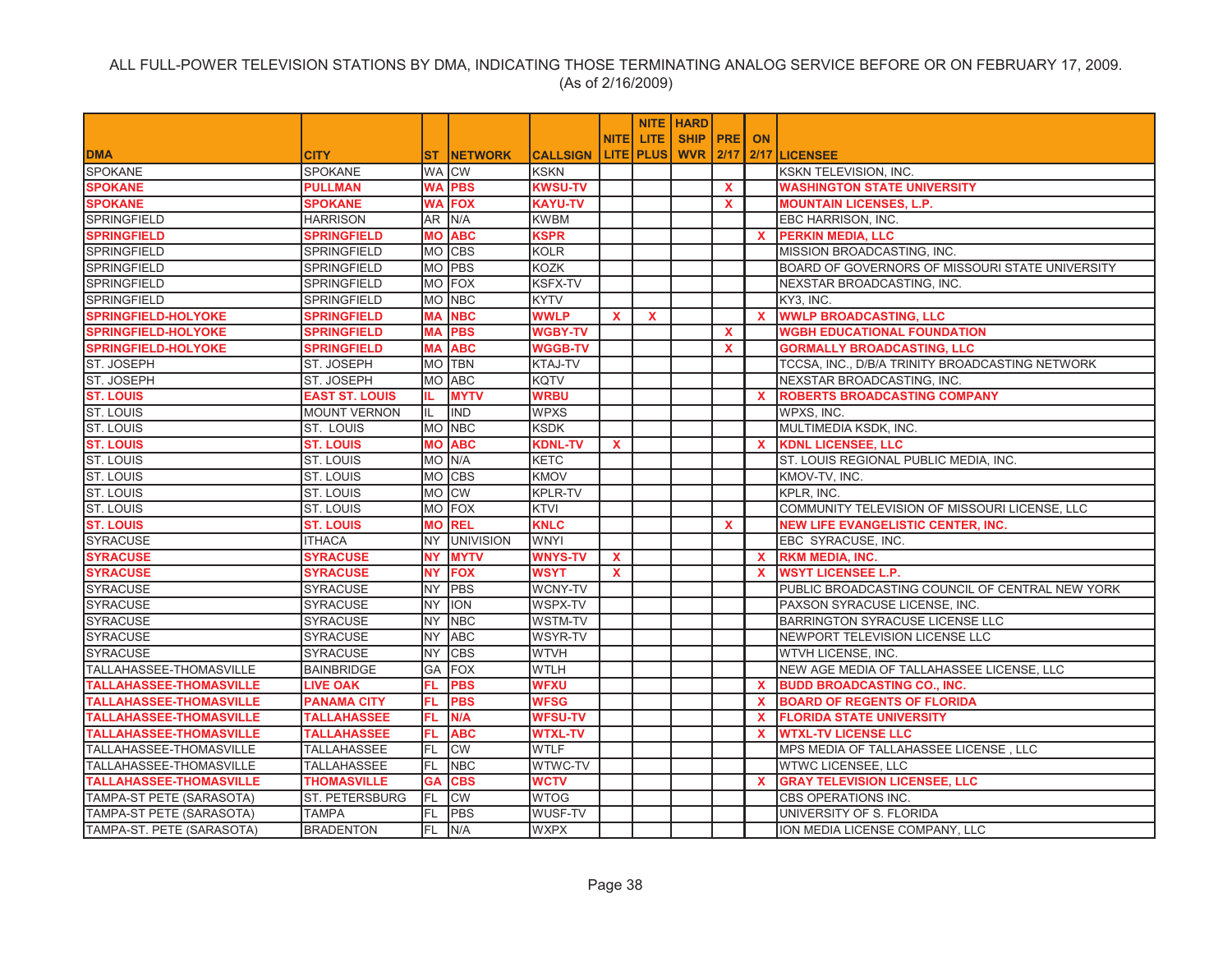|                                  |                       |           |                     |                 |              |                    | <b>NITE HARD</b> |    |              |                                                       |
|----------------------------------|-----------------------|-----------|---------------------|-----------------|--------------|--------------------|------------------|----|--------------|-------------------------------------------------------|
|                                  |                       |           |                     |                 | <b>NITEI</b> | <b>LITE</b>        | <b>SHIP PRE</b>  |    | <b>ON</b>    |                                                       |
| <b>DMA</b>                       | <b>CITY</b>           | <b>ST</b> | <b>NETWORK</b>      | <b>CALLSIGN</b> |              | <b>LITE   PLUS</b> | <b>WVR 2/17</b>  |    |              | 2/17 LICENSEE                                         |
| <b>TAMPA-ST. PETE (SARASOTA)</b> | <b>CLEARWATER</b>     | FL.       | N/A                 | <b>WCLF</b>     |              |                    |                  |    | <b>X</b>     | <b>CHRISTIAN TELEVISION CORPORATION, INC.</b>         |
| TAMPA-ST. PETE (SARASOTA)        | LAKELAND              | FL        | N/A                 | WMOR-TV         |              |                    |                  |    |              | <b>WMOR-TV COMPANY</b>                                |
| <b>TAMPA-ST. PETE (SARASOTA)</b> | <b>SARASOTA</b>       | FL.       | <b>ABC</b>          | <b>WWSB</b>     |              |                    |                  |    | $\mathbf{x}$ | <b>WWSB LICENSE LLC</b>                               |
| <b>TAMPA-ST. PETE (SARASOTA)</b> | <b>ST. PETERSBURG</b> | FL        | <b>MYTV</b>         | <b>WTTA</b>     | $\mathbf x$  |                    |                  |    | <b>X</b>     | <b>BAY TELEVISION, INC.</b>                           |
| TAMPA-ST. PETE (SARASOTA)        | ST. PETERSBURG        | FL        | <b>CBS</b>          | <b>WTSP</b>     |              |                    |                  |    |              | PACIFIC AND SOUTHERN COMPANY, INC.                    |
| <b>TAMPA-ST. PETE (SARASOTA)</b> | <b>TAMPA</b>          | FL.       | <b>PBS</b>          | <b>WEDU</b>     |              |                    |                  |    | <b>X</b>     | <b>FLORIDA WEST COAST PUBLIC BROADCASTING, INC.</b>   |
| TAMPA-ST. PETE (SARASOTA)        | <b>TAMPA</b>          | FL        | <b>NBC</b>          | <b>WFLA-TV</b>  |              |                    |                  |    |              | MEDIA GENERAL COMMUNICATIONS HOLDINGS, LLC            |
| TAMPA-ST. PETE (SARASOTA)        | <b>TAMPA</b>          | IFL.      | <b>ABC</b>          | WFTS-TV         |              |                    |                  |    |              | TAMPA BAY TELEVISION, INC.                            |
| TAMPA-ST. PETE (SARASOTA)        | <b>TAMPA</b>          | FL.       | TELEFUTURA WFTT-TV  |                 |              |                    |                  |    |              | <b>TELEFUTURA TAMPA LLC</b>                           |
| TAMPA-ST. PETE (SARASOTA)        | <b>TAMPA</b>          | FL        | FOX                 | <b>WTVT</b>     |              |                    |                  |    |              | TVT LICENSE, INC.                                     |
| <b>TAMPA-ST. PETE (SARASOTA)</b> | <b>VENICE</b>         | FL.       | <b>UNIVISION</b>    | <b>WVEA-TV</b>  |              |                    |                  |    | $\mathbf{x}$ | <b>ENTRAVISION HOLDINGS, LLC</b>                      |
| <b>TERRE HAUTE</b>               | <b>OLNEY</b>          | IL.       | N/A                 | <b>WUSI-TV</b>  |              |                    |                  |    | <b>X</b>     | <b>BOARD OF TRUSTEES SOUTHERN ILLINOIS UNIVERSITY</b> |
| <b>TERRE HAUTE</b>               | <b>TERRE HAUTE</b>    | IN        | FOX                 | <b>WFXW</b>     |              |                    |                  |    |              | MISSION BROADCASTING, INC.                            |
| <b>TERRE HAUTE</b>               | <b>TERRE HAUTE</b>    | IN.       | <b>CBS</b>          | WTHI-TV         |              |                    |                  |    |              | INDIANA BROADCASTING, LLC                             |
| <b>TERRE HAUTE</b>               | <b>TERRE HAUTE</b>    | IN        | <b>NBC</b>          | WTWO            |              |                    |                  |    |              | NEXSTAR BROADCASTING, INC.                            |
| <b>TERRE HAUTE</b>               | <b>VINCENNES</b>      | IN        | PBS                 | WVUT            |              |                    |                  |    |              | BOARD OF TRUSTEES FOR THE VINCENNES UNIV.             |
| <b>TOLEDO</b>                    | <b>TOLEDO</b>         | OH        | <b>PBS</b>          | <b>WGTE-TV</b>  |              |                    |                  |    | <b>X</b>     | PUBLIC BROADCASTING FOUNDATION OF NW OHIO             |
| <b>TOLEDO</b>                    | <b>TOLEDO</b>         | OH        | N/A                 | <b>WLMB</b>     |              |                    |                  |    |              | DOMINION BROADCASTING, INC.                           |
| <b>TOLEDO</b>                    | <b>TOLEDO</b>         |           | OH NBC              | WNWO-TV         |              |                    |                  |    |              | BARRINGTON TOLEDO LICENSE LLC                         |
| <b>TOLEDO</b>                    | <b>TOLEDO</b>         | OH        | <b>CBS</b>          | <b>WTOL</b>     |              |                    |                  |    |              | WTOL LICENSE SUBSIDIARY, LLC                          |
| <b>TOLEDO</b>                    | <b>TOLEDO</b>         | OH        | <b>ABC</b>          | <b>WTVG</b>     |              |                    |                  |    |              | WTVG, INC.                                            |
| <b>TOLEDO</b>                    | <b>TOLEDO</b>         | OH        | FOX                 | <b>WUPW</b>     |              |                    |                  |    |              | WUPW BROADCASTING, LLC                                |
| <b>TOPEKA</b>                    | <b>TOPEKA</b>         | KS        | <b>NBC</b>          | <b>KSNT</b>     |              |                    |                  |    |              | NVT TOPEKA LICENSEE, LLC                              |
| <b>TOPEKA</b>                    | <b>TOPEKA</b>         | <b>KS</b> | <b>ABC</b>          | <b>KTKA-TV</b>  | <b>X</b>     | $\mathbf{x}$       |                  |    | $\mathbf{x}$ | <b>FREE STATE COMMUNICATIONS, LLC</b>                 |
| <b>TOPEKA</b>                    | <b>TOPEKA</b>         | <b>KS</b> | <b>PBS</b>          | <b>KTWU</b>     |              |                    |                  |    | $\mathbf{x}$ | <b>WASHBURN UNIVERSITY OF TOPEKA</b>                  |
| <b>TOPEKA</b>                    | <b>TOPEKA</b>         | KS        | <b>CBS</b>          | <b>WIBW-TV</b>  |              |                    |                  | X  |              | <b>GRAY TELEVISION LICENSEE, LLC</b>                  |
| <b>TRAVERSE CITY-CADILLAC</b>    | CADILLAC              | MI        | <b>PBS</b>          | <b>WCMV</b>     |              |                    |                  |    |              | CENTRAL MICHIGAN UNIVERSITY                           |
| <b>TRAVERSE CITY-CADILLAC</b>    | <b>CADILLAC</b>       | MI        | <b>FOX</b>          | WFQX-TV         |              |                    |                  |    |              | CADILLAC TELECASTING CO.                              |
| <b>TRAVERSE CITY-CADILLAC</b>    | <b>CADILLAC</b>       | MI        | <b>CBS</b>          | <b>WWTV</b>     |              |                    |                  |    |              | HERITAGE BROADCASTING COMPANY OF MICHIGAN             |
| <b>TRAVERSE CITY-CADILLAC</b>    | CHEBOYGAN             | lмı       | <b>NBC</b>          | <b>WTOM-TV</b>  |              |                    |                  |    |              | BARRINGTON TRAVERSE CITY LICENSE LLC                  |
| <b>TRAVERSE CITY-CADILLAC</b>    | <b>MANISTEE</b>       | MI        | PBS                 | <b>WCMW</b>     |              |                    |                  |    |              | CENTRAL MICHIGAN UNIVERSITY                           |
| <b>TRAVERSE CITY-CADILLAC</b>    | SAULT STE. MARIE      | MI        | <b>ABC</b>          | <b>WGTQ</b>     |              |                    |                  |    |              | TUCKER BROADCASTING OF TRAVERSE CITY, INC.            |
| TRAVERSE CITY-CADILLAC           | SAULT STE. MARIE      | MI        | N/A                 | WWUP-TV         |              |                    |                  |    |              | HERITAGE BROADCASTING COMPANY OF MICHIGAN             |
| <b>TRAVERSE CITY-CADILLAC</b>    | <b>TRAVERSE CITY</b>  | MI        | <b>ABC</b>          | WGTU            |              |                    |                  |    |              | TUCKER BROADCASTING OF TRAVERSE CITY, INC.            |
| <b>TRAVERSE CITY-CADILLAC</b>    | <b>TRAVERSE CITY</b>  | lмı       | <b>NBC</b>          | <b>WPBN-TV</b>  |              |                    |                  |    |              | BARRINGTON TRAVERSE CITY LICENSE LLC                  |
| <b>TRAVERSE CITY-CADILLAC</b>    | VANDERBILT            | MI        | N/A                 | <b>WFUP</b>     |              |                    |                  |    |              | CADILLAC TELECASTING CO.                              |
| <b>TRI-CITIES TN-VA</b>          | <b>BRISTOL</b>        | VA        | NBC/CW (DIGIWCYB-TV |                 |              |                    |                  |    |              | BLUESTONE LICENSE HOLDINGS INC.                       |
| <b>TRI-CITIES TN-VA</b>          | <b>GREENEVILLE</b>    | <b>TN</b> | <b>FOX</b>          | <b>WEMT</b>     |              |                    |                  |    |              | ESTEEM LICENSE HOLDINGS, INC.                         |
| <b>TRI-CITIES TN-VA</b>          | <b>JOHNSON CITY</b>   | <b>TN</b> | <b>CBS</b>          | WJHL-TV         |              |                    |                  |    |              | MEDIA GENERAL COMMUNICATIONS HOLDINGS, LLC            |
| <b>TRI-CITIES TN-VA</b>          | <b>KINGSPORT</b>      | <b>TN</b> | <b>ABC</b>          | <b>WKPT-TV</b>  |              |                    |                  |    |              | HOLSTON VALLEY BROADCASTING CORPORATION               |
| TRI-CITIES TN-VA                 | <b>NORTON</b>         | <b>VA</b> | <b>PBS</b>          | <b>WSBN-TV</b>  |              |                    |                  |    |              | <b>BLUE RIDGE PUBLIC TELEVISION. INC.</b>             |
| <b>TRI-CITIES TN-VA</b>          | <b>GRUNDY</b>         | <b>VA</b> | <b>REL</b>          | <b>WLFG</b>     |              |                    |                  | X. |              | LIVING FAITH MINISTRIES. INC.                         |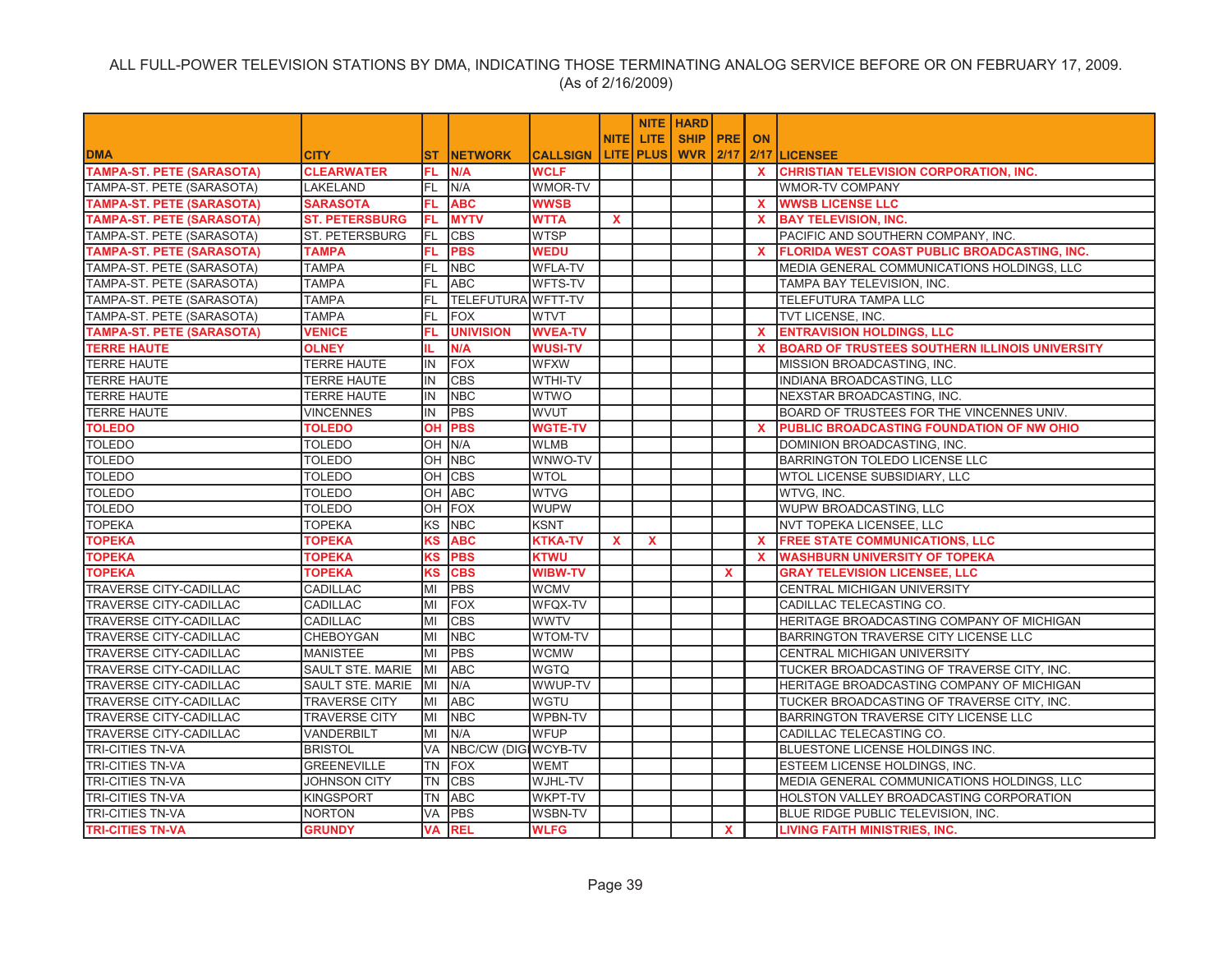|                                       |                            |           |                       |                 |              |                  | <b>NITE   HARD</b> |              |              |                                                     |
|---------------------------------------|----------------------------|-----------|-----------------------|-----------------|--------------|------------------|--------------------|--------------|--------------|-----------------------------------------------------|
|                                       |                            |           |                       |                 | <b>NITEI</b> | LITE.            | <b>SHIP PRE ON</b> |              |              |                                                     |
| <b>DMA</b>                            | <b>CITY</b>                | ST.       | <b>NETWORK</b>        | <b>CALLSIGN</b> |              | <b>LITE PLUS</b> | WVR I              | 2/17         |              | 2/17 LICENSEE                                       |
| <b>TUCSON (SIERRA VISTA)</b>          | <b>DOUGLAS</b>             | AZ        | TELEFUTURA KFTU-TV    |                 |              |                  |                    |              |              | TELEFUTURA PARTNERSHIP OF DOUGLAS                   |
| <b>TUCSON (SIERRA VISTA)</b>          | <b>SIERRA VISTA</b>        | AZ        | <b>CW</b>             | <b>KWBA</b>     |              |                  |                    |              |              | JOURNAL BROADCAST CORPORATION                       |
| <b>TUCSON (SIERRA VISTA)</b>          | <b>TUCSON</b>              | <b>AZ</b> | <b>MYTV</b>           | <b>KTTU-TV</b>  |              |                  |                    | $\mathbf x$  |              | <b>KTTU-TV, INC.</b>                                |
| <b>TUCSON (SIERRA VISTA)</b>          | TUCSON                     | AZ        | <b>ABC</b>            | <b>KGUN</b>     |              |                  |                    |              |              | JOURNAL BROADCAST CORPORATION                       |
| <b>TUCSON (SIERRA VISTA)</b>          | TUCSON                     | AZ        | <b>TELEMUNDO KHRR</b> |                 |              |                  |                    |              |              | NBC TELEMUNDO LICENSE CO.                           |
| <b>TUCSON (SIERRA VISTA)</b>          | TUCSON                     | AZ        | FOX                   | <b>KMSB-TV</b>  |              |                  |                    |              |              | KMSB-TV, INC.                                       |
| <b>TUCSON (SIERRA VISTA)</b>          | <b>TUCSON</b>              | AZ        | <b>CBS</b>            | KOLD-TV         |              |                  |                    |              |              | KOLD LICENSE SUBSIDIARY, LLC                        |
| <b>TUCSON (SIERRA VISTA)</b>          | TUCSON                     | AZ        | N/A                   | <b>KUAS-TV</b>  |              |                  |                    |              |              | ARIZONA BOARD OF REGENTS FOR BENEFIT OF UNIV OF AZ. |
| <b>TUCSON (SIERRA VISTA)</b>          | TUCSON                     | AZ        | N/A                   | <b>KUAT-TV</b>  |              |                  |                    |              |              | ARIZONA BOARD OF REGENTS/UNIV OF AZ.                |
| <b>TUCSON (SIERRA VISTA)</b>          | TUCSON                     | AZ        | <b>NBC</b>            | <b>KVOA</b>     |              |                  |                    |              |              | KVOA COMMUNICATIONS, INC.                           |
| <b>TUCSON (SIERRA VISTA)</b>          | <b>GREEN VALLEY</b>        | AZ        | <b>UNI</b>            | <b>KUVE-TV</b>  |              |                  |                    | $\mathbf{x}$ |              | <b>UNIVISION TUCSON LLC</b>                         |
| <b>TULSA</b>                          | <b>BARTLESVILLE</b>        | <b>OK</b> | <b>TBN</b>            | <b>KDOR-TV</b>  |              |                  |                    |              | <b>X</b>     | TCCSA, INC., D/B/A TRINITY BROADCASTING NETWORK     |
| <b>TULSA</b>                          | <b>CLAREMORE</b>           | OK        | <b>PBS</b>            | <b>KRSC-TV</b>  |              |                  |                    |              | <b>X</b>     | <b>BOARD OF REGENTS OF OKLAHOMA COLLEGES</b>        |
| <b>TULSA</b>                          | <b>EUFAULA</b>             |           | OK PBS                | <b>KOET</b>     |              |                  |                    |              |              | OKLAHOMA EDUCATIONAL TELEVISION AUTHORITY           |
| <b>TULSA</b>                          | <b>MUSKOGEE</b>            | OK        | <b>CW</b>             | <b>KQCW</b>     |              |                  |                    |              | <b>X</b>     | <b>GRIFFIN TULSA II LICENSING, L.L.C.</b>           |
| <b>TULSA</b>                          | <b>OKMULGEE</b>            | OK        | N/A                   | <b>KTPX</b>     |              |                  |                    |              |              | PAXSON TULSA LICENSE, INC.                          |
| <b>TULSA</b>                          | <b>TULSA</b>               | <b>OK</b> | N/A                   | <b>KGEB</b>     |              |                  |                    |              | $\mathbf{x}$ | <b>UNIVERSITY BROADCASTING, INC.</b>                |
| <b>TULSA</b>                          | <b>TULSA</b>               | <b>OK</b> | <b>MYTV</b>           | <b>KMYT-TV</b>  |              |                  |                    |              | <b>X</b>     | <b>NEWPORT TELEVISION LICENSE LLC</b>               |
| <b>TULSA</b>                          | <b>TULSA</b>               | <b>OK</b> | <b>PBS</b>            | <b>KOED-TV</b>  |              |                  |                    |              | X            | OKLAHOMA EDUCATIONAL TELEVISION AUTHORITY           |
| <b>TULSA</b>                          | <b>TULSA</b>               | <b>OK</b> | <b>CBS</b>            | <b>KOTV</b>     | $\mathbf{x}$ |                  |                    |              | $\mathbf{x}$ | <b>GRIFFIN TULSA I LICENSING, L.L.C.</b>            |
| <b>TULSA</b>                          | TULSA                      | <b>OK</b> | N/A                   | <b>KWHB</b>     |              |                  |                    |              | <b>X</b>     | <b>LESEA BROADCASTING OF TULSA, INC.</b>            |
| <b>TULSA</b>                          | <b>TULSA</b>               |           | OK NBC                | <b>KJRH</b>     |              |                  |                    |              |              | SCRIPPS HOWARD BROADCASTING COMPANY                 |
| <b>TULSA</b>                          | <b>TULSA</b>               | OK        | <b>FOX</b>            | <b>KOKI-TV</b>  |              |                  |                    |              |              | NEWPORT TELEVISION LICENSE LLC                      |
| <b>TULSA</b>                          | <b>TULSA</b>               | OK        | <b>ABC</b>            | <b>KTUL</b>     |              |                  |                    |              |              | <b>KTUL, LLC</b>                                    |
| <b>TWIN FALLS</b>                     | <b>FILER</b>               | ID        | N/A                   | <b>KBGH</b>     |              |                  |                    |              |              | COLLEGE OF SOUTHERN IDAHO                           |
| <b>TWIN FALLS</b>                     | <b>SUN VALLEY</b>          | ID        | N/A                   | <b>KIDA</b>     |              |                  |                    |              |              | MARCIA T. TURNER D/B/A TURNER ENTERPRISES           |
| <b>TWIN FALLS</b>                     | <b>TWIN FALLS</b>          | ID        | <b>CBS</b>            | <b>KMVT</b>     |              |                  |                    |              | <b>X</b>     | <b>NEUHOFF FAMILY LIMITED PARTNERSHIP</b>           |
| <b>TWIN FALLS</b>                     | <b>TWIN FALLS</b>          | ID        | <b>PBS</b>            | <b>KIPT</b>     |              |                  |                    |              |              | STATE BOARD OF EDUCATION, STATE OF IDAHO            |
| <b>TWIN FALLS</b>                     | <b>TWIN FALLS</b>          | ID        | <b>FOX</b>            | <b>KXTF</b>     |              |                  |                    |              |              | <b>FALLS BROADCASTING COMPANY</b>                   |
| TYLER-LONGVIEW (LFKN&NCGD)            | <b>JACKSONVILLE</b>        | <b>TX</b> | <b>NBC</b>            | <b>KETK-TV</b>  |              |                  |                    |              |              | COMCORP OF TYLER LICENSE CORP.                      |
| TYLER-LONGVIEW (LFKN&NCGD)            | <b>LONGVIEW</b>            | TX        | <b>CW</b>             | <b>KCEB</b>     |              |                  |                    |              |              | ESTES BROADCASTING, INC.                            |
| TYLER-LONGVIEW (LFKN&NCGD)            | <b>LONGVIEW</b>            | ТX        | <b>FOX</b>            | <b>KFXK</b>     |              |                  |                    |              |              | <b>WARWICK COMMUNICATIONS, INC.</b>                 |
| TYLER-LONGVIEW (LFKN&NCGD)            | <b>LUFKIN</b>              | TX        | <b>ABC</b>            | <b>KTRE</b>     |              |                  |                    |              |              | KLTV/KTRE LICENSE SUBSIDIARY, LLC                   |
| <b>TYLER-LONGVIEW (LFKN&amp;NCGD)</b> | <b>NACOGDOCHES</b>         | <b>TX</b> | <b>CBS</b>            | <b>KYTX</b>     |              |                  |                    |              | $\mathbf{x}$ | <b>KYTX LICENSE COMPANY, LLC</b>                    |
| TYLER-LONGVIEW (LFKN&NCGD)            | <b>TYLER</b>               | <b>TX</b> | <b>ABC</b>            | <b>KLTV</b>     |              |                  |                    |              |              | KLTV/KTRE LICENSE SUBSIDIARY, LLC                   |
| <b>UTICA</b>                          | <b>UTICA</b>               | <b>NY</b> | <b>NBC</b>            | <b>WKTV</b>     |              |                  |                    |              | $\mathbf{x}$ | SMITH MEDIA LICENSE HOLDINGS, LLC                   |
| <b>UTICA</b>                          | <b>UTICA</b>               | NY.       | <b>FOX</b>            | <b>WFXV</b>     |              |                  |                    |              |              | NEXSTAR BROADCASTING, INC.                          |
| <b>UTICA</b>                          | <b>UTICA</b>               | NY.       | <b>ABC</b>            | <b>WUTR</b>     |              |                  |                    |              |              | MISSION BROADCASTING, INC.                          |
| <b>VICTORIA</b>                       | <b>VICTORIA</b>            | ТX        | <b>ABC</b>            | <b>KAVU-TV</b>  |              | $\mathbf{x}$     |                    |              | $\mathbf{x}$ | <b>SAGA BROADCASTING, LLC</b>                       |
| <b>VICTORIA</b>                       | <b>VICTORIA</b>            | <b>TX</b> | <b>FOX</b>            | <b>KVCT</b>     |              |                  |                    |              |              | <b>SURTSEY MEDIA, LLC</b>                           |
| <b>VIRGIN ISLANDS</b>                 | <b>CHARLOTTE AMALIE VI</b> |           | <b>CBS</b>            | <b>WVXF</b>     |              |                  |                    |              |              | STOREFRONT TELEVISION                               |
| <b>VIRGIN ISLANDS</b>                 | CHARLOTTE AMALIEVI         |           | <b>IPBS</b>           | <b>WTJX-TV</b>  |              |                  |                    |              |              | VIRGIN ISLANDS PUBLIC TELEVISION SYSTEM             |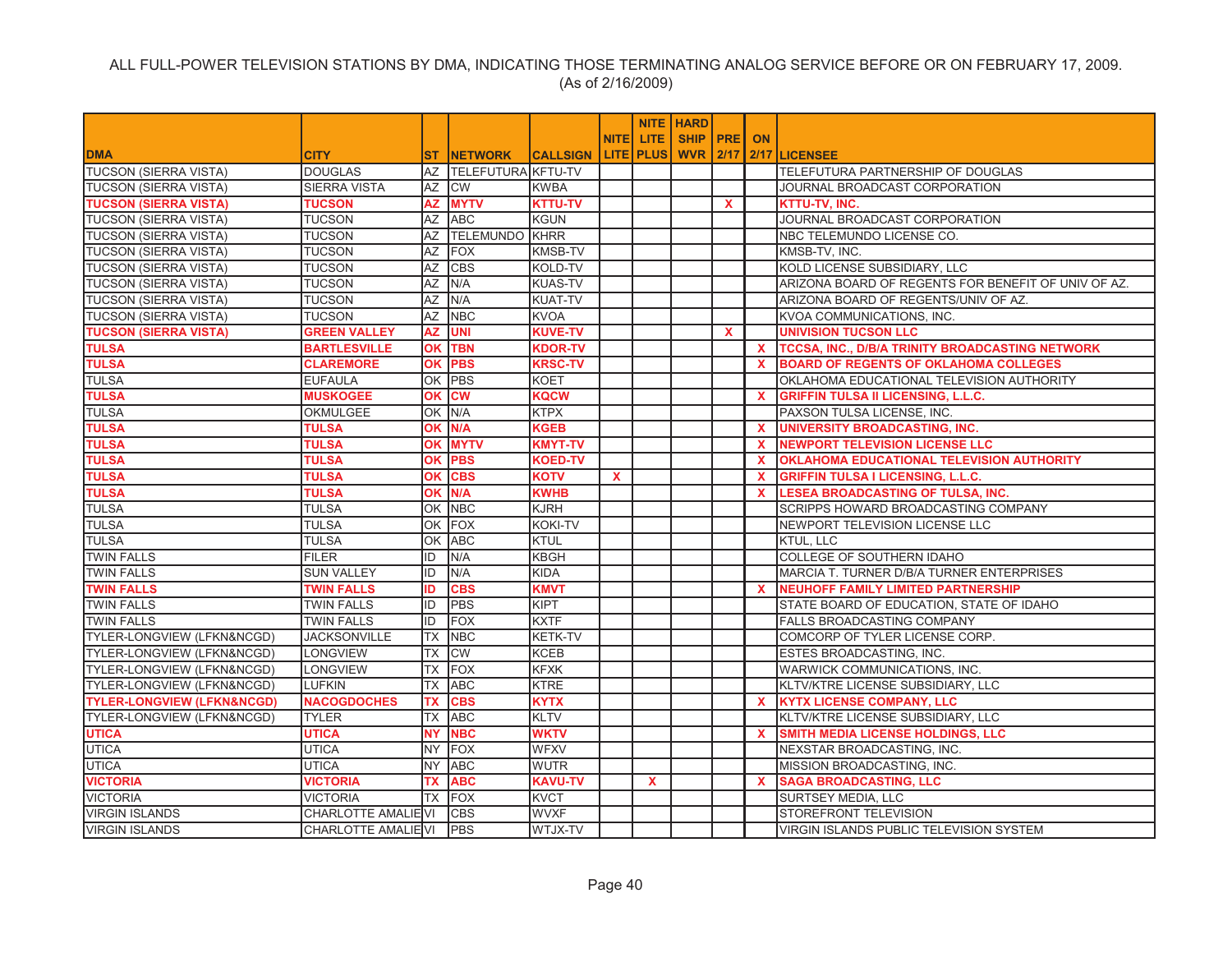|                                 |                           |           |                  |                 |              |                    | <b>NITE   HARD</b> |              |              |                                                     |
|---------------------------------|---------------------------|-----------|------------------|-----------------|--------------|--------------------|--------------------|--------------|--------------|-----------------------------------------------------|
|                                 |                           |           |                  |                 | <b>NITEI</b> | LITE.              | <b>SHIP PRE</b>    |              | <b>ON</b>    |                                                     |
| <b>DMA</b>                      | <b>CITY</b>               | <b>ST</b> | <b>INETWORK</b>  | <b>CALLSIGN</b> |              | <b>LITE   PLUS</b> | <b>WVR 2/17</b>    |              |              | 2/17 LICENSEE                                       |
| <b>VIRGIN ISLANDS</b>           | <b>CHARLOTTE AMALIEVI</b> |           | N/A              | <b>WZVI</b>     |              |                    |                    |              |              | <b>MARRI BROADCASTING LP</b>                        |
| <b>VIRGIN ISLANDS</b>           | <b>CHRISTIANSTED</b>      | VI        | N/A              | <b>WVIF</b>     |              |                    |                    |              |              | CMCG ST. CROIX LICENSE LLC                          |
| <b>VIRGIN ISLANDS</b>           | <b>CHRISTIANSTED</b>      | VI        | <b>CW</b>        | <b>WCVI-TV</b>  |              |                    |                    |              |              | VIRGIN BLUE, INC.                                   |
| <b>VIRGIN ISLANDS</b>           | <b>CHRISTIANSTED</b>      | VI        | <b>ABC</b>       | <b>WSVI</b>     |              |                    |                    |              |              | ALPHA BROADCASTING CORPORATION                      |
| <b>WACO-TEMPLE-BRYAN</b>        | <b>BELTON</b>             | <b>TX</b> | <b>PBS</b>       | <b>KNCT</b>     |              |                    |                    |              |              | <b>CENTRAL TEXAS COLLEGE</b>                        |
| <b>WACO-TEMPLE-BRYAN</b>        | <b>BRYAN</b>              | TX        | <b>FOX</b>       | <b>KYLE</b>     |              | X                  |                    |              | <b>X</b>     | <b>COMCORP OF BRYAN LICENSE CORP.</b>               |
| <b>WACO-TEMPLE-BRYAN</b>        | <b>COLLEGE STATION</b>    | <b>TX</b> | <b>PBS</b>       | KAMU-TV         |              |                    |                    |              |              | <b>TEXAS A &amp; M UNIVERSITY</b>                   |
| <b>WACO-TEMPLE-BRYAN</b>        | <b>TEMPLE</b>             | TX        | <b>NBC</b>       | <b>KCEN-TV</b>  | $\mathbf{x}$ | X                  |                    |              | <b>X</b>     | <b>CHANNEL 6, INC.</b>                              |
| <b>WACO-TEMPLE-BRYAN</b>        | <b>WACO</b>               | ТX        | N/A              | <b>KWBU-TV</b>  |              |                    |                    |              | $\mathbf{x}$ | <b>BRAZOS VALLEY PUBLIC BROADCASTING FOUNDATION</b> |
| <b>WACO-TEMPLE-BRYAN</b>        | <b>WACO</b>               | TX        | <b>FOX</b>       | <b>KWKT</b>     |              | $\mathbf{x}$       |                    |              | <b>X</b>     | <b>COMCORP OF TEXAS LICENSE CORP.</b>               |
| <b>WACO-TEMPLE-BRYAN</b>        | <b>WACO</b>               | <b>TX</b> | <b>CBS</b>       | <b>KWTX-TV</b>  |              | X                  |                    |              | <b>X</b>     | <b>GRAY TELEVISION LICENSEE, LLC</b>                |
| <b>WACO-TEMPLE-BRYAN</b>        | <b>WACO</b>               | TX        | <b>ABC</b>       | <b>KXXV</b>     |              | X                  |                    |              | <b>X</b>     | <b>CENTEX TELEVISION LIMITED PARTNERSHIP</b>        |
| <b>WACO-TEMPLE-BRYAN, TX</b>    | <b>BRYAN</b>              | TX        | <b>CBS</b>       | KBTX-TV         |              |                    |                    | X.           |              | <b>GRAY TELEVISION LICENSEE, LLC</b>                |
| <b>WASHINGTON DC (HAGRSTWN)</b> | <b>ARLINGTON</b>          | VA        | <b>UNIVISION</b> | WFDC-TV         |              |                    |                    |              |              | TELEFUTURA D.C. LLC                                 |
| <b>WASHINGTON DC (HAGRSTWN)</b> | <b>FREDERICK</b>          | <b>MD</b> | <b>PBS</b>       | <b>WFPT</b>     |              |                    |                    |              |              | MARYLAND PUBLIC BROADCASTING COMMISSION             |
| WASHINGTON DC (HAGRSTWN)        | <b>FRONT ROYAL</b>        | VA        | <b>PBS</b>       | <b>WVPY</b>     |              |                    |                    |              |              | SHENANDOAH VALLEY EDUCATIONAL TELEVISION CORP.      |
| <b>WASHINGTON DC (HAGRSTWN)</b> | <b>HAGERSTOWN</b>         | <b>MD</b> | <b>UNIVISION</b> | <b>WJAL</b>     |              |                    |                    |              | $\mathbf{x}$ | <b>ENTRAVISION HOLDINGS, LLC</b>                    |
| <b>WASHINGTON DC (HAGRSTWN)</b> | <b>HAGERSTOWN</b>         |           | MD PBS           | <b>WWPB</b>     |              |                    |                    |              |              | MARYLAND PUBLIC BROADCASTING COMMISSION             |
| <b>WASHINGTON DC (HAGRSTWN)</b> | <b>MANASSAS</b>           | VA        | <b>ION</b>       | <b>WPXW</b>     |              |                    |                    |              |              | PAXSON WASHINGTON LICENSE, INC.                     |
| <b>WASHINGTON DC (HAGRSTWN)</b> | <b>MARTINSBURG</b>        |           | WV N/A           | <b>WWPX</b>     |              |                    |                    |              |              | ION MEDIA MARTINSBURG LICENSE, INC.                 |
| <b>WASHINGTON DC (HAGRSTWN)</b> | <b>WASHINGTON</b>         |           | DC MYTV          | <b>WDCA</b>     |              |                    |                    |              |              | FOX TELEVISION STATIONS, INC.                       |
| <b>WASHINGTON DC (HAGRSTWN)</b> | <b>WASHINGTON</b>         | DC        | <b>CW</b>        | <b>WDCW</b>     |              |                    |                    |              |              | WDCW BROADCASTING, INC.                             |
| <b>WASHINGTON DC (HAGRSTWN)</b> | <b>WASHINGTON</b>         | <b>DC</b> | <b>PBS</b>       | <b>WETA-TV</b>  |              |                    |                    |              |              | GREATER WASHINGTON EDUCATIONAL TELECOM. ASSN        |
| <b>WASHINGTON DC (HAGRSTWN)</b> | <b>WASHINGTON</b>         | DC        | PBS              | WHUT-TV         |              |                    |                    |              |              | <b>HOWARD UNIVERSITY</b>                            |
| WASHINGTON DC (HAGRSTWN)        | <b>WASHINGTON</b>         | DC        | <b>ABC</b>       | WJLA-TV         |              |                    |                    |              |              | ACC LICENSEE, INC.                                  |
| WASHINGTON DC (HAGRSTWN)        | <b>WASHINGTON</b>         | <b>DC</b> | N/A              | WRC-TV          |              |                    |                    |              |              | NBC TELEMUNDO LICENSE CO.                           |
| <b>WASHINGTON DC (HAGRSTWN)</b> | <b>WASHINGTON</b>         | DC        | <b>FOX</b>       | <b>WTTG</b>     |              |                    |                    |              |              | FOX TELEVISION STATIONS, INC.                       |
| <b>WASHINGTON DC (HAGRSTWN)</b> | <b>WASHINGTON</b>         | DC        | <b>CBS</b>       | <b>WUSA</b>     |              |                    |                    |              |              | DETROIT FREE PRESS, INC.                            |
| <b>WASHINGTON DC</b>            | <b>FAIRFAX</b>            | <b>VA</b> | <b>PUB</b>       | <b>WNVC</b>     |              |                    |                    | $\mathbf{x}$ |              | <b>COMMONWEALTH PUBLIC BROADCASTING CORPORATION</b> |
| <b>WASHINGTON DC</b>            | <b>GOLDVEIN</b>           | VA        | <b>PUB</b>       | <b>WNVT</b>     |              |                    |                    | $\mathbf{x}$ |              | COMMONWEALTH PUBLIC BROADCASTING CORPORATION        |
| <b>WASHINGTON DC</b>            | <b>HAGERSTOWN</b>         | MD        | <b>NBC</b>       | <b>WHAG-TV</b>  |              |                    |                    | $\mathbf{x}$ |              | <b>NEXSTAR BROADCASTING, INC.</b>                   |
| <b>WATERTOWN</b>                | <b>CARTHAGE</b>           | <b>NY</b> | <b>CBS</b>       | <b>WWNY-TV</b>  |              |                    | $\mathbf{x}$       |              | <b>X</b>     | UNITED COMMUNICATIONS CORPORATION                   |
| <b>WATERTOWN</b>                | <b>NORWOOD</b>            | <b>NY</b> | PBS              | WNPI-TV         |              |                    |                    |              |              | ST. LAWRENCE VALLEY EDUCATIONAL TV COUNCIL, INC     |
| <b>WATERTOWN</b>                | <b>WATERTOWN</b>          | <b>NY</b> | ABC              | <b>WWTI</b>     |              |                    |                    |              |              | NEWPORT TELEVISION LICENSE LLC                      |
| <b>WATERTOWN</b>                | <b>WATERTOWN</b>          | <b>NY</b> | PBS              | <b>WPBS-TV</b>  |              |                    |                    |              |              | ST. LAWRENCE VALLEY EDUCATIONAL TV COUNCIL, INC     |
| WAUSAU-RHINELANDER              | <b>ANTIGO</b>             | WI        | N/A              | <b>WTPX</b>     |              |                    |                    |              |              | PAXSON WAUSAU LICENSE, INC.                         |
| <b>WAUSAU-RHINELANDER</b>       | <b>CRANDON</b>            | W١        | <b>FAMILYNET</b> | <b>WBIJ</b>     |              |                    |                    |              |              | SELENKA COMMUNICATIONS. LLC                         |
| <b>WAUSAU-RHINELANDER</b>       | <b>EAGLE RIVER</b>        | WI        | <b>ABC</b>       | <b>WYOW</b>     | $\mathbf{x}$ |                    | $\mathbf x$        |              | $\mathbf{x}$ | <b>WAOW-WYOW TELEVISION, INC.</b>                   |
| <b>WAUSAU-RHINELANDER</b>       | <b>RHINELANDER</b>        | WI        | <b>NBC</b>       | <b>WJFW-TV</b>  |              |                    |                    | $\mathbf{x}$ |              | <b>NORTHLAND TELEVISION, LLC</b>                    |
| <b>WAUSAU-RHINELANDER</b>       | <b>WAUSAU</b>             | WI        | <b>ABC</b>       | <b>WAOW-TV</b>  |              |                    | $\mathbf x$        |              | $\mathbf{x}$ | <b>WAOW-WYOW TELEVISION, INC.</b>                   |
| <b>WAUSAU-RHINELANDER</b>       | <b>WAUSAU</b>             | WI        | <b>CBS</b>       | <b>WSAW-TV</b>  |              |                    |                    | $\mathbf{x}$ |              | <b>GRAY TELEVISION LICENSEE. LLC</b>                |
| <b>WAUSAU-RHINELANDER</b>       | <b>WAUSAU</b>             |           | WI N/A           | WHRM-TV         |              |                    |                    |              |              | STATE OF WISCONSIN - EDUCATIONAL COMMUNICATIONS BD. |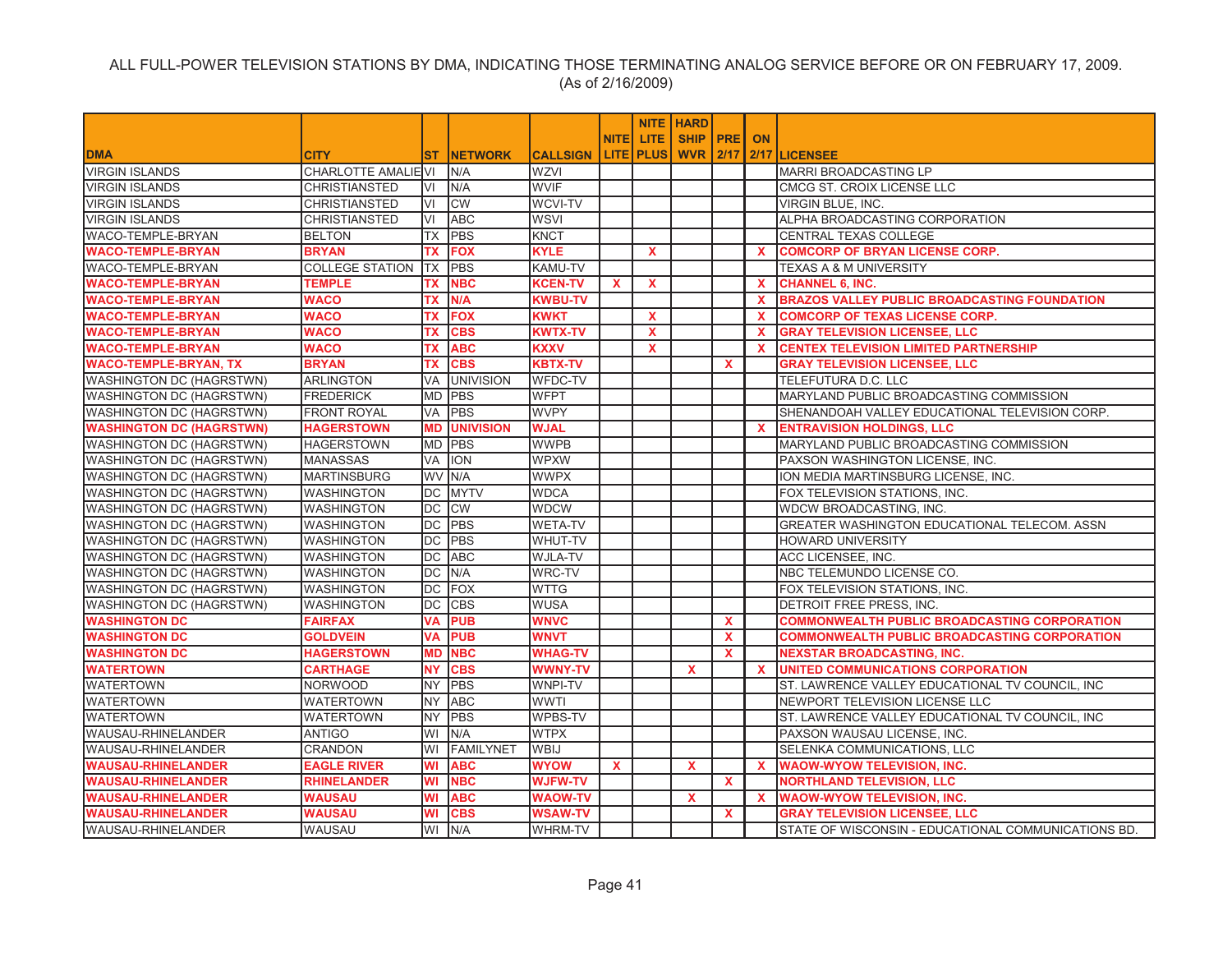|                                   |                           |            |                |                 |              |             | <b>NITE   HARD</b> |              |              |                                                            |
|-----------------------------------|---------------------------|------------|----------------|-----------------|--------------|-------------|--------------------|--------------|--------------|------------------------------------------------------------|
|                                   |                           |            |                |                 | <b>NITE</b>  | LITE.       | SHIP   PRE   ON    |              |              |                                                            |
| <b>DMA</b>                        | <b>CITY</b>               | <b>ST</b>  | <b>NETWORK</b> | <b>CALLSIGN</b> |              | LITE   PLUS | <b>WVR 2/17</b>    |              |              | 2/17 LICENSEE                                              |
| <b>WAUSAU-RHINELANDER</b>         | <b>WITTENBERG</b>         | WI         | <b>FOX</b>     | <b>WFXS</b>     |              |             | $\mathbf{x}$       |              | $\mathbf{x}$ | <b>DAVIS TELEVISION WAUSAU, LLC</b>                        |
| <b>WAUSAU-RHINELANDER</b>         | <b>PARK FALLS</b>         | WI         | <b>PBS</b>     | <b>WLEF-TV</b>  |              |             |                    | X            |              | <b>STATE OF WISCONSIN - EDUCATIONAL COMMUNICATIONS BD.</b> |
| <b>WEST PALM BEACH-FT. PIERCE</b> | <b>FORT PIERCE</b>        | FL.        | <b>MYTV</b>    | <b>WTVX</b>     |              |             |                    | $\mathbf{x}$ |              | <b>WPB TV LICENSEE CORP.</b>                               |
| <b>WEST PALM BEACH-FT. PIERCE</b> | <b>FORT PIERCE</b>        | FL.        | <b>TBN</b>     | <b>WTCE-TV</b>  |              |             |                    |              |              | JACKSONVILLE EDUCATORS BROADCASTING, INC.                  |
| <b>WEST PALM BEACH-FT. PIERCE</b> | <b>LAKE WORTH</b>         | FL         | N/A            | <b>WPXP</b>     |              |             |                    |              |              | PAXSON WEST PALM BEACH LICENSE, INC.                       |
| <b>WEST PALM BEACH-FT. PIERCE</b> | <b>PALM BEACH</b>         | FL.        | <b>IND</b>     | <b>WFGC</b>     |              |             |                    | <b>X</b>     |              | <b>CHRISTIAN TELEVISION OF PALM BEACH COUNTY, INC.</b>     |
| <b>WEST PALM BEACH-FT. PIERCE</b> | <b>TEQUESTA</b>           | IFL.       | <b>ABC</b>     | <b>WPBF</b>     |              |             |                    |              |              | <b>WPBF-TV COMPANY</b>                                     |
| <b>WEST PALM BEACH-FT. PIERCE</b> | <b>WEST PALM BEACH FL</b> |            | FOX            | <b>WFLX</b>     |              |             |                    |              |              | WFLX LICENSE SUBSIDIARY, LLC                               |
| <b>WEST PALM BEACH-FT. PIERCE</b> | <b>WEST PALM BEACH FL</b> |            | <b>CBS</b>     | <b>WPEC</b>     |              |             |                    |              |              | FREEDOM BROADCASTING OF FLORIDA LICENSEE, L.L.C.           |
| <b>WEST PALM BEACH-FT. PIERCE</b> | WEST PALM BEACH FL        |            | <b>NBC</b>     | <b>WPTV</b>     |              |             |                    |              |              | <b>SCRIPPS HOWARD BROADCASTING COMPANY</b>                 |
| <b>WEST PALM BEACH-FT. PIERCE</b> | WEST PALM BEACH FL        |            | PBS            | <b>WXEL-TV</b>  |              |             |                    |              |              | <b>BARRY TELECOMMUNICATIONS, INC.</b>                      |
| <b>WHEELING-STEUBENVILLE</b>      | <b>STEUBENVILLE</b>       |            | OH NBC         | WTOV-TV         |              |             |                    |              |              | WTOV, INC.                                                 |
| <b>WHEELING-STEUBENVILLE</b>      | <b>WHEELING</b>           | <b>WV</b>  | <b>CBS</b>     | <b>WTRF-TV</b>  | <b>X</b>     | $\mathbf x$ |                    |              | X.           | <b>WEST VIRGINIA MEDIA HOLDINGS, LLC</b>                   |
| <b>WICHITA-HUTCHINSON</b>         | <b>COLBY</b>              | <b>KS</b>  | <b>ABC</b>     | <b>KLBY</b>     |              |             |                    | $\mathbf{x}$ |              | <b>GRAY TELEVISION LICENSEE, LLC</b>                       |
| <b>WICHITA-HUTCHINSON</b>         | <b>GREAT BEND</b>         | KS         | <b>NBC</b>     | <b>KSNC</b>     |              |             |                    | $\mathbf{x}$ |              | <b>NVT WICHITA LICENSEE, LLC</b>                           |
| <b>WICHITA-HUTCHINSON</b>         | <b>HUTCHINSON</b>         | KS         | <b>PBS</b>     | <b>KPTS</b>     |              |             |                    | $\mathbf{x}$ |              | KANSAS PUBLIC TELECOMMUNICATIONS SERVICE, INC.             |
| <b>WICHITA-HUTCHINSON</b>         | <b>MCCOOK</b>             | <b>NE</b>  | <b>NBC</b>     | <b>KSNK</b>     |              |             |                    | $\mathbf{x}$ |              | <b>NVT WICHITA LICENSEE, LLC</b>                           |
| <b>WICHITA-HUTCHINSON</b>         | <b>WICHITA</b>            | KS         | <b>ABC</b>     | <b>KAKE-TV</b>  |              |             |                    | <b>X</b>     |              | <b>GRAY TELEVISION LICENSEE, LLC</b>                       |
| <b>WICHITA FALLS &amp; LAWTON</b> | <b>LAWTON</b>             | OK         | <b>ABC</b>     | <b>KSWO-TV</b>  |              |             |                    |              | <b>X</b>     | <b>KSWO TELEVISION COMPANY, INC.</b>                       |
| <b>WICHITA FALLS &amp; LAWTON</b> | <b>WICHITA FALLS</b>      | <b>TX</b>  | <b>NBC</b>     | <b>KFDX-TV</b>  |              |             |                    |              | <b>X</b>     | <b>NEXSTAR BROADCASTING, INC.</b>                          |
| <b>WICHITA FALLS &amp; LAWTON</b> | <b>WICHITA FALLS</b>      | TX         | <b>FOX</b>     | <b>KJTL</b>     |              |             |                    |              | <b>X</b>     | <b>MISSION BROADCASTING, INC.</b>                          |
| <b>WICHITA FALLS &amp; LAWTON</b> | <b>WICHITA FALLS</b>      | <b>ITX</b> | <b>CBS</b>     | KAUZ-TV         |              |             |                    |              |              | HOAK MEDIA OF WICHITA FALLS LICENSE, LLC                   |
| <b>WICHITA-HUTCHINSON PLUS</b>    | <b>COLBY</b>              | <b>KS</b>  | <b>PBS</b>     | <b>KWKS</b>     |              |             |                    | X            |              | <b>SMOKY HILLS PUBLIC TELEVISION CORP.</b>                 |
| <b>WICHITA-HUTCHINSON PLUS</b>    | <b>DODGE CITY</b>         | <b>KS</b>  | <b>PBS</b>     | <b>KDCK</b>     |              |             |                    | X            |              | <b>SMOKY HILLS PUBLIC TELEVISION CORP.</b>                 |
| <b>WICHITA-HUTCHINSON PLUS</b>    | <b>ENSIGN</b>             | KS         | <b>CBS</b>     | <b>KBSD-TV</b>  |              |             |                    |              |              | SUNFLOWER BROADCASTING, INC.                               |
| <b>WICHITA-HUTCHINSON PLUS</b>    | <b>GARDEN CITY</b>        | KS         | <b>NBC</b>     | <b>KSNG</b>     |              |             |                    |              |              | NVT WICHITA LICENSEE, LLC                                  |
| <b>WICHITA-HUTCHINSON PLUS</b>    | <b>GARDEN CITY</b>        | <b>KS</b>  | <b>ABC</b>     | <b>KUPK-TV</b>  |              |             |                    | X            |              | <b>GRAY TELEVISION LICENSEE, LLC</b>                       |
| <b>WICHITA-HUTCHINSON PLUS</b>    | <b>GOODLAND</b>           | KS         | <b>CBS</b>     | <b>KBSL-TV</b>  |              |             |                    |              |              | SUNFLOWER BROADCASTING, INC.                               |
| <b>WICHITA-HUTCHINSON PLUS</b>    | <b>HAYS</b>               | <b>KS</b>  | <b>CBS</b>     | <b>KBSH-TV</b>  |              |             |                    |              | X.           | <b>SUNFLOWER BROADCASTING, INC.</b>                        |
| <b>WICHITA-HUTCHINSON PLUS</b>    | <b>HAYS</b>               | <b>KS</b>  | <b>PBS</b>     | KOOD            |              |             |                    |              | $\mathbf{x}$ | SMOKY HILLS PUBLIC TELEVISION CORP.                        |
| <b>WICHITA-HUTCHINSON PLUS</b>    | <b>HOISINGTON</b>         | KS         | <b>FOX</b>     | <b>KOCW</b>     |              |             |                    |              |              | NEWPORT TELEVISION LICENSE LLC                             |
| <b>WICHITA-HUTCHINSON PLUS</b>    | <b>HUTCHINSON</b>         | <b>KS</b>  | <b>MYTV</b>    | <b>KMTW</b>     |              |             |                    |              | <b>X</b>     | <b>MERCURY BROADCASTING COMPANY, INC.</b>                  |
| <b>WICHITA-HUTCHINSON PLUS</b>    | <b>HUTCHINSON</b>         | <b>KS</b>  | <b>CBS</b>     | <b>KWCH-TV</b>  | $\mathbf{x}$ |             |                    |              | X.           | <b>SUNFLOWER BROADCASTING, INC.</b>                        |
| <b>WICHITA-HUTCHINSON PLUS</b>    | <b>LAKIN</b>              | <b>KS</b>  | <b>PBS</b>     | <b>KSWK</b>     |              |             |                    |              | $\mathbf{x}$ | SMOKY HILLS PUBLIC TELEVISION CORP.                        |
| <b>WICHITA-HUTCHINSON PLUS</b>    | <b>SALINA</b>             | KS         | <b>FOX</b>     | <b>KAAS-TV</b>  |              |             |                    |              |              | NEWPORT TELEVISION LICENSE LLC                             |
| <b>WICHITA-HUTCHINSON PLUS</b>    | <b>WICHITA</b>            | <b>KS</b>  | <b>FOX</b>     | <b>KSAS-TV</b>  |              |             |                    |              | $\mathbf{x}$ | NEWPORT TELEVISION LICENSE LLC                             |
| <b>WICHITA-HUTCHINSON PLUS</b>    | <b>WICHITA</b>            | <b>KS</b>  | <b>CM</b>      | <b>KSCW</b>     | $\mathbf{x}$ |             |                    |              | $\mathbf{x}$ | <b>SUNFLOWER BROADCASTING, INC.</b>                        |
| <b>WICHITA-HUTCHINSON PLUS</b>    | <b>WICHITA</b>            | KS         | <b>NBC</b>     | <b>KSNW</b>     |              |             |                    |              |              | <b>NVT WICHITA LICENSEE, LLC</b>                           |
| <b>WILKES BARRE-SCRANTON</b>      | <b>HAZLETON</b>           | PA         | FOX            | <b>WOLF-TV</b>  |              |             |                    |              |              | NEW AGE MEDIA OF PENNSYLVANIA LICENSE, LLC                 |
| <b>WILKES BARRE-SCRANTON</b>      | <b>SCRANTON</b>           | <b>PA</b>  | <b>ABC</b>     | <b>WNEP-TV</b>  |              |             |                    |              | X.           | <b>LOCAL TV PENNSYLVANIA LICENSE, LLC</b>                  |
| <b>WILKES BARRE-SCRANTON</b>      | <b>SCRANTON</b>           | PA         | <b>PBS</b>     | <b>WVIA-TV</b>  |              |             |                    |              | <b>X</b>     | NORTHEASTERN PENNSYLVANIA EDUC. TELEVISION ASSN.           |
| <b>WILKES BARRE-SCRANTON</b>      | SCRANTON                  | PA         | <b>CBS</b>     | <b>WYOU</b>     |              |             |                    |              | <b>X</b>     | <b>MISSION BROADCASTING, INC.</b>                          |